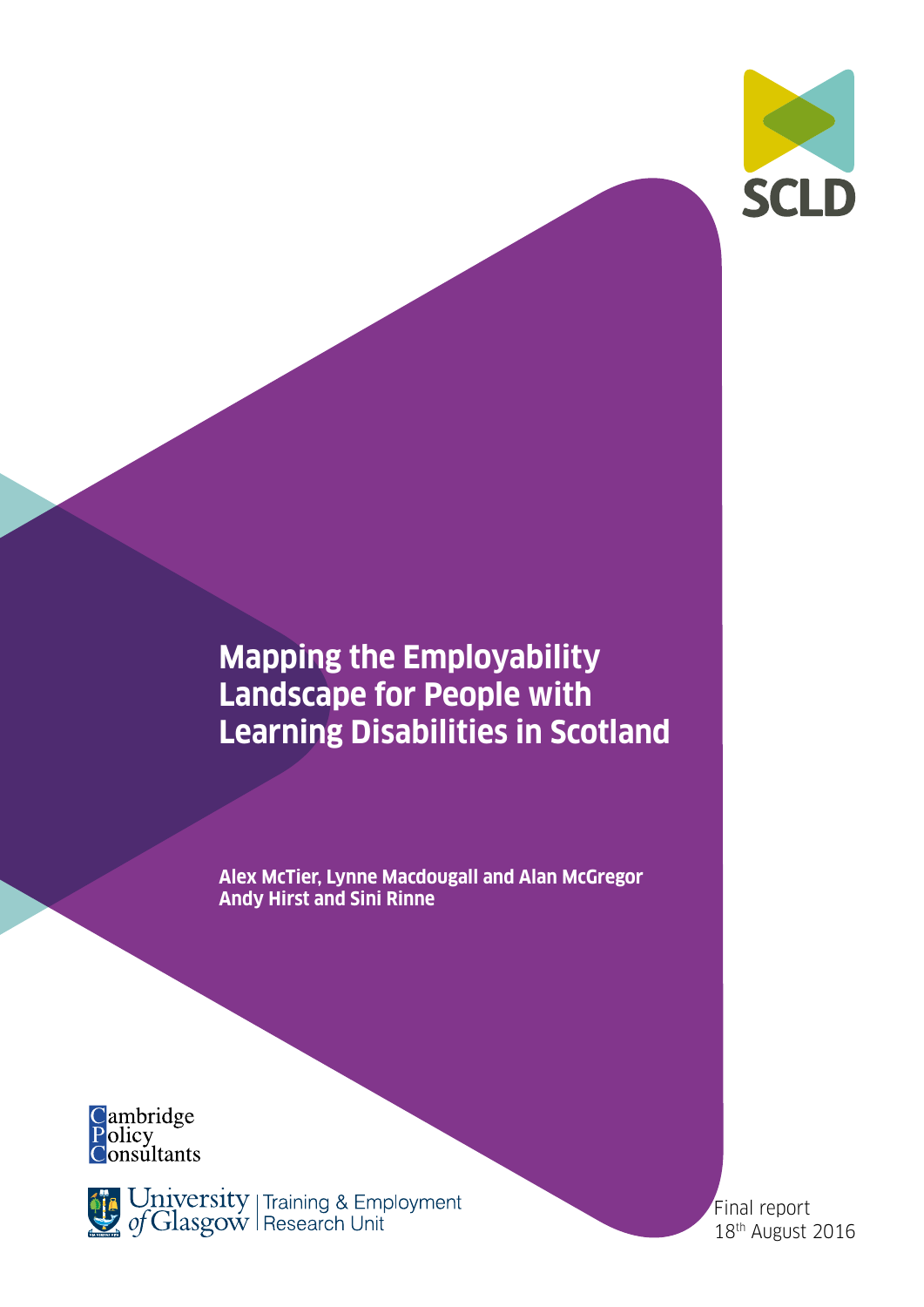## **Table of Contents**

|              | 1 Introduction                                                                | 5  |
|--------------|-------------------------------------------------------------------------------|----|
| $\mathbf{2}$ | <b>Scoping out the Challenge</b>                                              | 7  |
| 3            | <b>Societal Factors Impacting on</b><br><b>Learning Disability Employment</b> | 10 |
|              | 4 Mainstream Employability<br><b>Provision</b>                                | 21 |
| 5.           | <b>Supported Employment</b>                                                   | 26 |
| 6            | <b>Other Targeted Provision</b>                                               | 32 |
| 7            | <b>What Works</b>                                                             | 44 |
|              | 8 Conclusions and<br><b>Recommendations</b>                                   | 53 |
|              | <b>Appendix 1:</b><br><b>Individual Case Studies</b>                          | 62 |
|              | <b>Appendix 2:</b><br><b>Employer Case Studies</b>                            | 80 |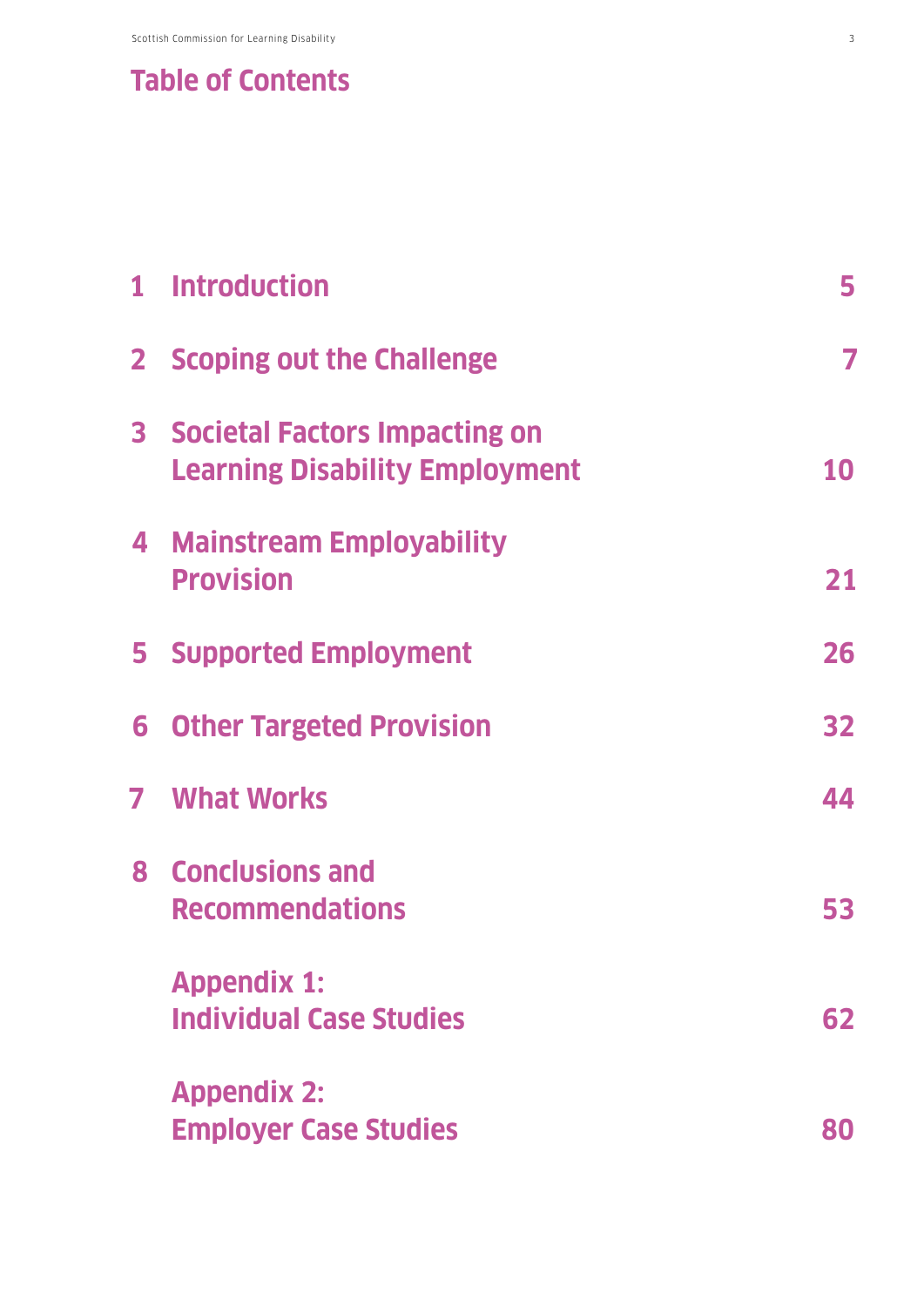# **Foreword**

The Scottish Government wants to improve the lives of people with learning disabilities.

This report is one of a series commissioned by the Scottish Commission for Learning Disability on behalf of the Scottish Government to understand how we can achieve that change.

Scotland's learning disability strategy, **The keys to life,** seeks to improve the quality of life for people with learning disabilities so that they live longer healthier lives, participate fully in all aspects of society and prosper as individuals.

Enabling people with learning disabilities to work is critical to achieving that vision. Work can contribute to a healthier life where people have greater choice and control, live more independently and participate as active citizens.

As this report demonstrates, employment levels for people with learning disabilities are unacceptably low and if people are to prosper we have to change that. For too long we have assumed that having a learning disability prevents people from working. It doesn't have to and it mustn't.

We need to be just as ambitious for people with learning disabilities as we are for other citizens. Turning the current situation round has implications for employers, colleges, public bodies, third sector organisations and government. But it isn't just about people of working age or even people at the point of transition from school to the workplace.

If we are to change the current predicament, we need to focus on early intervention too. The difficulties people face as adults are all too often brought about by a lack of aspiration and negative cultural attitudes much earlier in life.

This report describes what is happening now and how we can make it better. It sets out clear thinking and detailed recommendations about good practice, joined up provision, effective pathways to employment and driving employment levels up.

Of course this will require better data and cooperation across policy areas. If we are not achieving value for money we need to release resources and reinvest in ways that get people with a learning disability into real jobs.

Our objective must be to significantly increase the proportion of the workforce in Scotland with a learning disability. From April 2017 Scotland will have the power to design and deliver its own employability services for disabled people and those at risk of long-term unemployment.

This presents a massive opportunity to take action to get people with learning disabilities into real, sustainable jobs. We hope this report will help make that happen.

han GCBEFON

**Chris Creegan** Chief Executive, SCLD

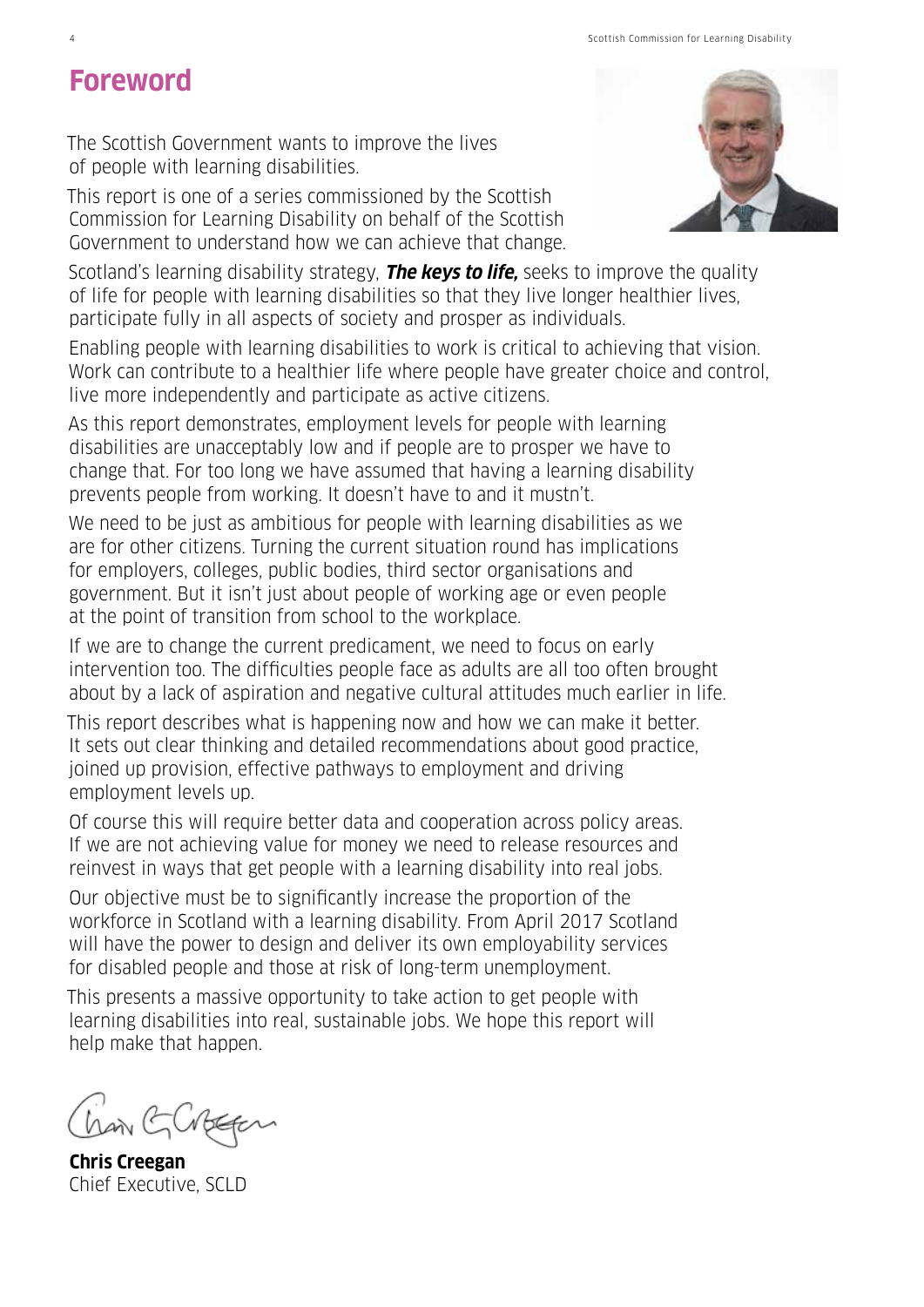## **1. Introduction**

#### **Background**

**'The keys to life'** is Scotland's learning disability strategy and was developed by the Scottish Government in conjunction with COSLA, a wide range of statutory and third sector partners, people with learning disabilities and carers. Launched in 2013, it is a long term strategy based on a commitment to human rights for people with learning disabilities and has a strong focus on tackling the significant health inequalities faced by people with learning disabilities and includes many other measures to improve the quality of their lives. The principles of choice, control and independence for people with learning disabilities are central to the strategy.

The Scottish Government has developed an implementation framework for **'The keys to life'**. The framework has four strategic outcomes which relate to the United Nations Convention on the Rights of People with Disabilities. Most relevant to this research is **Strategic Outcome 4 – Active Citizenship** which aims to ensure that '**people with learning disabilities are able to participate in all aspects of community and society'**. Within this, two specific priorities are to:

**'Contribute to relevant outcomes across key policy areas to further develop employment opportunities for people with learning disabilities'**.

**'Facilitate innovative social connectedness and employment opportunities for people with learning disabilities'**.

### **Aims and Objectives**

This research responds to the Active Citizenship priority to '**Facilitate… employment opportunities for people with learning disabilities'** by seeking to better understand the scale and effectiveness of employability support for people with learning disabilities in Scotland. Commissioned by the Scottish Commission for Learning Disabilities (SCLD) on behalf of the Scottish Government, the specific aims of the research are to provide an evidence base that assesses:

The degree to which learning disability is recognised by employment support services and how this makes a difference to provision for clients with different levels of learning disability need.

The employment outcomes achieved by different types of employability support programmes targeted at people with a learning disability.

The non-employment issues that are constraining the impact of employment support services for people with LD.

The extent to which the support available addresses the key issues in **'The keys to life'** learning disability strategy and implementation framework?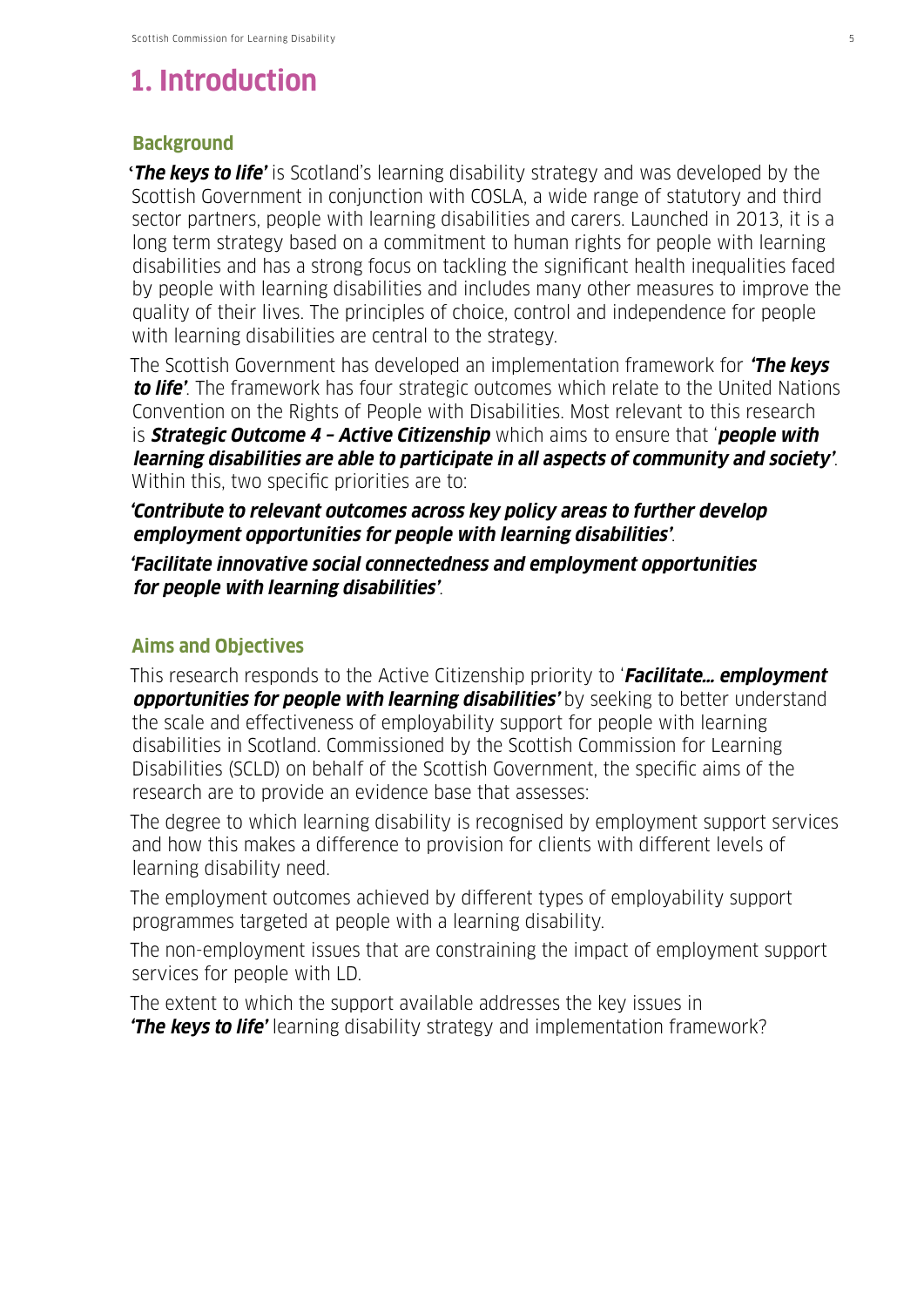### **Report Structure**

The report is organised into the following chapters:

- Chapter 2 Scoping Out the Challenge.
- Chapter 3 Societal Factors Impacting on Learning Disability Employment.
- Chapter 4 Mainstream Employability Provision.
- Chapter 5 Supported Employment.
- Chapter 6 Other Targeted Provision.
- Chapter 7 What Works.
- Chapter 8 Conclusions and Recommendations.

The report is supported by two case study appendices –

27 Individual Case Studies **and** three Employer Case Studies.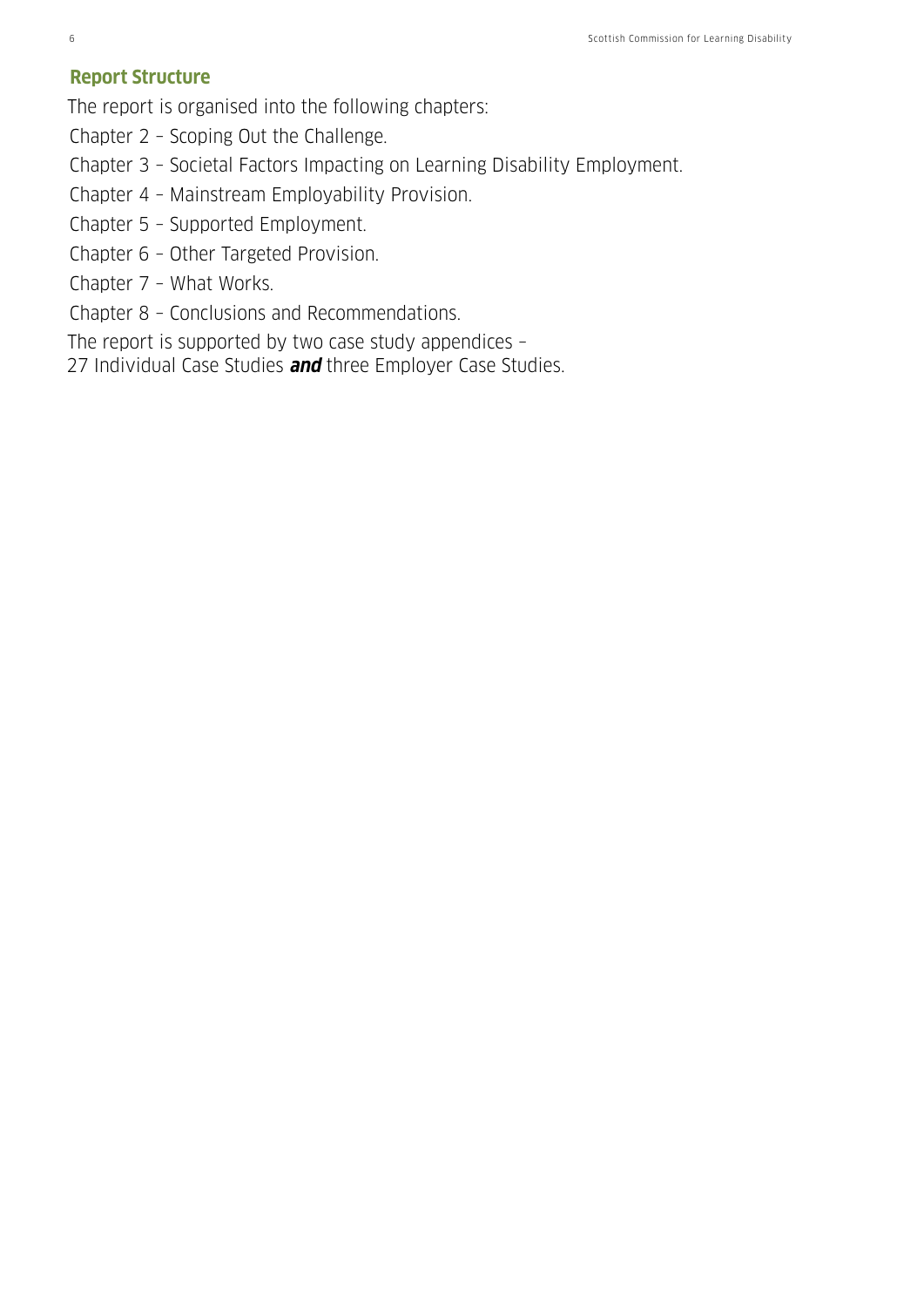## **2. Scoping out the Challenge**

#### **Introduction**

Facilitating employment opportunities for people with a learning disability is a priority under The **keys to life** strategy Active Citizenship outcome – and justifiably so given the low employment rates that are reported and outlined in this chapter. However, due to the inconsistencies in how learning disability is defined across organisations and how client data is monitored, the statistical data concerning people with a learning disability does need to be interpreted with caution.

This chapter begins by setting out the employment statistical data that has been reported, before considering the limitations of these – including around how learning disabilities are defined.

### **The Scale of the Challenge**

**The employment rate of people with a learning disability is very low** - albeit there is some variance in the data available about how low. Figure 2.1 presents the available data and shows that the employment rate for people with a learning disability is in the range of 7%-25% compared to a disability rate of 42% and an overall employment rate of 73%. Irrespective of the variance in the learning disability employment rate, the gap with the pan-disability and all-person employment rates is substantial.

#### **Figure 2.1: Employment Rates**

| People with a Learning Disability                                                | Employment Rate (%) |
|----------------------------------------------------------------------------------|---------------------|
| • England estimate (Emerson et al. 2014)                                         | 7%                  |
| • SCLD data from Scotland's local authorities (2014) <sup>1</sup>                | 10%                 |
| • Keys to Life Strategy (Scottish Government, 2013)                              | 25%                 |
| People with a Disability (Annual Population Survey<br>$-$ Scotland data, 2014)   | 42%                 |
| Total Working Age Population (Annual Population<br>Survey - Scotland data, 2014) | 73%                 |

Figure 2.1 also only shows part of the challenge as **people with a learning disability who are in work are often in part-time work and/or in non-open or sheltered employment**. The limited number of hours or sheltered nature of the jobs that people with a learning disability work in is important to recognise. Indeed, as set out in Box 2.1, there ought to be a **distinction made between real, sustainable employment and part-time, sheltered employment** that effectively act as a substitute for a day care opportunity. The aim of employability services should be, wherever possible, to support people with a learning disability into real, sustainable employment.

65%2-70%3 are working less than 16 hours per week.

By type of employment<sup>4</sup>:

- 49% were in open employment.
- 29% were in non-open or sheltered employment.

1 10% Refers to the number of adults for whom their employment satus is known.

- If 'not known' are included, the rate is 7%. 2 SCLD (2015) Learning Disability Statistics Scotland 2014
- 
- 3 Emerson E *et al.* (2014)<br>4 SCLD (2015) Learning D SCLD (2015) Learning Disability Statistics Scotland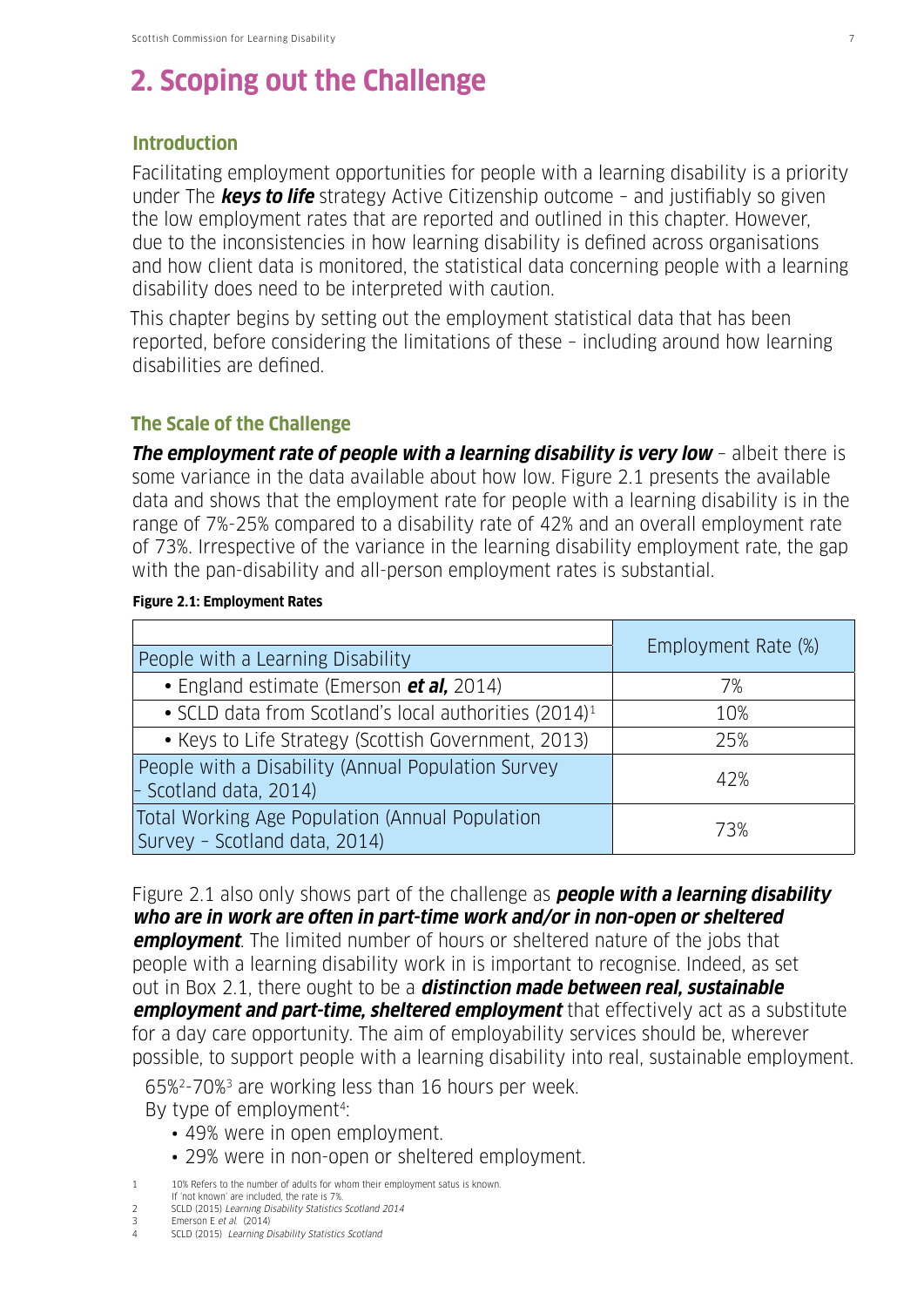- 21% were in employment but not known if open or non-open.
- 1% were self-employed.

### **Box 2.1: Real, Sustainable Employment versus Part-Time, Sheltered Employment**

Employment in the open labour market that is at least 16 hours per week, pays the National Living Wage as a minimum, and provides opportunities for in-work development and progression.

#### **Real, Sustainable Employment Part-Time, Sheltered Employment**

Employment that is less than 16 hours per week (i.e. insufficient to live on without welfare support) or is in a sheltered workplace that does not lead towards employment in the open labour market. This type of employment effectively acts as a substitute for a day care opportunity.

The employment rate gap in percentage terms is outlined in Figure 2.1 but what this means in terms of absolute numbers is less clear. The SCLD data<sup>5</sup> is based on the 26,786 adults with a learning disability known to local authorities in Scotland and many of these adults are likely to have a more severe learning disability requiring additional support or care<sup>6</sup>. Using this baseline number and applying the 7%-25% employment rate, there would be 20,000-24,000 adults with a learning disability in Scotland who are not in employment.

However this is unlikely to be the full level of potential demand for employability services because the actual number of adults with a learning disability in Scotland is likely to be much higher. This point is reinforced by the Scottish Government's **Pupils in Scotland 2015** publication which reports that in a total of 679,840 primary, secondary and specialist school pupils in 2015 there were:

- 27,046 or 4% of school pupils with a learning disability or on the autistic spectrum.
- 57,814 pupils with a learning difficulty (including dyslexia). This equates to 9% of total pupils.

### **If the 4% proportion with a learning disability in schools is applied to Scotland's total adult population, there would be approximately 150,000-175,000 adults**

**with a learning disability in Scotland**. This higher number aligns with the estimate of 1.2 million adults in England with a learning disability7, which equates to 3% of England's adult population. The data therefore suggests that the number of adults with a learning disability in Scotland is significantly under-reported and, in terms of potential demand for employability services using the 7%-25% employment rate range, there could be between **120,000-150,000 adults with a learning disability who are not in employment**.

- 6 Gore N and Melling K (2010) 'How Many People with Intellectual Disability are Employed in the UK?',
- Tizard Learning Disability Review, 15 (1) 56-58<br>Therson F et al (2014)
- Emerson E et al. (2014)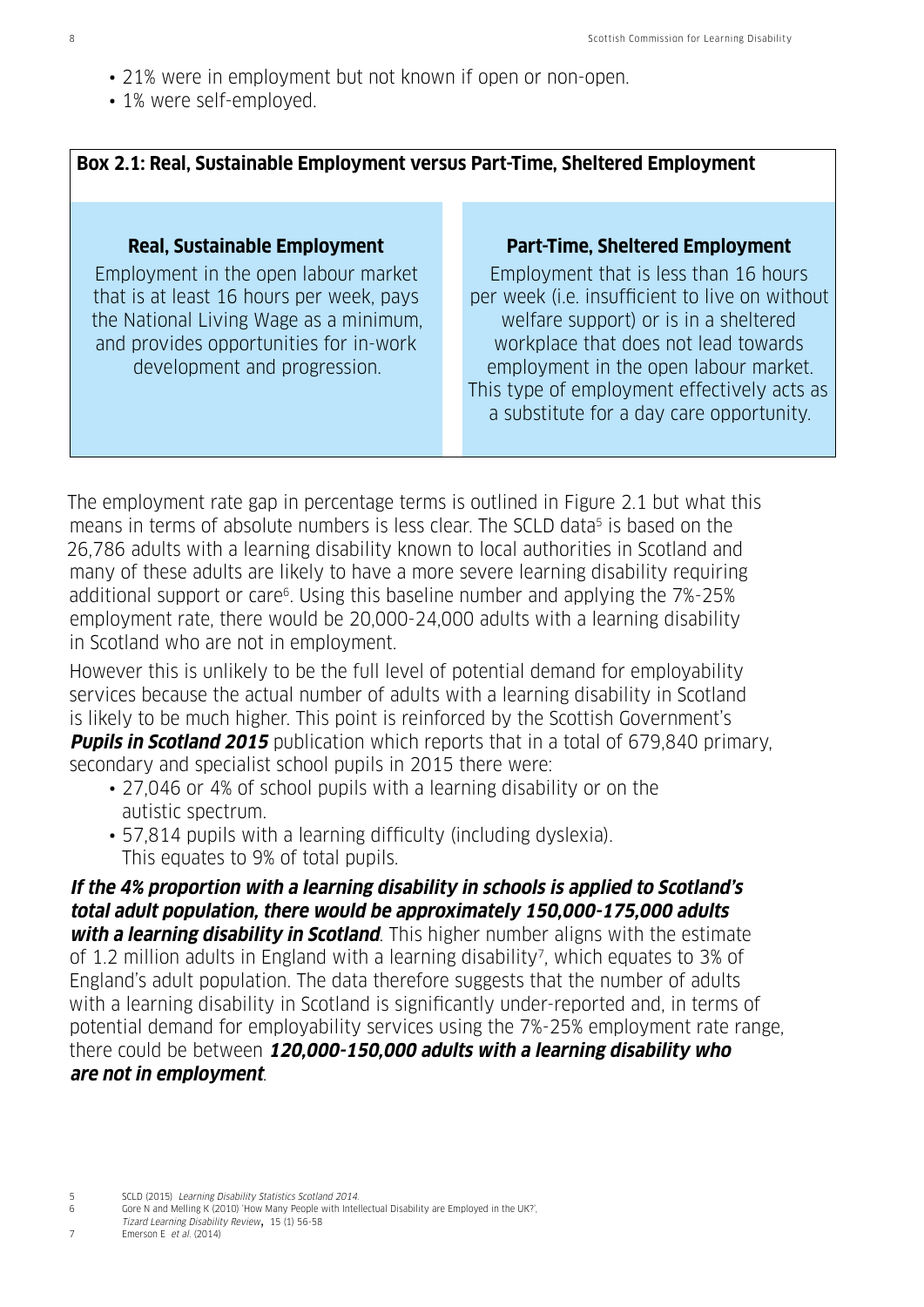### **Defining Learning Disabilities**

A key issue in estimating with some accuracy the number of adults with a learning disability is the inconsistency in how learning disabilities is defined by organisations. Drawing on this research's mapping of employability funders and services, there are wide variations in definitions across Scotland and the key issues relate to whether organisations:

- Differentiate between learning disabilities and learning difficulties, such as Dyscalculia, Dyslexia and Dyspraxia.
- Include being on the autism spectrum or Down's Syndrome as learning disabilities, or treat autism and Down's Syndrome as separate client groups.
- Simply see a client as having a disability and do not have the capacity or skills to assess types of disability.

Even where organisations have a definition of learning disability, the actual number of clients with a learning disability may not be known because:

- Organisations rely on clients self-disclosing their conditions and many clients will choose not to self-disclose, particularly if they have mild to moderate learning disabilities that they are able to manage and live and work independently. Individuals may also feel that disclosing their learning disability may put them at a disadvantage.
- Organisations do not assess for learning disability.
- Organisations do not record learning disability in their monitoring systems.

### **Chapter 2 Key Findings**

- **1. The employment rate for adults with a learning disability is estimated to be in the range of 7% to 25%, which is well below the disability rate of 42% and the overall rate of 73%.**
- **2. For those in employment, 65% to 70% are working less than 16 hours per week; while around half are employed in the open labour market.**
- **3. There ought to be a distinction made between real, sustainable employment and part-time, sheltered employment that effectively act as a substitute for a day care opportunity. The focus of employability services should be, wherever possible, to support clients with a learning disability into real, sustainable employment.**
- **4. In terms of potential demand for employability services in Scotland, this could be as high as 125,000-150,000 out-of-work adults with a learning disability.**
- **5. The challenge in getting an accurate measure of demand relates to variations in definitions of learning disability held by organisations, reliance on selfdisclosure, and the limited recording of learning disability in organisations' monitoring systems.**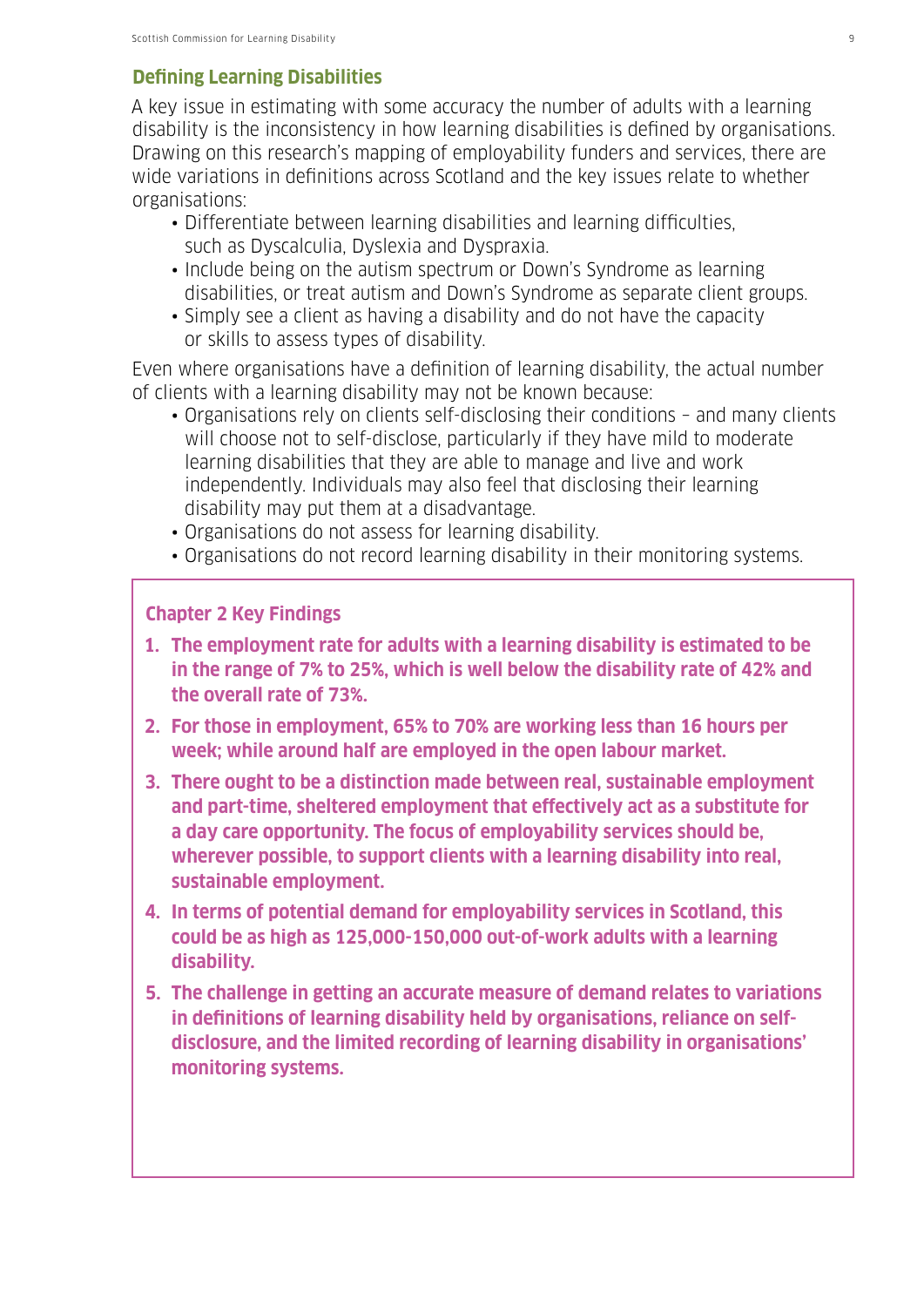## **3. Societal Factors Impacting on Learning Disability Employment**

#### **Introduction**

### **People with a learning disability have the same aspirations in life as anyone else, such as to live independently, have supportive friends and family, and have a**

**rewarding job**8. However, as the employment rate statistics in the previous chapter showed, the aspiration of real, sustainable employment is too often unfulfilled. Before Chapters 4 to 6 review the employability provision in Scotland that is designed to address this situation, this chapter draws on the literature and the feedback from stakeholders to consider the wider societal barriers that contribute to the low employment rate. In doing so, the chapter contextualises the environment in which employability services operate.

The chapter is organised under a number of key headings and their ordering – with 'individual / personal issues' considered last – is deliberate because **a substantial challenge lies in overcoming the low expectations that parents, teachers, college lecturers, employers and society at large have of people with a learning disability**. People with a learning disability are not always encouraged to see themselves as having a valuable role to play in society and the labour market, and this translates into individuals having unduly limited aspirations in what jobs and careers they are able to do9. Furthermore, people with a learning disability feel that too many restrictions are placed on their lives because the focus is on their learning **disability** rather than on their **ability**. Indeed, many feel they are 'wrapped in cotton wool' and lack the confidence to move towards and into work – particularly if they have been in an 'SEN/LDD bubble' all their lives10 11.

#### **Parental Concerns**

The parents of people with a learning disability play a crucial role in supporting their children and are reported to be the most helpful source of information and guidance when young people are deciding what to do post-16<sup>12</sup>. The issue lies in how ambitious they are for their children.

- Some parents have low expectations of their children's work abilities, which in turn becomes a self-fulfilling prophecy because these expectations are accepted by the young people<sup>13</sup>.
- Some parents want to support and encourage the aspirations of their children but also fear disappointment if aspirations rise above likely outcomes. This coincides with professionals' judgements, which tend to be based on what is regarded as 'feasible' or just 'being realistic' – i.e. again lowering expectations<sup>14</sup>.

– Raising Employment Rates for People with Learning Disabilities and Mental Health Problem

<sup>8</sup> JRF (2005) The Education and Employment of Disabled Young People.

<sup>9</sup> JRF (2005) The Education and Employment of Disabled Young People. 10 Towers C (2013) Thinking Ahead – Improving Support for People with

Learning Disabilities and Their Families to Plan for the Future. Foundation for

People with Learning Disabilities. 11 Department for Education (2013) Supported Internship Trial for 16 to 24 Year Old Learners

with Learning Difficulties and/or Disabilities: An Evaluation.

<sup>12</sup> JRF (2005) The Education and Employment of Disabled Young People.

<sup>13</sup> RADAR / Remploy Taskforce Report (2006) Barriers and Solutions in the Workplace

<sup>14</sup> JRF (2005) The Education and Employment of Disabled Young People.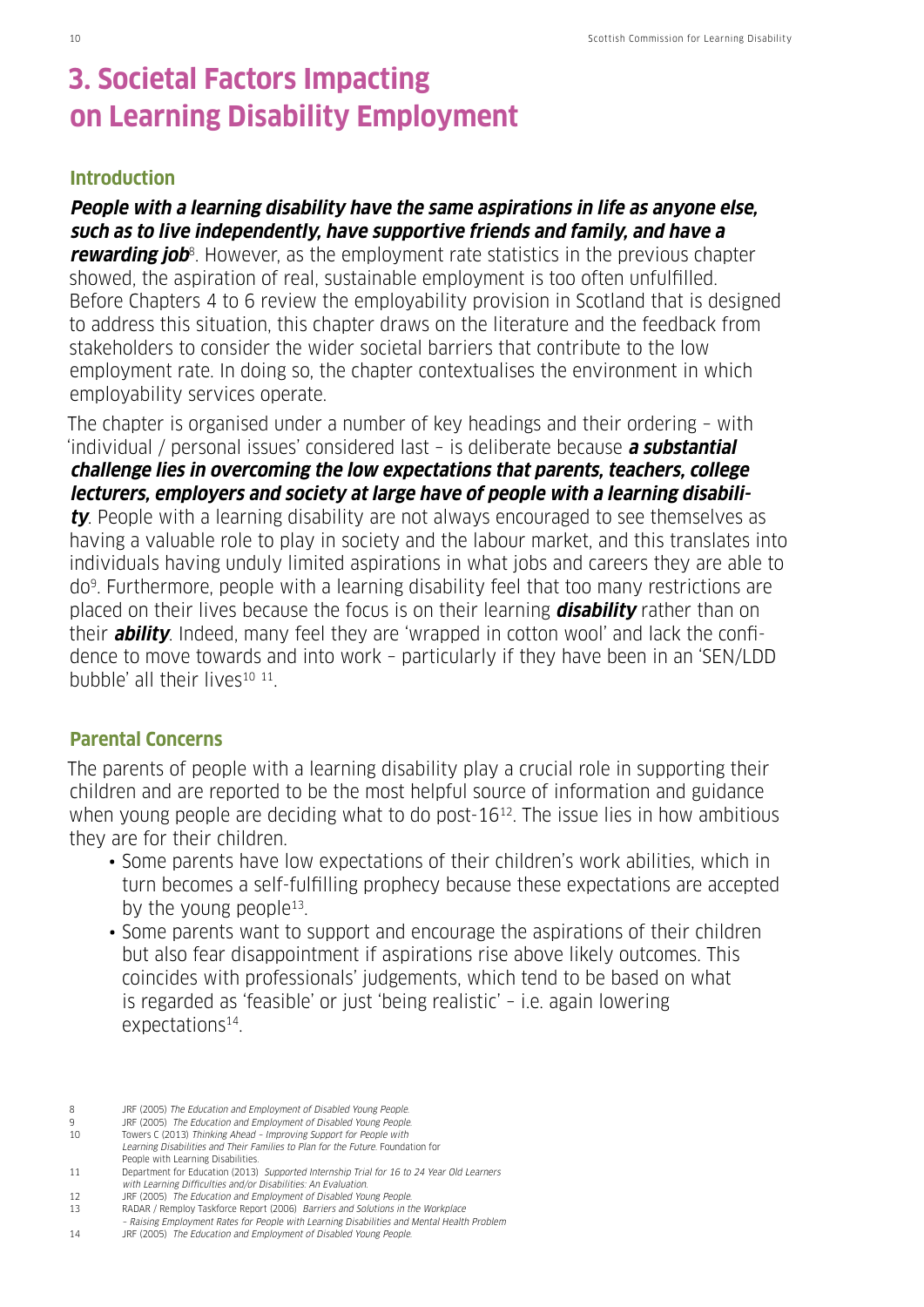- Some parents are over(ly) protective and do not want their children to face the potential risks of the open labour market and prefer safer further education and part-time and/or sheltered employment options.
- Some parents are concerned about the impact on household income levels due to reduced benefits payments if their children move into employment.

To help address this, the literature and stakeholders highlight the need for providers to work closely with parents and discuss on a regular basis the opportunities available to their children and the progress they are making<sup>15 16</sup>. In doing so, providers should continue to promote the benefits of, and appease the concerns held about, their children working - for example<sup>17</sup>:

- The friendship potential that employment offers for their children.
- The monetary arguments of working in that their children and the household may be better off working in a real and sustainable job.
- How potential bullying, discrimination and exploitation in the workplace might be guarded against through good job matching, adequate supervision and the positive advocacy of employment support organisations.

### **The Education System – Schools and Colleges**

Schools and colleges are critical players in the development of people with a learning disability – with their role evidenced by the Scottish Government's Attainment and Leaver Destinations data. **At school**, Figure 3.1 shows that pupils with a learning disability achieve markedly lower levels of qualifications than the wider pupil cohort. This is most clearly shown in the finding that only 17% of pupils with a learning disability achieve an SCQF Level 6 or above qualification, compared to an average of 58%.

|                                  | Pupils with<br>a Learning<br>Disability | All Pupils |
|----------------------------------|-----------------------------------------|------------|
| No qualification at SCQF Level 2 | 18.2                                    | 2.0        |
| 1 or more at SCQF Level 2        | 5.5                                     | 0.2        |
| 1 or more at SCQF Level 3        | 13.2                                    | 2.3        |
| 1 or more at SCQF Level 4        | 26.0                                    | 12.1       |
| 1 or more at SCQF Level 5        | 20.4                                    | 25.4       |
| 1 or more at SCQF Level 6        | 12.3                                    | 39.5       |
| 1 or more at SCQF Level 7        | 4.4                                     | 18.5       |
| <b>Total</b>                     | 1,695                                   | 50,730     |

### **Figure 3.1: Highest Qualifications Attained at School by Young People with a Learning Disability and All Young People (%), 2013/1**

**Source**: Scottish Government Attainment and Leaver Destinations supplementary data, 2013/14

<sup>15</sup> Shaw Trust (2008) What Works? Transition to Employment for Young People with Learning Disabilities.

<sup>16</sup> Towers C (2013) Thinking Ahead – Improving Support for People with Learning Disabilities and

Their Families to Plan for the Future. Foundation for People with Learning Disabilities.<br>17 Shaw Trust (2008) What Works? Transition to Employment for Young People with Lea Shaw Trust (2008) What Works? Transition to Employment for Young People with Learning Disabilities.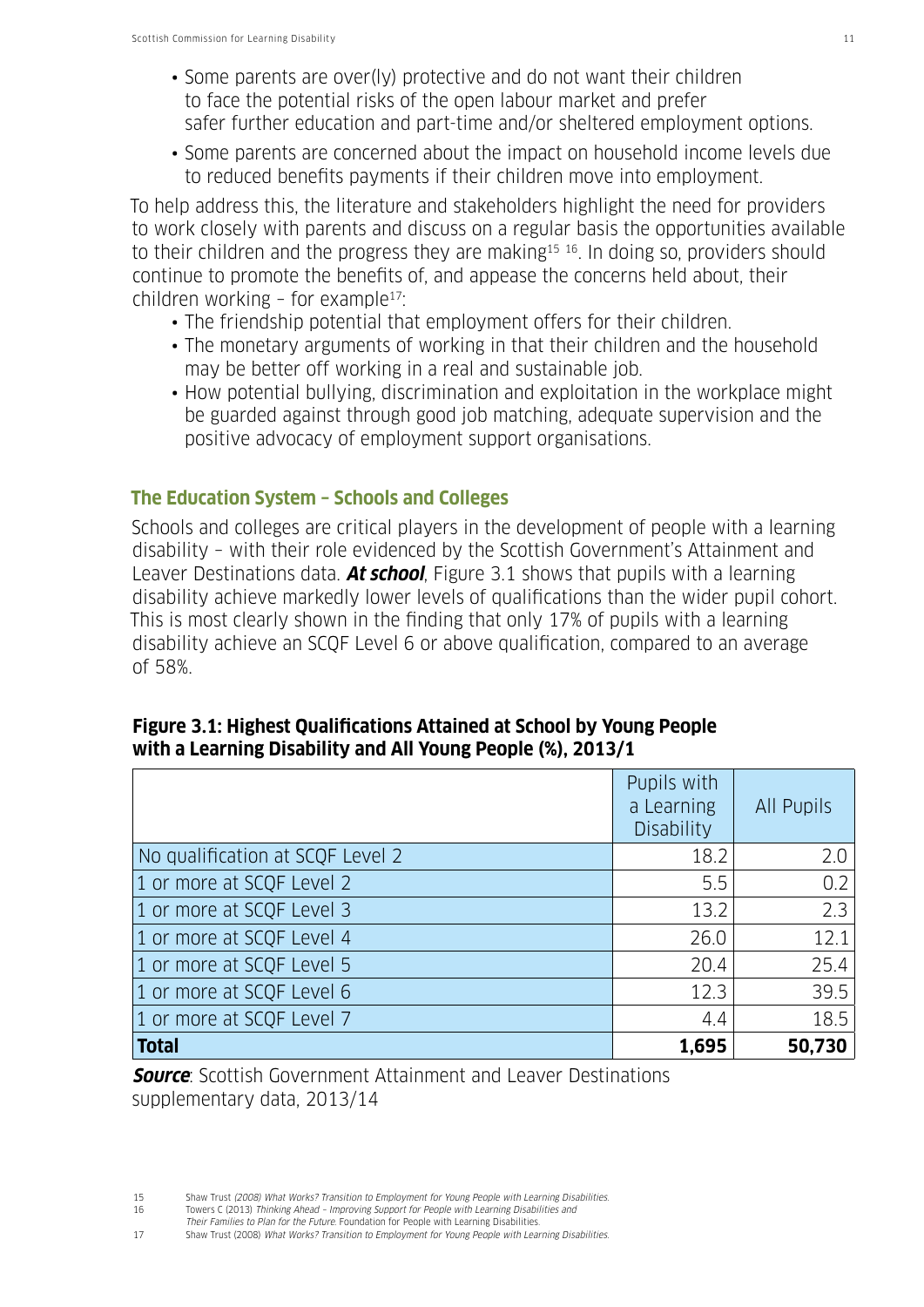Given that qualifications are so important in being able to progress into college and university courses, Modern Apprenticeships and other employment, the future options available to young people with a learning disability are seemingly compromised by their time at school. Some of the weaknesses in the school system (and indeed college system) reported in the literature and by stakeholders include:

- Some teachers and tutors having low academic expectations of pupils and students with a learning disability – so perhaps discouraging them from taking more advanced courses and qualifications<sup>18</sup>.
- Institutional weaknesses, such as admission policies, physical access, segregation for part or all of the time, and delays in appropriate learning support being provided<sup>19</sup>.
- Poor quality of teaching.
- Bullying, social isolation or being undermined by their peer group so impacting on young people's confidence.

**On leaving school**, the widely raised criticism is that there are typically **weak post-school transitions for young people with a learning disability** with insufficient support to make the jump to FE, HE or employment. The lack of support can reinforce nerves and fears about travelling to and fitting in at a new institution<sup>20 21</sup> <sup>22</sup>. Notwithstanding the limited transition support, Figure 3.2 shows that the **main post-school destination is college** (at 52% of school leavers with a learning disability the proportion is double the national average), while **unemployment is also double the national average** (16% of school leavers with a learning disability). Significantly lower proportions enter HE or employment – so reflecting a lack of aspiration and expectations of what young people with a learning disability can achieve. In summary, the school leaver destinations data points towards a pathway of college and unemployment rather than one of employment.

### **Figure 3.2: School Leaver Destinations of Young People with a Learning Disability and All Young People (%), 2013/14**

|                            | <b>School Leavers</b><br>with a<br><b>Learning</b><br><b>Disability</b> | <b>All School</b><br><b>Leavers</b> |
|----------------------------|-------------------------------------------------------------------------|-------------------------------------|
| <b>Higher Education</b>    | 10.0                                                                    | 39.0                                |
| <b>Further Education</b>   | 51.5                                                                    | 26.5                                |
| <b>Training</b>            | 7.4                                                                     | 4.1                                 |
| Employment                 | 8.9                                                                     | 21.1                                |
| Voluntary Work             | 0.6                                                                     | 0.4                                 |
| <b>Activity Agreements</b> | 4.8                                                                     | 1.1                                 |
| Unemployed                 | 16.1                                                                    | 7.5                                 |
| Don't Know                 | 0.4                                                                     | 0.3                                 |
| <b>Total</b>               | 1,695                                                                   | 50,730                              |

**Source**: Scottish Government Attainment and Leaver Destinations supplementary data, 2013/14

- 18 JRF (2005) The Education and Employment of Disabled Young People<br>19 JRF (2005) The Education and Employment of Disabled Young People JRF (2005) The Education and Employment of Disabled Young People
- 
- 20 JRF (2005) The Education and Employment of Disabled Young People<br>21 Shaw Trust (2008) What Works? Transition to Employment for Young I<br>22 Ofsted (2011) Progression Post-16 for Learners with Learning Difficul Shaw Trust (2008) What Works? Transition to Employment for Young People with Learning Disabilities.
- 22 Ofsted (2011) Progression Post-16 for Learners with Learning Difficulties and/or Disabilities.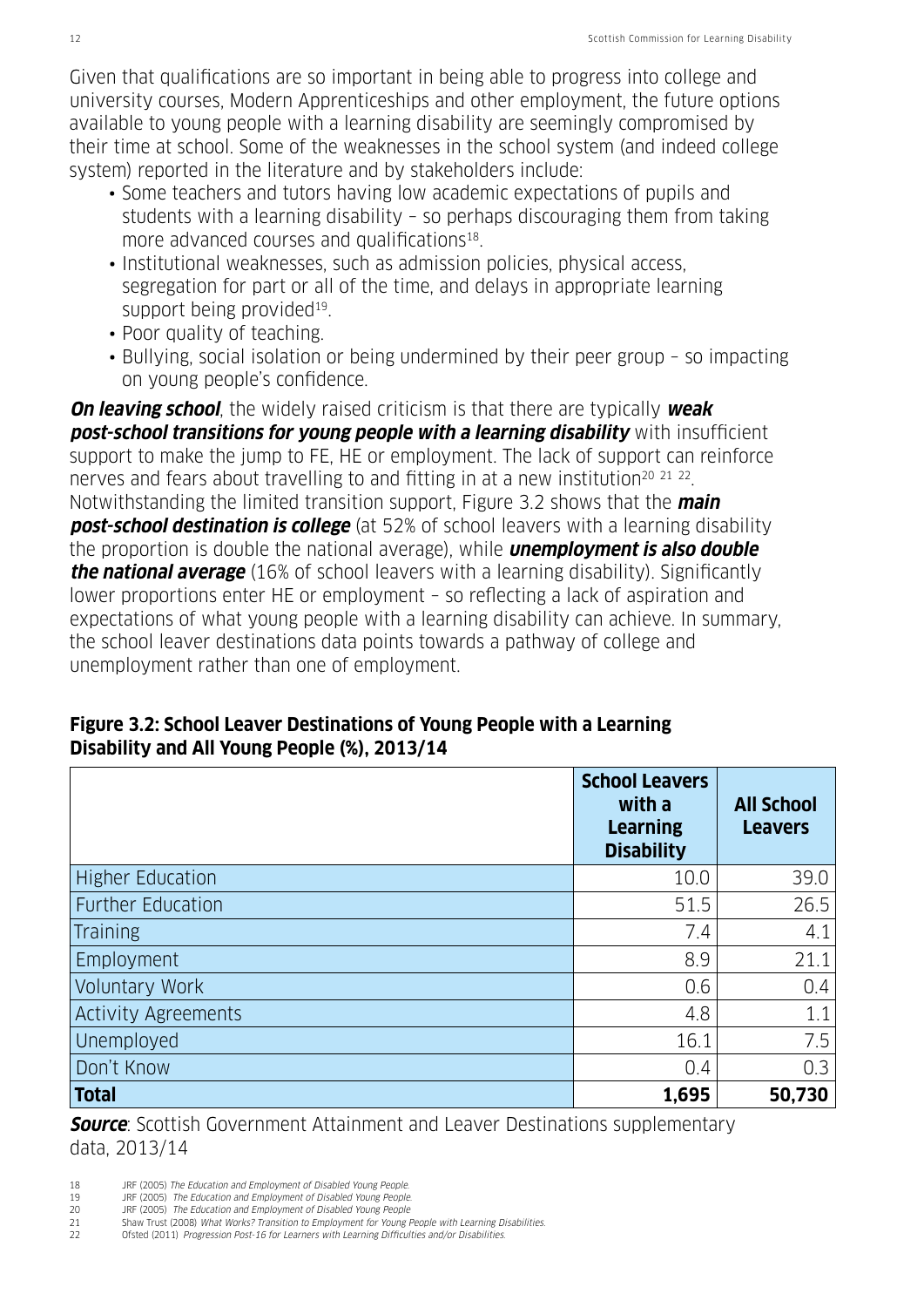When at college, stakeholder opinion is that young people with a learning disability are rarely encouraged to think about work, and instead are too readily enrolled on different college courses as an end in themselves rather than as a route to real, sustainable employment. In addition:

- The training and qualifications offered through courses do not always match what employers are looking for.
- There is little opportunity for work experience partly due to the limited resource available to support employer engagement activities which are critical in securing opportunities for people with a learning disability. Where work experience is offered, it can often be:
	- Poor quality and unsupported, leaving the young person feeling that work is not for them.
	- In community settings or 'in-house' (within the college) i.e. not in real, external workplaces<sup>23</sup>.

While there is a perception that the general policy of pursuing further education and training post-16 has not redressed the problem of unemployment for people with learning disabilities as these individuals are cycling in the system rather than progressing into real jobs<sup>24</sup>, there does appear to be less opportunity to be 'stuck in a revolving door' within Scotland's colleges as there is greater focus on full-time places, qualification attainment and progression.

The reported issues outlined above are largely related to mainstream school and college provision. However, there are also some criticisms of **specialist institutions and courses targeted at people with a learning disability** - most notably that these options are 'too cosy' and not encouraging or supporting progression towards and into real, sustainable employment. This type of criticism can and has also been levelled at 'sheltered employment' opportunities – as discussed in Box 3.1 below.

### **Box 3.1: Sheltered Employment**

Sheltered employment is used in this report as a term to capture social firms and social enterprises that have a high proportion of their workforce from disabled groups and/or provide supported employment, training and volunteering opportunities for these groups. These enterprises will generate some of their income through commercial sales but will often also require funding from other sources (e.g. local authorities, Big Lottery, charitable trusts).

The strengths of these enterprises in relation to supporting people with a learning disability include the<sup>25</sup>:

- Ability for managers and staff to build the skills and expertise to work with and support people with a learning disability.
- Experience to make adjustments to the workplace and job roles to allow people with a learning disability to be productive workers.
- Opportunity to develop a sense of community in the workplace, which can build people's confidence.

25 Beyer S and Robinson C (2009) A Review of the Research Literature on Supported Employment: A Report for the Cross-Government Learning Disability Employment Strategy Team.

Shaw Trust (2008) What Works? Transition to Employment for Young People with Learning Disabilities.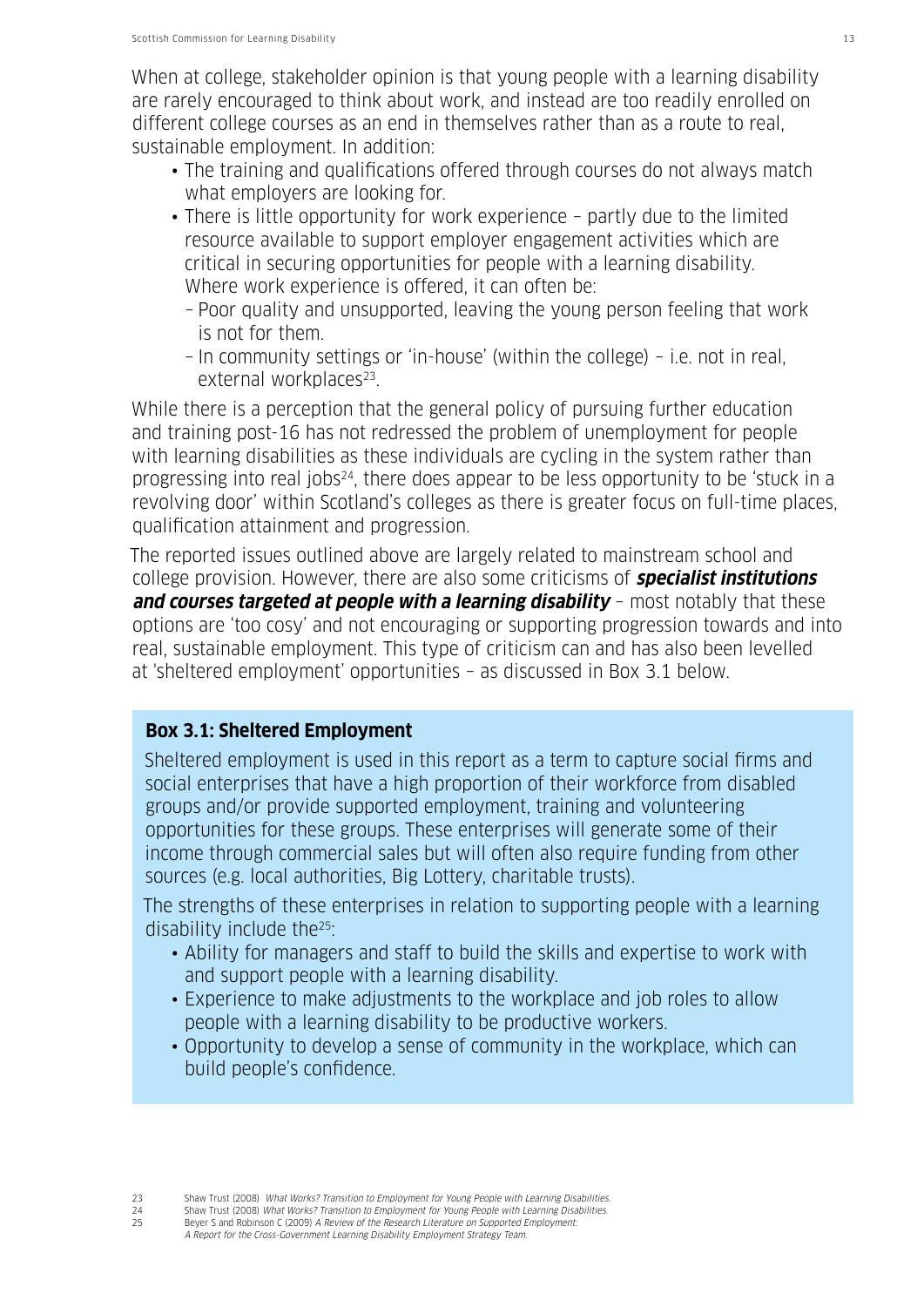However, there are potential issues with these enterprises that may limit the number of people with a learning disability progressing into open employment. For example, they may  $26$ :

- Be established using resources that could instead have been used to support people to enter 'mainstream' workplaces and open employment.
- Be viewed as the only employment option for some people, so reinforcing the low expectations held of people with a learning disability.
- Be developed with a lack of focus on the work interests of possible participants. The sheltered employment opportunities therefore become an end in themselves rather than a stepping stone towards real employment in the open labour market.
- Be too supportive and safe so not encouraging maximising with others or transitions into open employment.
- Not offer real, 16 hours per week jobs paid at the National Minimum Wage.

### **Employers**

'The **keys to life'** Active Citizenship outcome to facilitate employment Opportunities for people with a learning disability is not simply about securing any job – part-time, low-skilled, insecure or sheltered – but is about supporting people with a learning disability into **real, sustainable employment** (see also Box 2.1), with these defined in the literature as jobs where $27$ :

- Wages are paid at the going rate, with the same terms and conditions as all other employees.
- The jobs help people to meet their life goals and aspirations.
- The role is valued by managers and colleagues.
- There are similar hours and times at work as other employees, with safe working conditions.

**Self-employment** should also be viewed and promoted as a viable option with supports in place to enable people with a learning disability to start their own business.

Notwithstanding the option of self-employment, for many people becoming an employee is their main route into the labour market. **Employers are therefore the 'gatekeepers' and gaining (and then supporting) their commitment to employing people with a learning disability is critical if the employment rate is to increase**.

Culturally the literature and stakeholders find that this requires action on a number of fronts:

- Challenging the misconceptions held by employers around people with a learning disability only able to carry out routine jobs<sup>28</sup>.
- Challenging the fears of existing employees around:
	- How productive and effective a colleague with a learning disability would be, with the fear that their own workload may increase to compensate.
	- How they themselves would cope and interact with a colleague with a learning disability, and this typically comes down to exposure to disability awareness training.

<sup>26</sup> Care Services Improvement Partnership (2006) You Can Work It Out! Best Practice in Employment for People with a Learning Disability.

<sup>27</sup> HM Government (2011) Valuing People Now – Employment. 28 RADAR / Remploy Taskforce Report (2006) Barriers and Solutions in the Workplace – Raising Employment

Rates for People with Learning Disabilities and Mental Health Problems.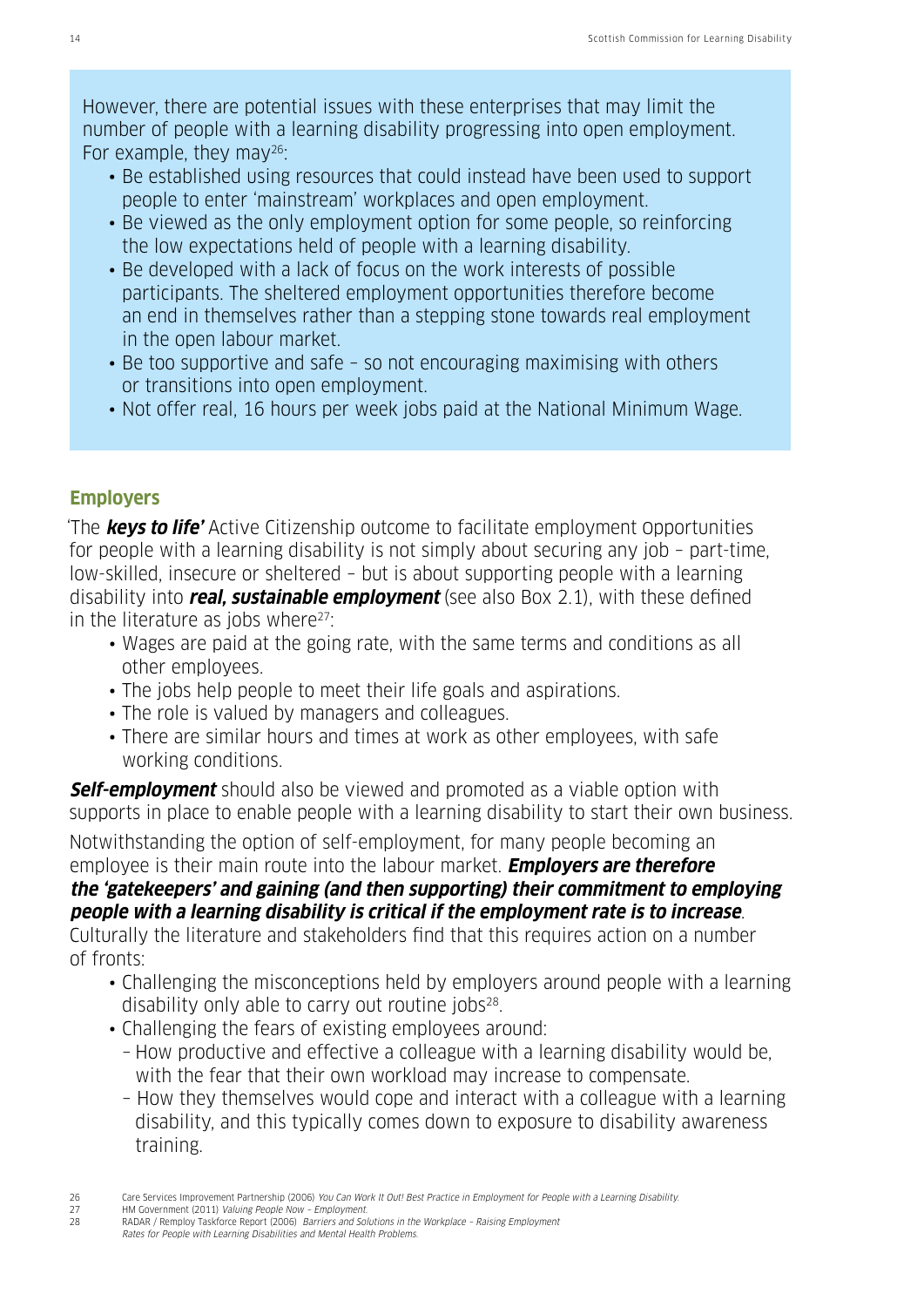- Encouraging and supporting employers to recognise the positive business benefits of recruiting people with a learning disability, which include<sup>29</sup>:
	- Ability to draw labour from a wider pool of talent.
	- Increased workforce diversity.
	- Meeting, reflecting and understanding the needs of a wide customer base.
	- Greater reliability and work ethic compared to other employees<sup>30</sup>.
	- High levels of worker retention31.
	- Ability to undertake complex tasks.
	- Being inspirational and positive members of the team, who could 'make your day', so making them popular with customers and colleagues32.
- Raising awareness among employers on how to provide a more accessible and inclusive workplace – including offering reasonable adjustments to meet individual needs (both at recruitment and in-work stages). Box 3.2 provides a summary of good employer practices both at the recruitment stage and when an individual is in the job role.
- Encouraging employers to invest in the career development and progression of employees with a learning disability over the longer term – and not simply focus on ensuring employees are at ease in their initial roles.

The summary of the literature primarily focuses on the need to challenge employers' perception of people with a learning disability as potential recruits. However, and as this research's employer case studies evidence, **many employers are interested in recruiting people with a learning disability but require advice, guidance and ongoing support to do so**.

#### **Box 3.2: Good Employer Practices**

Operationally, employers should be encouraged and supported to make the necessary adaptations in their recruitment and employment practices so that people with a learning disability can access and sustain the jobs on offer.

At the **recruitment stage**, good practice suggests the need to<sup>33 34</sup>:

- When **advertising**, provide information in accessible formats, making clear that applications from disabled people are welcomed; and think about where best to advertise to engage people with a learning disability.
- In **application forms**, employers are required to make adjustments to application forms and the way they use them so that disabled people are not put at a disadvantage. For example, it may be necessary to provide an application form in large print, write in plain English (avoiding jargon and complicated language), and allow a candidate to submit an application verbally or via a video that shows them performing a work-related task.
- In drafting **job descriptions**, jargon should be avoided as should the inclusion of qualifications except when they are necessary to do the job.

34 NIACE (2014) Supporting Accessible and Inclusive Apprenticeships.

<sup>29</sup> NIACE (2014) Supporting Accessible and Inclusive Apprenticeships.<br>20 Coutts P and Riddell S (2012) Employers' Views of Supported Employer

<sup>30</sup> Coutts P and Riddell S (2012) Employers' Views of Supported Employment for Disabled People in Scotland.<br>31 NIACE (2014) Supporting Accessible and Inclusive Apprenticeships. NIACE (2014) Supporting Accessible and Inclusive Apprenticeships.

<sup>32</sup> Coutts P and Riddell S (2012) *Employers' Views of Supported Employment for Disabled People in Scotland.*<br>33 Hemmings S and Morris 1 (2004) *Employing People with Learning Disabilities: A Handbook for Employers* Hemmings S and Morris J (2004) Employing People with Learning Disabilities: A Handbook for Employers. JRF.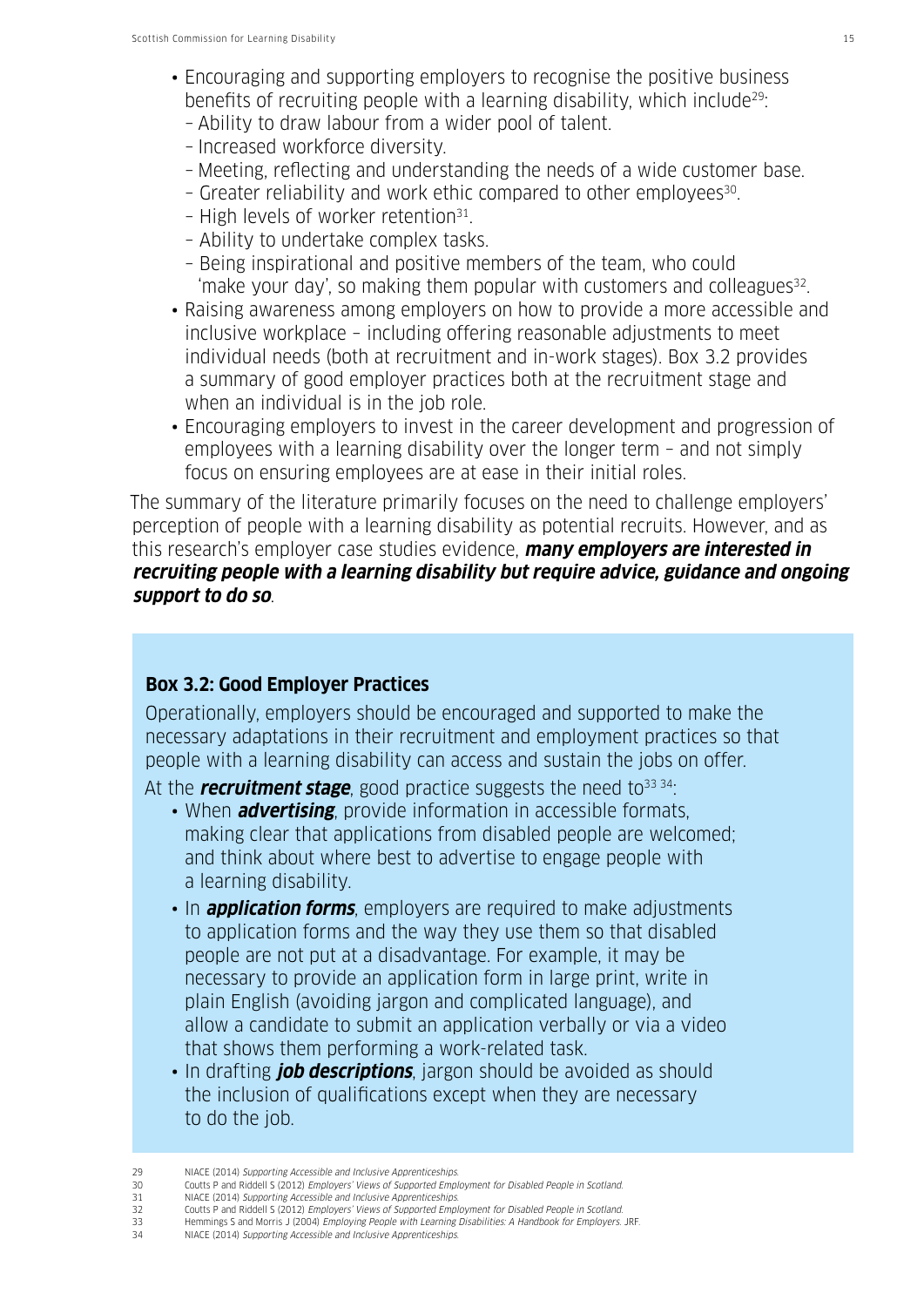- At **interview**, speak clearly using short words and short sentences without jargon, ask questions about concrete experiences, avoid metaphors, complex questions and hypothetical questions, and allow more time for interview as well as a support person to be present at interview.
- Use **practical tests or assessments 'on the job'** to allow candidates to demonstrate what they can do rather than relying only on application forms and performance at interview.

When in employment, good practice suggests the need to $35\,36\,37$ :

- At **induction and initial training**, break down the job into separate tasks, provide instructions in an accessible format, check understanding of tasks and instructions, show how to do a task, and use shadowing where possible.
- Be **clear on workplace behaviours**, expectations and customs or unwritten rules.
- Facilitate **reasonable adjustments**, such as allowing someone to take more time to do a task, and be accommodating of hours of work (e.g. for transport issues or ability to work full-time hours). The DWP's Access to Work fund can help pay for any financial costs involved in providing reasonable workplace adjustments.
- Provide a **mentor or job trainer** to support the individual's development in the job role.

Offer **disability equalities and awareness training** to other members of staff that should include myth busting, the need to tailor work to make most of employee's skills and experience, that everyone is different, what are reasonable adjustments, and how to communicate in an accessible way.

Offer **opportunities to progress** as employees with learning disabilities should be given the same opportunities to participate in training and to progress in employment according to their abilities.

The importance of challenging employer practices equally applies to **Modern Apprenticeships** as these too are real job opportunities. Some of the specific difficulties reported in accessing MAs<sup>38</sup> include:

- People with a learning disability can often be slightly older when ready to start an MA as a longer timeframe may be needed to achieve the qualification requirements. Recognising this, SDS now pay the same (higher) MA contribution rate for people with a disability up to the age of 29 as they would for 16-19 year old starts.
- The ability of people with a learning disability to meet the qualification requirements to start an MA, which immediately acts as a barrier to MA participation despite their interest in starting an MA. The qualification requirements are reportedly set by the training providers, as opposed to requirements set nationally.

35 RADAR / Remploy Taskforce Report (2006) Barriers and Solutions in the Workplace –

Raising Employment Rates for People with Learning Disabilities and Mental Health Problems.

<sup>36</sup> Hemmings S and Morris J (2004) Employing People with Learning Disabilities: A Handbook for Employers. JRF.<br>37 MHS England (2015) NHS Learning Disability Employment: Tools and Guidance. NHS England (2015) NHS Learning Disability Employment: Tools and Guidance.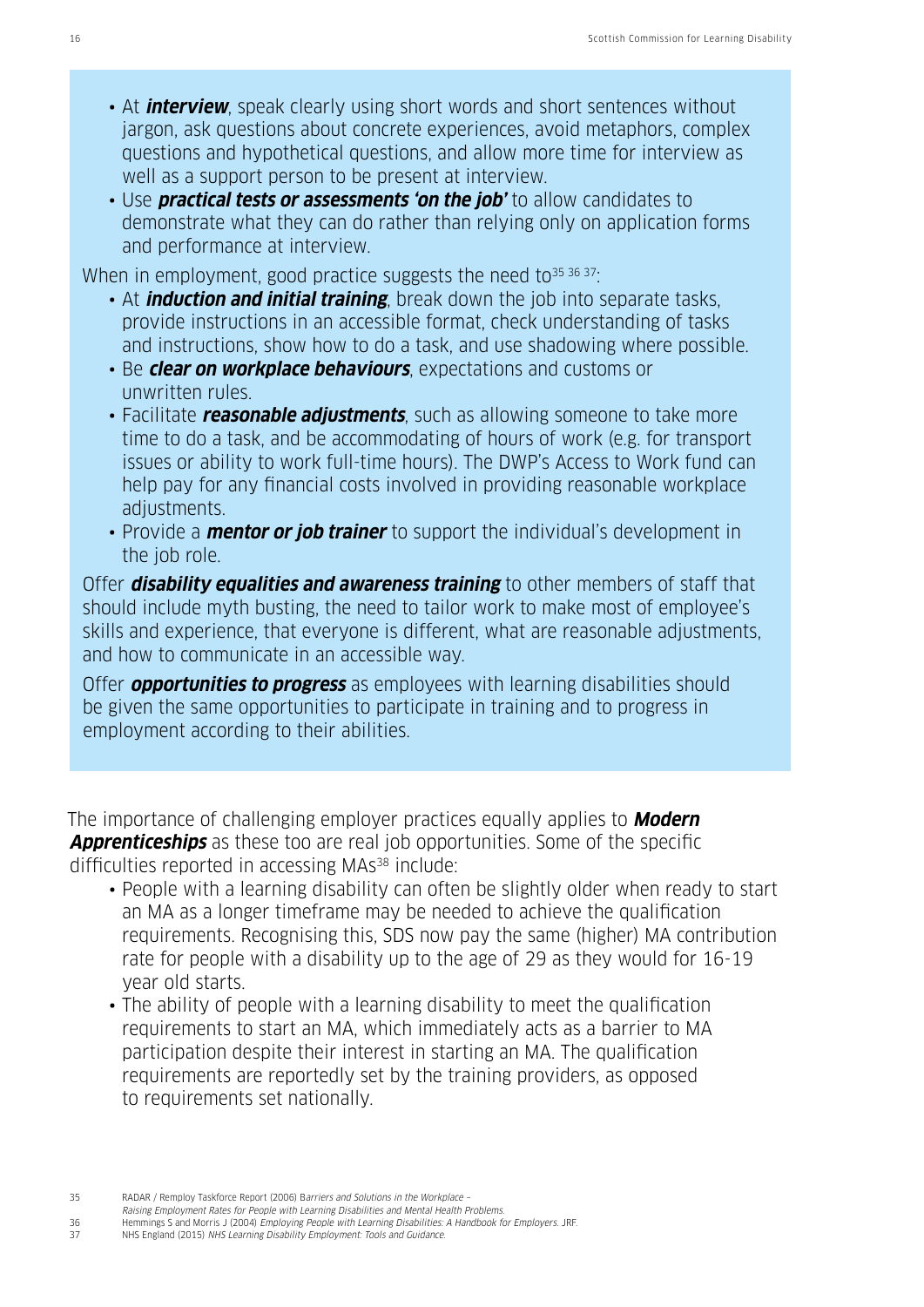- If accepted onto an MA, difficulties can arise due to:
	- Lack of suitable support on site to address problems and teach skills in-situ.
	- Inappropriate or inaccessible learning materials.
	- Inappropriate and inflexible evaluation and assessment tools, and techniques to evaluate progress. For example, an individual may be able to do all the core skills required in an MA Framework, but struggles to evidence this for assessment.
- Looking forward, the Scottish Government policy commitment to have a higher proportion of MA starts at SVQ Level 3 (or SCQF Level 6) and above may further limit the opportunities for people with a learning disability. Referring back to Figure 3.1, only 17% of pupils with a learning disability achieved an SCQF Level 6 qualification at school.

While employing people with a learning disability can and does make business sense, wider labour market change is impacting on the types of occupations available. Labour market projections<sup>39</sup> show that the demand for routine and semi-routine occupations (e.g. in manufacturing and administration) is progressively falling, while the demand for higher skilled roles that require adaptability and performing multiple tasks is increasing. This may place people with a learning disability at a further disadvantage in the labour market because in general they perform well in roles that involve routine and/or specific tasks rather than working in roles that require movement between different tasks. However, it should be noted that some people with a learning disability can and do perform well in undertaking highly skilled and technical tasks, e.g. laboratory roles and data handling.

#### **Individual/Personal Issues**

While this chapter has focused on the wider factors that contribute to the low employment rate of people with a learning disability, one must not overlook the reality that many will have support needs and conditions that directly impact on their ability to enter, sustain and progress in employment. For individuals with more severe learning disabilities, many of whom will be known to local authority services, employment (or at least open employment) may rarely be a viable option and there is therefore a need for alternative sheltered employment and voluntary activities.

**However, the starting point should be to view employment as a very real aspiration for all** with support then in place to overcome the personal issues that they face in securing, sustaining and progressing in employment. These support needs will vary across individuals but the literature and stakeholders report that the issues that people with a learning disability most commonly face include<sup>40 41 42</sup>:

- Difficulties with:
	- Reading and writing.
	- Remembering.
	- Understanding spoken and written language, including questions, and responding in a fully appropriate way.
	- Understanding instructions and required work-related behaviours.
	- Taking tasks learned in one place and applying them in a different setting.

- Employment Rates for People with Learning Disabilities and Mental Health Problems.
- 42 Department for Education (2013) Supported Internship Trial for 16 to 24 Year Old Learners with Learning Difficulties and/or Disabilities: An Evaluation.

<sup>38</sup> SCLD (2015) Supported Employment Modern Apprenticeship proposal

<sup>39</sup> For example, see UKCES Working Futures projections<br>40 Bever S and Robinson C (2009) A Review of the Rese

Beyer S and Robinson C (2009) A Review of the Research Literature on Supported Employment:

A Report for the Cross-Government Learning Disability Employment Strategy Team. 41 RADAR / Remploy Taskforce Report (2006) Barriers and Solutions in the Workplace – Raising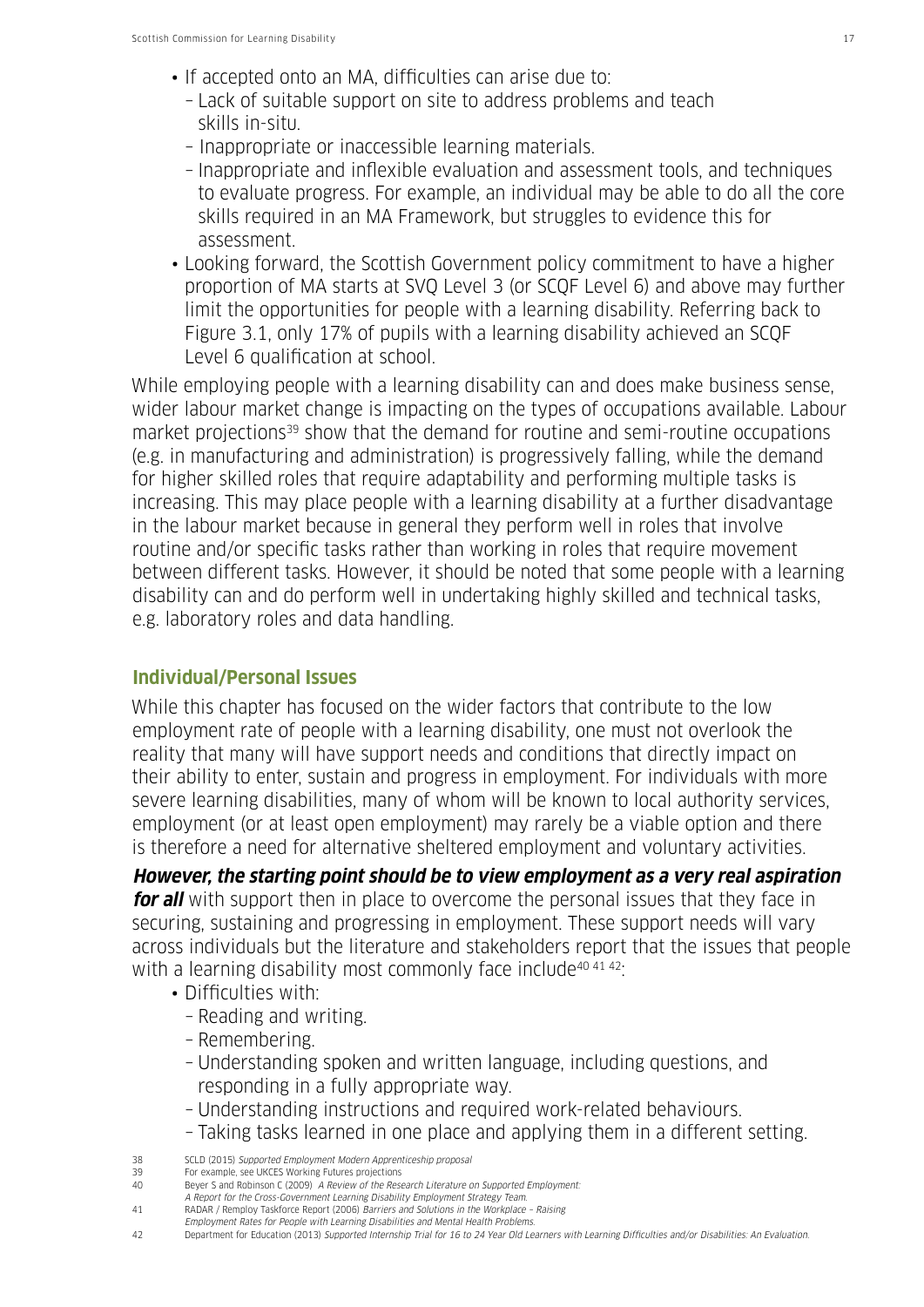- Lack of awareness of the labour market and the opportunities available to them.
- Concerns about having a job such as being able to cope in the workplace, a fear of rejection or even bullying in work, and impact on work outside of life (such as less time for socialising with friends). These may stem from previous negative experiences of the workplace.
- More time required getting used to their job role and becoming proficient in their work-related tasks.
- Travel to work issues and the preparedness and ability to travel independently particularly in more rural areas where public transport provision is more limited.

To overcome these issues, which are not all unique to people with a learning disability, requires person-centred and joined up employability support that is in place throughout from initial engagement to end employment, and beyond to provide sustainability of employment.

The issues discussed above all feature in the 27 individual case studies completed as part of the research and presented in Appendix 1. Box 3.3 summarises the key issues emerging from these interviews and helps to tee up the review of the available employability provision for people with a learning disability in Scotland in Chapters 4 to 6 – particularly as the later issues identified in Box 3.3 reflect on the employability support they have accessed.

#### **Box 3.3: Key Issues Emerging from Individual Case Studies**

#### **Strong Aspirations to Work**

All interviewees were keen to work and saw the positive impact working has on their lives, such as positive impacts on wellbeing, the ability to get out of the house and mix with and meet other people, and feel like you are making a contribution.

#### **Real Diversity in the Hours Worked**

The jobs held by those who were working ranged from just 3 hours per week up to 43 hours per week, with the majority of those interviewed working between 16 and 20 hours. The diversity in the number of hours reinforces the need for there to be a distinction between real, sustainable employment and part-time, sheltered employment as jobs of less than 16 hours per week should not be viewed as real, sustainable jobs that people can live on.

#### **Some Young People Display Varied Career Paths**

In a number of interviews, particularly with young people, the jobs and courses they have done in the past, doing now or hope to do in the future alternate quite significantly. For example, they might have studied construction or computing at college but now wanted to work in retail or administration. Settled, long-term career plans did not appear to be in place and instead the young people were heavily influenced by the next, upcoming course or job vacancy.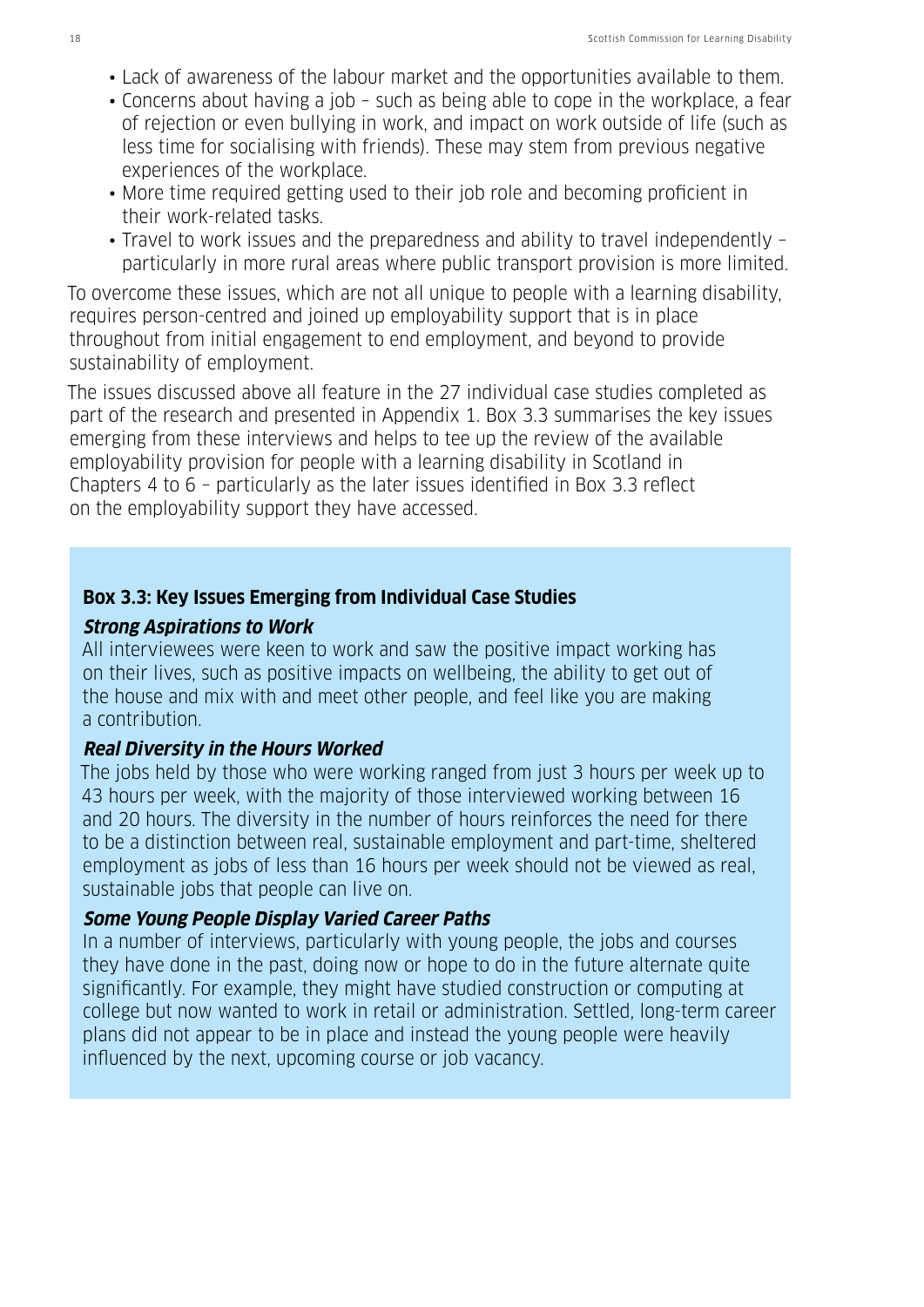#### **Older Workers / Volunteers Can Become 'Stuck'**

Among older interviewees, there were a number of examples doing the same role for many years and in some cases being 'stuck' in something that they would like to move on from. This may be due to the individuals being comfortable with the status quo and not wishing and fearing any change, or support organisations not working to move these individuals on.

#### **Previous Negative Experiences of the Workplace**

In a small number of the case study interviews, individuals gave examples of bullying and discrimination they had encountered at work. These experiences can impact on their confidence and desire to sustain that job and/or re-enter the labour market. It also highlights the need to continue working with employers to change their attitudes and practices for people with a learning disability.

#### **Importance of Long-Term In Work Support**

The case studies showed that a number had difficulties in their personal lives (e.g. relating to their physical or mental health) that impact on their ability to work. For these reasons some form of ongoing support or aftercare is needed throughout the person's working life to deal with issues that impact on their ability to hold down their jobs. This does not always have to be intensive support, but continuity of support from one organisation can be very beneficial. Related to this, jobs for life are becoming increasingly rare in the labour market and so support is needed to help people with a learning disability when they need to look for a new job.

#### **Variable Levels of Employability Support Provided**

Not all organisations which work with people with a learning disability have a strong orientation towards preparing and moving people into work. Supported employment services and specialist disability organisations that have an employment focus were seen to be the most effective providers of employability supports, while Jobcentre Plus, the Work Programme and colleges were viewed as less effective for people with a learning disability.

#### **Benefits System Impacting on Working Hours**

The welfare system and benefits entitlement appears to be a real barrier to working more hours, despite individuals wanting to work more. This highlights the importance of in-work income calculations, although this may be less of an issue as Universal Credit is rolled out.

#### **Should Not Overlook the Role Played by Family Members**

A number of the case studies mentioned the important, supportive role played by family members. This includes parents providing their children with a place to live, suggesting different jobs and training options, helping with applications, and driving their children to work.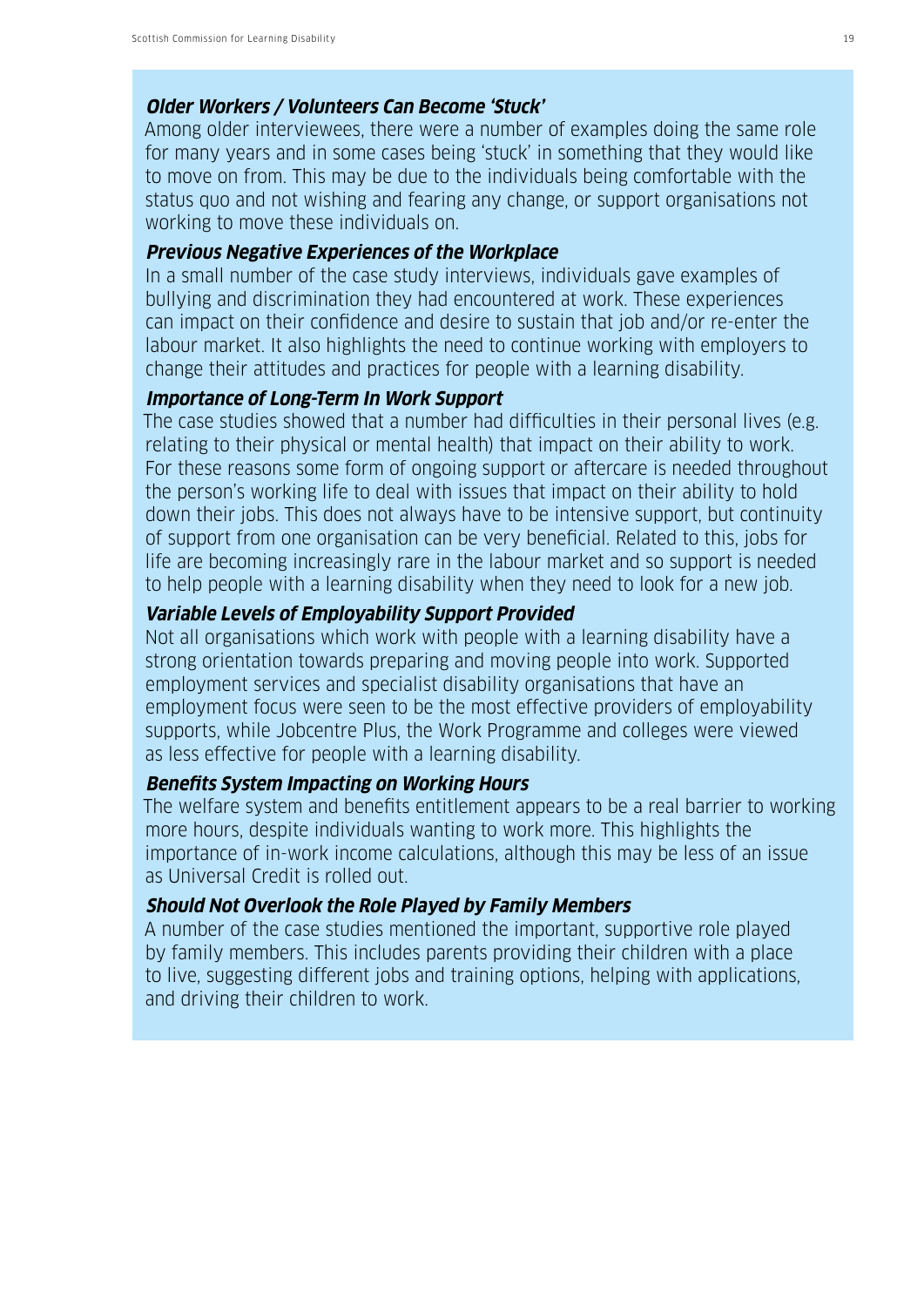#### **Chapter 3 Key Findings**

- **1. To fulfil the strong aspiration of people with a learning disability to work in a rewarding and sustainable job, there is a need to challenge and overcome the low expectations held by wider society – which includes parents, schools, colleges, and employers.**
- **2. The employment options of young people with a learning disability are too often compromised by their school experience as they attain lower qualification levels and are not encouraged to pursue higher skilled and demanding study and employment pathways.**
- **3. On leaving school, the pathway of most young people with a learning disability is one of college or unemployment. If attending college, the danger is that they 'cycle' between different courses rather than being supported along a pathway into employment – although this appears to be changing with greater focus on student attainment and progression.**
- **4. Employers are the gatekeepers to the labour market and further efforts are needed to challenge both employers' and employees' preconceptions of what people with a learning disability are able to do in the workplace. At the same time, many employers are already engaging in this area and need support on how best to provide real, sustainable employment opportunities for people with a learning disability.**
- **5. While societal and labour market factors clearly contribute to the low employment rate of people with a learning disability, one cannot overlook the personal issues that individuals need help to overcome in order to progress towards and into sustained and rewarding employment. Specialist and ongoing employability support is therefore needed to achieve their employment aspirations, while a more supportive benefits system would also help individuals work more hours.**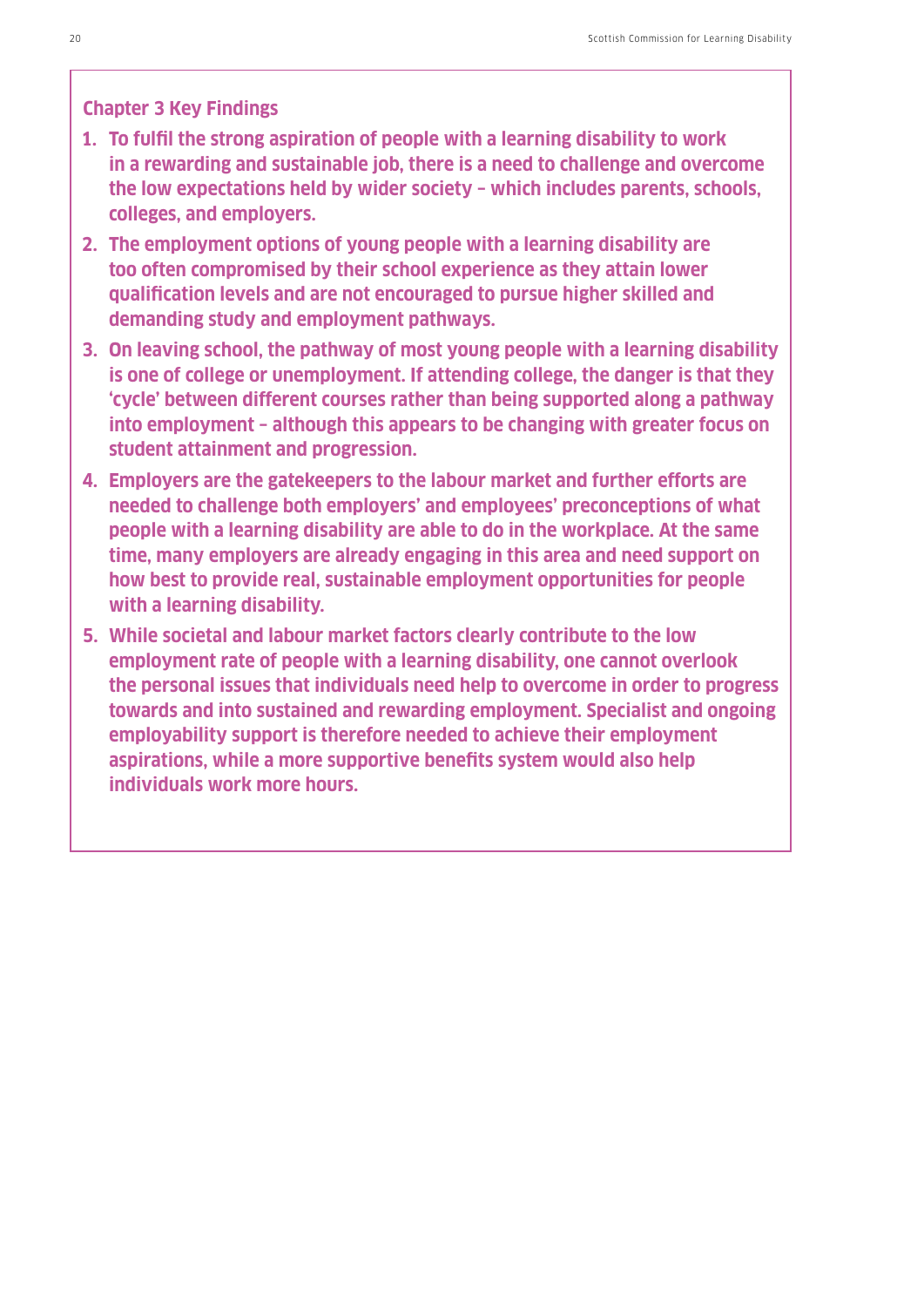## **4. Mainstream Employability Provision**

#### **Introduction**

This chapter is the first of three that maps the employability provision targeted at people with a learning disability in Scotland – with the focus here on mainstream programmes funded by national organisations. Specifically the chapter maps the provision funded by DWP/Jobcentre Plus, Scottish Government, Skills Development Scotland and Scottish Funding Council. Where available, the programme's activities, delivery organisations, funding amount, outputs and outcomes are provided – with 2014/15 chosen as the designated year.

#### **DWP / Jobcentre Plus**

The DWP's employability provision is directed towards their customers who are claiming income-replacement, work-related activity benefits (i.e. Jobseekers Allowance, work-related Employment and Support Allowance, and work-related Universal Credit claimants)43. To be in the work-related ESA group, individuals are assessed at their Work Capability Assessment to be able to progress into employment within 12 months.

All customers can access mainstream programmes – such as **Work Programme**, **Community Work Placements**, **Mandatory Work Activity** and the **New Enterprise Allowance** – but the main targeted provision for people with a disability (including those with a learning disability) is **Work Choice**. As Figure 4.1 shows Work Choice can provide work entry support, in-work support and longer-term support and in 2014/15, there were 2,280 Work Choice starts in Scotland. Across the UK, Work Choice has a sustained unsupported job outcome of 18-20%.

Other targeted provision available through DWP is the **Specialist Employability Scheme** (a UK scheme offering 3,400 places over the two years from September 201544) and **Access to Work grants** to help individuals pay for practical support to start work, stay in work, or start a business. For both schemes, Scotland data is not available.

#### **Scottish Government – Community Jobs Scotland**

The DWP is also a funder (via Work Choice) alongside the Scottish Government of the Community Jobs Scotland (CJS) jobs that are targeted at young people with a disability or long-term health condition. These targeted 18 month jobs last longer than the standard, 6-9 month CJS jobs and offer at least 16 hours per week. 104 jobs were created for people with a disability or long-term health condition in 2013/14 and of those that completed (noting that these jobs are not limited to people with a learning disability), 45% were in employment 13 weeks after completing their CJS job.

43 Disability Living Allowance and Personal Independence Payment claimants are not referred to employability provision.

44 The pan-disability providers in the Specialist Employability Scheme are Shaw Trust, Remploy, Kennedy Scott and Steps to Employment (St Loyes, Enham and Portland Colleges).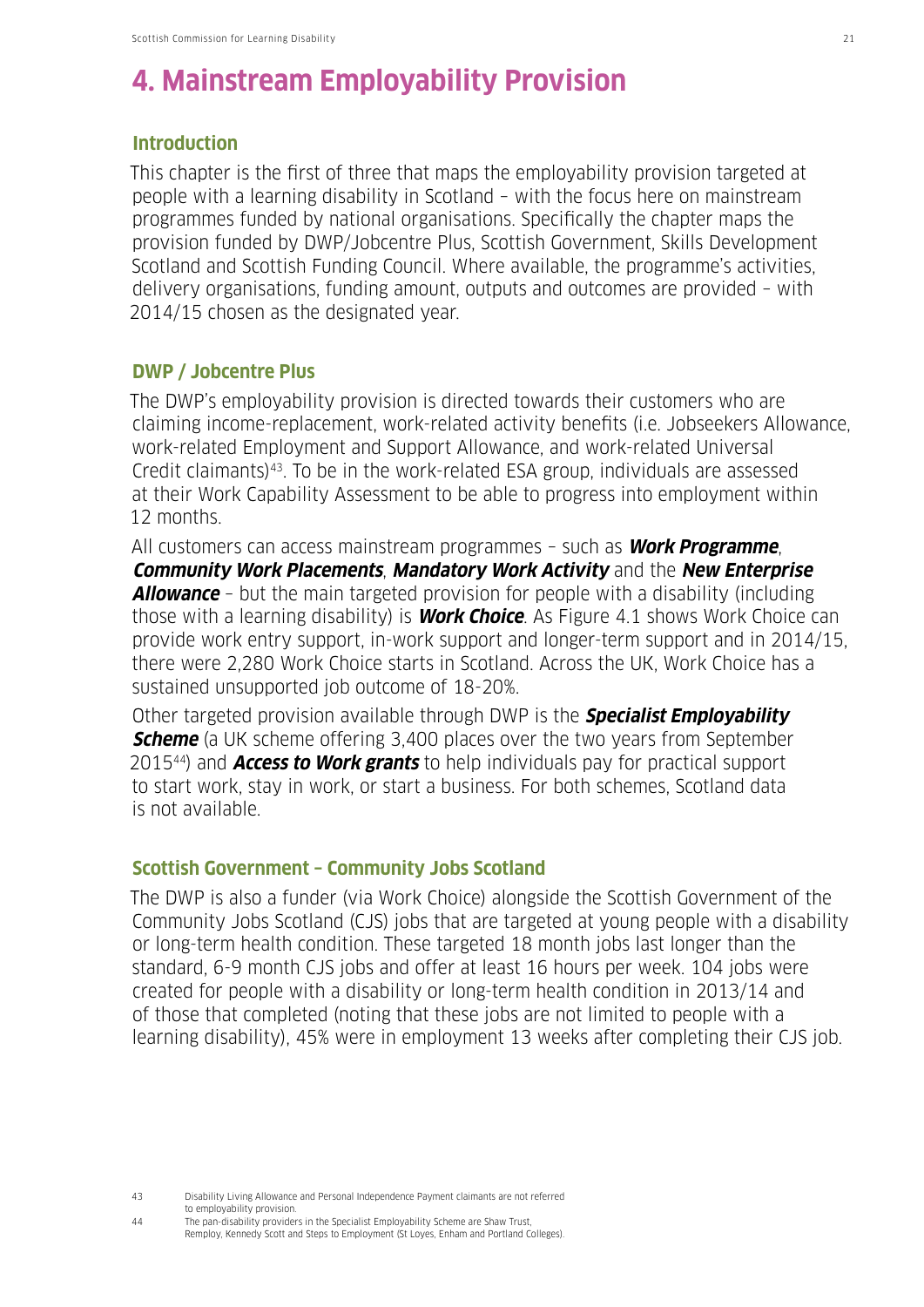### **Figure 4.1: Mainstream Employability Services for People with a Learning Disability in Scotland**

|                                                             | <b>Descriptor</b>                                                                                                                                                                                                                                                                                                                                                                                                                                                                                                                                                                                                                                                                                                                                                                                                                                                                                                                                                                                         | <b>Eligibility/Targeted At</b>                                                                                                                                                                                                                                                                                                                                                                                                                                                                                   | <b>Delivery</b><br><b>Organisations</b>                                                                     | <b>Annual Funding</b>                      | <b>Outputs and Outcomes</b>                                                                                                                                                                                                                                                                                                                                                            |
|-------------------------------------------------------------|-----------------------------------------------------------------------------------------------------------------------------------------------------------------------------------------------------------------------------------------------------------------------------------------------------------------------------------------------------------------------------------------------------------------------------------------------------------------------------------------------------------------------------------------------------------------------------------------------------------------------------------------------------------------------------------------------------------------------------------------------------------------------------------------------------------------------------------------------------------------------------------------------------------------------------------------------------------------------------------------------------------|------------------------------------------------------------------------------------------------------------------------------------------------------------------------------------------------------------------------------------------------------------------------------------------------------------------------------------------------------------------------------------------------------------------------------------------------------------------------------------------------------------------|-------------------------------------------------------------------------------------------------------------|--------------------------------------------|----------------------------------------------------------------------------------------------------------------------------------------------------------------------------------------------------------------------------------------------------------------------------------------------------------------------------------------------------------------------------------------|
| <b>DWP /JOBCENTRE PLUS</b><br><b>Work Choice</b>            | Voluntary programme for people with a disability<br>and provides support around finding employment.<br>Support can be tailored to meet individual needs<br>and aims to help individuals achieve their full po-<br>tential and move towards being more independent.<br>Supports<br>can include:<br>Training and skills development.<br>$\bullet$<br>Confidence building.<br>Interview coaching.<br>$\bullet$<br>Three modules (or levels) of help available:<br>Work Entry - Work-related advice<br>and help with personal skills to<br>support job search - up to 6 months<br>In-Work Support - Once<br>employment (or self-employment)<br>of 16 hours or more per week<br>is found, the Work Choice provider<br>supports the individual to start<br>work and stay in work - up to<br>2 years<br>Longer-Term Support - Help to<br>progress in employment and work<br>without support - long-term and not<br>time limited                                                                                  | To be eligible for Work Choice<br>individu-<br>als must:<br>Be of working age.<br>Need support in work as well<br>as to find a job.<br>Be able to work at least 16 hours<br>a week after Work Entry Support.<br>Have a recognised disability that<br>makes it hard to get or keep a job.<br>Need specialist help that other<br>government programmes or<br>schemes cannot provide.<br>People can also apply for Work Choice if they<br>are in a job but are at risk of losing it because<br>of their disability. | Momentum Skills<br>Shaw Trust                                                                               | Estimated at<br>£8.687.733 in<br>2013/1445 | In 2014/15, 20,860 referrals in Great<br>Britain resulting in 16,060 starts and<br>10,980 job outcomes.<br>Sustained, unsupported job outcome rate<br>across the UK of 18-20%.<br>Of the 20,860 referrals:<br>• 3,940 or 19% had a 'mild learning<br>disability'; and 1,730 or 8% had a<br>'moderate to severe learning<br>disability'.<br>$\bullet$<br>2,280 or 11% were in Scotland. |
| <b>Specialist</b><br><b>Employability</b><br><b>Service</b> | Beginning in September 2015 for two years, the<br>UK programme will offer places for 3,400 people of<br>different disability types across the UK. There are<br>two types of support on offer depending on their<br>level of need.<br>• The (full) Specialist Employability<br>Service (SES) will consist of<br>intensive, end-to-end provision,<br>supporting candidates all the way<br>to employment for approximately<br>1 year.<br>SES Start Back will cater for people<br>whose needs can be met by other<br>provision, but who first need a little<br>extra support to prepare them.<br>Typically they will receive 3 months<br>support and then progress into<br>Work Choice or other provision.                                                                                                                                                                                                                                                                                                    | Individuals with more severe needs where<br>Work Choice and other mainstream provision<br>is not suitable                                                                                                                                                                                                                                                                                                                                                                                                        | Shaw Trust<br>Remploy<br>Kennedy Scott<br>Steps to Employment<br>(St Loyes, Enham and<br>Portland Colleges) | N/A                                        | N/A - started in September 2015                                                                                                                                                                                                                                                                                                                                                        |
| <b>Access to Work</b>                                       | Access to Work grants are available in Eng-<br>land, Scotland and Wales to pay for practical<br>support for those with a disability, health or<br>mental health condition to help individuals<br>start work, stay in work, and move into<br>self-employment or start a business. For<br>example, it can be used to pay for:<br>• Adaptations to workplace<br>equipment.<br>· Special equipment.<br>• Fares to work if unable to use<br>public transport.<br>• A support worker or job coach<br>to help in the workplace.<br>• Disability awareness training<br>for colleagues.<br>• A communicator at a job interview.<br>• The cost of moving equipment<br>if changing location or job.<br>There is no set amount for an Access to<br>Work grant as how much an individual<br>receives depends on their circumstances.<br>However, from 1st October 2015 the grant<br>is capped at £40,800 per year for all new<br>grants (with this applying to all grants given<br>before October 2015 by April 2018). | Individual's disability or health con-<br>dition must either affect their ability<br>to do a job, or require payment of<br>work-related costs, e.g. special comput-<br>er equipment or travel costs because<br>public transport cannot be used. The<br>disability or condition must also be<br>likely to last at least a year.                                                                                                                                                                                   | N/A                                                                                                         | N/A                                        | In 2014/15, there were 36,760<br>people across Great Britain re-<br>ceiving Access to Work grants.<br>• 24,720 were existing<br>customers.<br>• 12,050 were new customers.<br>By primary medical condition:<br>• 2,010 or 5% had a learning<br>disability. 520 were new starts<br>in 2014-15.<br>• 4,550 or 12% had dyslexia.                                                          |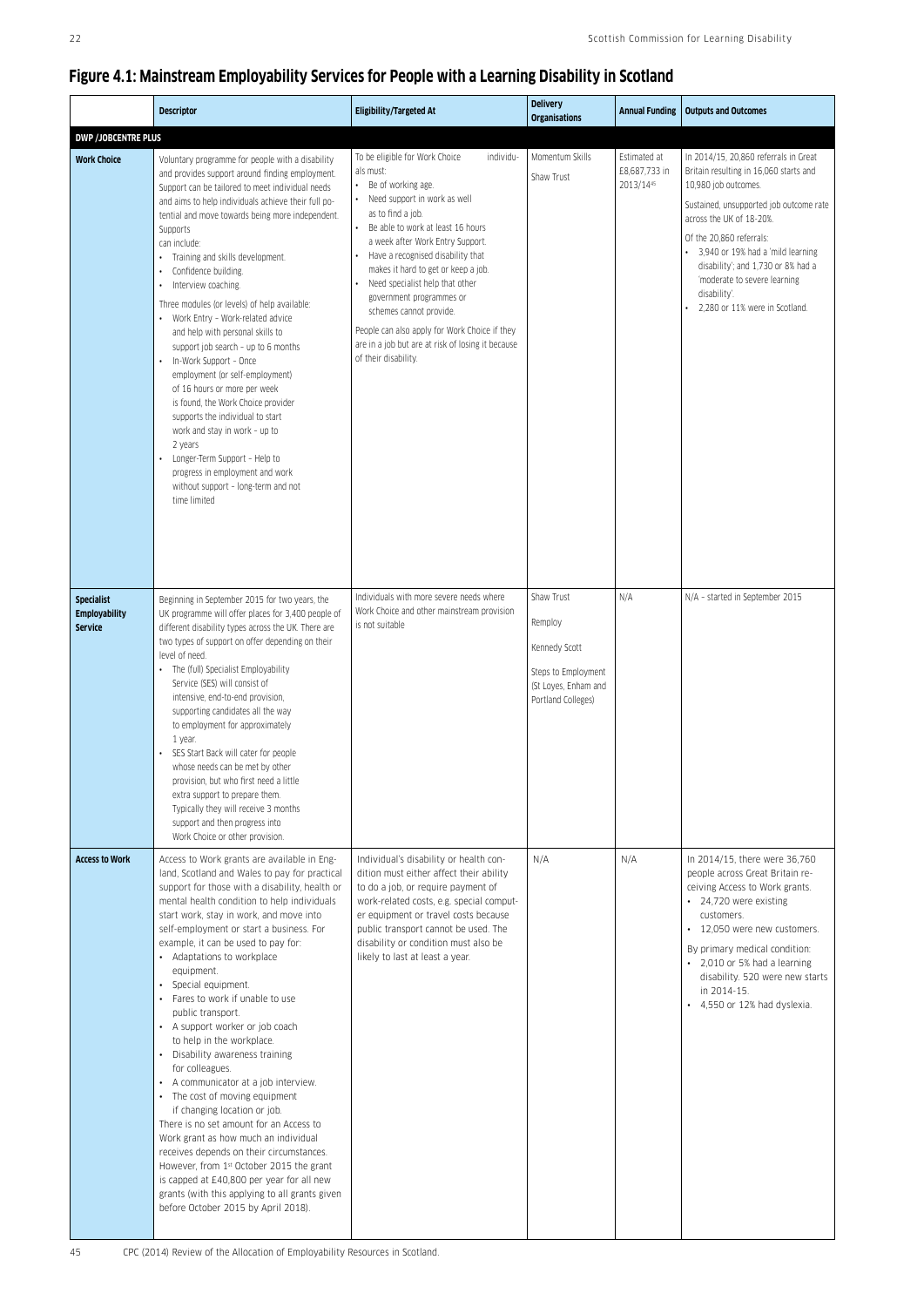|                                          | <b>COMMUNITY JOBS SCOTLAND</b>                                                                                                                                                                                                                                                                                                                                                                                                              |                                                 |                                                            |                                                          |                                                                                                                                                                                                                      |  |  |  |
|------------------------------------------|---------------------------------------------------------------------------------------------------------------------------------------------------------------------------------------------------------------------------------------------------------------------------------------------------------------------------------------------------------------------------------------------------------------------------------------------|-------------------------------------------------|------------------------------------------------------------|----------------------------------------------------------|----------------------------------------------------------------------------------------------------------------------------------------------------------------------------------------------------------------------|--|--|--|
| <b>Community</b><br><b>Jobs Scotland</b> | The CJS programme creates paid<br>opportunities in Third Sector organisations<br>for young unemployed people.<br>In recent phases, young people with a<br>disability or long-term health condition have<br>been specifically targeted with the offer of<br>18 month contracts with at least 16 hours.<br>per week.<br>In Phase 3 (2013-2014), 104 jobs for young<br>people with a disability or long-term health<br>condition were created. | 16-24 year olds who are Work Choice<br>eligible | <b>SCVO</b><br><b>DWP</b><br>Third Sector<br>organisations | Total funding<br>for each job<br>is £7.800<br>per person | 13 weeks after leaving:<br>45% were in employment.<br>$\bullet$<br>• 3% were in FT education.<br>6% were volunteering.<br>$\bullet$<br>32% had returned to<br>$\bullet$<br>claiming benefits and<br>were unemployed. |  |  |  |
|                                          |                                                                                                                                                                                                                                                                                                                                                                                                                                             |                                                 |                                                            |                                                          |                                                                                                                                                                                                                      |  |  |  |

### **Skills Development Scotland**

Across SDS's products and services, there are no targeted offers for people with a learning disability. Instead the approach taken is to help ensure people with a learning disability, along with other equalities groups, can increasingly access mainstream SDS provision. Following the publication **Developing the Young Workforce: Scotland's Youth Employment Strategy**, there has been far greater emphasis on increasing access among equalities groups and this has led to the development of:

- The **Equality Challenge Unit** which is made up of thematic specialities (though not one specifically dedicated to learning disabilities). They have been involved in developing and updating:
	- Regional ASN guides that provide key information on locally available services and supports for equalities groups.
	- CPD equalities training for SDS advisors ranging from face-to-face sessions to webinars.
	- The in-house Equalities Toolkit which is available on the OurSkillsForce website. While currently quite legislation heavy in terms of content, it is being updated to provide more scenarios to consider and work through.
- **Modern Apprenticeship Equalities Action Plan**, which sets out the actions which SDS will undertake with partners specifically to improve the participation of disabled and Black Minority Ethnic (BME) groups and care leavers in Modern Apprenticeships, as well as addressing gender imbalance within the uptake of occupational frameworks.
- **Employability Fund ASN Fund** which provides funding to meet the additional requirements of people who have been assessed as ready for EF Stage 2-4 provision. In its first year, there had only been 8 calls for the ASN Fund.
- **Equalities Champions** in each SDS centre and these meet quarterly to share good practice and discuss issues faced.
- **Work Coaches** are also in place to work more intensively with young people in need of greater support to make successful transitions into positive destinations.

In terms of number of people that SDS support, their monitoring systems cannot break out the number of clients with a learning disability that they are working with.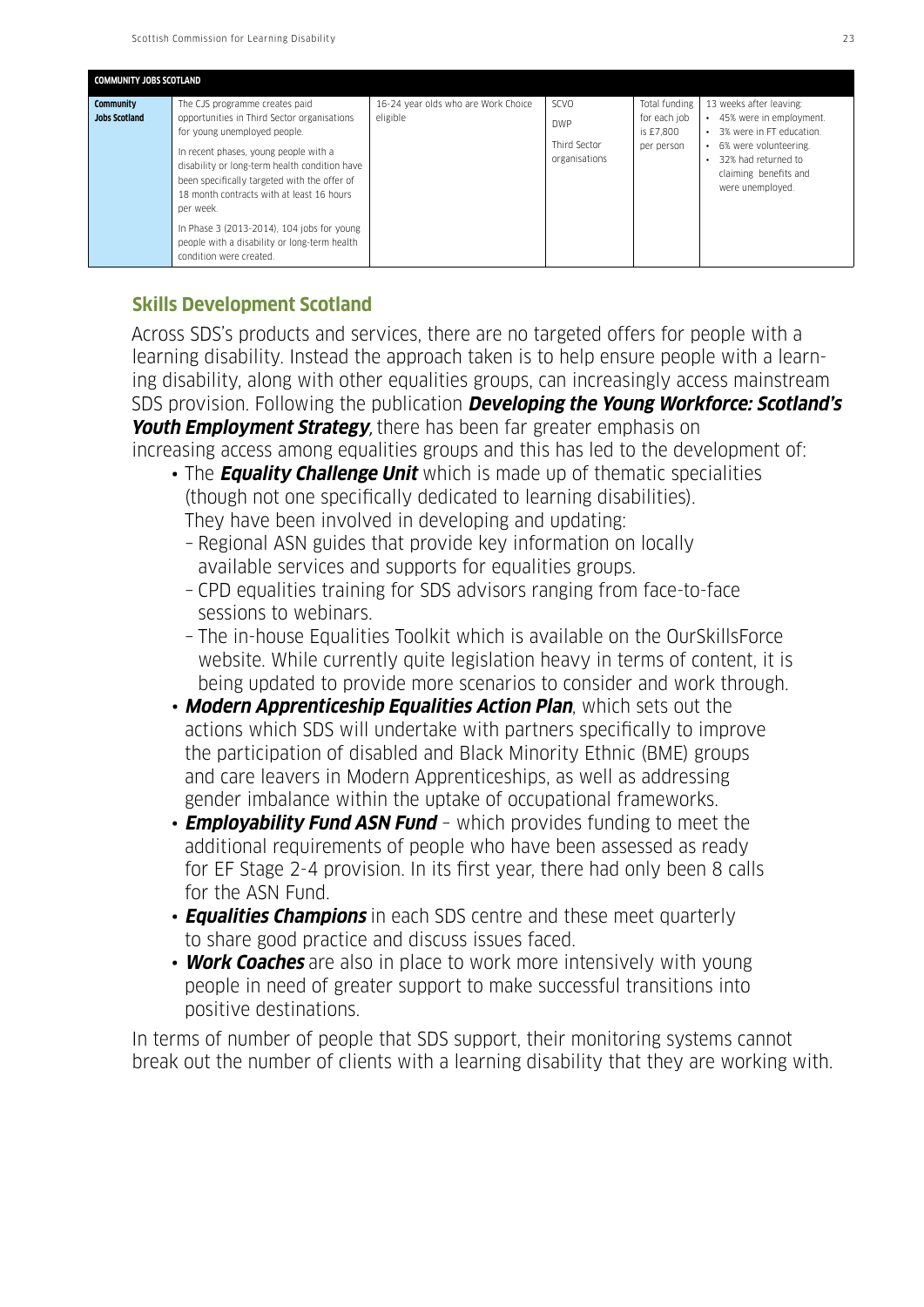### **Scottish Funding Council**

The SFC does not specifically fund employability services across Scotland's colleges. However, employability is a core part of many of the courses delivered by Scotland's colleges as it helps support students to reach their full potential. College provision that is targeted towards people with a learning disability in 2014/15 is reported in Chapter 8 but, taken from SFC's student data, out of a total of 227,911 students in 2014/15, **29,288 or 13% were students recorded as having a disability**. As Figure 4.2 shows:

 • 27% of disabled students were enrolled on DPG 18 (Special Programmes) courses, meaning that 73% were enrolled on mainstream courses.

• No distinct learning disability category is available.

|                                                          |               | <b>DPG 18 Students</b> | <b>All Students</b> |       |
|----------------------------------------------------------|---------------|------------------------|---------------------|-------|
|                                                          | <b>Number</b> | $\%$                   | <b>Number</b>       | %     |
| <b>Dyslexia</b>                                          | 1,651         | 10.0                   | 9,127               | 4.0   |
| Multiple disabilities                                    | 2,072         | 12.6                   | 5,241               | 2.3   |
| A disability not listed above                            | 2,323         | 14.1                   | 5,138               | 2.3   |
| Mental health difficulties                               | 932           | 5.6                    | 4,151               | 1.8   |
| An unseen disability, e.g.<br>diabetes, epilepsy, asthma | 273           | 1.7                    | 2,578               | 1.1   |
| Deaf/have a hearing<br>impairment                        | 131           | 0.8                    | 911                 | 0.4   |
| Wheelchair user/have<br>mobility difficulties            | 229           | 1.4                    | 904                 | 0.4   |
| Personal care support                                    | 209           | 1.3                    | 739                 | 0.3   |
| Blind/are partially sighted                              | 97            | 0.6                    | 499                 | 0.2   |
| No known disability                                      | 8,581         | 52.0                   | 198,623             | 87.1  |
| <b>Total</b>                                             | 16,498        | 100.0                  | 227,911             | 100.0 |

### **Figure 4.2: Dominant Programme Group 18 (Special Programmes) and Total Students in Scotland's Colleges, 2014/15**

### **Source**: SFC Infact Database

Further data on student characteristics should be available in the future as from 2016/17 onwards the following measures have been included in the College Outcome Agreement Guidance:

- The number and proportion of Credits relating to learners from different protected characteristic groups and care leavers (where data is available).
- The number and proportion of Credits relating to learners with profound and complex needs enrolled on courses involving formal recognition of achievement.

Although less employability focused, University Guidance includes the following relevant measures:

- The number and proportion of Scottish-domiciled undergraduate entrants of different protected characteristic groups and care leavers.
- The number and proportion of full-time first year Scottish-domiciled entrants from different protected characteristic groups returning to study in year two.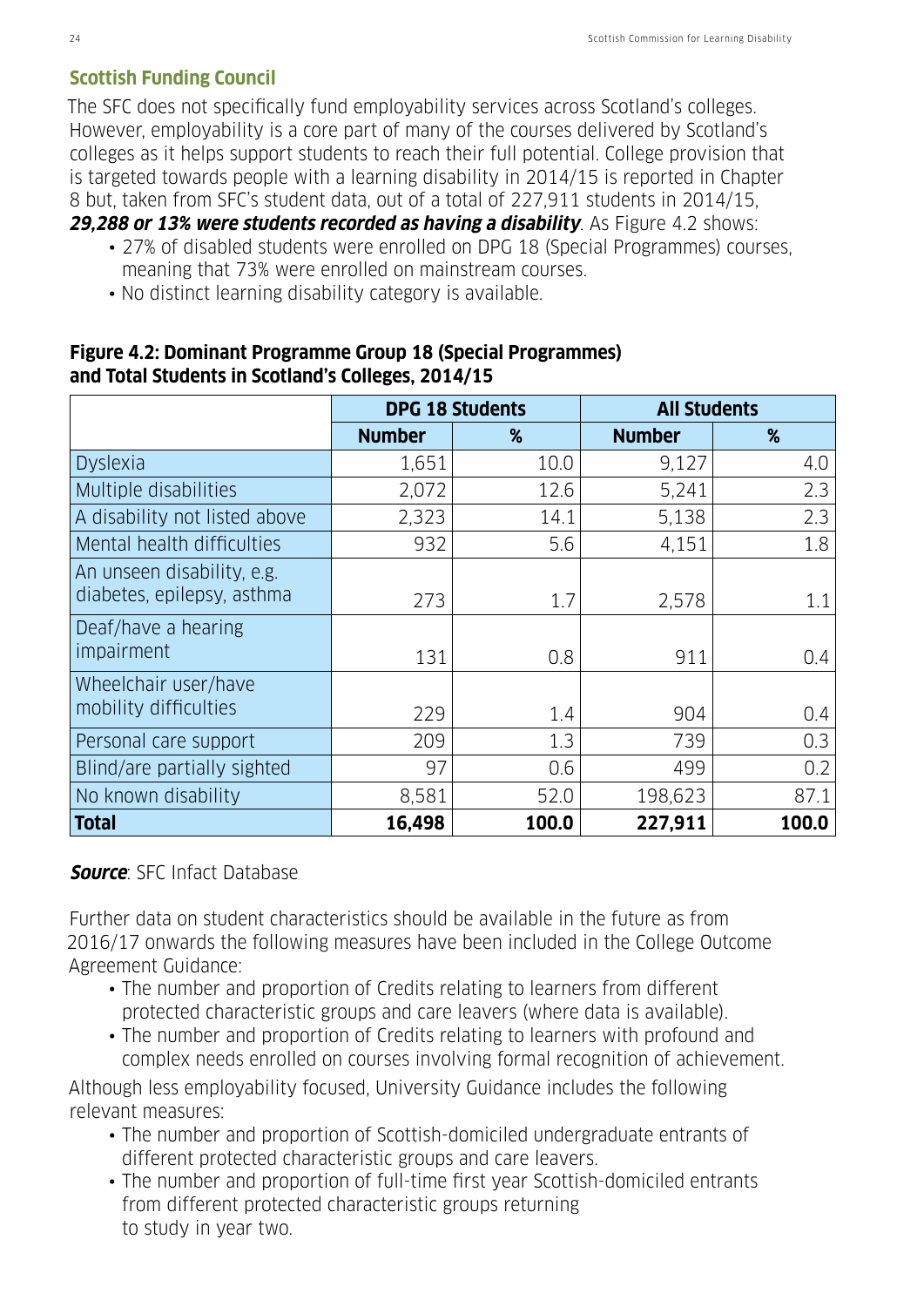### **Chapter 4 Key Findings**

- **1. The available data surrounding the mainstream programmes suggest that only very small numbers of people with a learning disability are accessing this provision – a perception that is also held by stakeholders.**
- **2. For Work Choice, there were 2,280 starts in Scotland in 2014/15 but these are pan-disability starts and not specifically people with a learning disability. Across the UK, Work Choice has a sustained, unsupported job outcome rate of 18-20%.**
- **3. Access to Work grants were provided to 2,010 people with a learning disability (as their primary medical condition) across Great Britain in 2014/15. This would equate to 250-300 grants in Scotland.**
- **4. 104 CJS jobs were created for young people with a disability or long-term health condition – a grouping much wider than learning disability.**
- **5. SDS and SFC do not currently record learning disability as a characteristic in their monitoring systems – so not enabling any robust understanding of how engaged people with a learning disability are with their provision. DWP do not require providers to break out learning disability clients, but providers (such as ENABLE and Shaw Trust) do record this data and so could be reported on. Overall, the lack of detailed monitoring information relating to the employability and skills journeys of people with a learning disability needs to change to enable more informed funding and service delivery decisions to be made.**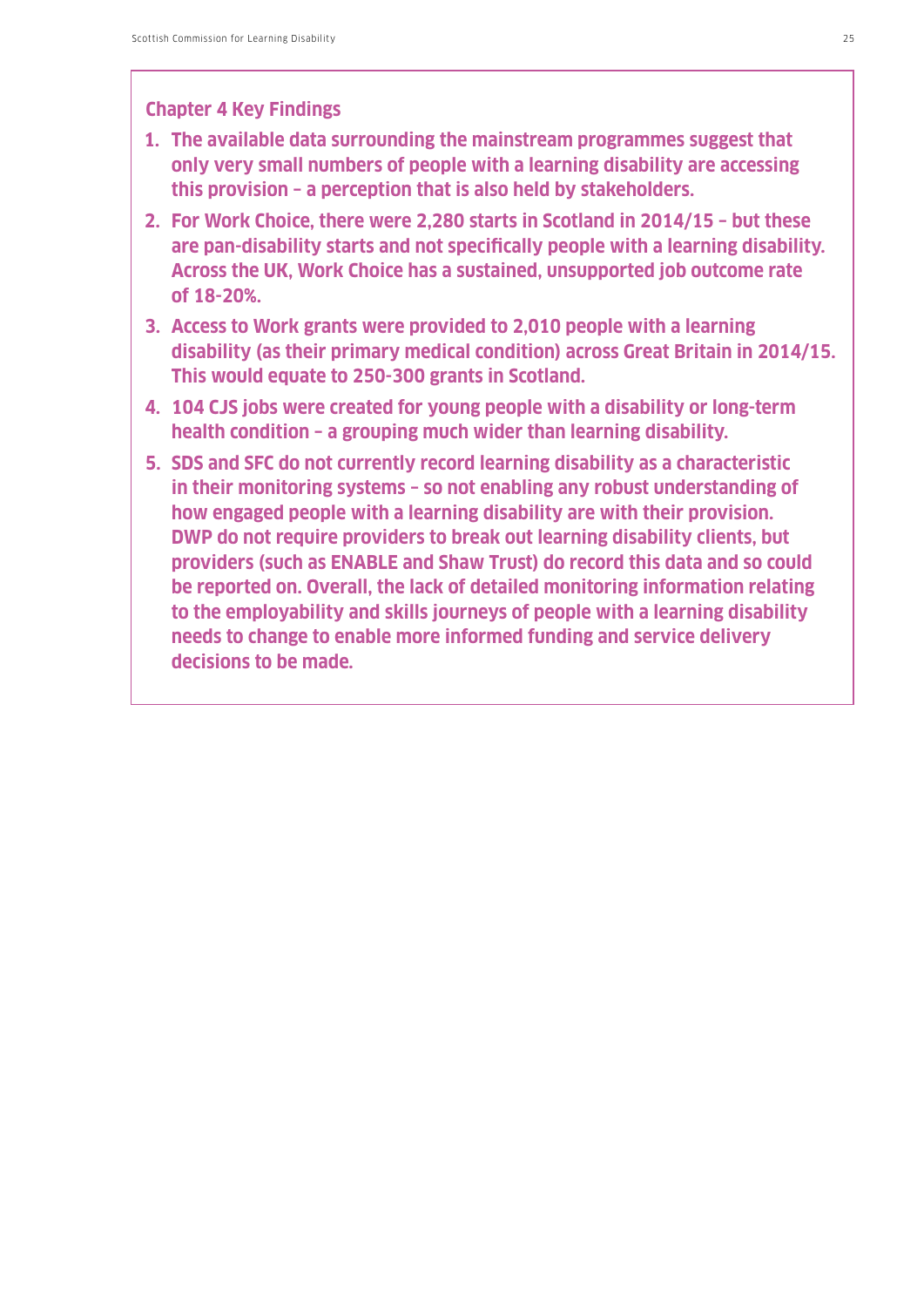## **5. Supported Employment**

#### **Introduction**

The main targeted type of employability provision for people with additional support needs – which includes people with a learning disability – is supported employment. Beyer **et al.** find that it is the preferred service model for people with a learning disability compared to other options such as day services, sheltered employment and work training schemes<sup>46</sup>. In Scotland, supported employment is promoted by the Scottish Government and the Scottish Union of Supported Employment (SUSE) with the **Supported Employment Framework** launched in 2010<sup>47</sup>.

#### **Description of Activities**

The **Supported Employment Framework** sets out the five stepped approach to supported employment in Scotland (see Figure 5.1), recognising it as an employment first approach with the aspiration of employment of at least 16 hours/week.

| <b>Engagement by</b><br><b>SE Service</b>                                                                                               | <b>Vocational</b><br><b>Profiling</b>                                                                                                                                  | <b>Job Finding</b>                                                                                                      | <b>Employer</b><br><b>Engagement</b>                                                                                 | On/Off the Job<br><b>Support and</b><br><b>Aftercare</b>                                                                                                                          |
|-----------------------------------------------------------------------------------------------------------------------------------------|------------------------------------------------------------------------------------------------------------------------------------------------------------------------|-------------------------------------------------------------------------------------------------------------------------|----------------------------------------------------------------------------------------------------------------------|-----------------------------------------------------------------------------------------------------------------------------------------------------------------------------------|
| <b>Helping</b><br>disabled people<br>most distanced<br>from the labour<br>market to make<br>informed<br>choices on their<br>own future. | Identifying<br>skills and<br>preferences<br>for work.<br>giving work<br>experiences<br>that will<br>help the<br>individual<br>make their<br>own vocational<br>choices. | Identifying<br>the preferred<br>job through<br>emplover<br>engagement,<br>also providing<br>support to the<br>employer. | Finding out<br>about the<br>workplace<br>environment,<br>co-workers and<br>the 'supports' a<br>person might<br>need. | Providing<br>backup to the<br>employee and<br>their employer.<br>developing<br>independeNce<br>in the work-<br>place and<br>addressing<br>career<br>progression in<br>due course. |

|  | Figure 5.1: The Five Stage Approach to Supported Employment |  |  |  |  |  |
|--|-------------------------------------------------------------|--|--|--|--|--|
|--|-------------------------------------------------------------|--|--|--|--|--|

The framework in Scotland is consistent with the wider interpretation of supported employment as a **'Place – Train – Maintain'** approach as explained below48 49 50 51.

 • **Place** – the initial focus is on structured and creative job matching and searching techniques that moves individuals quickly into work. This stage is most effective when the skills, preferences and experiences of the individual are identified and then matched to potential employers and job opportunities.

<sup>46</sup> Beyer S et al. (2010) 'A Comparison of Quality of Life Outcomes for People with Intellectual Disabilities in Supported Employment,

Day Services and Employment Enterprises', Journal of Applied Research in Intellectual Disabilities, Vol 23 pp 290-295.

<sup>47</sup> Scottish Government (2010) A Working Life for All Disabled People: The Supported Employment Framework for Scotland

<sup>48</sup> Kilsby M and Beyer S (2010) A Financial Cost Benefit Analysis of Kent Supported Employment – Establishing a Framework for Analysis.

<sup>49</sup> SUSE (2010) SUSE Survey on Changes in Mainstream Employability Services.

<sup>50</sup> Scottish Government (2010) A Working Life for All Disabled People: The Supported Employment Framework for Scotland.

<sup>51</sup> Care Services Improvement Partnership (2006) You Can Work It Out! Best Practice in Employment for People with a Learning Disability.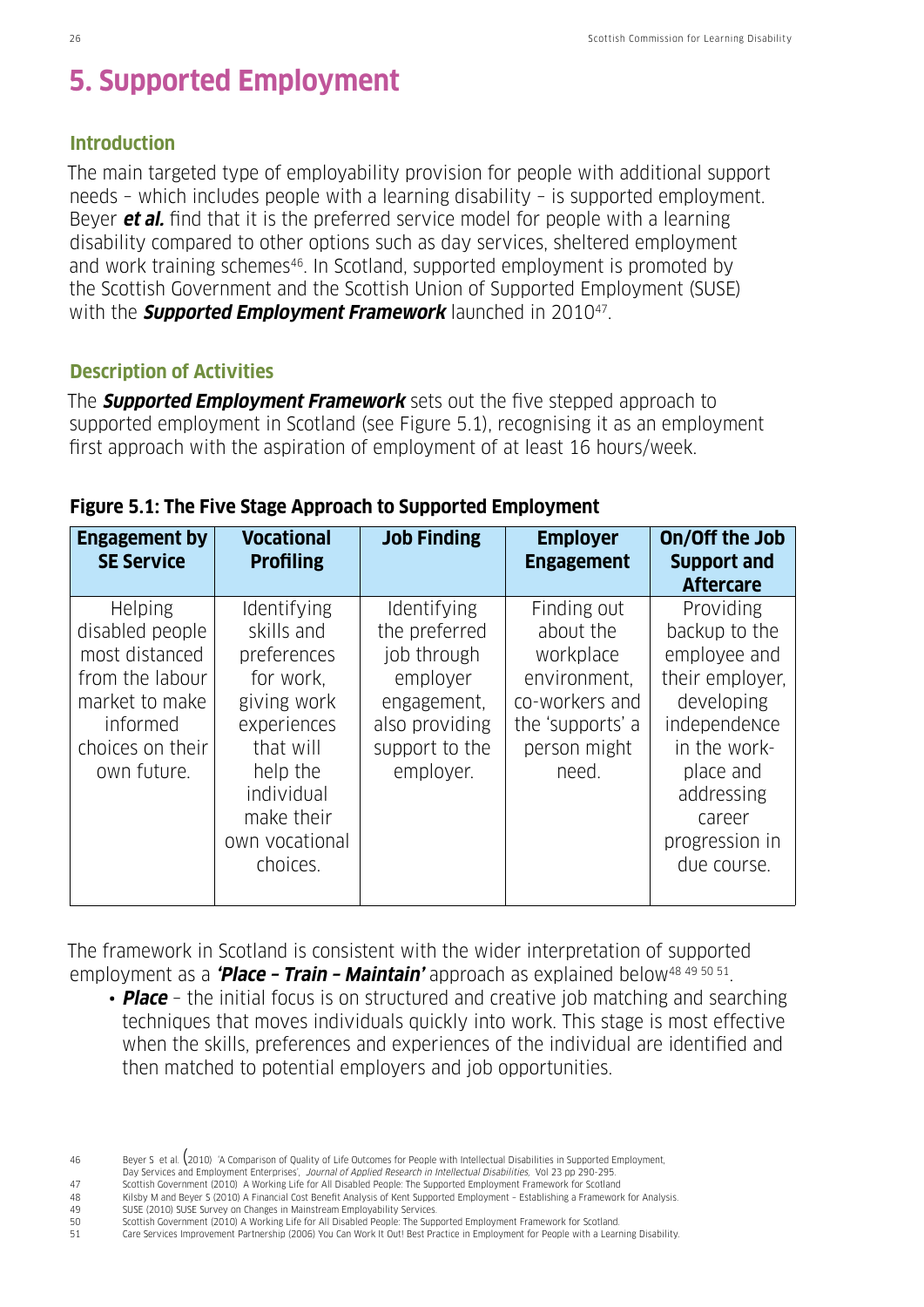- **Train** training and support is provided in the workplace (as opposed to pre employment training and development programmes) as part of an agreed action plan to support the person in work. The training might be delivered by a job coach, the employer, a training provider or any combination of these. The rationale for learning in the workplace
- **learning by doing** is that people learn best in the same building, surrounded by the same people, and using the same equipment as they will be using when working.
- **Maintain** job coaches provide ongoing support to both the individual and their employer with the intensity of support reducing over time.

As well as the 'place – train – maintain' model, other key features of supported employment services are<sup>52 53 54 55 56</sup>:

- **• Customised support** that is tailored to each individual beginning with an informed understanding of their skills, preferences and experiences, while the length of support is determined according to the needs of the individual and the supports provided by the employer and colleagues.
- **Experienced and skilled job coaches** that provide the ongoing support to individuals and employers.
- **Focus on real jobs** in the open labour.
- **The job is not an end in itself** and individuals should be able to access continuing assistance for career progression and the further acquisition of skills through their employer and relevant learning providers.

Supported employment requires intense and long-term support for individuals and employers but is seen as a financially viable option as its focus is on the structured fading out of support over time, which should free up resource to support new clients and, as a result, service costs and benefits should improve over time. It also provides financial 'flowbacks' such as increases in tax revenue, a reduction in the number of people claiming welfare benefits, and less dependency on locally run services<sup>57</sup>. There is therefore a financial case for investing in effective supported employment services and these could be attractive investment opportunities for Social Investment Bonds (SIBs) – and SIBs are returned to in Chapter 8.

## **Provision Across Scotland in 2014/15**

While widely recognised as an important and effective approach to supporting people with a learning disability into real, sustainable employment, there are inconsistencies in provision across Scotland. In 2010 the Scottish Government<sup>58</sup> identified a number of challenges – and these appear to hold true today in parts of Scotland. These challenges were around the:

 • Lack of a strategic, co-ordinated approach in delivering Supported Employment services which has led to variation across Scotland. For example, some providers are delivering voluntary work, permitted work or work placements, while others provide training for work. Few providers were found to be offering jobs and holding consistently to a defined supported employment model.

- 53 HM Government (2011) Valuing People Now Employment.
- 54 Beyer S and Robinson C (2009) A Review of the Research Literature on Supported Employment:
- A Report for the Cross-Government Learning Disability Employment Strategy Team.
- 55 Care Services Improvement Partnership (2006) You Can Work It Out! Best Practice in Employment for People with a Learning Disability<br>56 Coutts P and Riddell S (2012) Employers' Views of Supported Employment for Disabled 56 Coutts P and Riddell S (2012) Employers' Views of Supported Employment for Disabled People in Scotland.
- 57 Kilsby M and Beyer S (2010) A Financial Cost Benefit Analysis of Kent Supported Employment Establishing a Framework for Analysis.
- 58 Scottish Government (2010) A Working Life for All Disabled People: The Supported Employment Framework for Scotland.

<sup>52</sup> Scottish Government (2010) A Working Life for All Disabled People: The Supported Employment Framework for Scotland.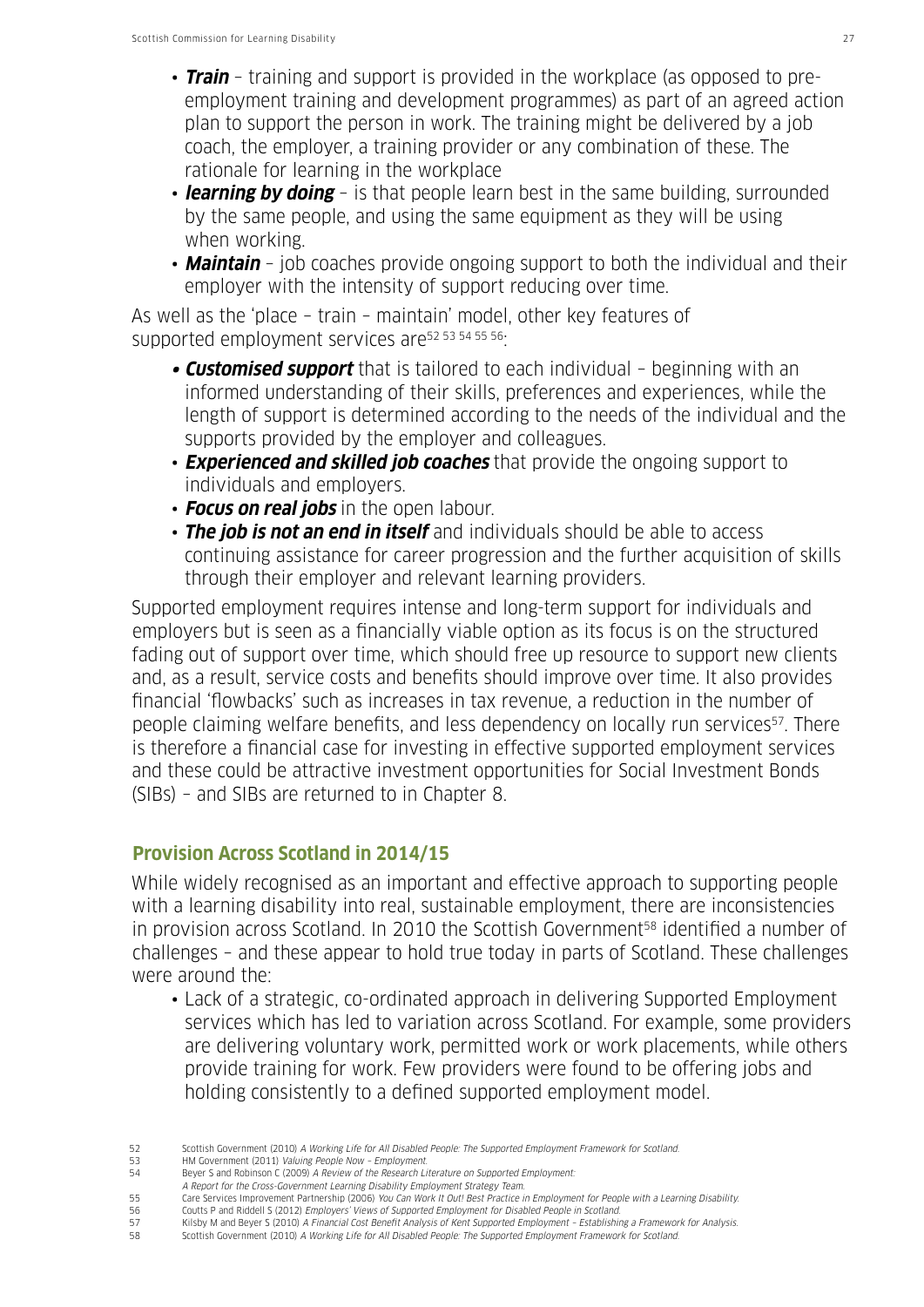- Lack of quality standards, underpinned by accredited staff training.
- Lack of long-term sustainable funding.

The findings align with those of Coutts and Riddell<sup>59</sup> who reported that:

- Local authority social work departments have traditionally taken the lead in the delivery of supported employment, but economic development divisions are increasingly adopting this role.
- Services rely on a patchwork of funding e.g. local authority, ESF and charitable foundations – which leads to varying timeframes and targets.
- The difficulties involved in securing funding impacts on the ability to provide best practice services – particularly in relation to ongoing, in work support.

A further issue is the need for supported employment services to recognise that the desired outcomes are on reducing dependency on welfare benefits and achieving jobs with at least 16 hours per week as the employment outcome<sup>60</sup>. Entry into voluntary or unpaid work is not the objective of supported employment.

### **Box 5.1: All in Edinburgh Supported Employment Model**

All in Edinburgh is a consortium approach to the provision of supported employment for pan-disability clients in Edinburgh. Launched in May 2015 and following the Scottish Government's Supported Employment Framework, the consortium is made up of four organisations: ENABLE, The Action Group, Forth Sector and IntoWork. Its design and development was instigated by the movement of supported employment services from City of Edinburgh Council's social work department to economic development, and followed an in-depth external review of employability and skills provision for disabled people in Edinburgh.

The strengths of the approach are:

- A single joined up approach that helps to overcome a previously complex delivery landscape. There is one point of entry managed by City of Edinburgh Council, who then refer clients to one of the four partners.
- A 'partnership of four equals' with each partner committed to a common set of values and principles, while also bringing their own skills, local knowledge and experience to the consortium. For example, The Action Group have expertise in working with people with a learning disability.
- Provision is client-led that puts their needs and aspirations first. This is facilitated by a target client: worker ratio of 20:1.
- Focus on progressing people into real jobs in the open labour market.
- Clients are recorded and monitored on City of Edinburgh Council's Caselink management information system and so ties in with the Joined Up for Jobs service.
- Funding is in place for 4 years, with the potential of a 2 year extension, and this longevity brings certainty and stability for both consortium partners and service users. It also enables partners to engage with development work rather than devoting resources to securing short-term, annualised funding.
- The open procurement process through Public Contracts Scotland enabled ESF funding to be used alongside City of Edinburgh Council funding – so increasing the All in Edinburgh funding by 40%.

<sup>59</sup> Coutts P and Riddell S (2012) Employers' Views of Supported Employment for Disabled People in Scotland. 60 Scottish Government (2010) A Working Life for All Disabled People: The Supported Employment Framework for Scotland.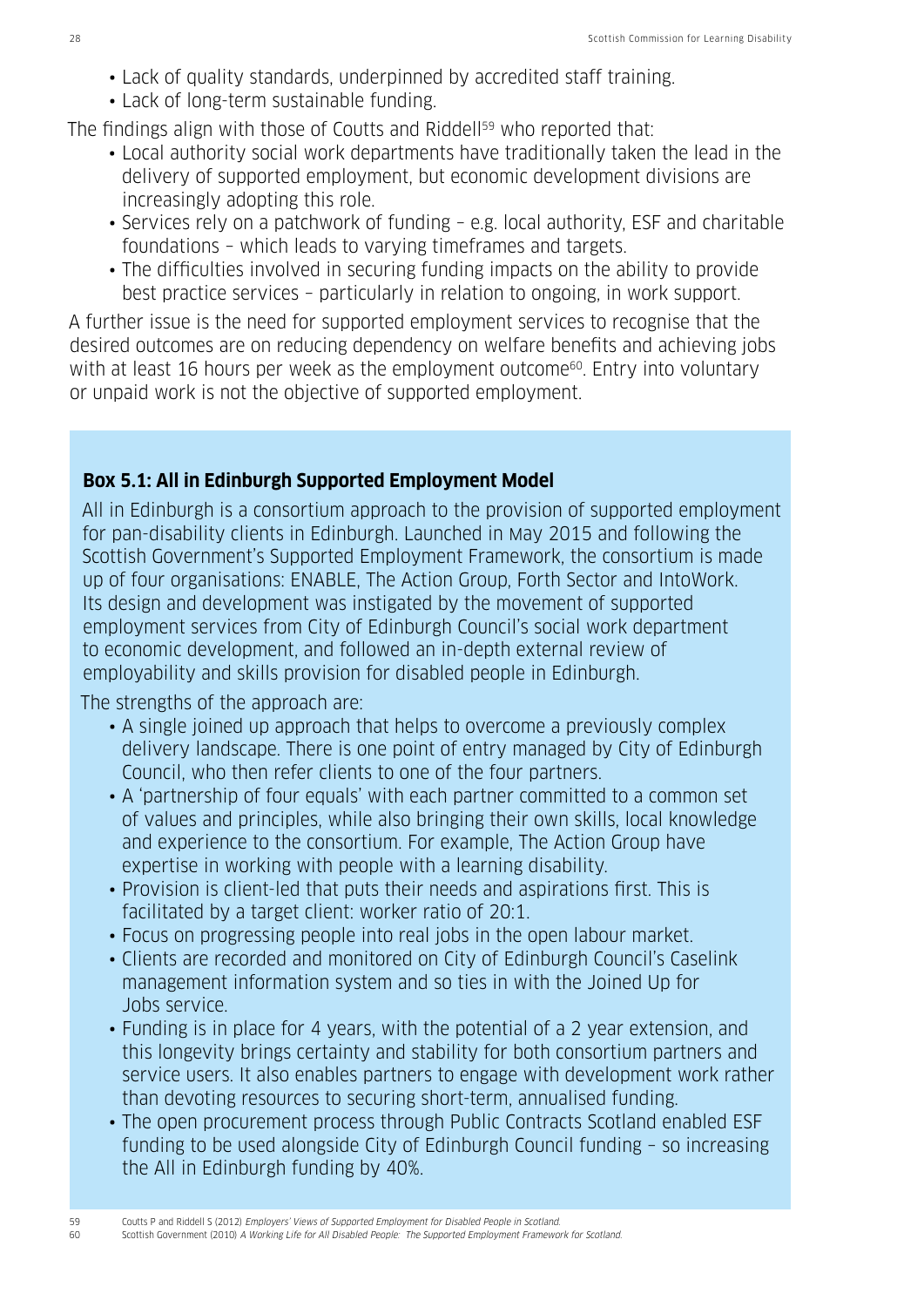### In terms of targets and outcomes:

- Across Years 1 to 4, the aim is to progress 800 clients into employment at a cost per job outcome of £7,000.
- In Year 1, indicative figures find that 600 people were supported through the All in Edinburgh approach, with over 150 moving into employment – a job outcome rate of at least 25%.

The All in Edinburgh approach is a supported employment model that has the potential to be replicated (or inform approaches) in other local authority areas. Key learning points to take from it are:

- Edinburgh and its number of pan-disability residents brings a scale of service demand and funding that other local authorities may not have, so limiting the opportunity of adopting a consortium approach.
- The All in Edinburgh approach and the strength of the partnership working between the consortium organisations has taken considerable time, effort and resources to establish, meaning an appropriate design, development and procurement timeframe is required.

Figure 5.2 sets out the information gathered by this research from Scotland's local authorities on the supported employment services available in their areas in 2014/15. In reviewing the information provided, the key findings are:

- Supported employment services are **available in 26 of Scotland's 32 local authority areas**.
- The **department in which supported employment sits varies** and for the 21 local authorities providing this data, the services sit in:
	- Social work 11 local authorities.
	- Economic development / employability 7 local authorities.
	- Education 2 local authorities.
	- Health and care / employability 1 local authority.

 Of note, there is a growing trend of supported employment services being transferred from social work to economic development/employability services.

- By annual budget for 2014/15, the amounts varied from £40,000 to £941,000. The spread was as follows:
	- Up to £99,000 3 local authorities.
	- £100,000 to £199,000 4 local authorities.
	- £200,000 to £299,000 5 local authorities.
	- £300,000 to £399,000 1 local authority.
	- £400,000 plus 2 local authorities
- By number of learning disabilities clients, for the 20 local authorities that can and have provided this data, 1,216 clients were supported with the breakdown as follows:
	- Up to 49 clients 11 local authorities.
	- 50 to 99 clients 6 local authorities.
	- 100 plus clients 3 local authorities.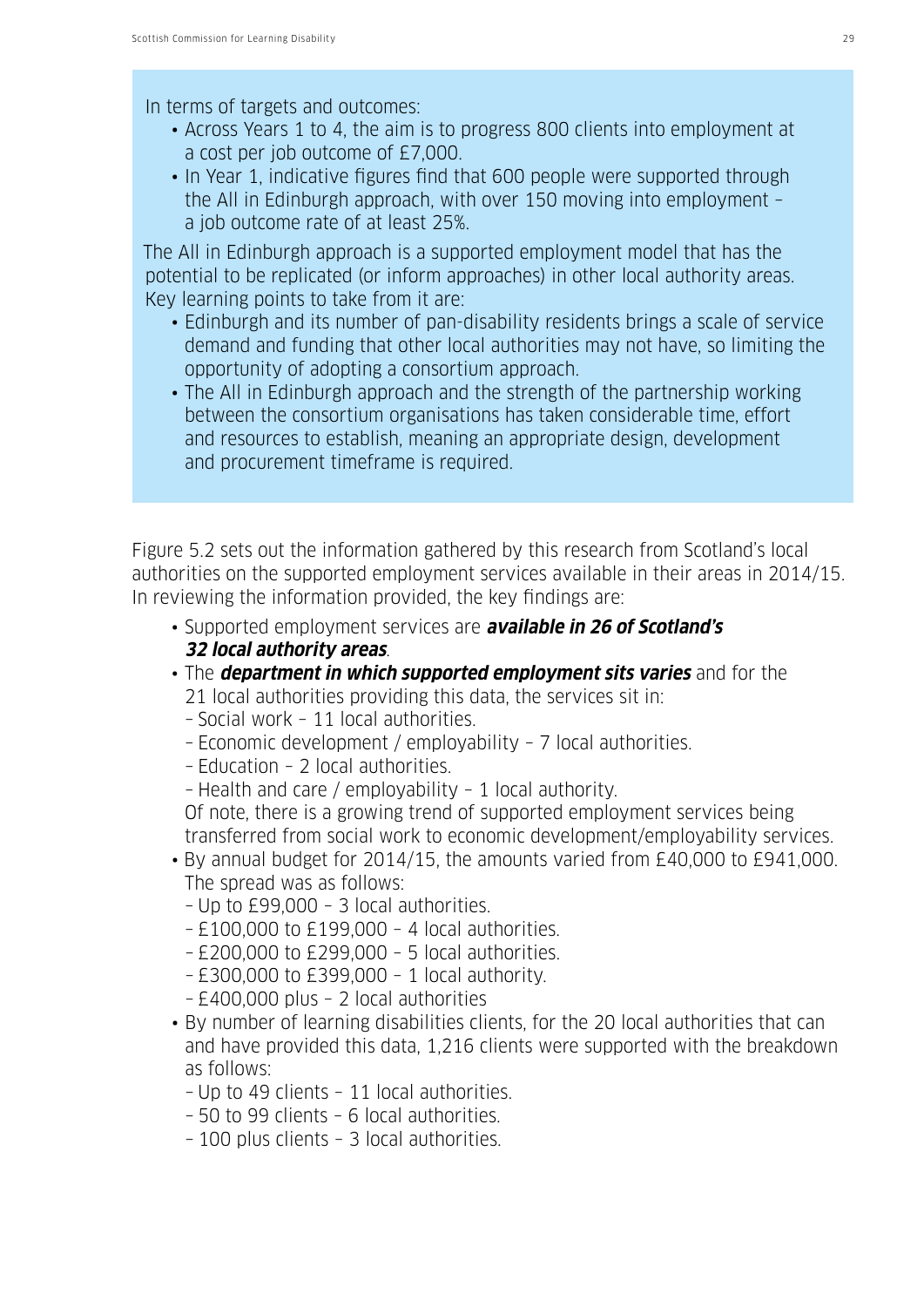- In terms of employment outcomes, where data was available, 248 of 878 clients were supported into at least 16 hours/week jobs, which is a **16 hours/week jobs job outcome rate of 28%**. This increases to 38% if all employment outcomes are included.
- A cost per job outcome calculation has been cautiously made<sup>61</sup> to indicate a **cost per 16 hour/week job outcome of £14,000**.
- Of the other reported outcomes, 163 clients progressed into education or training, 54 into volunteering, and 20 into work experience placements.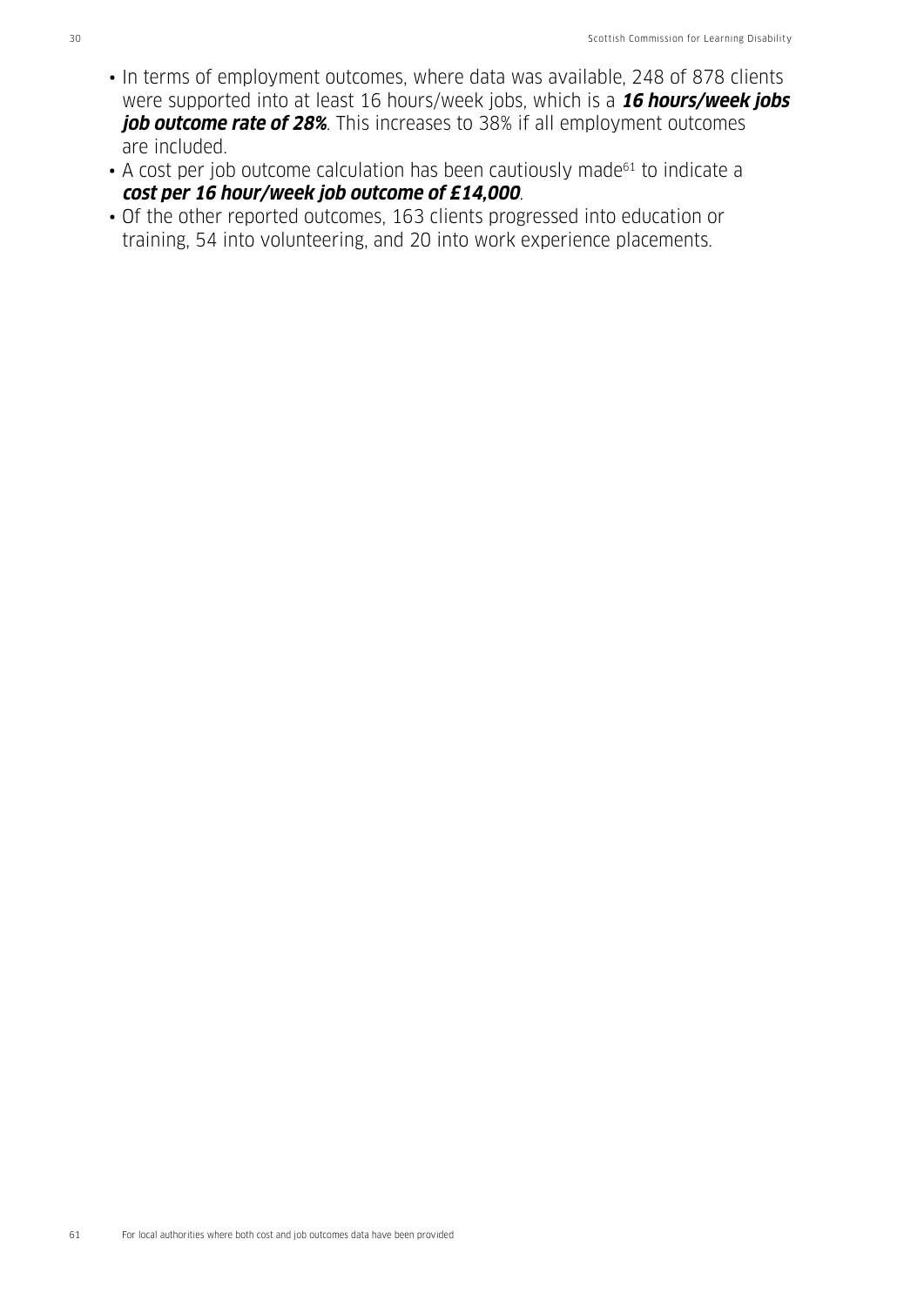#### **Chapter 5 Key Findings**

- **1. Supported employment services are well-established in many parts of Scotland with the Supported Employment Framework providing guidance around the model. However, it is not available in all local authority areas, with the mapping finding evidence of a supported employment service in 26 of the 32 local authority areas.**
- **2. There is a growing trend of supported employment services being transferred from social work to employability/economic development departments. This is largely seen as a positive move as it means people with a learning disability are increasingly part of the mainstream employability pipeline. However, employability/economic development is not a statutory service that local authorities have to deliver and, as a consequence, these departments are increasingly under pressure and this could impact on the availability of services for people with a learning disability. Furthermore there is a danger that people with a learning disability get 'lost' within the mainstream client monitoring arrangements unless this client group is clearly defined and required to be reported against.**
- **3. Linked to the point above, where supported employment sits within social work, the service is not always seen as employability expenditure. Perspectives vary but a significant minority of local employability staff have not included supported employment services in their returns without prompting.**
- **4. For the local authority areas where data was provided, 1,156 people with a learning disability were supported in 2014/15 (across 18 local authorities). Given that these include returns from Scotland's largest cities, it is estimated that up to 2,000 people with a learning disability were engaged with supported employment services.**
- **5. Again where data was provided, the 16 hours/week job outcome rate was 28% and this increases to 38% if all employmentoutcomes are included.**
- **6. Interpreting the data with caution, the supported employment services have a cost per 16 hour/per week job outcome of £14,000.**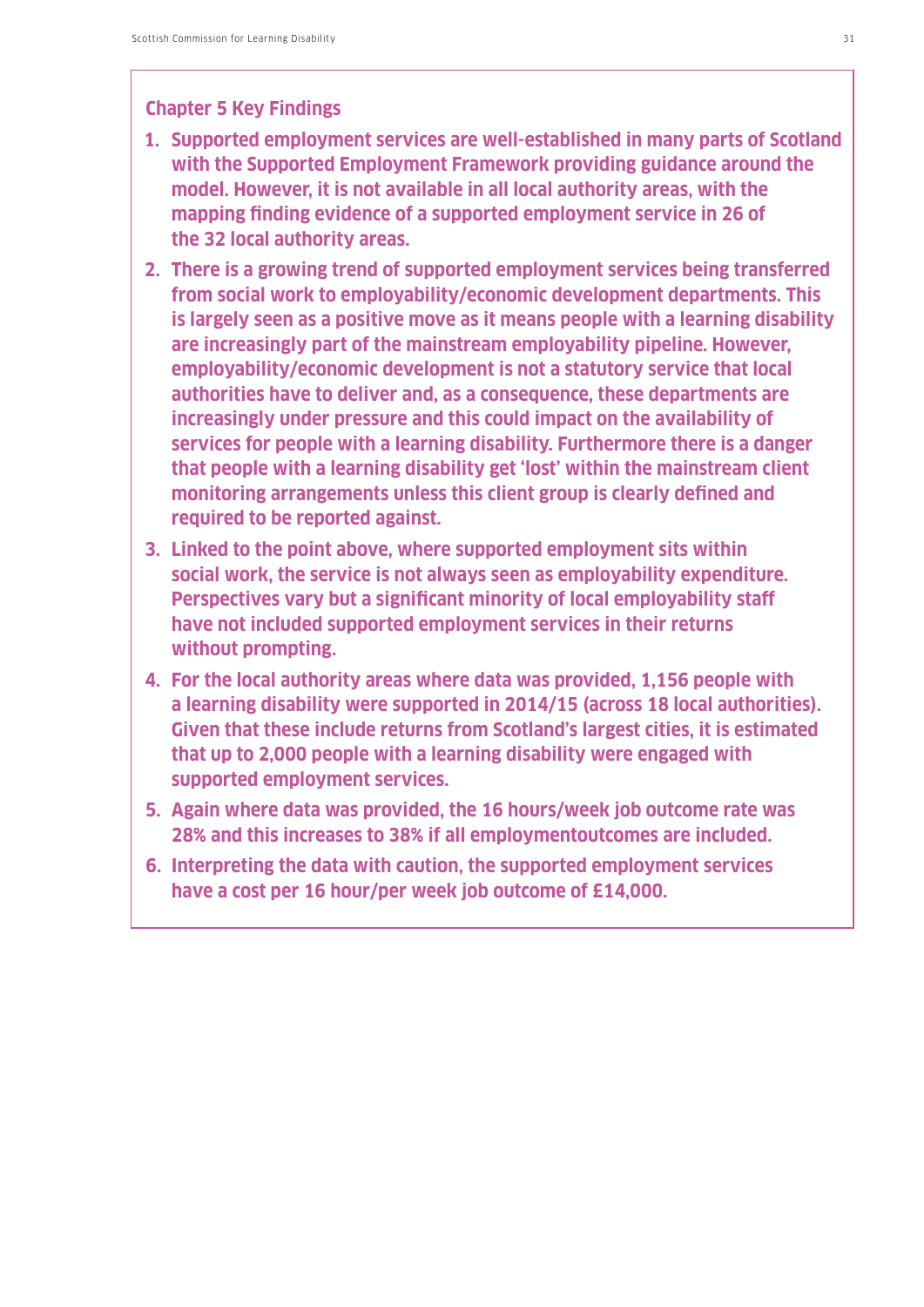## **6. Other Targeted Provision**

#### **Introduction**

Having reviewed the mainstream and supported employment provision in Scotland, this chapter provides the mapping evidence on other employability provision that is targeted at people with a learning disability. It has been organised around four broad types of provision:

- Colleges.
- Specialist employability organisations.
- Project SEARCH.
- Social enterprises / sheltered employment.

The data presented should be treated as indicative of the landscape across Scotland and not a fully comprehensive picture given that the mapping has been dependent on the participation of organisations understood to be in scope of the research.

### **Colleges**

As set out in Chapter 3, Scotland's colleges are a common post-school destination for people with a learning disability. Notwithstanding colleges' prime focus is on developing the skills, qualifications and employability of their learners, the research sought to capture the activities and employment outcomes for people with a learning disability. Information was provided by six of Scotland's colleges and the key findings are:

- In terms of provision, there would appear to be a **two-stage approach** with:
	- SCQF Level 1 and 2 courses that focus on developing learners' basic literacy, numeracy and IT skills and independent living skills. These could be described as alternatives to day care provision.
	- Work-related, pre-employment courses at SCQF Levels 3 to 5 that more directly prepare learners for specific jobs. These courses, with Project SEARCH being one example, are more employability focused.

 As the Edinburgh College case study – see Box 6.1 – shows there are typically pathways in place to enable students to progress from introductory courses to more advanced employability courses. However, these may turn out to be multi-year pathways.

 • In terms of outcomes, and noting that colleges have not been able to disaggregate between their different courses, the reported employment outcomes for people with a learning disability in 2014/15 were:

– **A 16 hours/week jobs job outcome rate of 12%**.

– **This increases to 20% if all employment outcomes are included.**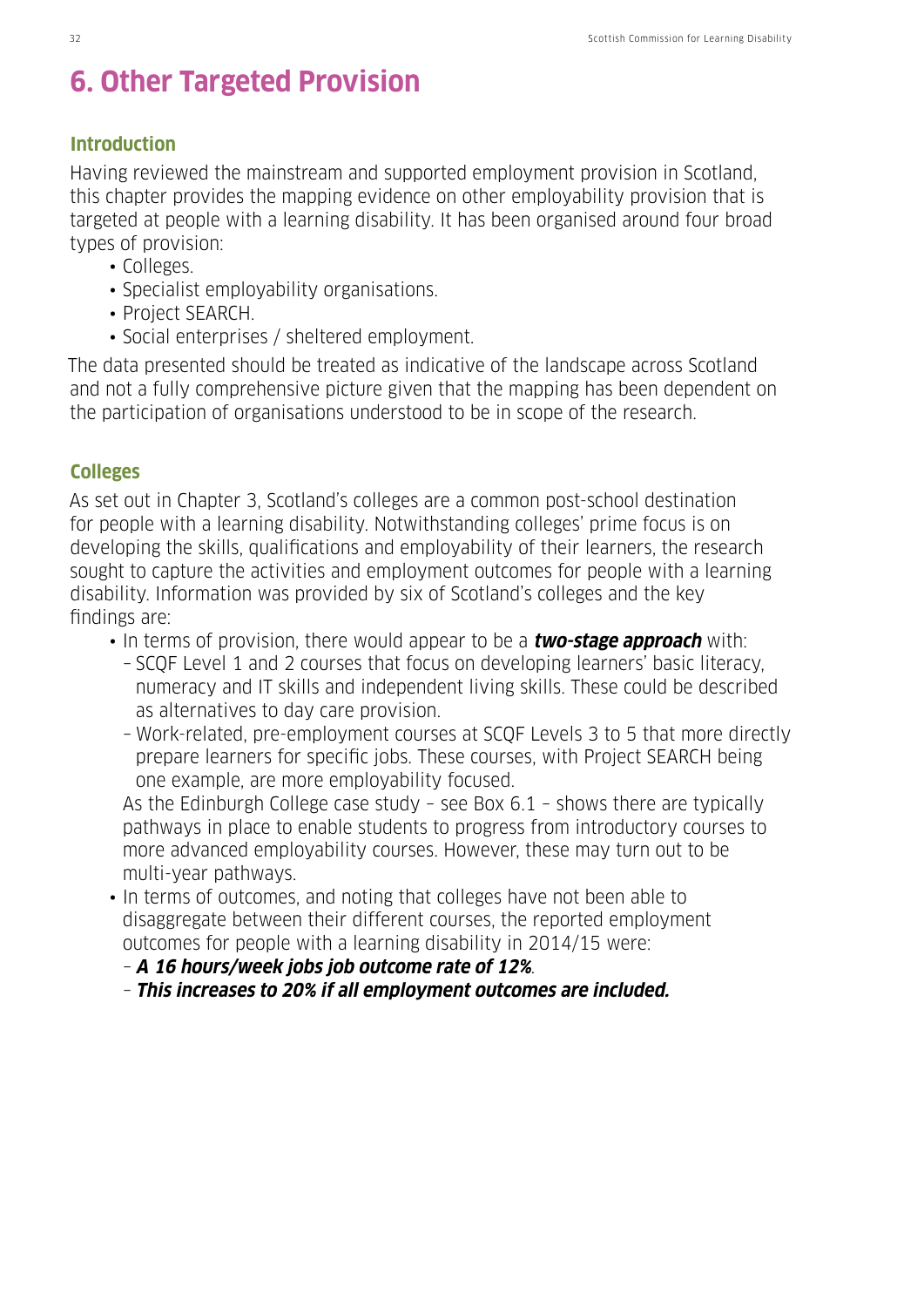#### **Figure 5.2: Supported Employment Services in Scotland, 2014/15**

|                                 | <b>Service</b><br><b>Available</b> | <b>Stages of</b><br>Pipeline | <b>Department Located In</b>                                                                 | <b>Annual</b><br><b>Funding</b> | Sources of<br><b>Funding</b>                                                         | Number of<br>Learning    | 16 hrs/week<br><b>Employment</b>         | Other<br><b>Employment</b>               | Other Out-<br>comes for LD                              |
|---------------------------------|------------------------------------|------------------------------|----------------------------------------------------------------------------------------------|---------------------------------|--------------------------------------------------------------------------------------|--------------------------|------------------------------------------|------------------------------------------|---------------------------------------------------------|
|                                 |                                    | <b>Delivered</b>             |                                                                                              |                                 |                                                                                      | <b>Disabilities</b>      | <b>Outcomes for</b><br><b>LD Clients</b> | <b>Outcomes for</b><br><b>LD Clients</b> | <b>Clients</b>                                          |
|                                 |                                    |                              | $\sim$                                                                                       | $\overline{\phantom{a}}$        | $\overline{\phantom{a}}$                                                             | <b>Clients</b>           | $\sim$                                   | ×                                        | ÷.                                                      |
| <b>Aberdeen City</b>            | No                                 | $\sim$                       |                                                                                              |                                 |                                                                                      |                          |                                          |                                          | 15 educ/<br>training                                    |
| Aberdeenshire                   | Yes                                | 1 to 5                       | Social Work                                                                                  | £420,000                        | Aberdeenshire<br>Council                                                             | 98                       | 22                                       | 40 supported<br>permitted<br>work        | 20 work<br>experience<br>placements                     |
|                                 |                                    |                              |                                                                                              |                                 |                                                                                      |                          |                                          |                                          | 30<br>volunteering<br>placements                        |
|                                 |                                    |                              |                                                                                              |                                 |                                                                                      |                          |                                          |                                          | 26 educ/<br>training                                    |
| <b>Angus</b>                    | Yes                                | 1 to 5                       | Social Work                                                                                  | N/A                             | N/A                                                                                  | 32                       | 3                                        | $\mathbb O$                              | 18<br>qualifications                                    |
|                                 |                                    |                              |                                                                                              |                                 |                                                                                      |                          |                                          |                                          | 23 other                                                |
| <b>Argyll and Bute</b>          | No                                 | $\sim$                       | $\sim$                                                                                       | $\sim$                          | $\sim$                                                                               | $\overline{\phantom{a}}$ | $\sim$                                   | $\sim$                                   | 1 educ/                                                 |
| Clackmannanshire                | Yes                                | 1 to 5                       | Adult Day Services                                                                           | £47,000                         | Clackmannanshire<br>Council                                                          | 26                       | 0                                        | $\circ$                                  | training<br>$\mathbf{1}$<br>qualifications              |
|                                 |                                    |                              |                                                                                              |                                 |                                                                                      |                          |                                          |                                          | 18 other                                                |
| <b>Dumfries &amp;</b>           |                                    |                              | Employability and Skills                                                                     |                                 | Dumfries & Gallo-                                                                    | LD data not              | LD data not                              | LD data not                              | LD data not                                             |
| Galloway                        | Yes                                | 1 to 5                       | Service                                                                                      | £180,000                        | way Council                                                                          | broken out               | broken out                               | broken out                               | broken out                                              |
| <b>Dundee</b>                   | Yes                                | 1 to 5                       | Social Work                                                                                  | N/A                             | Dundee City<br>Council                                                               | 79                       | 14                                       | 2 supported<br>permitted<br>work         | 8 educ/<br>training<br>22<br>volunteering<br>placements |
| <b>East Ayrshire</b>            | Yes                                | 1 to 5                       | Economic Development                                                                         | £80,000                         | East Ayrshire<br>Council<br>European Social<br>Fund                                  | 38                       | 4                                        | 12                                       | N/A                                                     |
| <b>East Dunbarton-</b><br>shire | No                                 |                              |                                                                                              |                                 |                                                                                      |                          |                                          | $\overline{\phantom{a}}$                 |                                                         |
| <b>East Lothian</b>             | Yes                                | 1 to 5                       | Economic Development                                                                         |                                 | East Lothian<br>Council                                                              | 93                       | N/A                                      | N/A                                      | N/A                                                     |
| <b>East Renfrewshire</b>        | N <sub>0</sub>                     |                              | $\overline{\phantom{a}}$                                                                     |                                 |                                                                                      |                          |                                          | ÷,                                       |                                                         |
| Edinburgh                       | Yes                                | 1 to 5                       | Economic Development                                                                         | N/A                             | City of Edinburgh<br>Council<br>European Social<br>Fund                              | 95                       | 28                                       | N/A                                      | N/A                                                     |
| <b>Falkirk</b>                  | Yes                                | 1 to 5                       | Economic Development                                                                         | N/A                             | N/A                                                                                  | Not provided             | Not provided                             | Not provided                             | Not provided                                            |
| <b>Fife</b>                     | Yes                                | 1 to 5                       | Economic Development                                                                         | N/A                             | Fife Council                                                                         | Not<br>provided          | Not<br>provided                          | Not<br>provided                          | Not<br>provided                                         |
| Glasgow                         | Yes                                | 1 to 5                       | Social Work Services                                                                         | £285,000                        | Glasgow City Coun-<br>cil (Social Work<br>and Education)<br>European Social<br>Fund  | 120                      | 29                                       | N/A                                      | N/A                                                     |
| <b>Highland</b>                 |                                    |                              | No - The Shirlie Project is funded to deliver Supported Employment services (see Figure 6.1) |                                 |                                                                                      |                          |                                          |                                          |                                                         |
| Inverclyde                      | Yes                                | 4 to 5                       | Education                                                                                    | £10,000                         | Inverclyde Council<br>(delivered in<br>partnership with<br>West College<br>Scotland) | 12                       | $\mathbb O$                              | 12 (paid 26<br>wk work<br>placements)    | N/A                                                     |
| Midlothian                      | Yes                                | 1 to 5                       | Education                                                                                    | £200,000                        | Midlothian Council                                                                   | 20                       | 20                                       | $\mathbb O$                              | N/A                                                     |
| <b>Moray</b>                    | Yes                                | 1 to 5                       | Social Care & Education                                                                      | N/A                             | N/A                                                                                  | 148                      | 66                                       | $\overline{7}$                           | 41 educ/<br>training                                    |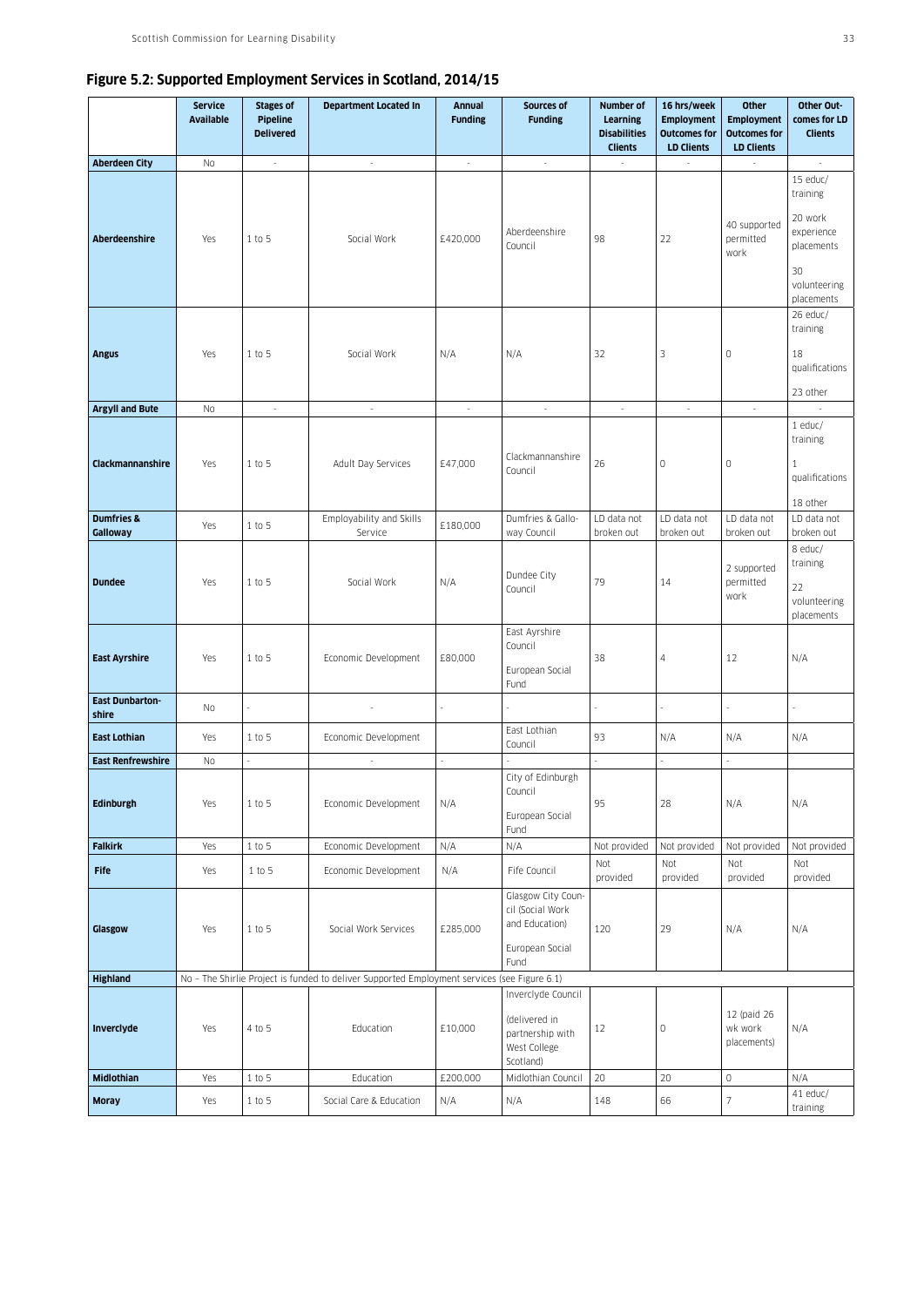| <b>North Ayrshire</b>           | Yes            | 1 to 5              | Social Work<br>(Skills for Life service)       | 200,000 (for<br>vulnerable<br>groups incl<br>care leavers,<br>ex-offend-<br>ers, mental<br>health,<br>disabilities) | North Ayrshire<br>Council                              | Not provided                                     | Not provided              | Not provided              | Not provided                                           |
|---------------------------------|----------------|---------------------|------------------------------------------------|---------------------------------------------------------------------------------------------------------------------|--------------------------------------------------------|--------------------------------------------------|---------------------------|---------------------------|--------------------------------------------------------|
| <b>North Lanarkshire</b>        | Yes            | 1 to 5              | Housing & Social Work                          | £941,137<br>(includes<br>learning<br>disability,<br>brain<br>injury, mental<br>health, care<br>leavers)             | North Lanarkshire<br>Council                           | 233 (of<br>which 85 are<br>job finding)          | 33                        | $\overline{7}$            | 4 educ/<br>training<br>6<br>qualifications<br>10 other |
| <b>Orkney</b>                   | Yes            | 1 to 5              | Orkney Health and Care<br>Employability Orkney | £51,000                                                                                                             | Orkney Council                                         | 8                                                | $\overline{2}$            | $\sqrt{2}$                | 8 educ/<br>training<br>1<br>qualification<br>2 other   |
| <b>Perth and Kinross</b>        | Yes            | $1$ to 5            | Employment Support                             | £200,000                                                                                                            | Perth & Kinross<br>Employability<br>Network            | 106                                              | LD data not<br>broken out | LD data not<br>broken out | LD data not<br>broken out                              |
| <b>Renfrewshire</b>             | N <sub>0</sub> | $\bar{\phantom{a}}$ | $\bar{\phantom{a}}$                            |                                                                                                                     |                                                        |                                                  | $\overline{\phantom{a}}$  | $\bar{\phantom{a}}$       |                                                        |
| <b>Scottish Borders</b>         | Yes            | 1 to 5              | Not provided                                   | £100,000 for<br>LD (total SE is<br>£350,000)                                                                        | Scottish Borders<br>Council                            | 17 of 60<br>clients in<br>total                  | 9                         | $\ensuremath{\mathsf{3}}$ |                                                        |
| <b>Shetland</b>                 | Yes            | N/A                 | Adult Services<br>Youth Services               | £180,900                                                                                                            | Shetland Council                                       | 46                                               | Not provided              | Not provided              | Not provided                                           |
| <b>South Ayrshire</b>           | Yes            | 1 to 5              | Employability and Skills                       | N/A                                                                                                                 | Employability<br>Fund                                  | 20-30 school<br>leavers<br>(autism / mild<br>LD) | LD data not<br>broken out | LD data not<br>broken out | LD data not<br>broken out                              |
| <b>South Lanarkshire</b>        | Yes            | 1 to 5              | Corporate Resources                            | £345,000<br>(including<br>Work It Out<br>and Project<br>SEARCH - see<br>Figure 6.1)                                 | South Lanarkshire<br>Council                           | 55                                               | 13                        |                           | 42 educ/<br>training<br>23<br>qualification            |
| <b>Stirling</b>                 | Yes            | 1 to 5              | Social Work                                    | Not provided                                                                                                        | Stirling Council                                       | 61                                               | 3                         | 2 work<br>placements      | 17 training<br>2 voluntary<br>work                     |
| <b>West Dunbarton-</b><br>shire | Yes            | 1 to 5              | Social Work                                    | N/A                                                                                                                 | West Dunbarton-<br>shire Council                       | 20                                               | LD data not<br>broken out | LD data not<br>broken out | LD data not<br>broken out                              |
| <b>West Lothian</b>             | Yes            | 1 to 5              | Social Policy                                  | Not provided                                                                                                        | West Lothian<br>Council                                | Not provided                                     | LD data not<br>broken out | LD data not<br>broken out | LD data not<br>broken out                              |
| <b>Western Isles</b>            | Yes            | 1 to 5              | Education                                      | £40,000                                                                                                             | Comhairle Nan<br>Eilean Siar<br>Lews Castle<br>College | 22                                               | $\overline{c}$            | 5                         | 1 educ/<br>training<br>11<br>qualifications            |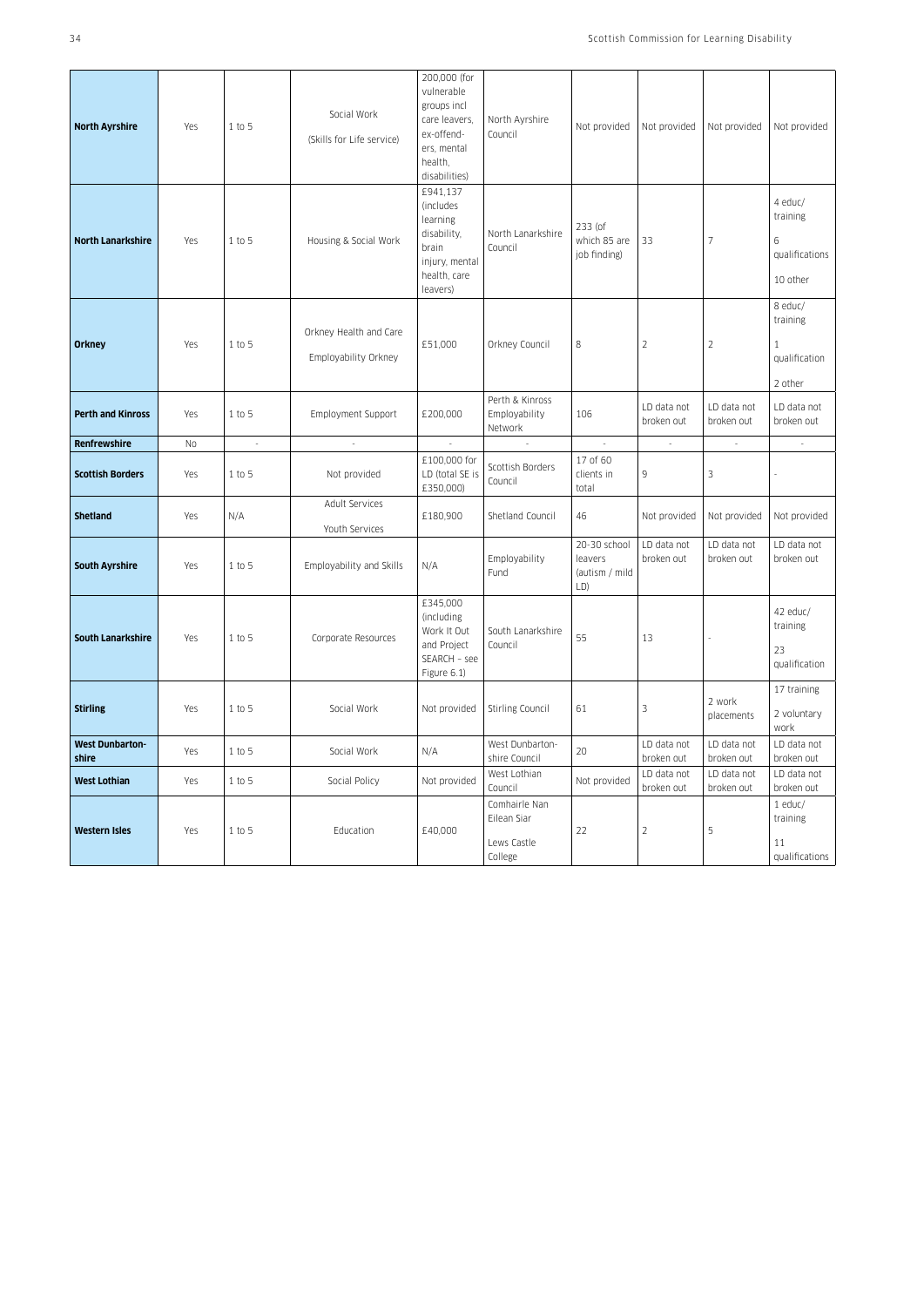#### **Box 6.1: Edinburgh College Provision**

Edinburgh College offers a range of Access and Continuing Education (ACE) courses at SCQF Levels 1 to 4 that students with a learning disability can access. These are summarised below and have been 'Levelled' so that students may progress along a learning pathway, rather than get 'stuck in a revolving door'. Other factors that will help counter the 'revolving door' phenomenon are the SFC's focus on funding full-time places and qualification attainment, and college regionalisation as students cannot cycle between different colleges in the local area to do same level courses. Edinburgh College then invests resources to support progression post-college by securing work placements with local public, private and third sector employers, working closely with Edinburgh's Employability Hubs and organising 'Moving On' events.

The ACE courses are:

- Entry Level Towards Independence a two-year part-time course at SCQF Level 1.
- Entry Level Essential Skills focused on literacy, numeracy and IT at SCQF Levels 1-2.
- Entry to Supported Employment a two-year SCQF Level 1-2 course with progression to Preparation for Supported Employment.
- Preparation for Supported Employment a two-year SCQF Level 2-3 course covering communication, numeracy, IT, employability, sport and fitness.
- Project SEARCH in conjunction with the host employer (City of Edinburgh Council and NHS Lothian) and IntoWork, the programme leads to an Employability Award at SCQF Level 4-5.

In addition, where students are able to do so, they can enrol on any of the college's mainstream programmes and receive support during the course.

The students with a learning disability who enrol on the ACE courses above are designated as being in Dominant Priority Group (DPG) 18 and receive a higher level of funding per unit of learning from the SFC (additional weighting of 1.8). To help support this group, the College works closely with schools to share information on students. In 2015/16, there were over 1,800 DPG 18 enrolments at Edinburgh College.

In addition, students can enrol on any of the college's mainstream programmes and, if applicable, receive extended learning support during the course.

There will also be students with mild learning disabilities who enrol on mainstream courses and do not disclose their disability, for which they could receive Extended Learning Support. The number of students in this group is understood to be small.

#### **Specialist Employability Organisations**

There are a number of third sector organisations that provide targeted and specialist employability services for people with a learning disability, potentially within a wider portfolio of activities for other disabled individuals. Some organisations have national coverage, while others have a more specific local authority focus.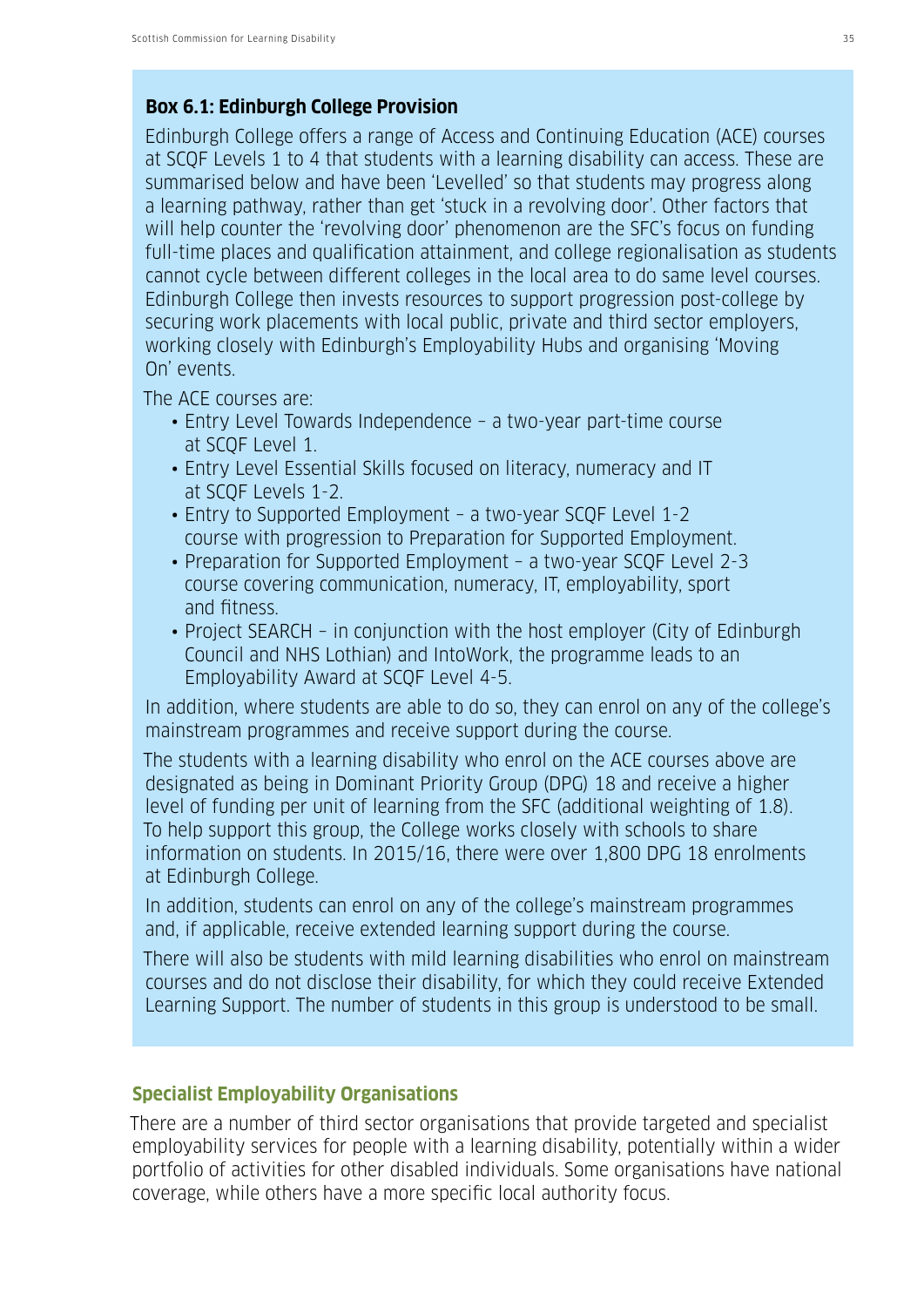Up to 15 of these organisations were approached for their employability performance data but the response rate was low, which does not allow a comprehensive understanding of employability provision for people with a learning disability across Scotland. The outcomes data reported below should therefore be read as indicative rather than an accurate reflection of this sector's performance.

In terms of outcomes, the reported employment outcomes for people with a learning disability in 2014/15 were:

- **A 16 hours/week jobs job outcome rate of 14%** (and a cost per 16 hours/week job outcome figure of £17,200).
- **This increases to 23% if all employment outcomes are included**.

### **Project SEARCH**

One programme that follows supported employment best practice and is specifically targeted at people with a learning disability is Project SEARCH. Originally developed at Cincinnati Children's Hospital Medical Center in 1996, the licensed model has since been applied in parts of Scotland. Scotland's first Project SEARCH programme was between Motherwell College, North Lanarkshire Council, NHS Lanarkshire and SERCO (a private sector employer working in NHS Lanarkshire hospitals) but it has since been taken up by:

- City of Edinburgh Council.
- Dumfries and Galloway Council (launched in 2015/16).
- NHS Ayrshire and Arran.
- NHS Greater Glasgow and Clyde.
- NHS Lothian (launched in 2015/16).
- Renfrewshire Council (launched in 2015/16).
- University of Aberdeen.
- University of Strathclyde.

## **Box 6.2: Project SEARCH Design**

Project SEARCH's main aim is to support people with a learning disability into real, sustainable paid employment and, in doing this, the project will also<sup>62</sup>:

- Provide individuals with the opportunity to learn employability skills.
- Provide individuals with hands on experience in the workplace combined with classroom sessions geared towards reinforcing this learning.
- Raise expectations of employers, participants and families so that they see full-time employment as a realistic expectation.

The key features of the Project SEARCH model are63 64 65:

- It involves a partnership between the host business, a supported employment agency (which provides a full-time job coach), and a training provider (e.g. a college). Ideally, it is employer-led where participants learn relevant marketable skills while immersed in the business.
- The focus is on progressing participants into real, sustianable jobs of more than 16 hours per week.

- 63 SCLD (2014) Project SEARCH Scotland report
- 64 North Lanarkshire Council (2013) SROI Evaluation: Project SEARCH.
- 65 Kaehne A (2014) Evaluation of Employment Outcomes of Project SEARCH UK: Final Report.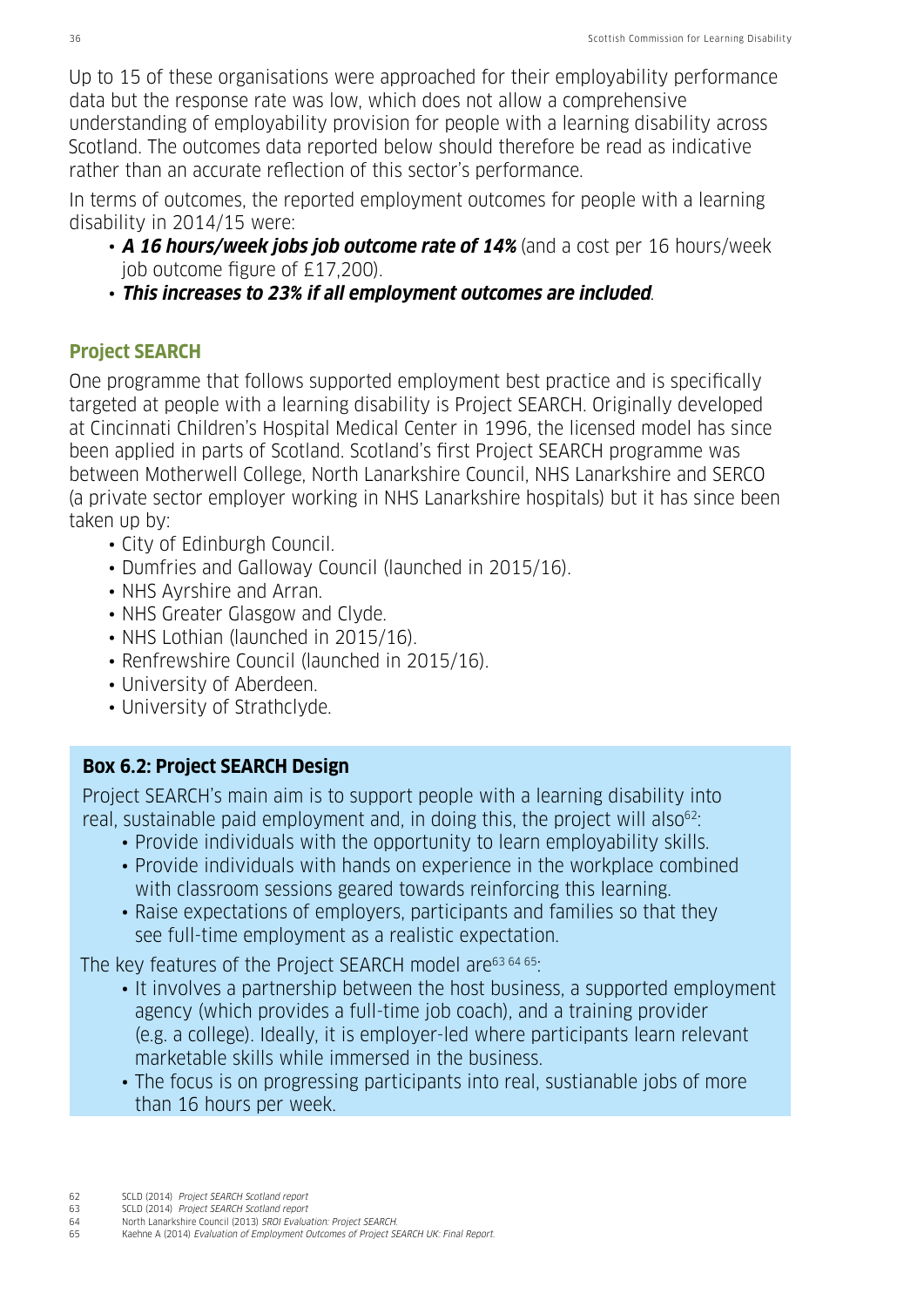- The programme lasts one year and is delivered in the business workplace (i.e. all training is delivered on the job and/or in a classroom in the workplace). An example of a typical day would be to meet in the on-site classroom at 9am, work in their placements between 10am and 2.45pm, and return to the classroom for a debrief at 3pm.
- Each project has a cohort of between 8 and 12 people so allowing more intensive, personalised support from the job coaches and tutors.
- The recruitment process for Project SEARCH is intensive with the intention of selecting individuals who want to work and are able to follow instructions.
- Three work placements are provided within the host employer during the year to each participant with the aim of widening their work-related skills and experiences. Each placement typically lasts 10-12 weeks.
- Host business must employ a minimum of 200 people and have routine but complex jobs.
- Participants get continual feedback from managers, co-workers and project staff.
- A one-off, upfront £23,000 Project SEARCH licence is paid to Cincinnati Children's Hospital Medical Center.

Project SEARCH is seen as a consistent approach that has been developed and refined over a 20-year period. In that time, it has proven to be an effective employability programme for people with a learning disability as evidenced by nationally collated performance data:

- The 2014/15 data collated by this research found:
- **A 16 hours/week jobs job outcome rate of 60%**.
- **This increases to 73% if all employment outcomes are included**.
- The Scotland data collected by Cincinnati Children's Hospital for 2014/15 similarly find that **Scotland's 16 hours/week job outcome rate was 61%** (these jobs also pay the minimum wage, are in integrated employment, and have been sustained nine months after programmes have finished).
- The performance data aligns with the 70% employment outcome reported by SCLD across North Lanarkshire's and South Lanarkshire's Scotland's Project SEARCH programmes between 2010/11 and 2012/13, equating to a cost per participant of £8,000 to £10,00066.
- Across the UK, Project SEARCH's average employment rate was 50% of which over two thirds went into employment of more than 16 hours<sup>67</sup>.

The benefits of Project SEARCH extend beyond the job outcomes achieved – as set out in the NHS Greater Glasgow & Clyde case study below. These include access to a skilled, committed and stable workforce in typically high turnover occupations; greater understanding of learning disability among other members of staff; and the ability to bring about a younger and more diverse workforce.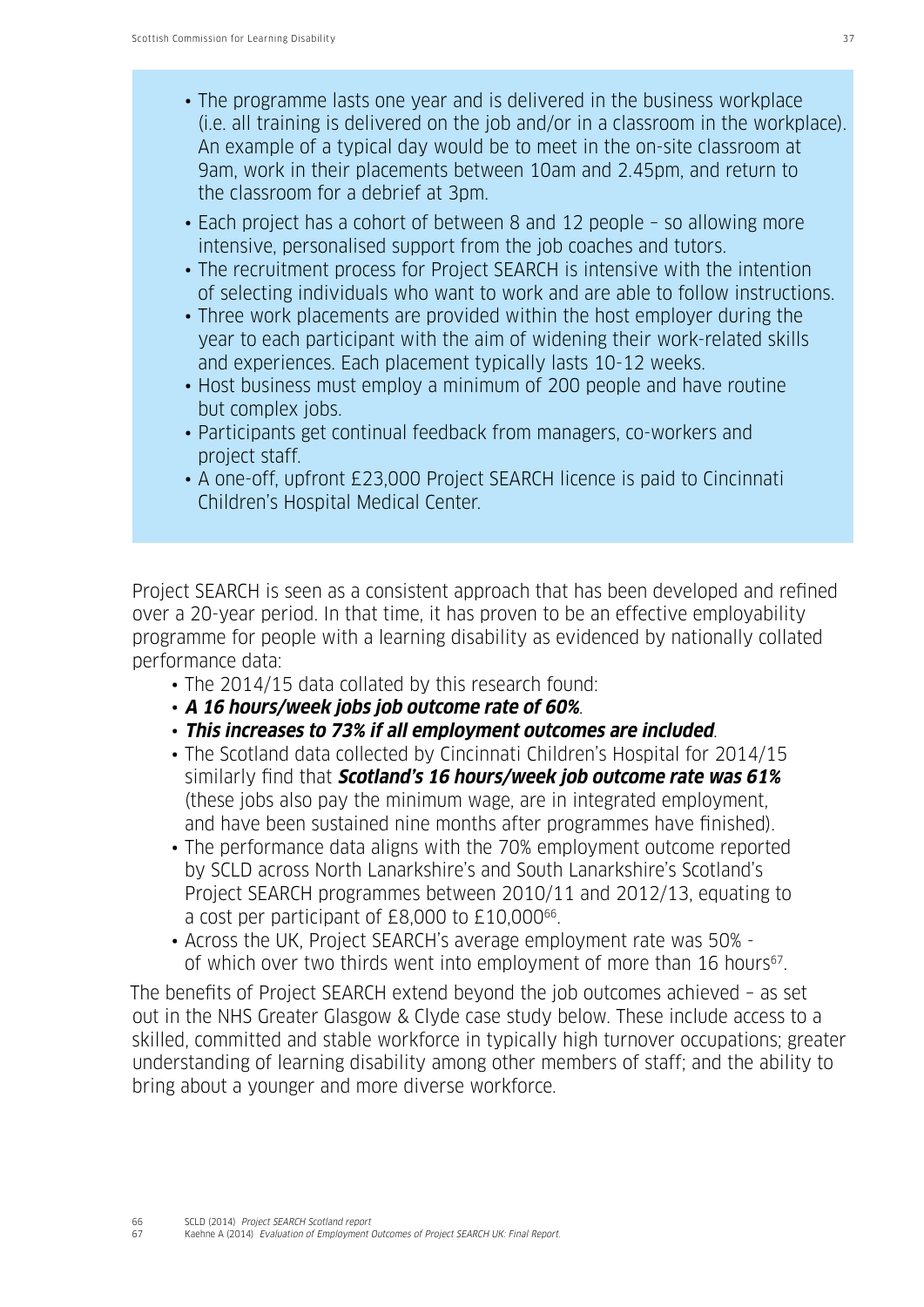#### **Box 6.3: NHS Greater Glasgow & Clyde – Project SEARCH Case Study**

NHS Greater Glasgow & Clyde (NHSGGC) has been a Project SEARCH host employer since 2012, with their third cohort currently in placement. As this case study explains, Project SEARCH has been a successful addition to NHSGGC's employability programmes but it has required a lot of time and commitment from all delivery partners – namely, NHSGGC, Glasgow City Council (GCC) Social Work department and Glasgow Clyde College – to make it a success.

In starting Project SEARCH, the approach immediately received strong commitment at the strategic NHSGGC Board level but there was some caution at the operational level around the required internal resourcing and capacity levels to make Project SEARCH work. For example, would a dedicated HR position be needed to manage Project SEARCH; would there be support from individual departments to provide placements; and how would existing members of staff respond to working with people with a learning disability? In view of this, the decision was **'to walk with it, before we run with it'** with Project SEARCH initially hosted in the Facilities Directorate. The NHSGGC Project SEARCH programme follows the Cincinnati model and across the different partners involves:

- NHSGGC being the host employer, providing the onsite classroom, and providing HR support which includes mentoring and buddying for participants.
- GCC Social Work department referring people to the programme, providing pre-work and interview skills, and providing the job coaches.
- Glasgow Clyde College providing the tutors.

The programme has been successful with 18 of the 21 participants on Years 1 and 2 of Project SEARCH employed, with 14 of these employed by NHSGGC. Their jobs in NHSGGC are seven catering assistants, five domestic staff, and two porters. The reasons for the strong employment outcomes are:

- The time, resources and commitment invested in the programme by all delivery partners.
- The thorough recruitment process onto the programme with GCC Social Work department and Glasgow Clyde College initially selecting candidates, followed by an interview with NHS managers and supervisors. Their experience suggests that Project SEARCH works best for those who are more job ready
- The appropriateness of the work placements i.e. occupations with routine and repetitive tasks. These include hospital porters, cleaning and catering roles, but have started to expand to health records and administration, laboratory, decontamination unit, and hospitality roles.
- The wider network of support that participants' direct line managers can access from the Project SEARCH delivery partners to help address any issues encountered.
- The buddy system that offers informal, ongoing support from colleagues within the workplace.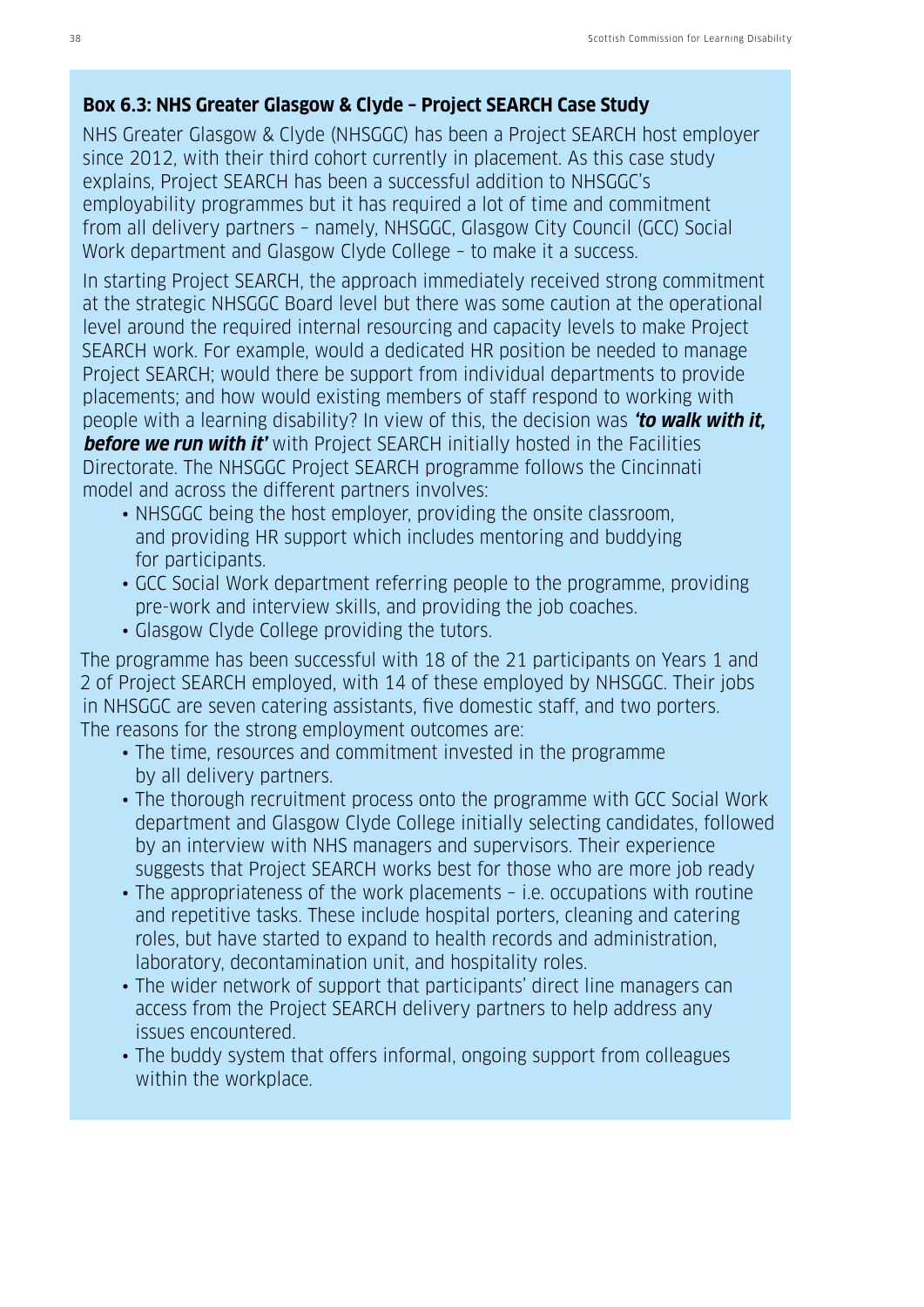NHSGGC remain committed to Project SEARCH and would like it to continue and expand into different parts of the organisation provided delivery partners can bring sufficient resources to the programme. NHSGGC's commitment to Project SEARCH relates to the positive impacts that it has had, which include:

- Project SEARCH participants are committed workers with a strong work ethic, low sickness rate and good communication skills. Many have since progressed into permanent roles within NHSGGC. Project SEARCH therefore offers a source of committed workers in occupations that NHSGGC have typically had high staffturnover levels.
- NHS staff developing a greater understanding of disability by working alongside Project SEARCH participants. They have become more disability aware '**naturally**'.
- Project SEARCH enables NHSGGC to employ a more diverse workforce that better reflects its patients, while also helping to tackle its ageing workforce as Project SEARCH is targeted at 18-24 year olds.

Given the positive impacts that Project SEARCH has had, NHSGGC is a strong proponent of the programme to other employers. However, to boost uptake among employers there is a need to better market Project SEARCH highlighting the positive outcomes and impacts it generates.

There is also a need to secure further funding to widen the availability of Project SEARCH and, to support this, NHSGGC feel that there is a need to quantify the return on investment from Project SEARCH – particularly the savings to the public purse of having a person with a learning disability in sustainable employment as opposed to being engaged with social work.

While effective at supporting young people into real and sustainable employment, with annual cohorts of 8-12 participants per employer, the number of Project SEARCH participants across Scotland is currently in the range of 100-150 people per annum. Furthermore, Project SEARCH's intensive recruitment process that identifies those wanting to work and able to follow instructions, and then supports them for one year, means that employment outcome rates should be high relative to other approaches.

## **Social Enterprises/Sheltered Employment**

There are also a number of organisations, many of which are social enterprises, that provide training and employment opportunities for people with a learning disability. Organisations that fall within this typology and view themselves as providing some employability supports include The Bread Maker in Aberdeen City, The Usual Place café run by Inspired Community Enterprise Trust in Dumfries, Newark Enterprises in Inverclyde, and North Lanarkshire Industries. There are also other organisations that provide similar sheltered employment opportunities and do not deliver employability supports<sup>68</sup>. In terms of outcomes, the evidence base provided is limited but the reported employment outcomes for people with a learning disability in 2014/15 were a **16 hours/week jobs job outcome rate of 5%**.

68 These organisations include The Boyndie Trust, Aberdeenshire and Moray; Computers and Integration, Aberdeenshire; Create Aberdeen, Aberdeen City; Fox Lane Market Garden Coop Limited, Aberdeenshire; Silver Birch, East Dunbartonshire/Glasgow.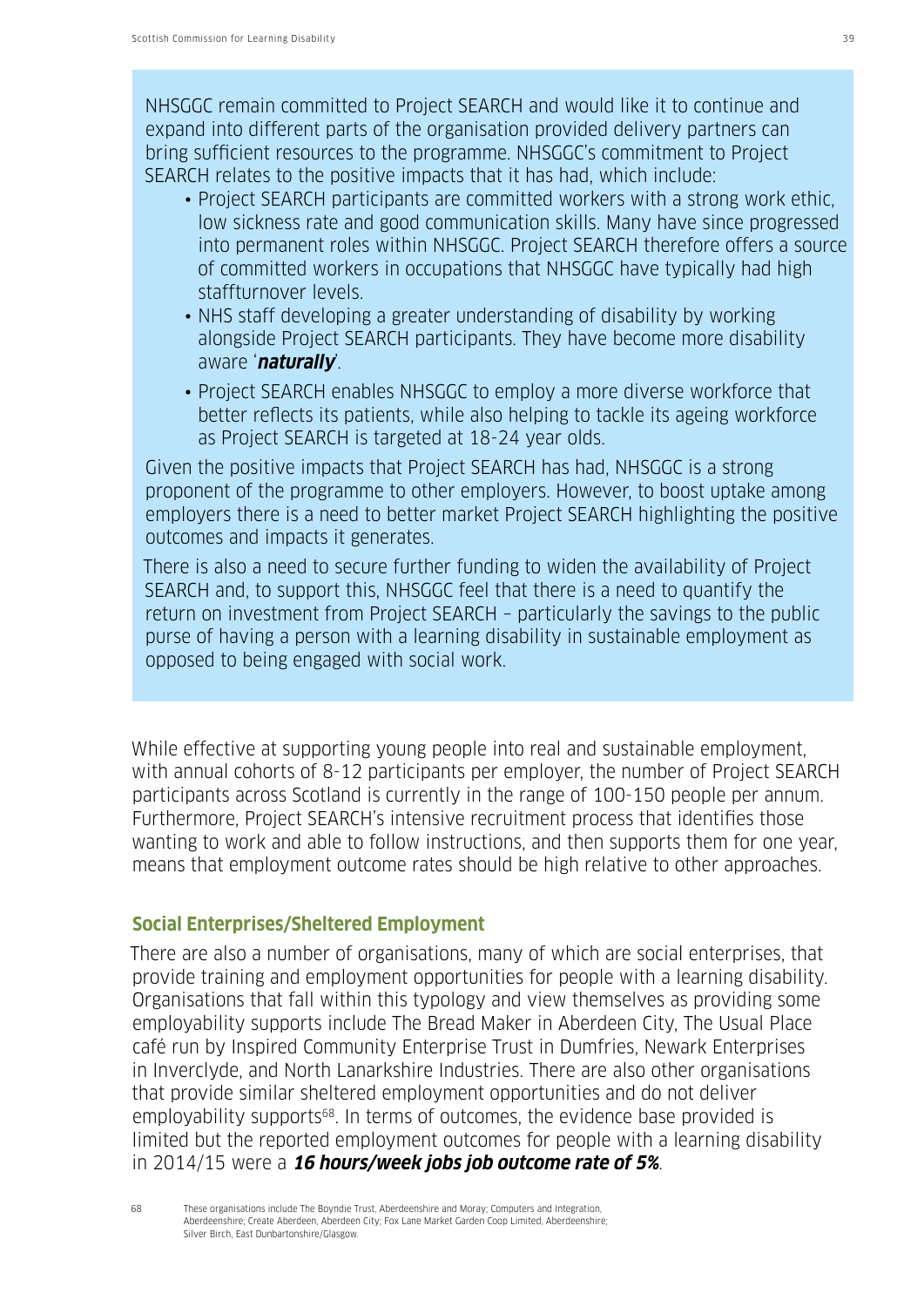#### **Chapter 6 Key Findings**

- **1. This chapter has attempted to differentiate other targeted provision between college, specialist employability organisations, Project SEARCH, and social enterprises / sheltered employment provision. Overall, provision can be described as patchy across Scotland with no consistency in offer.**
- **2. Colleges are a common post-school destination for people with a learning disability and there appears to be a two tier approach with basic SCQF Level 1 and 2 courses on the one hand; and work-related SCQF Levels 3 to 5 courses on the other. Combined and where data is available, the 16 hours/week job outcome rate is 12%, and this increases to 20% if all employment outcomes are included.**
- **3. Specialist employability organisations have a 16 hours/week job outcome rate of 14% (and a cost per 16 hours/week job outcome of £17,200), and this increases to 23% if all employment outcomes are included.**
- **4. Project SEARCH programmes achieve higher employment outcome rates a 16 hours/week job outcome rate of 61% in Scotland as reported by Cincinnati Children's Hospital – but cohort sizes are necessarily kept small. A cost per job calculation is not possible due to the limited supply of Project SEARCH cost data.**
- **5. The data for social enterprises/sheltered employment is very limited in scope but points towards a 16 hours/week job outcome rate of 5%.**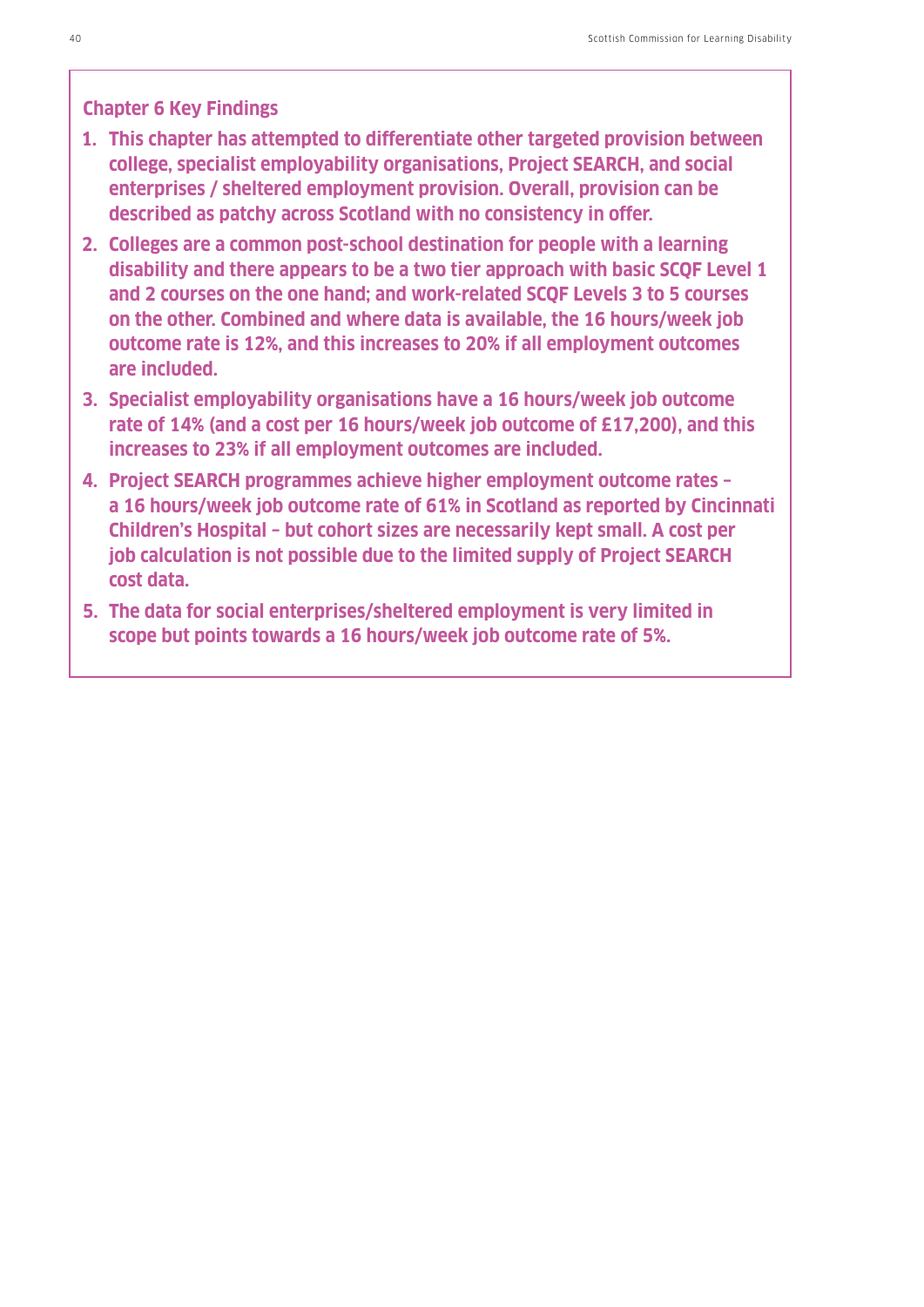#### **Figure 6.1: Other Targeted Employability Services in Scotland, 2014/15**

|                                | Project / Ser-<br>vice Name       | <b>Delivery</b><br><b>Organisations</b><br>(Delivery Lead     | <b>Stages of</b><br>Pipeline<br><b>Delivered</b> | <b>Annual</b><br><b>Funding</b>      | Sources of<br><b>Funding</b>    | Number of<br><b>Learning</b><br><b>Disabilities</b> | 16 hrs/week<br><b>Employment</b><br><b>Outcomes for</b> | Other<br><b>Employment</b><br><b>Outcomes for</b> | <b>Other Outcomes</b><br>for LD Clients |
|--------------------------------|-----------------------------------|---------------------------------------------------------------|--------------------------------------------------|--------------------------------------|---------------------------------|-----------------------------------------------------|---------------------------------------------------------|---------------------------------------------------|-----------------------------------------|
|                                |                                   | in Bold)                                                      |                                                  |                                      |                                 | <b>Clients</b>                                      | <b>LD Clients</b>                                       | <b>LD Clients</b>                                 |                                         |
|                                | The Bread                         | The Bread                                                     | $1\,$                                            | £35 per day;                         | Local author-                   | 20                                                  | $\mathbf{1}$                                            | 0                                                 | 1 educ/training                         |
|                                | Maker                             | Maker                                                         |                                                  | £20 per 1/2<br>day                   | ities                           |                                                     |                                                         |                                                   | 1 qualifications                        |
| <b>Aberdeen City</b>           |                                   |                                                               |                                                  |                                      |                                 |                                                     |                                                         |                                                   |                                         |
|                                | Inspire<br>Academy                | Inspire Ven-<br>tures                                         | $1$ to 5                                         | £33,000                              | Internal                        | 48                                                  | 10                                                      | 11                                                | 8 educ/training                         |
|                                |                                   |                                                               |                                                  |                                      |                                 |                                                     |                                                         |                                                   | 48 qualifications                       |
| <b>Aberdeenshire</b>           |                                   | See Inspire Academy - Aberdeen City                           |                                                  |                                      |                                 |                                                     |                                                         |                                                   |                                         |
| <b>Angus</b>                   | Moving<br>Forward                 | Dundee &<br>Angus College                                     | 1 to 3                                           | N/A                                  | N/A                             | 36                                                  | 3                                                       | 0                                                 | 8 educ/training<br>36 qualifications    |
| <b>Argyll and Bute</b>         |                                   | No targeted services reported                                 |                                                  |                                      |                                 |                                                     |                                                         |                                                   |                                         |
| Clackmannanshire               | Forth Valley<br>College           | Forth Valley<br>College                                       | $1$ to $5$                                       | N/A                                  | Scottish<br>Funding             | 100                                                 | 12                                                      | 12                                                | 60 educ/training<br>100 qualifications  |
|                                | The Usual                         | Inspired                                                      | $1$ to $4$                                       | £1,400,000                           | Council<br><b>Big Lottery</b>   | N/A                                                 | N/A                                                     | N/A                                               | N/A                                     |
|                                | Place (funded<br>from<br>2015/16) | Community En-<br>terprise Trust<br>D&G College                |                                                  | (covering a<br>multi-year<br>period) | Holywood<br>Trust               |                                                     |                                                         |                                                   |                                         |
| <b>Dumfries &amp; Galloway</b> |                                   | D&G Council                                                   |                                                  |                                      | Wooden<br>Spoon                 |                                                     |                                                         |                                                   |                                         |
|                                |                                   | Windmills                                                     |                                                  |                                      | Area Com-<br>mittee             |                                                     |                                                         |                                                   |                                         |
|                                |                                   |                                                               |                                                  |                                      | Voluntary<br>Action Fund        |                                                     |                                                         |                                                   |                                         |
| <b>Dundee</b>                  |                                   | See Moving Forward - Dundee & Angus College                   |                                                  |                                      |                                 |                                                     |                                                         |                                                   |                                         |
|                                | Project<br>SEARCH                 | NHS Ayrshire &<br>Arran                                       | 1 to 5                                           | N/A                                  | East Ayrshire<br>Council        | 10                                                  | $\overline{4}$                                          | $\overline{c}$                                    | 2 educ/training<br>9 qualification      |
| <b>East Ayrshire</b>           |                                   | East Ayrshire<br>Council                                      |                                                  |                                      | Ayrshire<br>College             |                                                     |                                                         |                                                   |                                         |
|                                |                                   | Ayrshire<br>College                                           |                                                  |                                      | NHS Ayrshire<br>& Arran         |                                                     |                                                         |                                                   |                                         |
| <b>East Dunbartonshire</b>     |                                   | No targeted services reported                                 |                                                  |                                      |                                 |                                                     |                                                         |                                                   |                                         |
| <b>East Lothian</b>            |                                   | No targeted services reported                                 |                                                  |                                      |                                 |                                                     |                                                         |                                                   |                                         |
| <b>East Renfrewshire</b>       |                                   | No targeted services reported                                 |                                                  |                                      |                                 |                                                     |                                                         |                                                   |                                         |
|                                | Real Jobs<br>Service              | The Action<br>Group                                           | 1 to 5                                           | £192,000                             | City of<br>Edinburgh<br>Council | 149                                                 | 11                                                      | $9\,$                                             | 33 educ/training<br>12 volunteering     |
| Edinburgh                      | Project<br>SEARCH                 | City of<br>Edinburgh                                          | 1 to 5                                           | £67,100                              | ESF<br>City of<br>Edinburgh     | 12 - Autism<br>only                                 | $\overline{2}$                                          | $\overline{4}$                                    | 3 educ/training                         |
|                                |                                   | Council<br>Edinburgh<br>College<br>Into Work                  |                                                  |                                      | Council                         |                                                     |                                                         |                                                   |                                         |
|                                | Real Jobs                         | The Action                                                    | 1 to 5                                           | £118,000                             | Falkirk                         | 24                                                  | $\overline{7}$                                          | N/A                                               | N/A                                     |
| <b>Falkirk</b>                 | Falkirk                           | Group                                                         |                                                  |                                      | Council                         |                                                     |                                                         |                                                   |                                         |
| <b>Fife</b>                    |                                   | See also Forth Valley College (detailed for Clackmannanshire) |                                                  |                                      |                                 |                                                     |                                                         |                                                   |                                         |
|                                | No targeted services reported     |                                                               |                                                  |                                      |                                 |                                                     |                                                         |                                                   |                                         |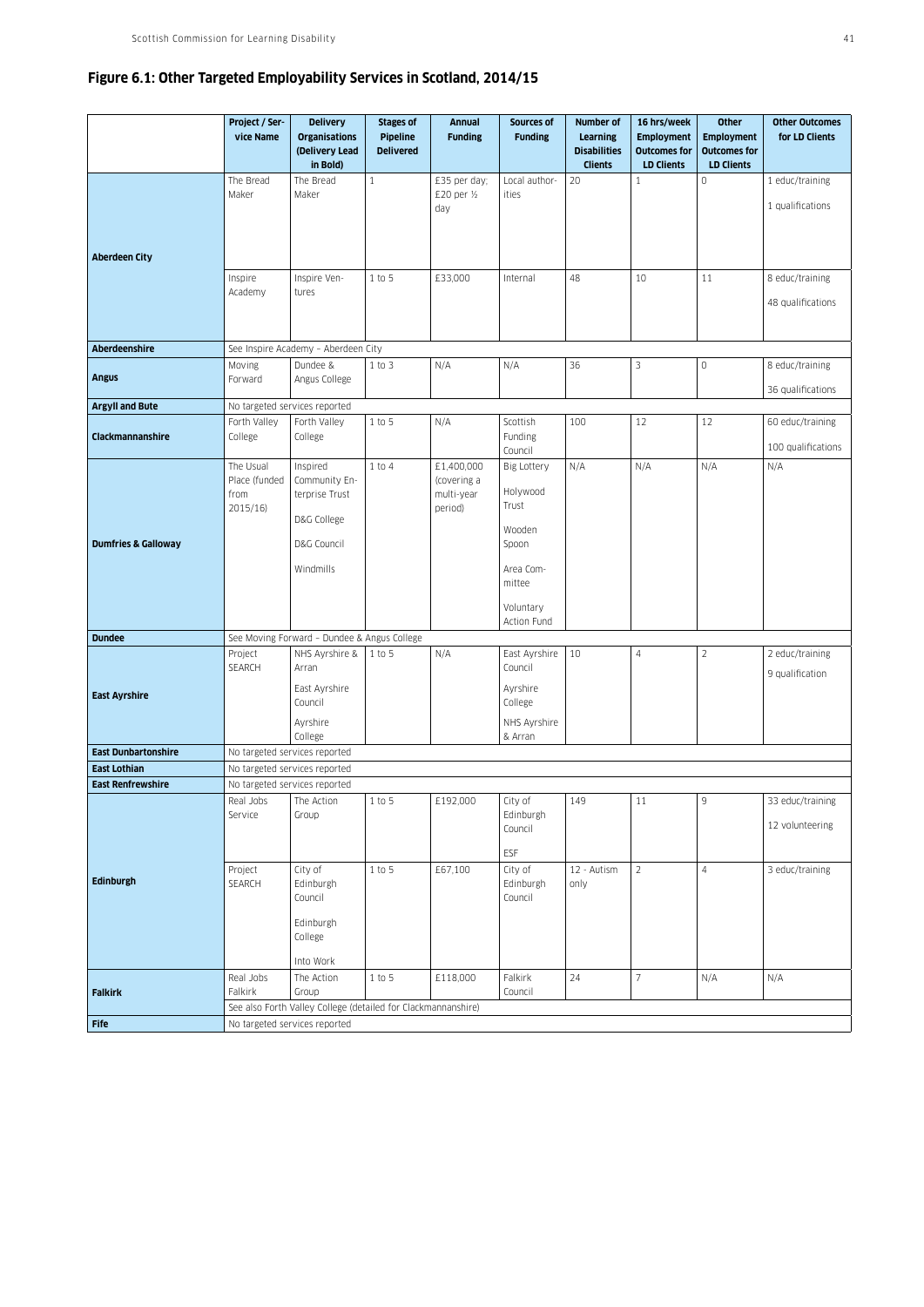| Glasgow                  | Develop-<br>ment - SCQF<br>1 to 3<br>Transitions -<br>SCQF 3 to 4<br>Project<br>SEARCH -<br>SCQF 3+<br>CityWorks -<br>SCQF 2 to 3<br>College<br>provision<br>Project<br>SEARCH | City of Glas-<br>gow College<br>ENABLE<br>Autism Net-<br>work<br>Glasgow City<br>Council<br>Glasgow Clyde<br>College<br>NHSGGC<br>Glasgow Clyde<br>College | 1 to 5<br>3 & 4<br>$1$ to $5$ | N/A<br>N/A<br>N/A                    | Scottish<br>Funding<br>Council<br>Scottish<br>Funding<br>Council<br>NHSGGC<br>Glasgow<br>Clyde | 100<br>48<br>21<br>(Years 1 & 2)                                                                                                         | 10<br>10<br>18      | $\mathbb O$<br>$\mathbb O$<br>$\mathbb O$                        | 40 educ/training<br>90 qualifications<br>24 educ/training<br>48 qualifications<br>N/A |
|--------------------------|--------------------------------------------------------------------------------------------------------------------------------------------------------------------------------|------------------------------------------------------------------------------------------------------------------------------------------------------------|-------------------------------|--------------------------------------|------------------------------------------------------------------------------------------------|------------------------------------------------------------------------------------------------------------------------------------------|---------------------|------------------------------------------------------------------|---------------------------------------------------------------------------------------|
|                          | On The Hoof                                                                                                                                                                    | Glasgow City<br>Council<br>Venture Trust                                                                                                                   | $\overline{2}$                | £50,000                              | College<br>Glasgow City<br>Council<br>Various                                                  | 24                                                                                                                                       | 3                   | $\mathbb O$                                                      | 20 educ/training                                                                      |
|                          |                                                                                                                                                                                | ENABLE<br>Scotland                                                                                                                                         |                               |                                      | - include<br>Children in<br>Need                                                               |                                                                                                                                          |                     |                                                                  | Softer outcomes<br>recorded                                                           |
| <b>Highland</b>          | Supported<br>Employment                                                                                                                                                        | The Shirlie<br>Project                                                                                                                                     | 1 to 5                        | £230,000                             | Highland<br>Council                                                                            | 18                                                                                                                                       | 3                   | $\overline{4}$                                                   | 4 educ/training                                                                       |
| Inverclyde               | Moving On                                                                                                                                                                      | West College<br>Scotland                                                                                                                                   | 1 to 5                        | N/A                                  | Scottish<br>Funding<br>Council                                                                 | 12                                                                                                                                       | $\mathbb O$         | 12                                                               | N/A                                                                                   |
|                          | Newark<br>Enterprises                                                                                                                                                          | Inverclyde<br>Development<br>Trust                                                                                                                         | 1 to 5                        | £25,000                              | SDS<br>Employabil-<br>ity Fund for<br>placement<br>wages                                       | 12 (out of<br>total of 30<br>clients with<br>learning<br>difficulties<br>and other<br>disabili-<br>ties, and<br>non-school<br>attendees) | $\mathbf{1}$        | $\overline{4}$                                                   | 5 educ/training                                                                       |
|                          | Catering<br>training for<br>employment                                                                                                                                         | Unity Enter-<br>prise                                                                                                                                      | 3                             | £69,000                              | Local<br>authority                                                                             | 23                                                                                                                                       | 3                   | $\sqrt{2}$                                                       | 6 educ/training<br>3 qualifications                                                   |
|                          | Leading<br>the Way -<br>Supported<br>employment                                                                                                                                | ENABLE<br>Scotland                                                                                                                                         | 1 to 5                        | £46,000                              | Local<br>authority                                                                             | 31                                                                                                                                       | 6                   | 8                                                                | 1 education<br>3 other outcome                                                        |
|                          | PABO                                                                                                                                                                           | Parklea<br>Association<br>Branching Out                                                                                                                    | Not pro-<br>vided             | £120,000                             | Local<br>authority                                                                             | 40                                                                                                                                       | $\mathsf{O}\xspace$ | $\mathbb O$                                                      | 40 training and<br>work placements<br>in horticulture<br>(2-3 days a week)            |
| Midlothian               | Into Work                                                                                                                                                                      | Into Work<br>Midlothian                                                                                                                                    | 1 to 5                        | £35,000<br>(from local<br>authority) | Local<br>authority<br><b>Big Lottery</b><br>Fund                                               | 7 (out of<br>total of 23<br>clients with<br>learning<br>difficulties<br>and other<br>disabilities)                                       | Not pro-<br>vided   | 2 (including<br>one pro-<br>gressing to<br>self-employ-<br>ment) | 2 work place-<br>ments<br>2 volunteering                                              |
| <b>Moray</b>             | Hazeldene                                                                                                                                                                      | No targeted services reported<br>ENABLE                                                                                                                    | Not pro-                      | £200,000                             | Local                                                                                          | Not pro-                                                                                                                                 | Not pro-            | Not pro-                                                         | Not provided                                                                          |
|                          | Horticulture                                                                                                                                                                   | Scotland                                                                                                                                                   | vided                         |                                      | authority                                                                                      | vided                                                                                                                                    | vided               | vided                                                            |                                                                                       |
| <b>North Ayrshire</b>    | Lookahead                                                                                                                                                                      | The Wise<br>Group                                                                                                                                          | Not pro-<br>vided             | £70,000                              | Local<br>authority<br>(under<br>review, not<br>currently<br>funded)                            | Not pro-<br>vided                                                                                                                        | Not pro-<br>vided   | Not pro-<br>vided                                                | Not provided                                                                          |
|                          | Strathclyde<br>Project                                                                                                                                                         | Momentum                                                                                                                                                   | Not pro-<br>vided             | Not provided                         | <b>BLF</b>                                                                                     | Around 30%<br>of all. Case-<br>load around<br>100 across<br>three LAs                                                                    | Not pro-<br>vided   | Not pro-<br>vided                                                | Not provided                                                                          |
| <b>North Lanarkshire</b> | North<br>Lanarkshire<br>Industries<br>(NLI)                                                                                                                                    | North Lanark-<br>shire Council<br>Shaw Trust                                                                                                               | 3 & 5                         | £86,400                              | Work Choice                                                                                    | 18                                                                                                                                       | $\mathbf{1}$        | N/A                                                              | N/A                                                                                   |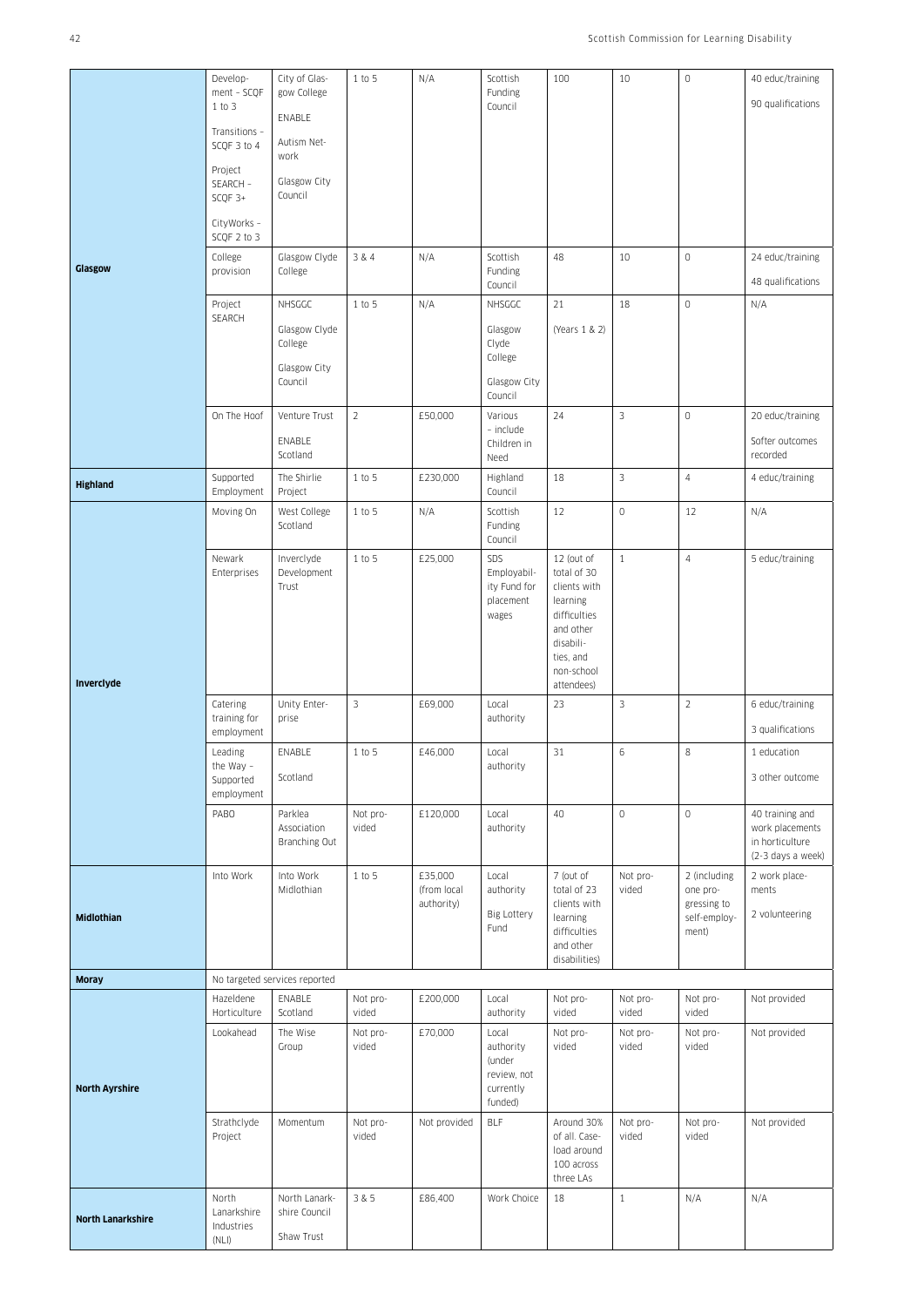| Orkney                     |                                                | No targeted services reported                                                                         |                   |                           |                                                                     |                                                                  |                   |                                                                  |                                    |
|----------------------------|------------------------------------------------|-------------------------------------------------------------------------------------------------------|-------------------|---------------------------|---------------------------------------------------------------------|------------------------------------------------------------------|-------------------|------------------------------------------------------------------|------------------------------------|
| <b>Perth and Kinross</b>   | Giraffe<br>Checkin<br>PUSH                     | Perth &<br>Kinross<br>Employability<br>Network                                                        | 1 to 5            | Not provided              | Local<br>authority<br><b>Big Lottery</b><br>Foundations<br>& Trusts | 50                                                               | $\sqrt{2}$        | 16                                                               | N/A                                |
|                            | Ren-<br>frewshire<br>Employment<br>Partnership | Capability<br>Works                                                                                   | Not pro-<br>vided | £90,000                   | Local<br>authority                                                  | Not pro-<br>vided                                                | Not pro-<br>vided | Not pro-<br>vided                                                | Not provided                       |
| Renfrewshire               | Strathclyde<br>Programme                       | Momentum                                                                                              | Not pro-<br>vided | Not provided              | <b>BLF</b>                                                          | 30% of all<br>clients.<br>Around 100<br>people in<br>caseload.   | Not pro-<br>vided | Not pro-<br>vided                                                | Not provided                       |
|                            | Capability<br>Works                            | Capability<br>Scotland                                                                                | 1 to 5            | £90,000                   | Local<br>authority                                                  | 110 (2011<br>to 2014)                                            | Not pro-<br>vided | 28 (full- and<br>part-<br>$time - no$<br>breakdown<br>available) | 42 volunteering                    |
| <b>Scottish Borders</b>    |                                                | No targeted services reported                                                                         |                   |                           |                                                                     |                                                                  |                   |                                                                  |                                    |
| <b>Shetland</b>            | Moving On                                      | Moving On                                                                                             | Not pro-<br>vided | Not provided              | Local<br>authority                                                  | 20                                                               | Not pro-<br>vided | Not pro-<br>vided                                                | Not provided                       |
| <b>South Ayrshire</b>      | Rosies<br>Retro Social<br>Enterprise           | Turningpoint                                                                                          | Not pro-<br>vided | Not provided              | Not pro-<br>vided                                                   | 6                                                                | Not pro-<br>vided | Not pro-<br>vided                                                | Not provided                       |
|                            | Project<br>SEARCH                              | NHS Lanark-<br>shire<br>South Lanark-<br>shire Council                                                | 1 to 5            | £345,000<br>(also         | South<br>Lanarkshire<br>Council / Big<br>Lottery                    | 5                                                                | 5                 | $\mathbf 0$                                                      | 0 educ/training<br>O qualification |
| South Lanarkshire          | Work It Out                                    | South Lanark-<br>shire Council                                                                        | 1 to 5            | including<br>Work It Out) |                                                                     | 55-60 young<br>people aged<br>15-18 years<br>old with<br>SEN/ASN | Not pro-<br>vided | Not pro-<br>vided                                                | 42 education<br>23 SVQ certificate |
|                            | Strathclyde<br>Programme                       | Momentum                                                                                              | Not pro-<br>vided | Not provided              | BLF                                                                 | 30% of all<br>clients.<br>Around 100<br>people in<br>caseload.   | Not pro-<br>vided | Not pro-<br>vided                                                | Not provided                       |
| <b>Stirling</b>            | Lifestart<br>Workstart                         | Not provided                                                                                          | Not pro-<br>vided | Not provided              | Scottish<br>Funding<br>Council                                      | 120 Work-<br>start                                               | Not pro-<br>vided | Not pro-<br>vided                                                | Not provided                       |
|                            |                                                | See also Forth Valley College (detailed for Clackmannanshire)                                         |                   |                           |                                                                     |                                                                  |                   |                                                                  |                                    |
| <b>West Dunbartonshire</b> |                                                | No targeted services reported                                                                         |                   |                           |                                                                     |                                                                  |                   |                                                                  |                                    |
| West Lothian               |                                                | No targeted services reported in 2014/15 - though Into Work reported to be delivering service in 2016 |                   |                           |                                                                     |                                                                  |                   |                                                                  |                                    |
| <b>Western Isles</b>       | No targeted services reported                  |                                                                                                       |                   |                           |                                                                     |                                                                  |                   |                                                                  |                                    |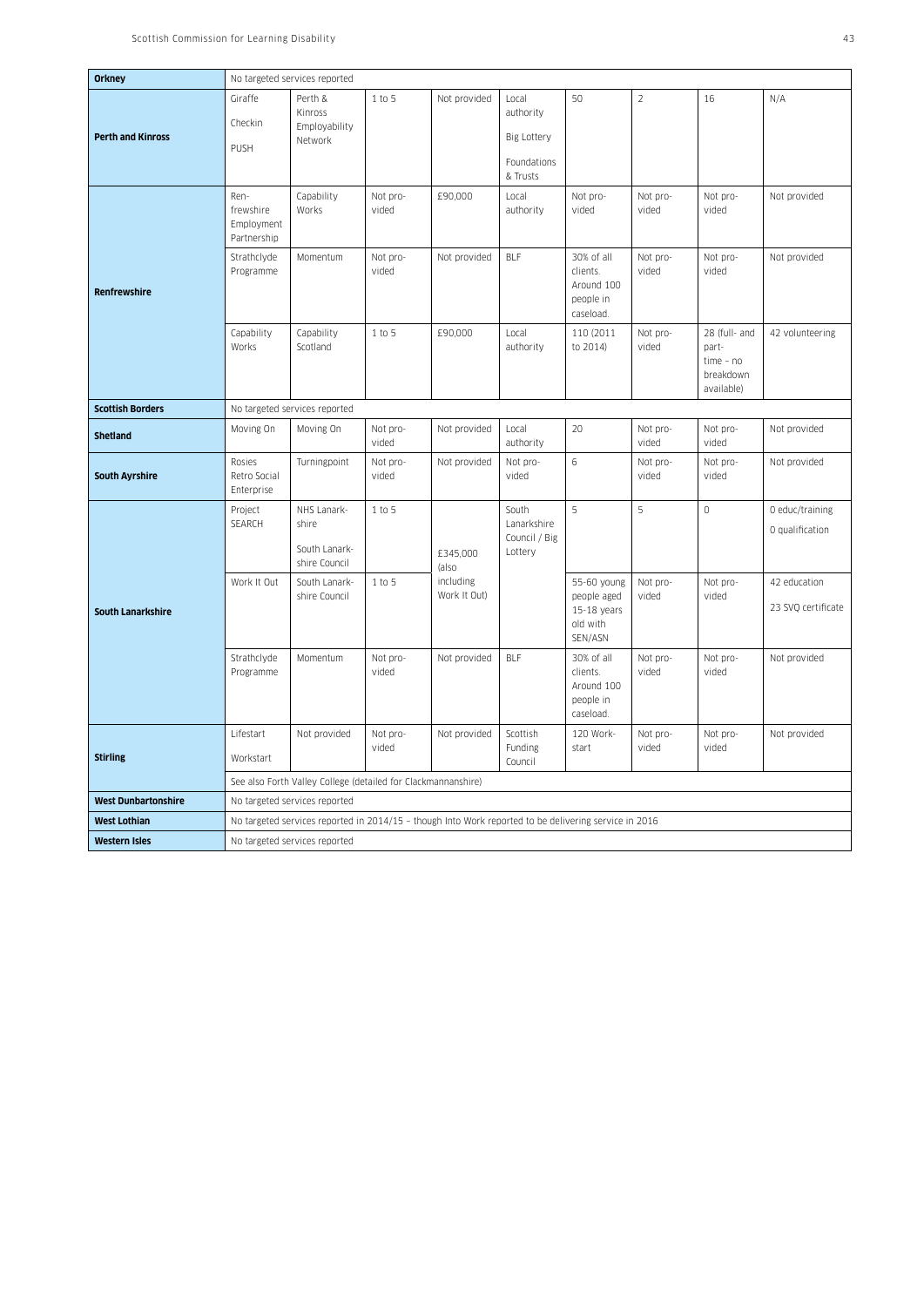# **7. What Works**

#### **Introduction**

This chapter draws on the mapping returns and the stakeholder interviews to provide an overview of what experienced practitioners in the learning disability field believe to be most effective and what factors make progression towards and into sustained employment difficult. The chapter concludes with practitioners' views on what the priorities for future investment and activity should be.

## **What Works**

The consensus view of providers and stakeholders is that the approach set out in the Supported Employment Framework remains good practice. This section will consider specific points raised by providers and stakeholders under each of the Framework's five stages but begins by stating the **cross-cutting features** that help underpin its effective delivery. These are:

- **Person-centred approach**, which focuses the support on the needs, skills and aspirations of the individual and then progresses them at their own pace. In some cases, this means moving backwards as well as forwards along the model, and so is not a linear 'conveyor belt'. If provision is in a group setting, the group should be small in size and allows for individual needs to be met. Similarly job coach or advisor caseloads should be kept small and manageable.
- **Long-term support** with continued support across the different stages. Ideally this will involve support workers who 'stick by you' and offer continuity of support.

| <b>STAGE 1</b>           |                                                                       |
|--------------------------|-----------------------------------------------------------------------|
| Engagement by SE Service | $\blacksquare$ Helping disabled people most distanced from the labour |
|                          | market to make informed choices on their own future.                  |

Turning to the different stages of the Supported Employment Framework model, the views of providers and stakeholders are that at Stage 1 there is a need to:

- Be **employment focused from the very start**, so raising employment as the real and obtainable end goal that individuals can achieve.
- Carry out a **robust household-based assessment of benefit implications of moving into work** and implications of number of hours work required.
- **Work with parents and carers** to raise expectations of what their children are capable of and make them aware of the employment opportunities that can be open to them via the employability supports available.
- Linked to the point above, there needs to be **family commitment to moving into work**. This may require weighing up potential loss of income worthwhile when compared to wellbeing benefits of work and greater socialisation and activity.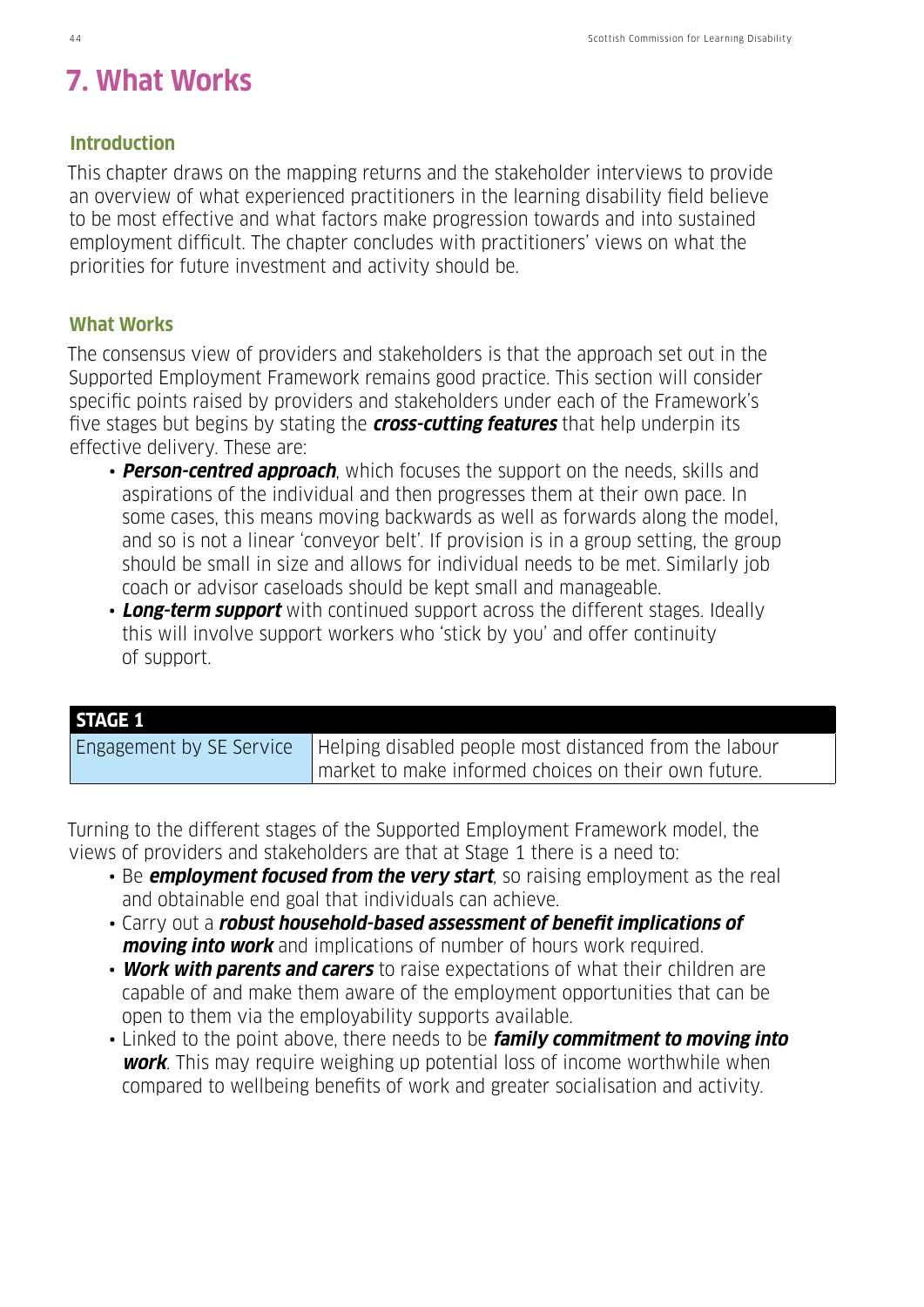#### **STAGE 2**

| Vocational       | I Identifying skills and preferences for work, giving work |
|------------------|------------------------------------------------------------|
| <b>Profiling</b> | experiences that will help the individual make their       |
|                  | I own vocational choices.                                  |

Stage 2 is a critical stage in preparing individuals for real employment and effectively encompasses both Stages 2 and 3 of the (mainstream) employability skills pipeline. Therefore Stage 2 of the Supported Employment Framework should not be rushed and instead ought to involve:

- **In-depth and thorough vocational profiling** so that each client's skills, qualities, ambitions and support needs can be fully understood.
- **Good quality work experience placements in real work environments** that are ideally:
	- Preceded by training and support for work colleagues so that they are themselves prepared for working with and supporting someone with a learning disability.
	- Of sufficient duration for the client to settle and gain confidence, while also allowing time to see if that job is suited to the individual.
	- Visible to other employees and customers so helping to build awareness and acceptance of people with a learning disability in professional, work environments.
	- Be paid placements to provide a sense of reward.
	- Concluded with a 'career development review' after the placement to reflect on their experience of the placement and how this reinforces or changes their employment aspirations.

| <b>STAGE 3</b> |                                                     |
|----------------|-----------------------------------------------------|
| Job Finding    | Identifying the preferred job through employer      |
|                | engagement, also providing support to the employer. |

Rather than job finding, Stage 3 is more widely interpreted as the need for **high quality job matching** that remains person-centred led. This entails:

- Applying the understanding gained from Stage 2 particularly in relation to the skills and abilities of the individual and their desired occupation, hours and work environment – to **identifying the job opportunities that are most appropriate for each individual client**.
- Being **proactive in approaching employers** and encouraging them to discuss and identify employment opportunities that align with the needs and aspirations of the client. This could include exploiting organisations' strategic commitments to CSR or to a more diverse workforce.
- Being **creative with employers** in terms of: – Identifying or suggesting business tasks that people with a learning disability could do.
	- Getting clients in front of employers so that the employer and existing employees can see in person what they are capable of. This also builds familiarity among the workforce of having colleagues who have a learning disability.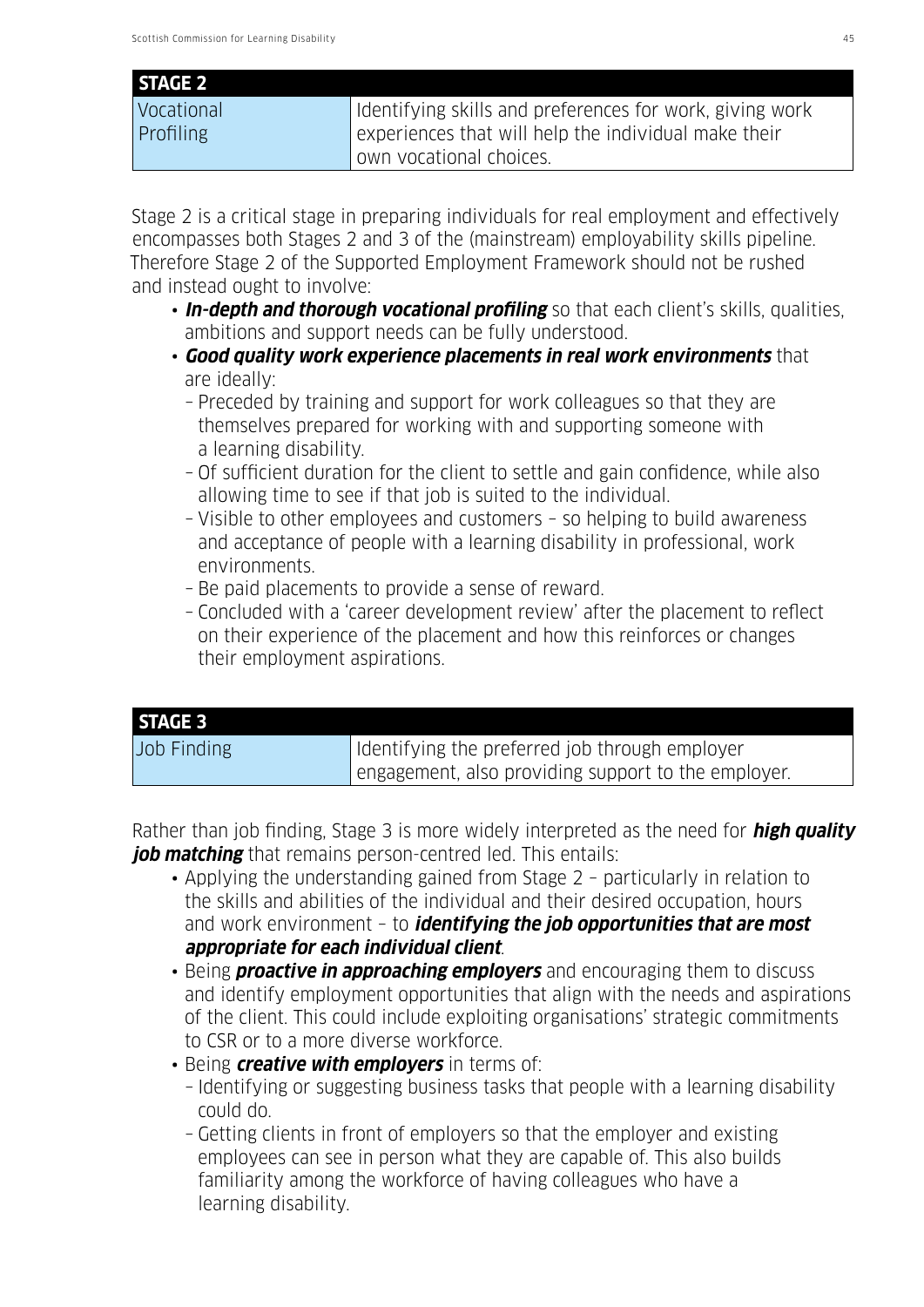- **Focus efforts on large and medium-sized businesses**, where they exist in local areas, as they are more likely to have job roles that are appropriate for people with a learning disability. Small and micro employers typically require staff who can multi-skill.
- **• Highlight the business case of recruiting people with a learning disability** in terms of their skills, work ethic and high retention levels.
- Using **employer recruitment incentives**, where available.
- Being **supportive of the employer** in terms of enabling them to make reasonable adjustments at the recruitment stage, such as flexibility in circumventing online application requirements.

| Finding out about the workplace environment,       |
|----------------------------------------------------|
| co-workers and the 'supports' a person might need. |
|                                                    |

An effective Stage 3 will reduce the amount of resources allocated to Stage 4 as the work involved in finding out about the realities of the workplace should have been done up front. Nonetheless, **maintaining a strong relationship with employers** (including employer networks such as Chambers) is important as this can secure future job and work placement opportunities. From a client perspective, the key task revolves around ensuring that **reasonable adjustments** are made for the client in the workplace, and that they are **working in a supportive environment**. However, Stage 4 should also involve employability organisations spending time to understand the employers they are working with and to help overcome any issues or concerns they have employing people with a learning disability.

| <b>STAGE 5</b>         |                                                      |
|------------------------|------------------------------------------------------|
| On/Off the Job Support | Providing backup to the employee and their employer, |
| and Aftercare          | developing independence in the workplace and         |
|                        | addressing career progression in due course.         |

Stage 5 is critical if the job entries are to be sustainable and, indeed, lead to future career progression. The critical features are:

- **Skilled and experienced job coaches** in place who have small caseloads and can provide intensive support to people with a learning disability in the workplace. Supports would include breaking down, explaining and demonstrating different work-related tasks.
- **Employers have access to specialist support** as they will unlikely have this expertise in house.
- **Gradual phasing out of support over time** though it should remain in place for as long as the client or the employer needs it. The option of support should always be there beyond this stage, particularly to pick up on any changes in the job role or terms of employment that may cause a mini crisis for the individual.

The characteristics outlined above can and should be embedded within all employability provision targeted at people with a learning disability – whether supported employment and other targeted provision. With these elements in place,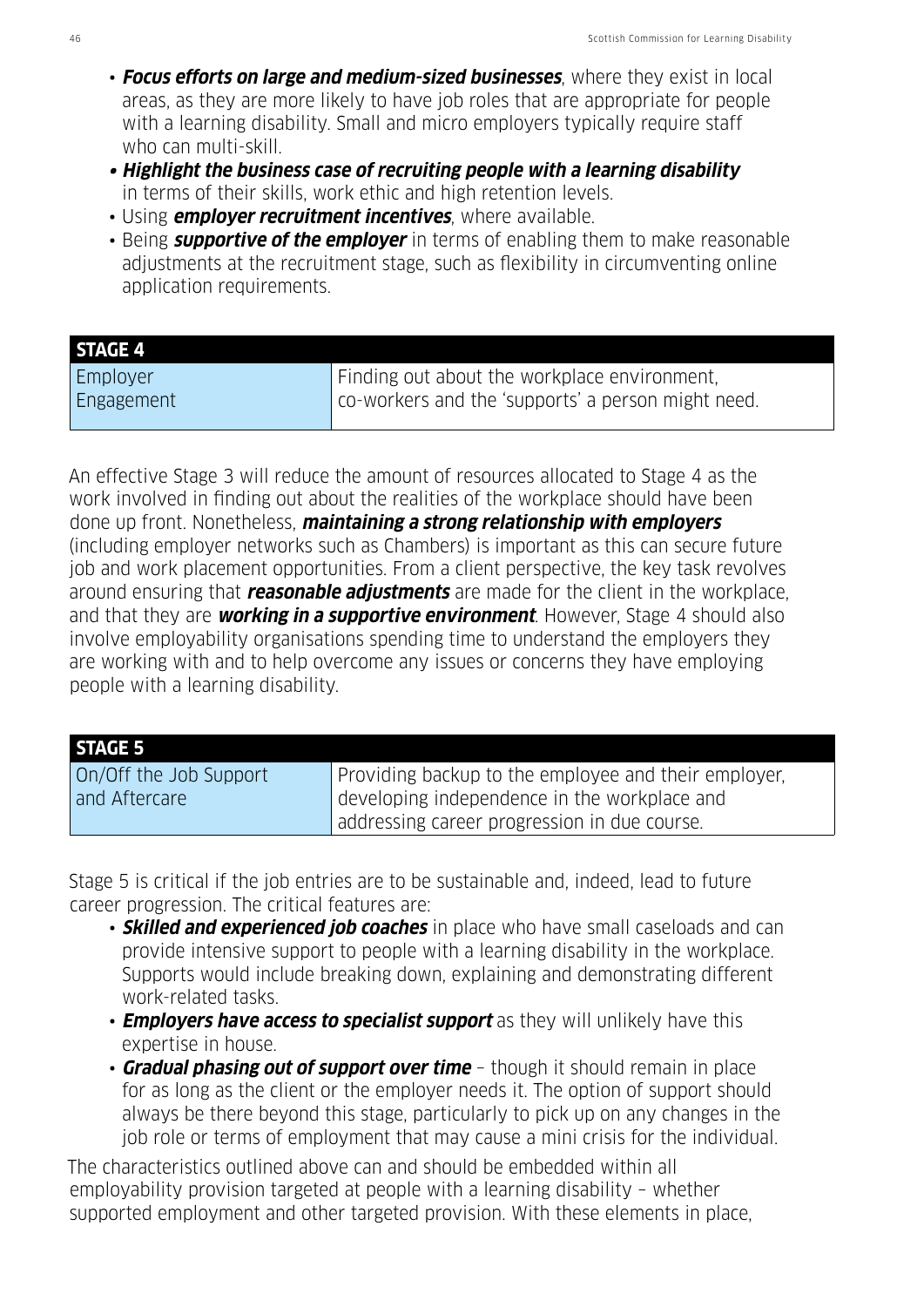services should be effective in supporting clients into sustainable employment. However, some projects and services do not turn out to be as effective as planned, and as a result funders should:

- Monitor service performance closely, particularly in terms of employment outcomes achieved.
- Be prepared to end or de-commission provision that is not working and re-engineer provision that will be more effective building on the lessons learned. In re-engineering provision, clients and experienced practitioners should be fully consulted with – taking a co-production approach to service design.

# **Challenging Factors**

The above section set out what stakeholders and providers understand to be effective in supporting people with a learning disability into employment. However, in delivering the different stages and activities therein, a number of challenges were raised that impact on service delivery. Figure 7.1 sets out the challenges by Supported Employment stage, before discussing cross-cutting challenges identified.

# **Figure 7.1: Challenges by Supported Employment Stage**

| Stage 1:<br><b>Engagement by</b><br><b>SE Service</b> | • Within a cluttered and confusing landscape, there is no single<br>point of information or directory to find out about employability<br>and other-relevant services available for people with a learning<br>disability.                                                                                                                                                                                                                                                                                                                                                                                                                                                                                                                                                                                                                                                                                                                                                                                                                          |
|-------------------------------------------------------|---------------------------------------------------------------------------------------------------------------------------------------------------------------------------------------------------------------------------------------------------------------------------------------------------------------------------------------------------------------------------------------------------------------------------------------------------------------------------------------------------------------------------------------------------------------------------------------------------------------------------------------------------------------------------------------------------------------------------------------------------------------------------------------------------------------------------------------------------------------------------------------------------------------------------------------------------------------------------------------------------------------------------------------------------|
|                                                       | • Gradual erosion of Disability Employment Advisers<br>(DEAs) from local Jobcentre Plus offices is impacting on the spe-<br>cialist support provided to people with a learning disability and on<br>referrals to other services. Figures on the number of DEAs now in<br>post are not easy to ascertain but various reports suggest at a na-<br>tional (UK) level DEAs have declined from a reported 650 to less<br>than 250. Stakeholders highlight the importance of having DEA<br>skills to recognise the challenges people with (often undiagnosed)<br>learning disabilities have in interacting with the benefits system<br>and conforming to their obligations. DEAs have unique skills to<br>work with clients who need additional support, ensure that they<br>are on an appropriate benefit and avoid circumstances where, due<br>to the nature of their condition, they may have otherwise fallen<br>foul of conditionality. Furthermore, DEAs are often the key referral<br>agent to supported employment and other targeted services. |
|                                                       | • Parental caution with parents and carers anxious about<br>the progression to more independent living, including<br>employment. Others can have low aspirations of what jobs their<br>children are capable of, while some may fear the loss or reduction<br>in benefits entitlement from movement into employment.                                                                                                                                                                                                                                                                                                                                                                                                                                                                                                                                                                                                                                                                                                                               |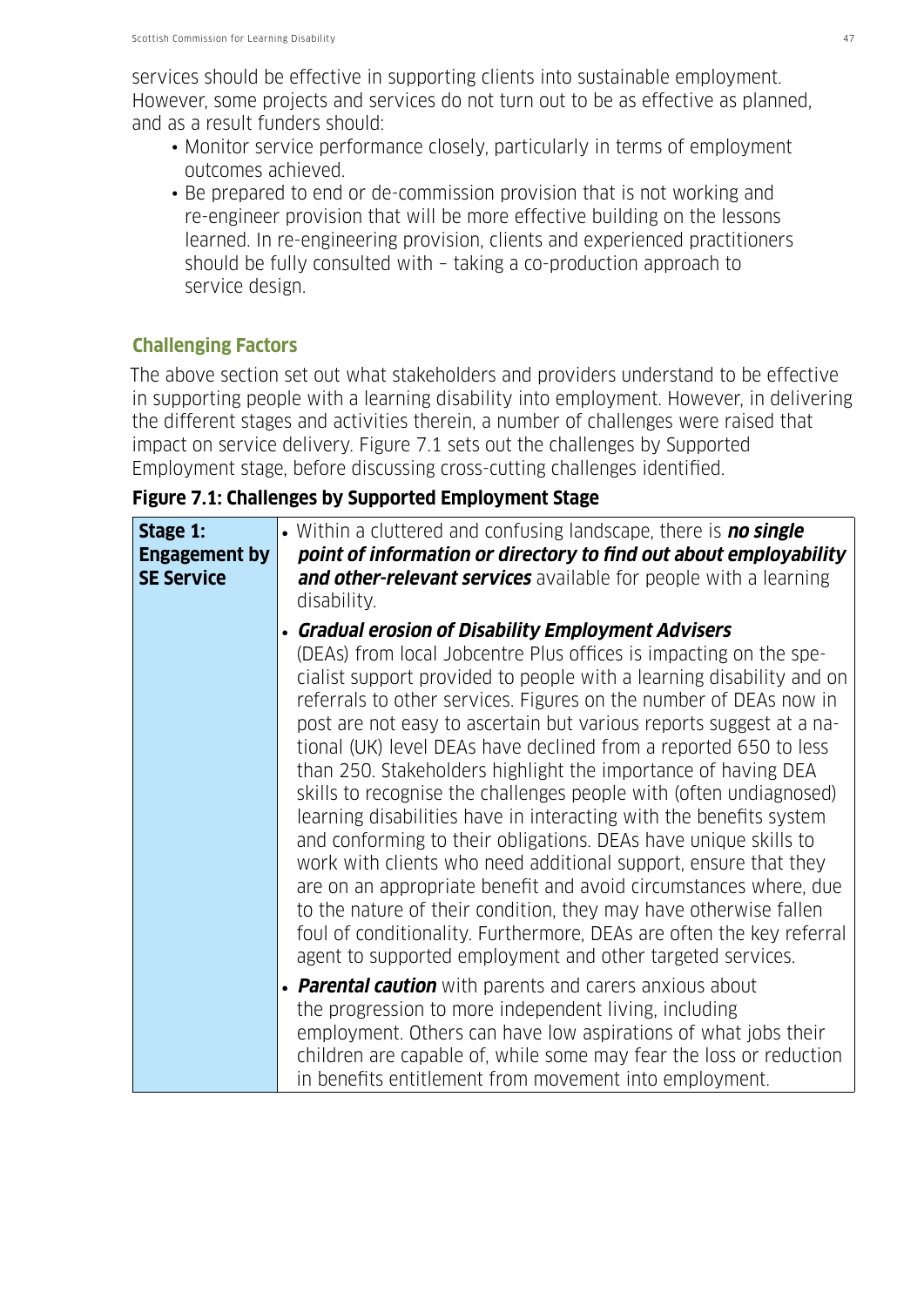| • Local gaps in next step options - such as that Employability Fund<br>Stage 2 provision, accredited but supported training opportunities,<br>and supported work placements - that act as an intermediary step<br>between school or college to open employment.<br>• Increasing difficulties securing work experience<br><b>placements</b> for clients because of the substantial (and ever<br>increasing) demand for placements from schools, colleges,<br>universities and other employability services. In this context,<br>employers may see people with a learning disability as a more<br>challenging and resource intensive placement type - particularly<br>as people with a learning disability need longer duration<br>placements. |
|----------------------------------------------------------------------------------------------------------------------------------------------------------------------------------------------------------------------------------------------------------------------------------------------------------------------------------------------------------------------------------------------------------------------------------------------------------------------------------------------------------------------------------------------------------------------------------------------------------------------------------------------------------------------------------------------------------------------------------------------|
| • Challenges bridging the gap between work<br><b>experience and real jobs</b> as placements are often 3-4 hours<br>a week, unpaid and provided as part of corporate social<br>responsibility, while 'real' jobs have 16 or more hours and can<br>deliver increased income alongside a wide range of wellbeing<br>benefits to the individual and family.                                                                                                                                                                                                                                                                                                                                                                                      |
| • <b>Challenging employer attitudes</b> with many employers unaware<br>or do not understand how people with a learning disability can<br>undertake complex tasks and become a valued member of their<br>business. Within the workforce, there can also be a fear amongst<br>existing staff members on how they would cope with a colleague<br>who has a learning disability.                                                                                                                                                                                                                                                                                                                                                                 |
| • Employer concerns about how they can support people with a<br>learning disability in their workplace - and the resource costs<br>for the employer in doing so. Employers note the resource costs<br>(e.g. through mentoring, buddying and working with external job<br>coaches) should not be under-estimated and purposefully started<br>with small numbers of employees with a learning disability and<br>then assessed what capacity they have to recruit more.                                                                                                                                                                                                                                                                         |
| • Employer concerns around the possible actions and behaviour of<br>other colleagues, for example whether managers and colleagues<br>treat employees with a learning disability as equals and use<br>appropriate language in the workplace. However, these concerns<br>have not come to fruition and existing colleagues have been very<br>supportive of employees with a learning disability.                                                                                                                                                                                                                                                                                                                                               |
| • Increasing difficulties meeting employer skills demands as they<br>want employees who can multi-task, be adaptable and work in<br>different settings. People with a learning disability typically work<br>better carrying out routine and/or specific tasks, but struggle to<br>continuously move between tasks.                                                                                                                                                                                                                                                                                                                                                                                                                           |
| · Difficulties individuals can encounter adapting to 'normal'<br><b>business change</b> as any change in the organisation or its working<br>practices can threaten the stability of employment for people with<br>a learning disability.<br>• <b>Employers not providing reasonable adjustments</b> during the                                                                                                                                                                                                                                                                                                                                                                                                                               |
|                                                                                                                                                                                                                                                                                                                                                                                                                                                                                                                                                                                                                                                                                                                                              |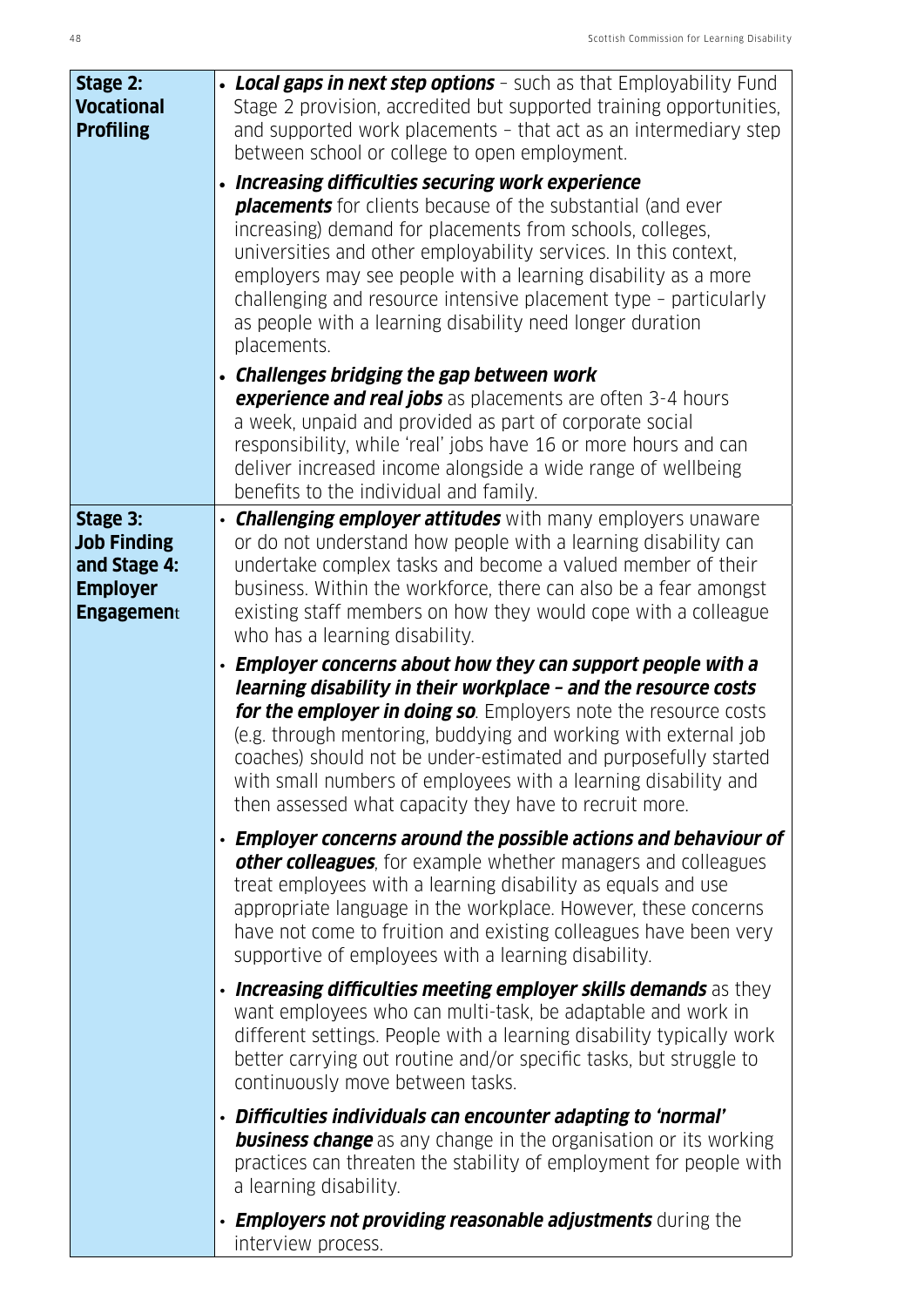| Stage 5:                               | • <b>Shortage of job coaches</b> with recruitment difficulties for                                                                                                                                                                                                                                                                                                                                                                                                                     |
|----------------------------------------|----------------------------------------------------------------------------------------------------------------------------------------------------------------------------------------------------------------------------------------------------------------------------------------------------------------------------------------------------------------------------------------------------------------------------------------------------------------------------------------|
| On/Off the Job                         | experienced job coaches reported in some areas.                                                                                                                                                                                                                                                                                                                                                                                                                                        |
| <b>Support and</b><br><b>Aftercare</b> | • Difficulties responding to in-work crises where subsequent<br>changes in the nature of job roles - something that occurs<br>within businesses -presents a crisis to the person with a learning<br>disability and requires significant support to mentor them through<br>the change. Providing on-call follow-up services is a particular<br>challenge for services supported through outcome-related<br>payments as stabilising a client does not attract any<br>additional payment. |

Beyond the challenges above that can be attributed to specific stages of the Supported Employment Framework, wider factors that were identified by stakeholders and providers were as follows:

- **• Limited learning disability expertise and resourcing in mainstream services** in relation to:
	- Only small numbers of frontline advisors (such as DEAs) who have specialist knowledge of disabled people's support needs and are aware of the support available in their local area.
	- Work Choice not sufficient in resourcing amounts (i.e. amount of funding per client) to fund an effective supported employment service.
- **• Inflexibility of mainstream services**, which includes:
	- Mainstream employability services reluctant to make reasonable adjustments to their service provision that would enable people with a learning disability to access it. This includes entry criteria set by providers for MA frameworks.
	- Predominance of outcome-based funding which puts people with a learning disability at a disadvantage relative to people closer to the labour market.
- **Short-term and annualised funding** which does not align with the long-term support needs of people with a learning disability.
- **Stringent application of welfare benefits entitlement** which can impact most on people with a learning disability as they may not fully understand the negative impact on their income from taking a job or increasing their weekly hours. Specific issues outlined were:
	- A concern that people with a learning disability's aspiration to work is leading them to be referred into the active benefit system with limited specialist provision available. The referral takes no account of the support resources necessary to secure employment nor the person's often limited knowledge of what work may require of them.
	- Where clients are receiving benefits that do not require them to look for work, the risks of not getting back onto these benefits (e.g. ESA Support group) are seen to outweigh any benefits from employment.
	- Overall, robust assessment of current and future benefit entitlement for the household is an essential first step. Most households can access work and be better off but this may well involve working for more than 16 hours. While income assessments are very important to help ensure that the individual client with a learning disability will have the support of their family in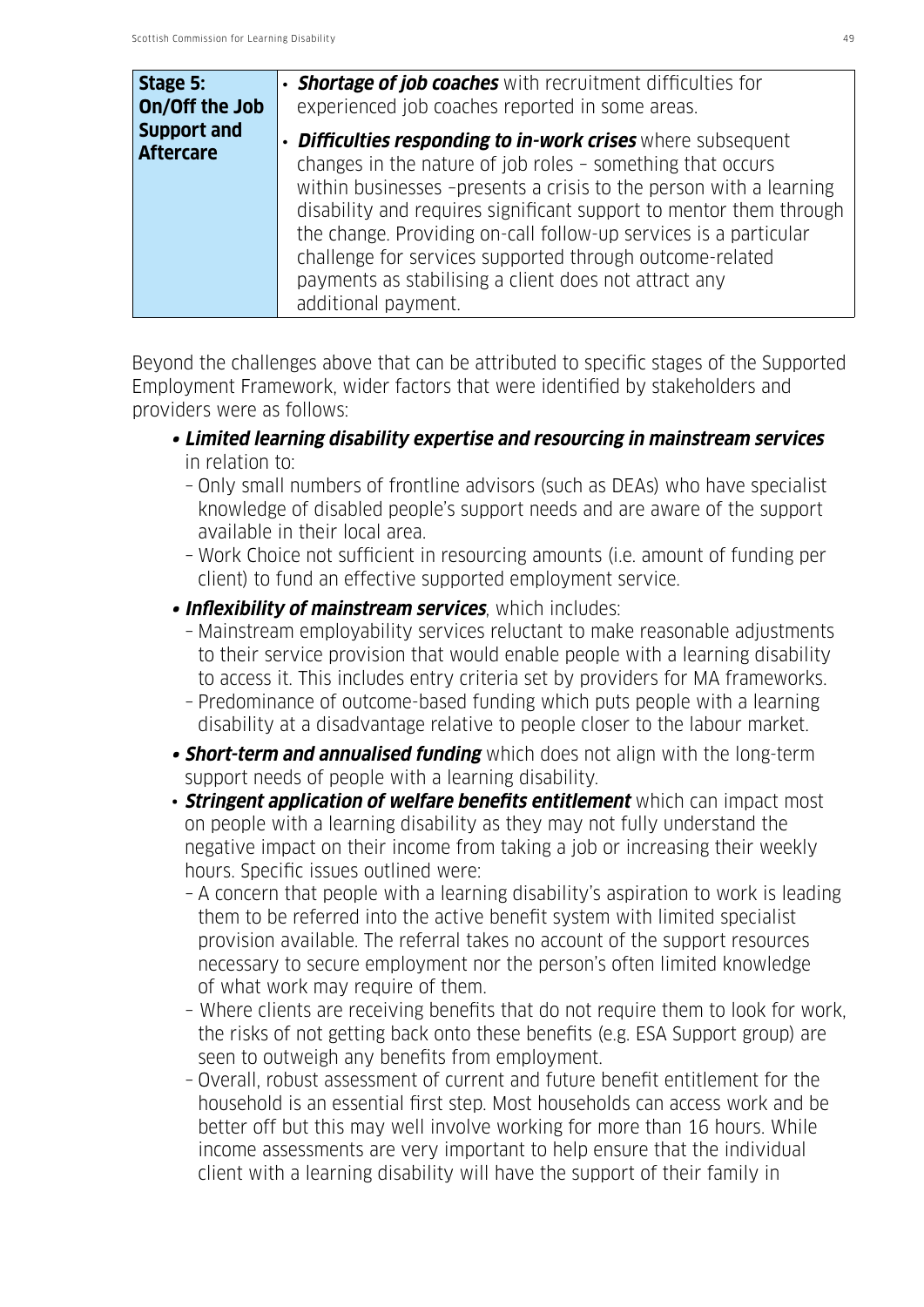accessing work, it is also worth recognising that for many families, income is a secondary issue and the wider socialisation, self-confidence, independence and health benefits of being more actively involved come first.

 **• Cuts to public funding** which impacts on service survival, staffing levels and the capacity to support clients. The public spending cuts is further impacted by the ending of Big Lottery's Life Transitions funding stream and its movement away from supporting employability projects.

## **Future Priorities**

This chapter concludes with the key priorities for action as identified by providers and stakeholders. These have been structured under the five stages of the Supported Employment Model where possible.

| Stage 1:<br><b>Engagement</b><br>by SE Service                                         | • Early promotion of employment as a viable, sustainable<br>and rewarding option for school pupils/young people with<br>a learning disability - noting that this activity must begin<br>upstream in schools.<br>$\cdot$ Challenging perceptions and raising awareness of:<br>-What employment opportunities are accessible for people<br>with a learning disability, so that they can be better<br>prepared for these opportunities.<br>- The available local employability provision that can support<br>people with a learning disability towards and into<br>sustainable employment. |
|----------------------------------------------------------------------------------------|-----------------------------------------------------------------------------------------------------------------------------------------------------------------------------------------------------------------------------------------------------------------------------------------------------------------------------------------------------------------------------------------------------------------------------------------------------------------------------------------------------------------------------------------------------------------------------------------|
| Stage 2:<br><b>Vocational</b><br><b>Profiling</b>                                      | • Improved access to, and support and flexibility in, mainstream<br><b>employability provision</b> for people with a learning disability.<br>• Availability of <b>specialist, local workplace-based training</b><br><b>opportunities</b> for people with a learning disability that have<br>direct linkages to real employment opportunities. This could be<br>in the form of social enterprises that can offer accredited learning<br>and work experience that lead to open labour market jobs in key<br>sectors and occupations.                                                      |
| Stage 3:<br><b>Job Finding</b><br>and Stage 4:<br><b>Employer</b><br><b>Engagement</b> | • <b>Continued employer engagement activities</b> to help establish<br>more work experience and real employment opportunities for<br>people with a learning disability to access.<br>• Develop better employer understanding of the Equalities Act<br>as many employers falsely believe that the Act prevents specific<br>support in favour of people with learning disabilities.                                                                                                                                                                                                       |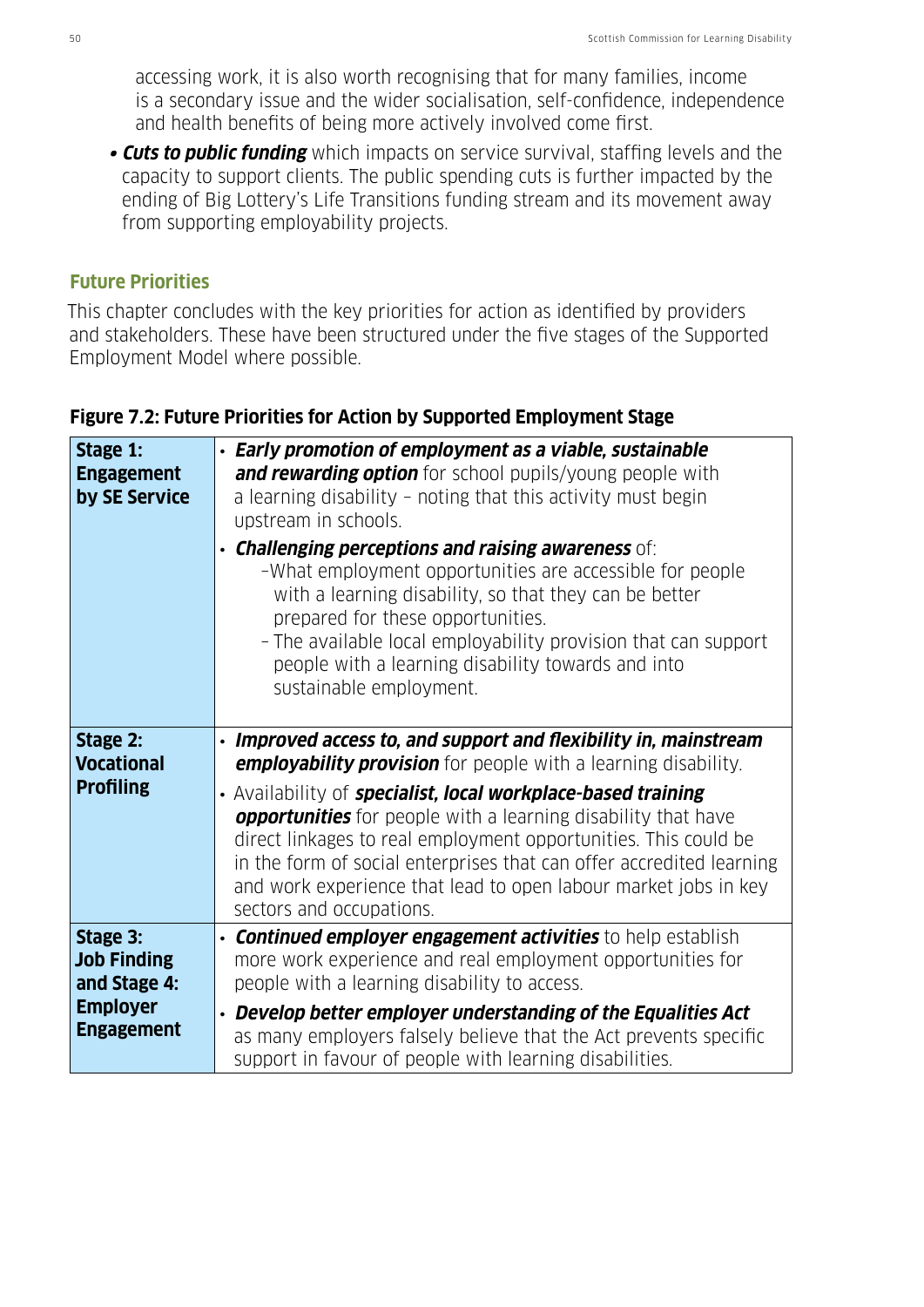| Stage 5: On/Off | <b>Greater resources for in work support.</b><br>$\bullet$ |
|-----------------|------------------------------------------------------------|
| the Job Sup-    | - Wider availability of qualified job coaches across       |
| port and After- | employability services targeted a people with a learning   |
| care            | disability.                                                |
|                 | - More effective (and creative) use of Access to Work and  |
|                 | clients' Personal Budgets funding to resource additional   |
|                 | job coaches.                                               |

In addition to the priorities set out in Figure 7.2, wider cross-cutting priorities were also put forward and these were as follows:

- **Developing a welfare / benefits system that encourages and enables people with a learning disability to work**. Changes in benefit regulations and conditionality are widely held to be the main reason behind a more limited demand for employability support from people with learning disabilities. Where clients are receiving benefits that do not require them to look for work, the risks of not getting back onto these benefits (e.g. ESA Support Group) are seen to outweigh any benefits from employment. The forthcoming cut in ESA Work-Related Activity Group (WRAG) allowances (from £102.15 to £73.10 a week to 'improve incentives to look for work' according to DWP) will have an impact on this.
- **Co-ordinated provision and pathways for people with a learning disability in each local authority area** that supports the individual from school and college through to sustained employment.
- **Resources to support the roll out of Supported Employment Framework** as since this was launched in 2010 it has largely 'sat on a shelf' and not led to the model being implemented across Scotland. It is hoped that City of Edinburgh's All in Edinburgh model will spark interest and activity in this area, but the Scottish Government could play a stronger role in encouraging and supporting its roll out.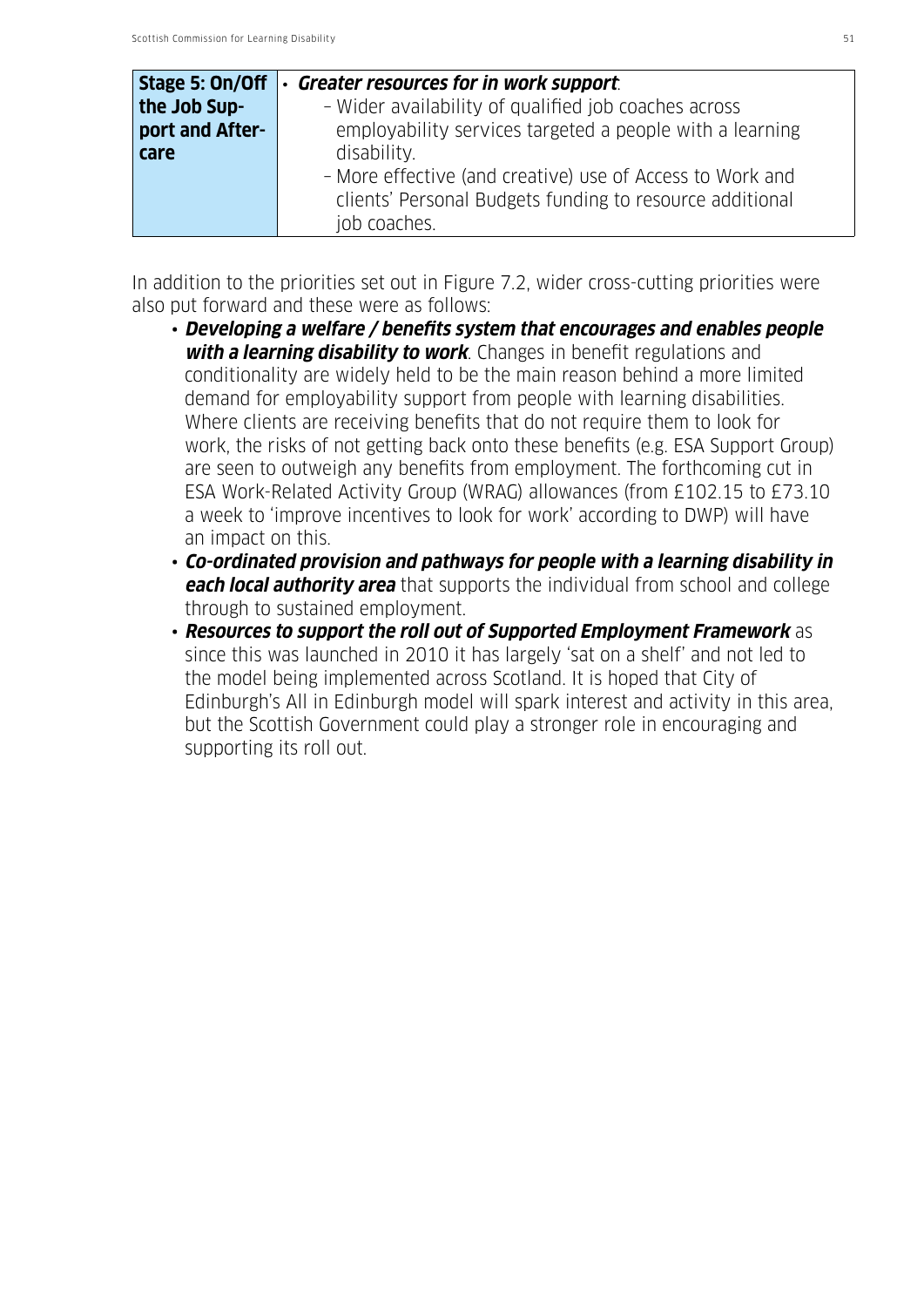#### **Chapter 7 Key Findings**

- **1. The consensus view is that the Supported Employment Framework with its five stage model remains good practice.**
- **2. At Stage 1 Engagement by Supported Employment Service providers need to be employment focused from the very start; carry out a robust house holdbased assessment of benefit implications of moving into work; work with parents and carers to develop a family commitment to moving into real, sustainable employment of at least 16 hours/week (wherever possible).**
- **3. At Stage 2 Vocational Profiling the vocational profiling needs to be in-depth and thorough; and ideally lead on to good quality work experience placements in real work environments.**
- **4. At Stage 3 Job Finding there is a need for high quality job matching that builds on the vocational profiling. Proactively engaging with employers is critical to this and importantly must take into account their own needs and concerns from taking on people with a learning disability.**
- **5. At Stage 4 Employer Engagement the relationships built up with employers in Stage 3 need to be maintained and includes delivering ongoing support and advice to them.**
- **6. At Stage 5 On/Off the Job Support and Aftercare there is a need for skilled and experienced job coaches who can gradually phase out the support as appropriate.**
- **7. Cross-cutting all the elements above is the need for a person-centred approach to be taken and the ability to provide long-term support.**
- **8. In terms of the key challenges reported, these relate to the expertise in working with people with a learning disability in mainstream services (and the loss of DEAs in Jobcentres exacerbates this); securing employer commitment to taking on people with a learning disability; and the stringent application of the benefits system – although this may change with the roll out of Universal Credit.**
- **9. In terms of future priorities, providers and stake-holders reported that tackling the challenges above are all critical, but so too is continuing to promote employment as viable option for people with a learning disability, and greater resources for in work support.**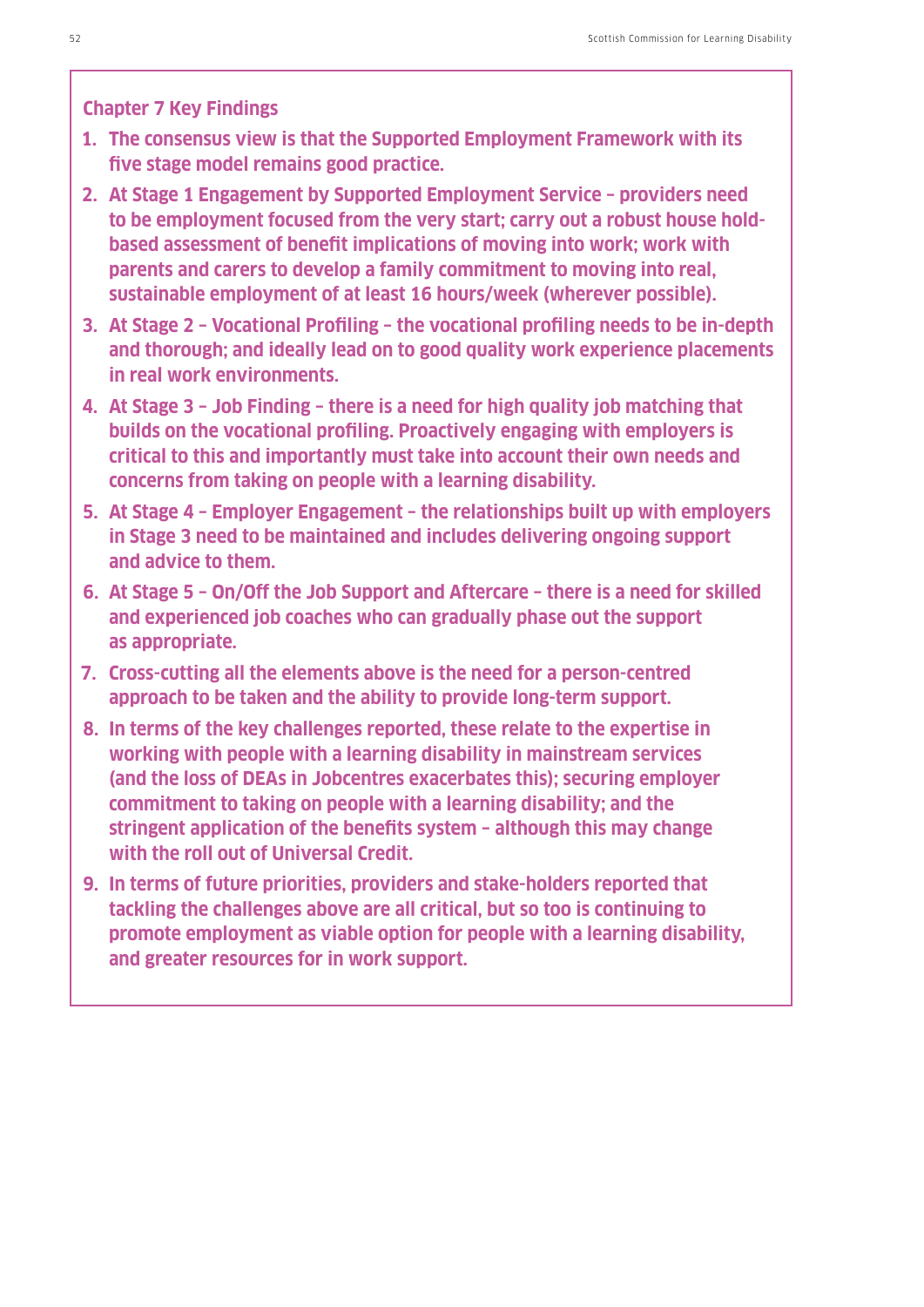# **8. Conclusions and Recommendations**

#### **Conclusions**

**Scotland's employability landscape for people with a learning disability is complex, fragmented and seemingly under-resourced** given the very low employment rate of adults with a learning disability. The challenging landscape is arguably best evidenced by some of the difficulties this research has encountered – namely:

- There is **no agreed definition of learning disabilities** so allowing for different interpretations of what individuals and provision are in scope.
- There is a **very limited statistical base in terms of setting a national benchmark of demand, understanding the employment and learning journeys that people with a learning disability take, and the effectiveness of services funded to support people with a learning disability into employment.** This has made it difficult for the research to provide a definitive assessment of Scotland's employability landscape for people with a learning disability – and is something that must be improved upon. Notwithstanding the data availability issues, the data that has been collated indicates that:
	- The employment rate for working adults with a learning disability is in the range of 7% to 25%, and there could be as many as 125,000-150,000 out of-work adults with a learning disability in Scotland.
	- Very small numbers of people with a learning disability appear to be engaged in mainstream employability programmes.
	- Supported employment services in Scotland are estimated to have supported up to 2,000 people with a learning disability in Scotland in 2014/15, with an overall 16 hours/job outcome rate of 28% and a cost per 16 hours/week job outcome of £14,000.
	- The number of people with a learning disability enrolled in Scotland's colleges is unclear, but we have estimated a 16 hours/job outcome rate of 12%.
	- Specialist employability organisations appear to have an overall 16 hours/ week job outcome rate of 14% and a cost per 16 hours/week job outcome of £17,200.
	- Project SEARCH programmes achieve higher employment outcome rates with a 16 hours/week job outcome rate of 61%<sup>69</sup> but with current capacity in Scotland of only 100-150 people per annum.

In summary, there would appear to be unmet demand for employability services for people with a learning disability but provider capacity in terms of number of places is limited. The difficulty is that much of this demand appears to be hidden with people with a learning disability falling out of the 'employability system' and becoming economically inactive. For those engaged, the employment outcomes of employability services targeted at them range from 15-20% to 61% by Project SEARCH. By comparison, Work Choice nationally has a sustained, unsupported job outcome rate of 18-20%70, while the Work Programme has a job outcome rate of 29% (and around 10% for the ESA group) $71$ .

- There is **no consistency of offer in each of Scotland's local authority areas**, while there is no clear source of information where people can find out what services and options are available.
- 69 Using Cincinnati Children's Hospital data for Scotland's 2014/15 programmes
- 70 DWP (2016) Work Choice: Official Statistics. February 2016.<br>71 DWP (2016) Work Programme Statistical Summary: Data to De
- DWP (2016) Work Programme Statistical Summary: Data to December 2015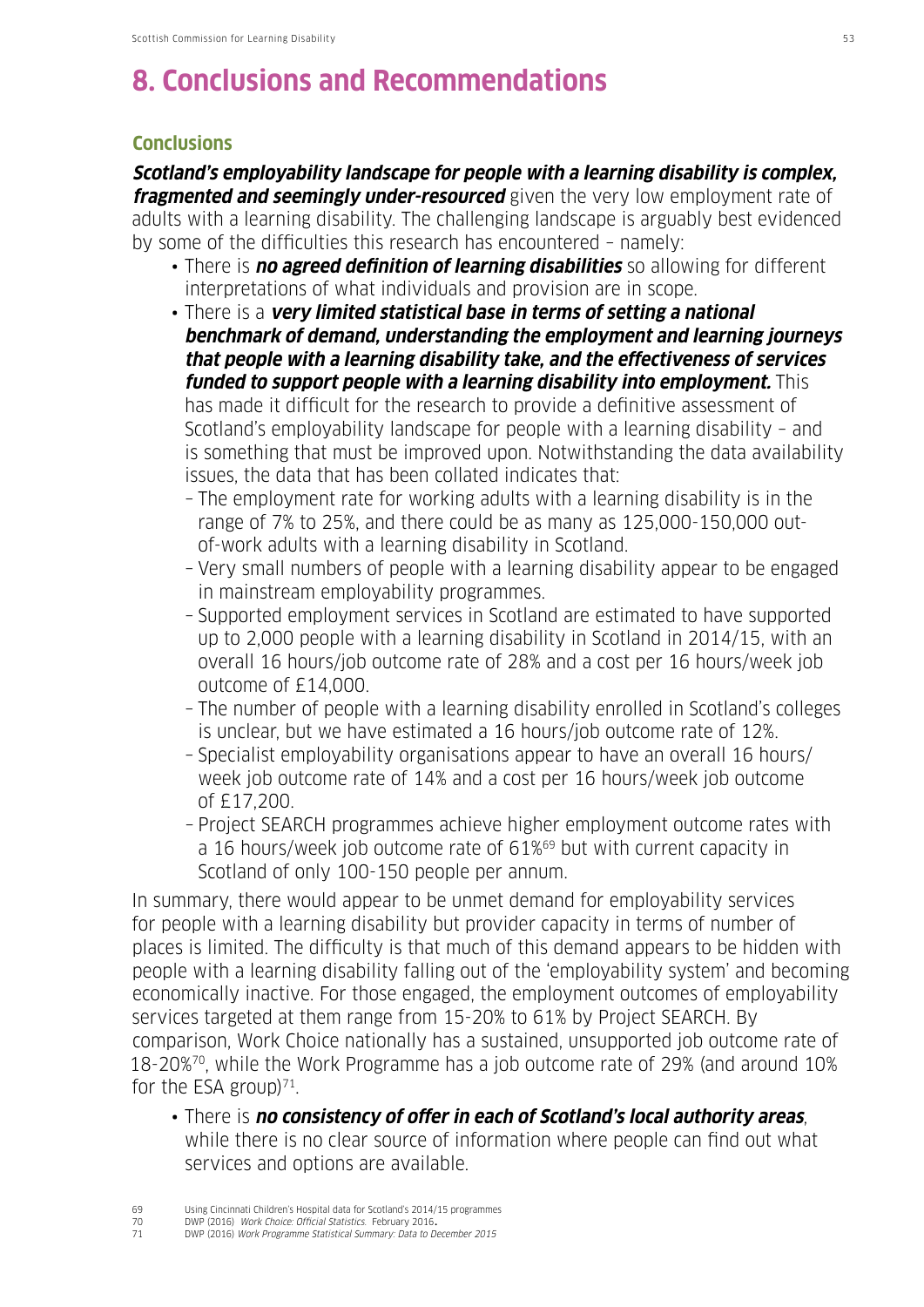There is, however, a strong consensus around 'what works' (see Chapter 7) and the aim must be to embed the good practice identified within mainstream and targeted employability provision so that the aspiration that many people with a learning disability have of real, sustainable employment is realised. The difficulty is that the case for action comes at a time when public budgets are coming under increasing pressure and the fear is that people with a learning disability become further disadvantaged in the labour market as a result.

#### **Recommendations**

To increase the employment rate of people with a learning disability requires long-term ambition and commitment from a wide range of organisations. This research focuses on those actors at the employment interface – i.e. employability services and employers – but to achieve long-term improvements, **parents, carers, schools, colleges and other** 

**downstream actors all have critical roles to play**. Key areas here include:

- **Early and continued promotion to school pupils with a learning disability that employment is a viable, sustainable and rewarding option** for them. This requires high quality and well-resourced careers information, advice and guidance (CIAG) services that enable more intensive support for school pupils with a learning disability.
- **Working with parents to raise their awareness of what employment opportunities are possible** for their children, and what support is available to enable their children to access, retain and progress in these opportunities.
- **Raising teacher expectations** of what young people with a learning disability are capable of in school and on leaving school.
- **Improving post-school and post-college transitions** to better support young people with a learning disability into sustained positive destinations.

The focus of this research is, however, on the employment interface and the recommendations are accordingly aimed at the employability services responsible for supporting people with a learning disability towards, into and in sustained employment. In doing so, it is important to frame these in the context of the types of services that people want to see in Scotland following the devolution of the DWP's Work Programme and Work Choice programmes in April 2017. Box 8.1 provides a summary of the consultation responses to Scotland's future employment services and the desired characteristics align very closely with those outlined in the Supported Employment Framework, such as being person-centred support, designed and delivered in partnership across different service types, and focused on real jobs.

Building on the consultation response, the Scottish Government is committed to introducing and supporting employability services that target those 'further from the labour market' and those who have disabilities and/or limiting health conditions. This research should therefore be used to help influence future policy and resourcing so that the needs of people with a learning disability are appropriately provided for.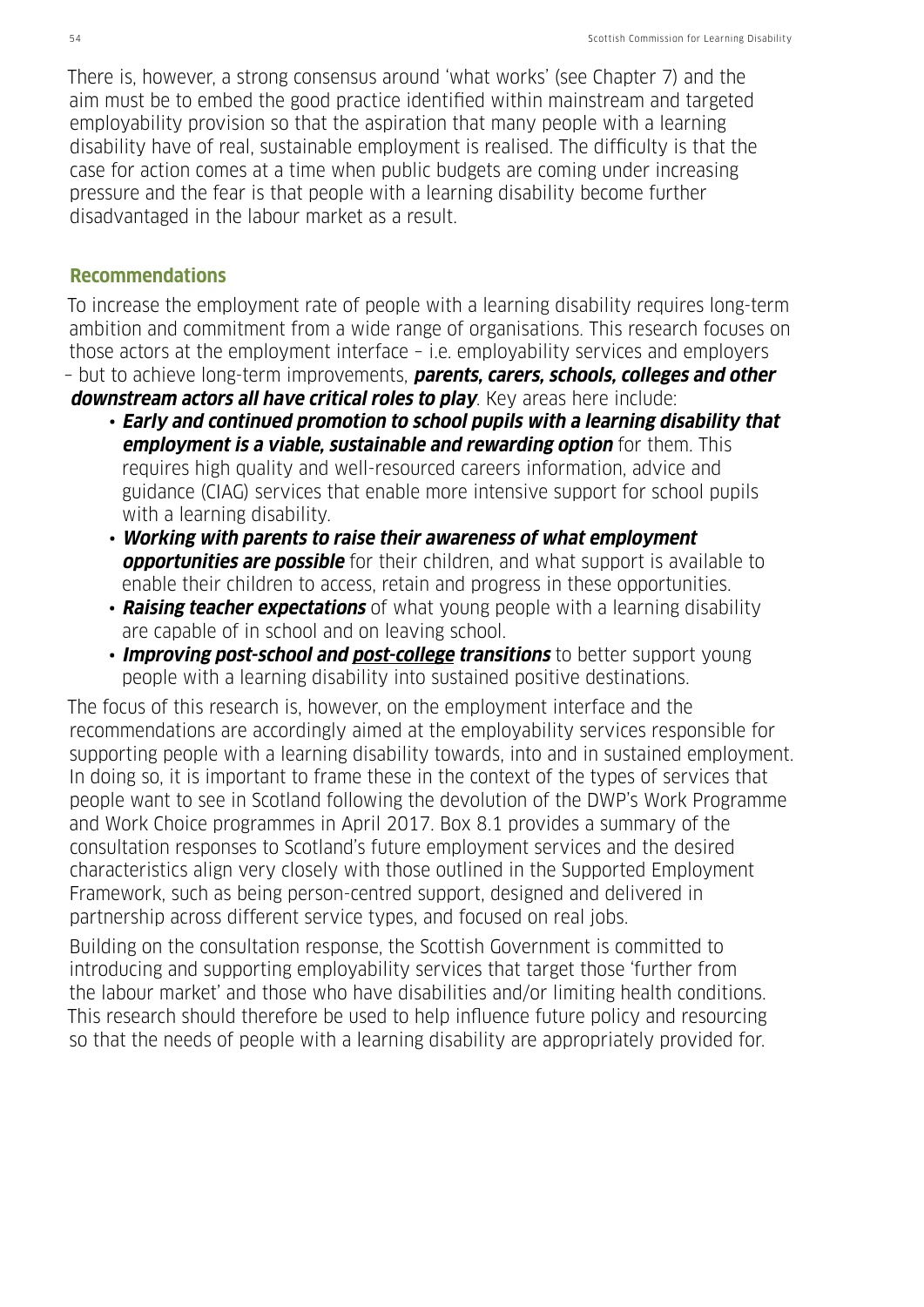In the context of the research findings and the evolving policy environment in Scotland, the report concludes with a series of recommendations that are targeted at the following groups of stakeholders:

- All learning disability partners.
- Scottish Government.
- Local Authorities.
- Skills Development Scotland.
- Scottish Funding Council and Scotland's Colleges.
- SCLD.
- Employers.

## **Recommendations for All Learning Disabilities Partners – Scottish Government, Local Authorities, SDS, Colleges and Employability Services**

- **• Substantially Improve Recording and Reporting of Learning Disabilities Data.** To support and reinforce the case for investing in employability services for people with a learning disability and monitor changes over time, there is a very strong need to develop a much improved Scottish evidence base relating to this client group. Key measures that the Scottish Government, funders and partners should be demanding and collecting would include the:
	- **Number of people/adults with a learning disability**.
	- **Labour market status of adults with a learning disability** with the SDS hosted Data Hub potentially able to track a cohort of school leavers who had been assessed at school as having a learning disability to analyse the destinations they progress on to over a sustained period of time.
	- **Number of adults with a learning disability receiving support in the employability and skills system(s)** – with data available across mainstream services, supported employment, colleges, and other targeted provision.
	- **Labour market outcomes of people with a learning disability receiving employability and skills support** - with the key indicator being the number entering a job of at least 16 hours/week. This will help allow comparisons of the effectiveness (and cost-effectiveness) of different types of employability interventions.
- Without this improved evidence base, funders and services cannot effectively plan and resource provision to meet demand, as well as make more informed decisions on what types of services are most effective at supporting people with a learning disability into sustained employment. The development of an agreed definition of learning disability (see later recommendation) would also help employability services to better identify and monitor people with a learning disability in their performance management systems.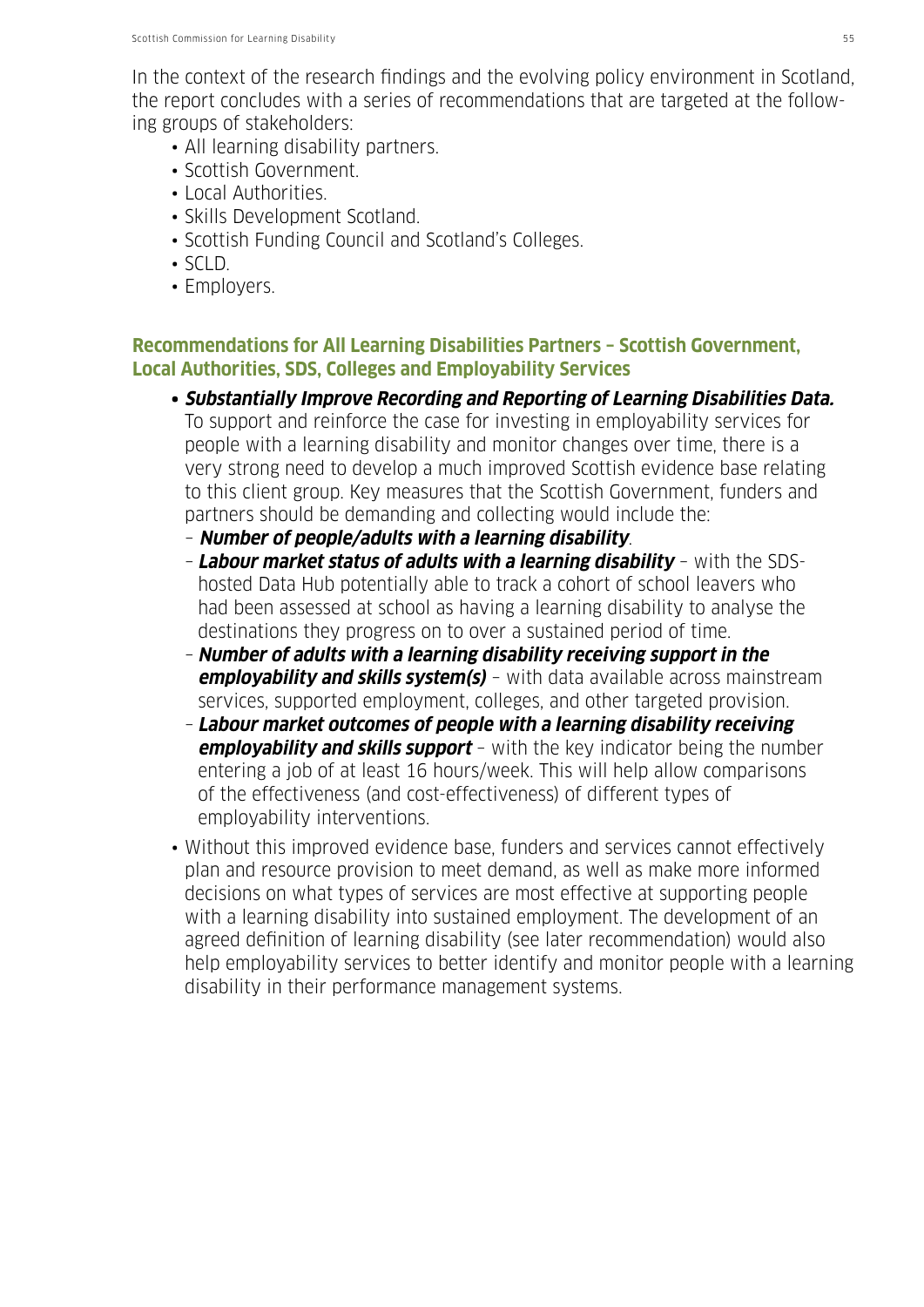## **Box 8.1: Consultation Responses to Scotland's Future Employment Services**

The key messages from the consultation<sup>72</sup> are that the Scottish approach to employability support should:

- Provide **flexible, person-centred support** to help individual clients make progress into sustainable and fair work. The support should be tailored to the specific needs of the client, rather than provide a standard set of interventions.
- Be **designed and delivered in partnership across employability, education, health and social care services**, rather than in the current way, which is seen as a fragmented approach to strategy, funding and delivery.
- Drive towards **real jobs** by drawing on high quality labour market intelligence and involving employers in the design and delivery of services.

In terms of designing and contracting any new employment programmes, the consultation respondents thought that:

- The programmes should be **designed at the national level** to prevent significant geographical variation in approach, but should be **adapted to local contexts and needs, and delivered locally**.
- Contracts should use a **combination of payment by outcomes and progression** in order to keep providers focused on employment, while recognising the milestones achieved along the way to prevent parking and creaming and provide greater financial stability and flexibility for providers.
- There should be a **separate employability programme for those with higher needs** - including those with learning disabilities.
- **Establish More Effective Joined-Up Employment Pathways for People with a Learning Disability**. The need for people with a learning disability to receive long-term support is highlighted throughout the report. In practice, this means continuity of support across different providers as it is unlikely that any one provider can deliver long-term, multi-year support from initial engagement to in-work support. There therefore needs to be strong transitions and handovers in place between schools, colleges, employability providers, social work services and employers. While there are post-16 transitions teams in place for post-school progression, similar arrangements need to be in place for adults with a learning disability so that they do not drop out of the 'employability system' and become long-term economically inactive.
- **Double Employment Outcome Rates for People with a Learning Disability**. The research's statistical evidence base, while not comprehensive, indicates that the employment outcomes of employability services supporting people with a learning disability are typically in the range of 20-30%. While implementing the good practice identified in Chapter 7 will help to increase outcomes and the client group's employment rate, underpinning this is the need for specialist learning disability employability organisations (including supported employment services) to be more ambitious in their employment outcomes – with the focus on supporting clients into real, sustainable jobs of at least 16 hours per week. The aspiration must be to double employment outcome rates to 50% over a 5-year time period.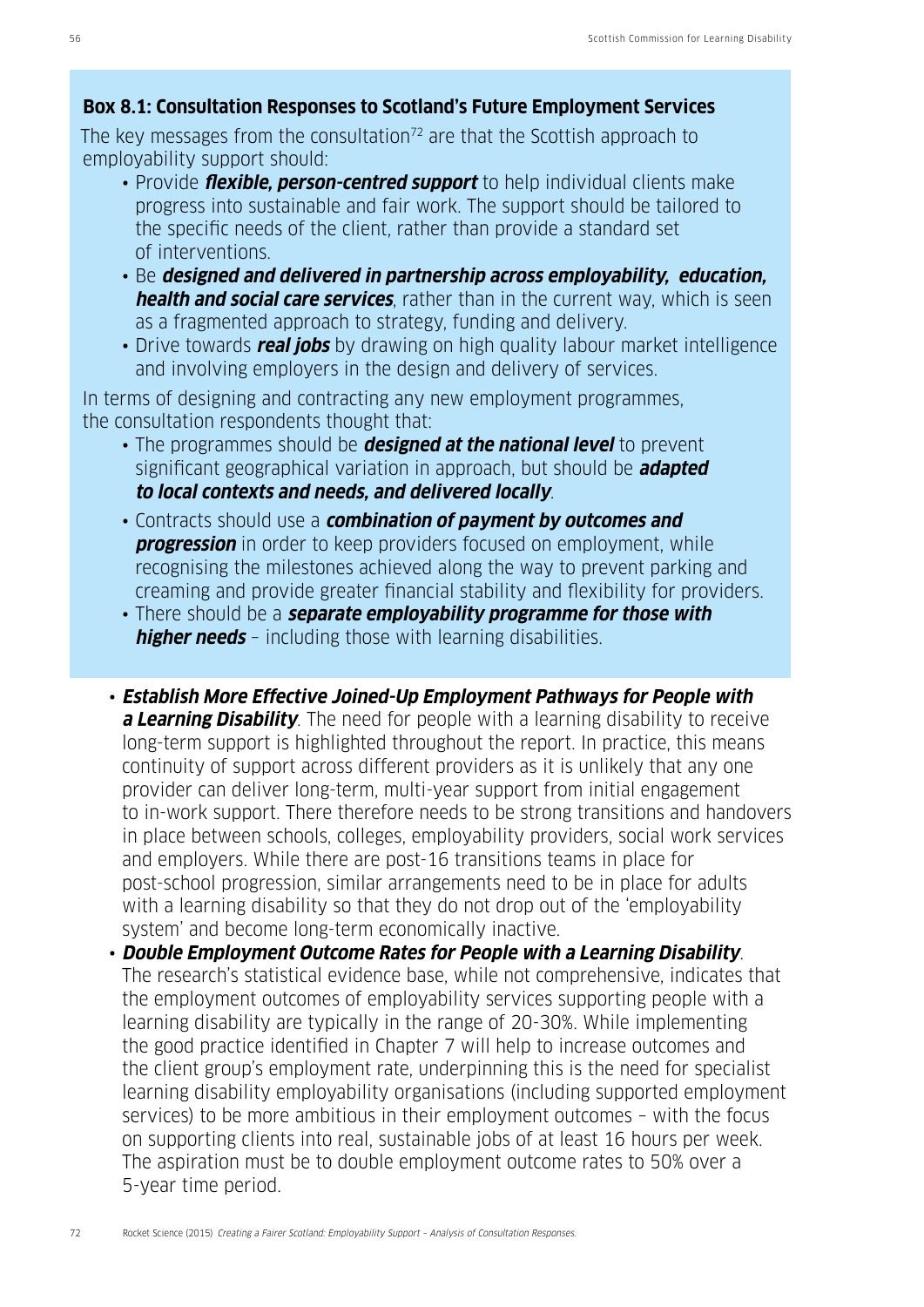- **Secure Additional Resources and Funding for Learning Disability Employability Services**. The reduction in employability services budgets will require organisations to be increasingly creative and collaborative in how they resource employability services for people with a learning disability. While there is hope that people with a learning disability will receive additional support if there is an acceptance by the Scottish Government of the '**separate employability programme for those with higher needs'** identified in Scotland's Future Employment Services consultation (see Box 8.1), it is unlikely that the national programme will be sufficient to meet demand. Other sources of funding will therefore be needed to fund local and wrap-around services – and securing sufficient funding will require creativity in terms of:
	- Securing funding from the European Social Fund with the strategic aims of the 2014-2020 programme in Scotland being to 'provide direct routes to sustainable employment for unemployed and inactive people with multiple barriers' and 'increase the skills and labour market opportunities for employed people with multiple barriers'.
	- Encouraging and enabling people to use their Personal Budgets to help pay for employability supports where appropriate for that individual. Access to Work grants could also be aggregated to help pay for key posts, such as job coaches.
	- Levering in funding from health and other related service budgets to protect service provision for this client group.
	- Encouraging employers to invest in employability services for this client group – particularly in Project SEARCH programmes as they will benefit from skilled and reliable recruits.
	- Exploring the option of using Social Investment Bonds as a route to funding employability services for people with a learning disability (see Box 8.2 below).

#### **Box 8.2: Social Investment Bonds**

Social Investment Bonds (SIBs) may be a potential option to access more finance to support effective employability measures for people with a learning disability. SIBs use detailed contracts to enable impact-focused organisations to deliver at scale while ensuring that investors and governments pay only for successful outcomes. These successful outcomes often include a mix of direct and indirect benefits – e.g. a successful placement into work, as well as other outcomes such as a reduction in the use of social care or health services.

The basis for many early SIBs has been access to 'cashable' savings – where an otherwise unavoidable cost is directly reduced by the new, funded activity. One potential example would be paying for more employability support that leads directly to reduced demand for day care services. The savings arising from the latter can, in effect, pay for the former with the individual client gaining from a better wellbeing and potential savings in health costs over the long-term.

An outcomes-b ased contract enables the public sector to pay directly for successful social outcomes, once they are delivered. A third party – the investor – supplies capital upfront to cover the costs of the intervention. This could be in full or in part. Investor returns are contingent on the successful delivery of outcomes. Rigorous performance management is used to ensure that the service delivers as effectively as possible.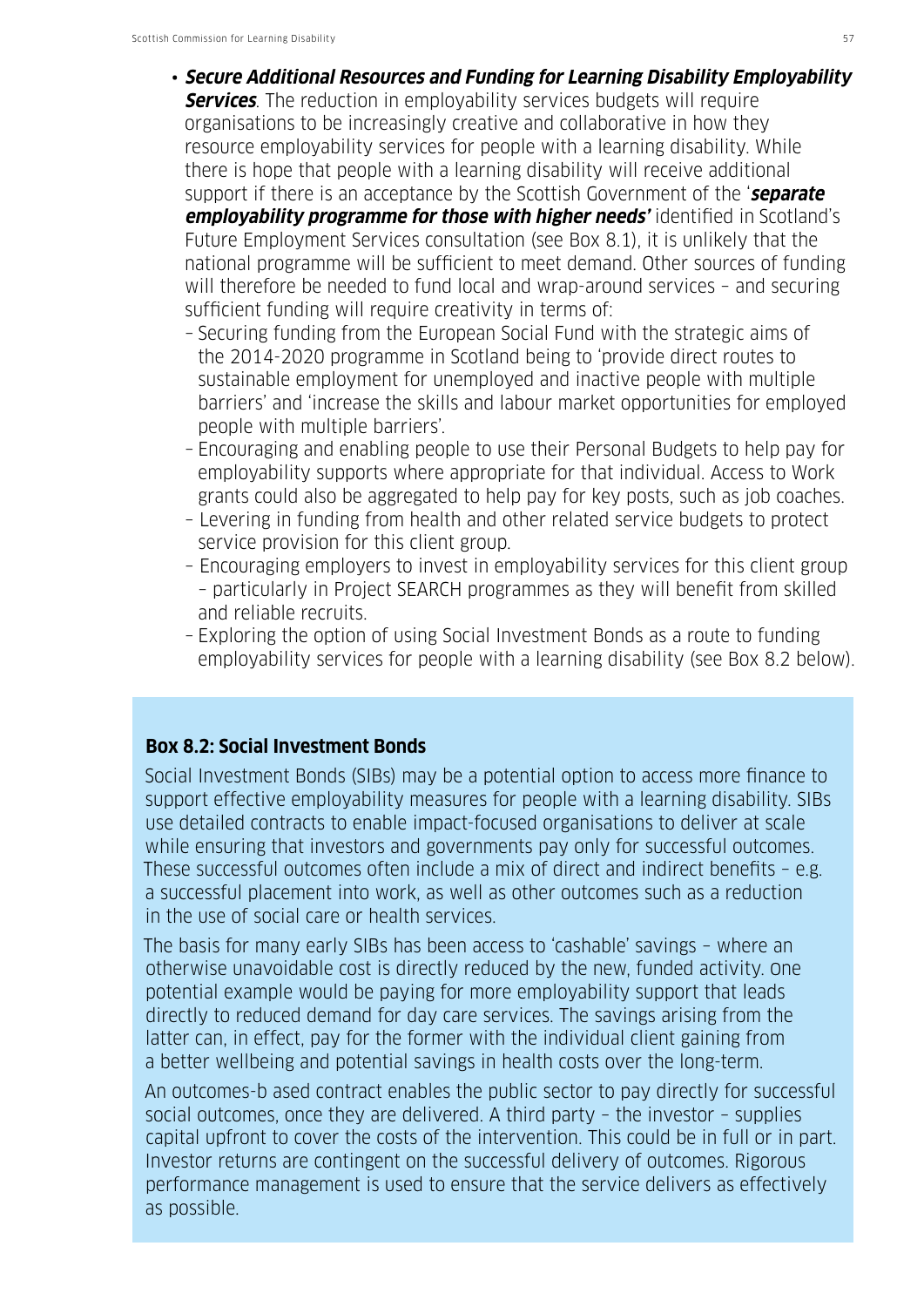While these principles may seem similar to familiar themes in mainstream welfare to work programmes, SIBs tend to focus on very specific client groups (i.e. all clients supported have a learning disability) and so the scope for 'parking' and 'creaming' are limited.

The government is aware that there are many circumstances where the broader benefits arising from an activity may not be directly 'cashable' and so it can be a challenge to raise sufficient funds. In these circumstances, they have created funding pots to fill this gap and support activity that has broad social value (with real but difficult to value) benefits. The Social Outcomes Fund (£20m) was designed to support a range of social issues including youth unemployment, children in care, long term health conditions and social isolation.

In March 2016, the UK government announced the next stage of funding: £80m Life Chances Fund to tackle difficult and costly social challenges. In addition, a fund of £25m was made available for SIBs that focus on homelessness, mental health and employment. At the same time, the government announced the launch of Access a £100m charitable foundation (in partnership with the Big Lottery Fund and Big Society Capital) to provide capacity building support.

Taken together it would make sense for SCLD and partners to explore this as a possible funding route – there are potential advantages to this being a contribution to the existing funding provided by local authorities (it would not require 100% outcome related funding) but would ensure that services take full advantage of the performance management techniques developed in the delivery in other SIBs in social spheres. The wider social value and priority given to younger age groups and longer-term health issues suggests that such a proposal would spark some interest.

While we have not been able to consider an appropriate scale for delivery in this current analysis, it may be the case that capacity-building support in preparation for a SIB approach might also raise the question whether services might operate more cost-effectively over a wider geography to standardise approaches and ensure adoption of best practice and share the cost of potential core functions such as employer engagement. This may not be a Scotland-wide service but certainly one where it is possible to operate across 3-4 local partnership boundaries in order to secure some returns to scale.

#### **Recommendations for Scottish Government**

• **Give Greater Priority to Employability and Employment of People with a Learning Disability**. People with a learning disability must figure prominently in the shaping up of Scotland's future employment services post-April 2017. The research suggests that this client group is among the most disadvantaged in the labour market, with 10,000s of individuals unable to fulfil their aspirations of real, sustainable employment. It is critical that greater priority is placed on improving the employment prospects of people with a learning disability, with the Scottish Government driving the agenda here.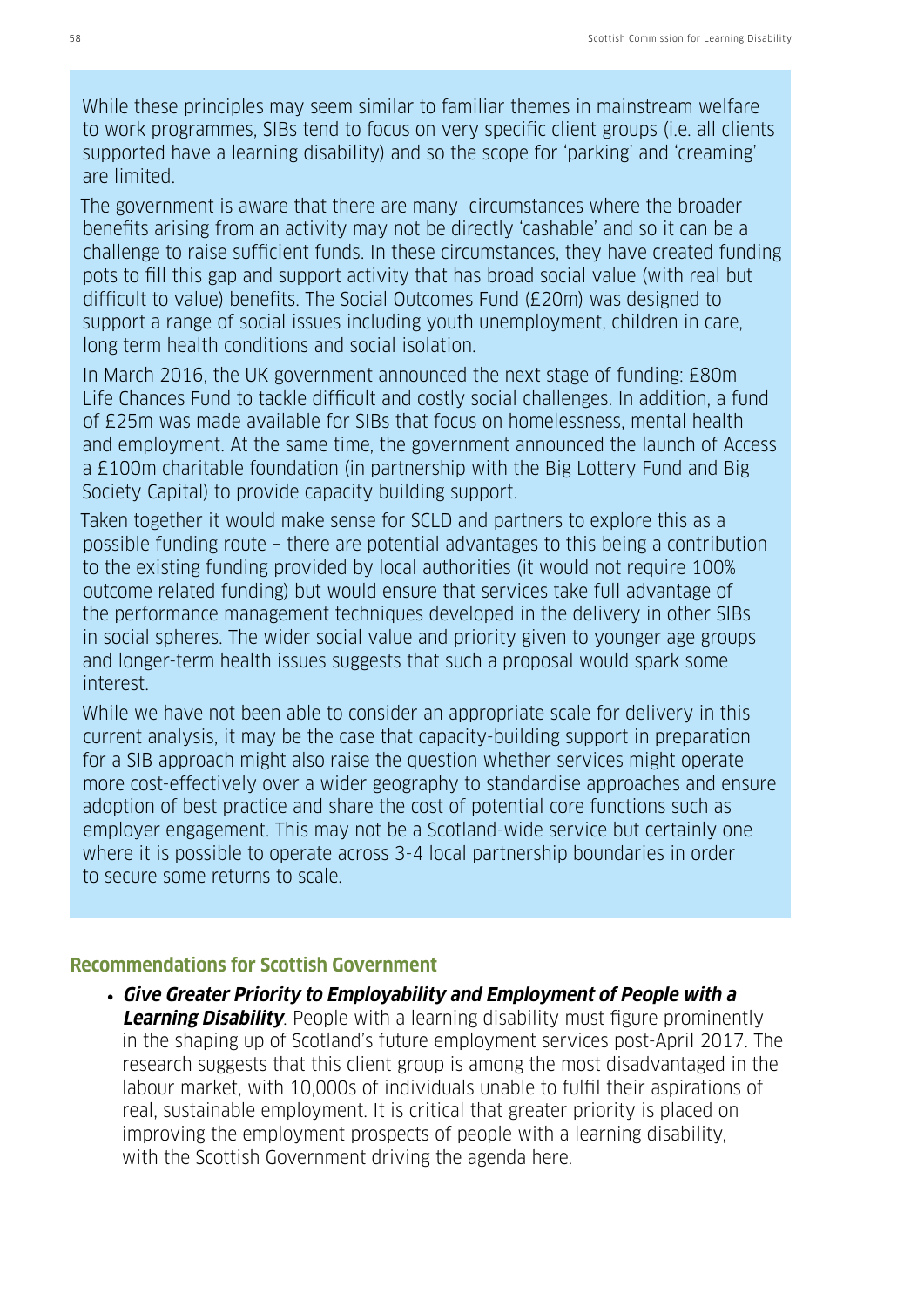- **Renewed Promotion of the Supported Employment Framework**.
	- The research has found that the Supported Employment Framework continues to be seen as best practice. However, since its launch in 2010, its implementation across Scotland has been patchy. The task now is to provide a renewed push of the Framework with the Scottish Government working closely with SUSE, SDS, SFC and local authorities to promote its use and evidence the impact that the adopting the Framework has on people with a learning disability.
- **Set Scotland's Employers the Target of 4% of Employees to be People with a Learning Disability**. As part of efforts to encourage more employers to recruit people with a learning disability, the Scottish Government should set all employers a soft target of at least 4% (i.e. 1 in 25) of their employees to have a learning disability. Public sector employers should take the lead here and set the example for private and third sector employers to follow. This target would potentially open up 100,000 jobs given the 2.5 million jobs in Scotland, although we note that smaller businesses may have less capacity to meet this target. If achieved, however, the 100,000 jobs would align closely with the estimated 125,000-150,000 estimated out-of-work adults with a learning disability in Scotland

#### **Recommendations for Local Authorities**

- **Develop Directories of Employability Services for People with a Learning Disability.** To help parents, carers, teachers, social workers, employers and people with a learning disability navigate the employability service landscape, there appears to be a clear need to produce and regularly update directories of employability provision for people with a learning disability at the local authority (or regional) level. It is hoped that this research can act as a starting point for the directories, while there may also be an opportunity to build on SDS's **Regional ASN Providers Guides**. It is proposed that local authorities on behalf of Local Employability Partnerships (LEPs) lead in their development. In terms of content, the directories should set out all employability and skills services available locally for people with a learning disability, a descriptor of the supports available, who the services are aimed at, and where to get further information about the services. By developing the directories:
	- Individuals and parents can make more informed decisions on what employability provision they can access and progress on to.
	- LEPs, funders and services can identify gaps or duplication in provision which can then be taken into account when commissioning or planning future services. The aspiration should be to establish joined-up employability pathways for people with a learning disability in each local authority area.
- **Establish Supported Employment Services in All Local Authority Areas.** Stakeholders widely agree that the Supported Employment Framework is an effective employability approach for people with a learning disability. However, supported employment service provision across Scotland is patchy – including some local authority areas where there is no apparent offer. The aspiration should be for an appropriately resourced supported employment service to be in place in all 32 local authority areas. To achieve this, the Scottish Government in conjunction with SUSE should play a more prominent role in promoting the adoption of the Supported Employment Framework and supporting local authorities to develop cost-effective services in their areas. Indeed, this **may involve some local authorities working in partnership to**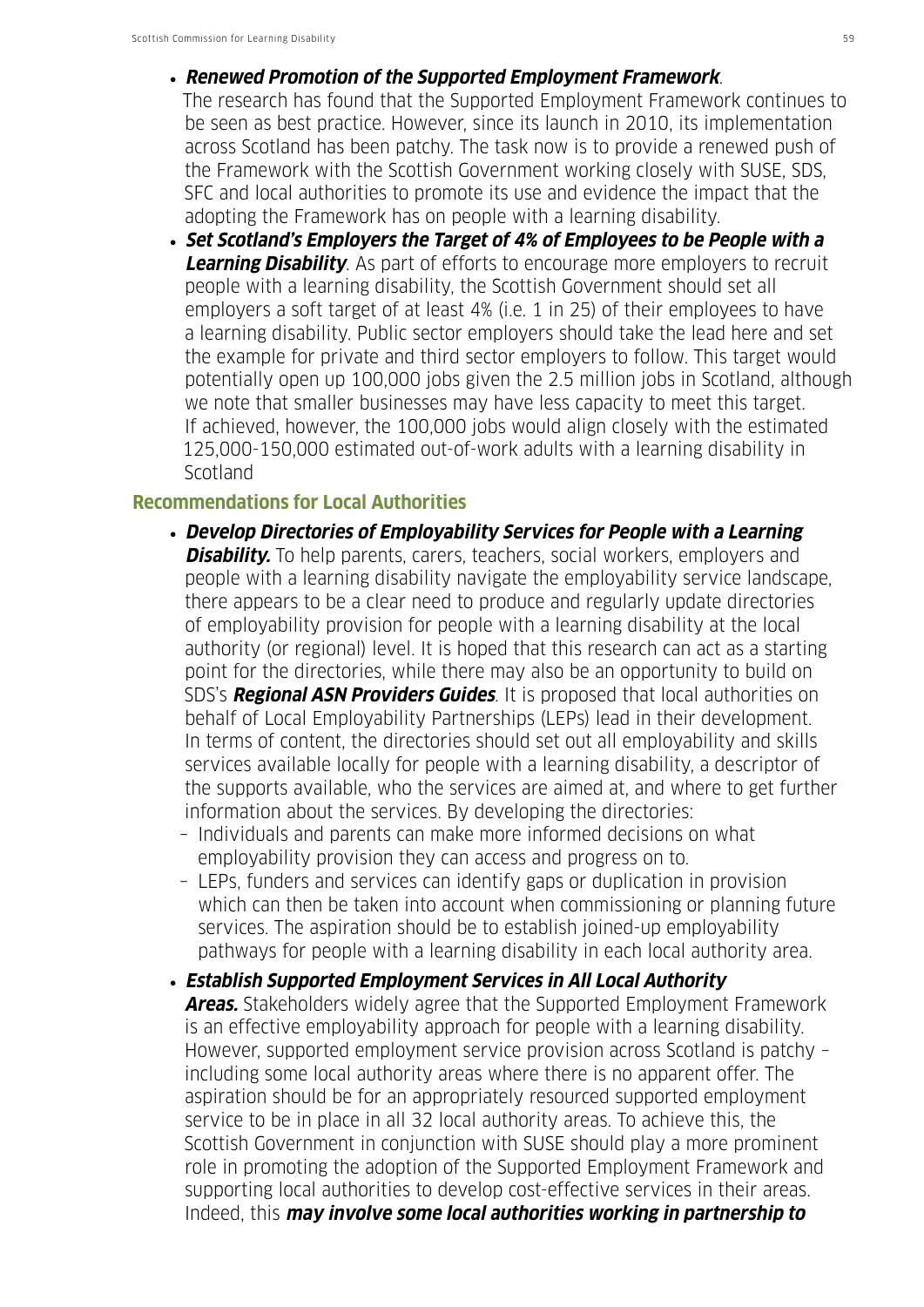**deliver cross-boundary supported employment services**. The benefits of cross-boundary working would potentially include greater cost savings in managing the services, the pooling of resources to help increase employer engagement activities, and building on the strengths and expertise of individual local authorities to benefit a wider population.

#### **Recommendations for Skills Development Scotland**

- **Collect and Report Learning Disability Data**. SDS should match the client characteristics captured within its CSS data to its CTS system so that people with a learning disability accessing MAs and national programmes (e.g. Employability Fund) and entering real, sustainable employment can be monitored and reported. It is, however, understood that SDS are migrating towards a new client monitoring system (FIPS system) but the information needs regarding people with a learning disability remain the same.
- **Embed Learning Disability Good Practice in its Contracted Provision**. SDS should encourage its providers to embed the good practice identified in Chapter 7 so that people with a learning disability are more effectively supported towards and into employment. Wherever possible, providers of SDS programmes should promote the Supported Employment Framework as best practice and encourage providers to adhere to it.
- **Set Higher Targets for Providers Working with People with a Learning Disability**. For providers that work with people with a learning disability, SDS should be setting increasingly demanding employment outcome targets – with the aim of achieving 50% employment outcomes over a 5-year period.

#### **Recommendations for Scottish Funding Council and Scotland's Colleges**

• **Greater Focus on Progression into Real, Sustainable Employment**. The research has shown that a large number of school pupils with a learning disability enter college provision on leaving school but it is not clear where this cohort progresses on to and when. The perception is that many stay within the college system for a number of years, cycling between different low level courses, and not progressing into real, sustainable employment. It is important that this scenario is addressed with greater emphasis placed on progressing learners into sustained employment at a more advanced pace. This may require more developed joint working with employers so that learners are developing skills in real workplaces, rather than in college settings alone.

#### **Recommendations for SCLD**

• **Continue to Raise the Profile and Promote Learning Disability Employment and Employability**. In the evolving policy and funding environment outlined above, SCLD, in conjunction with specialist providers, parents and individuals, needs to continue raising the profile and lobbying national and local government, funders and employers about the challenges people with a learning disability face in the labour market, and the positive social and economic value of supporting them into real, sustainable employment. By raising the profile of learning disability employment and employability, the decision making of funders and services can be influenced so that proportionately more resources are devoted to people with a learning disability.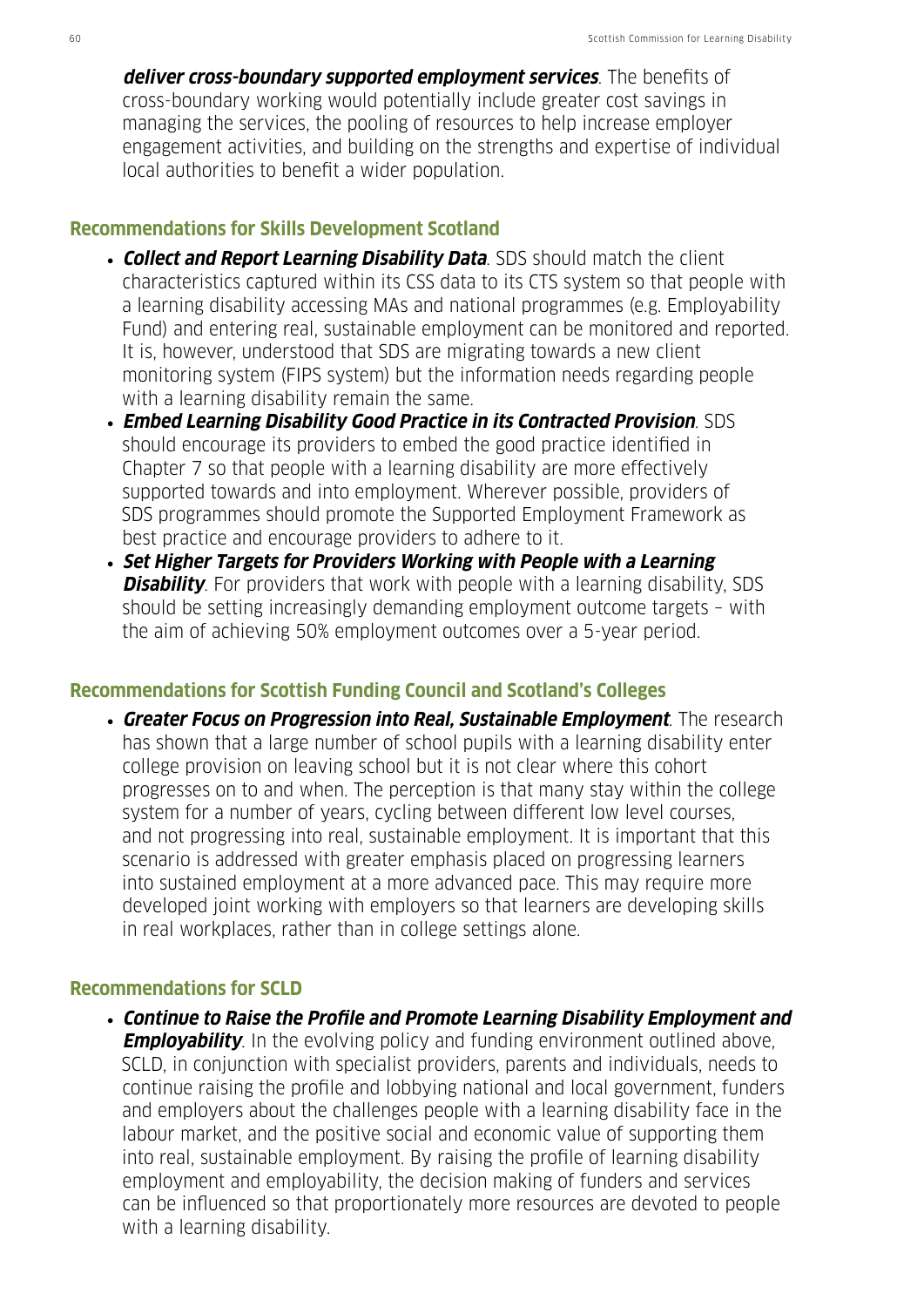• **Develop Agreed Definition of 'Learning Disabilities'**. To help raise the profile and understanding of people with a learning disability, there would be benefit in having an agreed definition of what is meant by learning disability. As things stand the research has found that there is real diversity in how learning disability is defined and this makes presenting a case to funders, organisations and employers to support people with a learning disability difficult as it is not clear which clients are included and which are not. To help address this, it is recommended that SCLD and partners develop an agreed definition of people with a learning disability – and ideally one that is inclusive of as many individuals as possible. In this respect, we suggest that the definition ought to include those on the autism spectrum, although we do acknowledge that this is a contested area that would require agreement across learning disability and autism organisations.

#### **Recommendations for Employers**

- **Increased Employer Commitment to Recruiting People with a Learning Disability**. To be able to offer more people with a learning disability real, sustainable employment of at least 16 hours/week, more employers need to learn from the experience of other employers and see people with a learning disability as viable and valuable employees for their organisations. With greater openness to people with a learning disability across the employer community, it is proposed that:
	- All employers review their recruitment processes and learn from good recruitment practices so that people with a learning disability are not disadvantaged at this stage. For example, employers should make greater use of work trials as opposed to interviews.
	- All employers commit to the soft target of at least 4% (i.e. 1 in 25) of their employees to have a learning disability.
- All employers and particularly medium and large employers review their workforce and identify the different opportunities where people with a learning disability can be viable and valuable employees. This should include a review of the MA opportunities they can create.
- Large employers from public (e.g. NHS Boards) and private sectors to work with local authorities, colleges and providers develop and part-fund the Project SEARCH programme and become host employers.
- Selected employers become 'learning disability employer champions' to promote the business benefits of employing people with a learning disability to other employers.

 At the same, employability services must support employers to deliver on their commitments by providing in work support and skilled job coaches that can support both the employer and employee.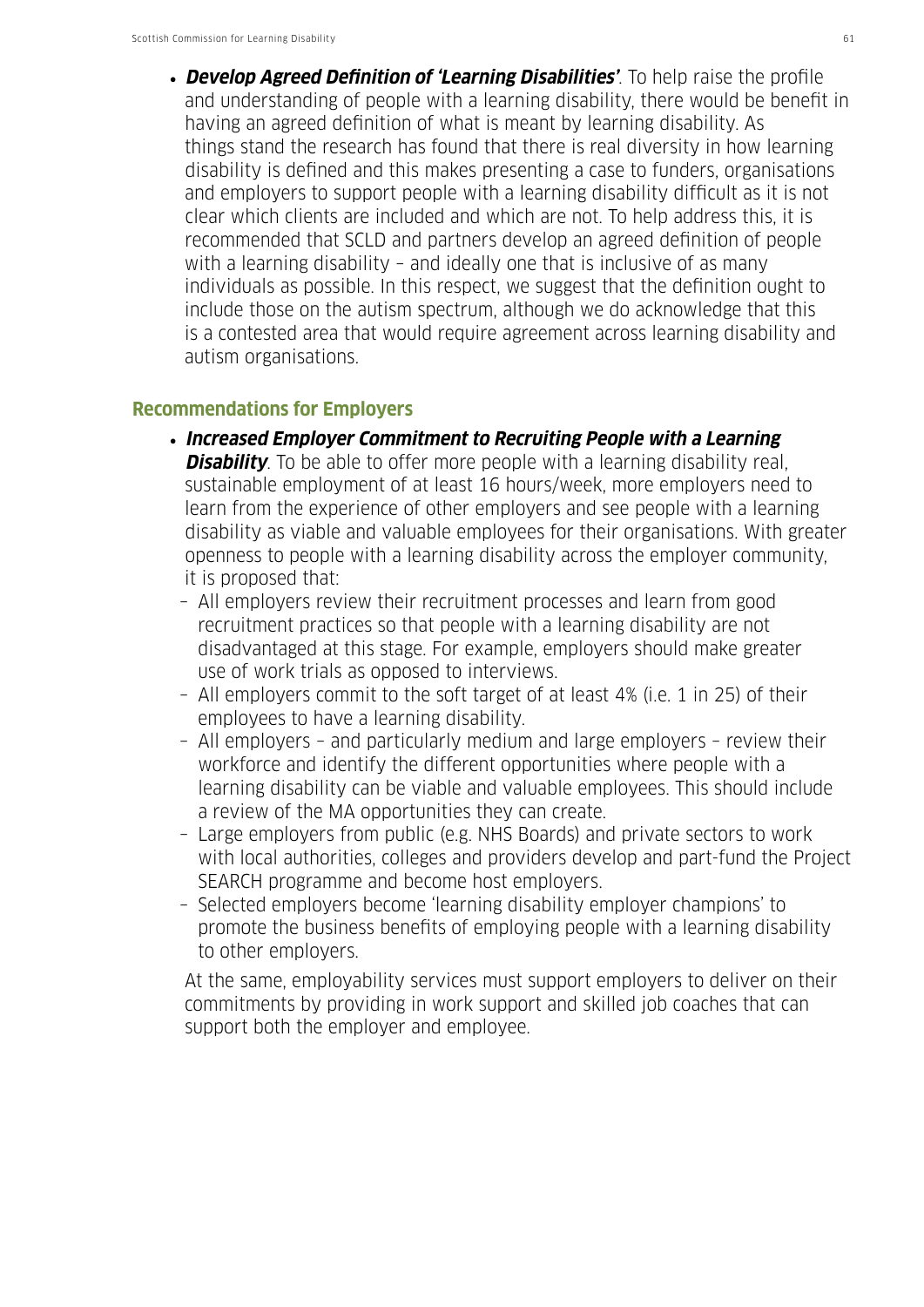# **Appendix 1: Individual Case Studies**

# **IN EMPLOYMENT – AT LEAST 16 HOURS/WEEK**

#### **Ryan**

**Ryan is 18 years old and works 43 hours/week in a local private sector SME providing furniture and floor covering** to local authorities and Housing Associations. He was offered a paid job in the company about seven months ago after his work trial there ended and Ryan had finished school. Ryan works both in the warehouse where the furniture is stored and is also part of the team that delivers and removes furniture to and from people's homes.

Ryan attended a special school supporting students with additional needs and participated in South Lanarkshire Council's Work It Out programme in his last year of school. Work It Out is an initiative geared towards helping young people with additional support needs into work and training. The scheme works by providing intensive one-to-one support for each young person and gathering a complete picture of the young person that can be developed into a vocational profile. The aim is to help the young person make the right decision about what jobs or careers might be available to them and that they would enjoy

Ryan met with his Work It Out worker at school because he wanted to find a job. The support worker helped Ryan to obtain an eight-month work placement in a café, where he worked one day a week. He also attended college one day a week to learn about how to get jobs, while still attending school on other days. Ryan had just learned to travel to school by bus when he got the work placement. He first travelled to the workplace together with his support worker as it was a long journey involving two different buses. They gradually worked on his confidence with the journey and Ryan has since become a confident traveller on public transport, even travelling to Glasgow to meet his uncle. When working in a café, Ryan had a job coach helping him with tasks and at the end of the placement he achieved a Level 1 certificate in hospitality. Ryan had a second work placement in a print finishing business for three months. He was part of a team printing leaflets, brochures and menus. A work colleague helped Ryan with the job and showed him how to do different tasks.

**When Ryan first started his third work experience (which led to his current job), he used to phone his Work It Out support worker every day to tell about his day and what had happened at work**. When he progressed into a paid job, Ryan no longer felt the need to call his worker because he was now **'a working man'**.

**Ryan's current employer has been very accommodating to his needs. The locations**  *in the warehouse are colour-coded and numbered***, which helps Ryan to find his way** around. When Ryan works in the warehouse, he typically checks stock ready for delivery. When furniture is delivered to customers, he always works with the same colleague. He thinks he is particularly good at following instructions. Ryan prefers working in the van because the warehouse is **'dead quiet'** and he gets to go out and about in a van.

There is nothing Ryan does not like about his job, not even the early mornings. He is happy with his job and wants to stay doing what he does now. Ryan likes the fact that his work colleagues are chatty and friendly, and **'not grumpy, not having bad tempers**.**'**  It has been good to try different types of work before getting his current job. Ryan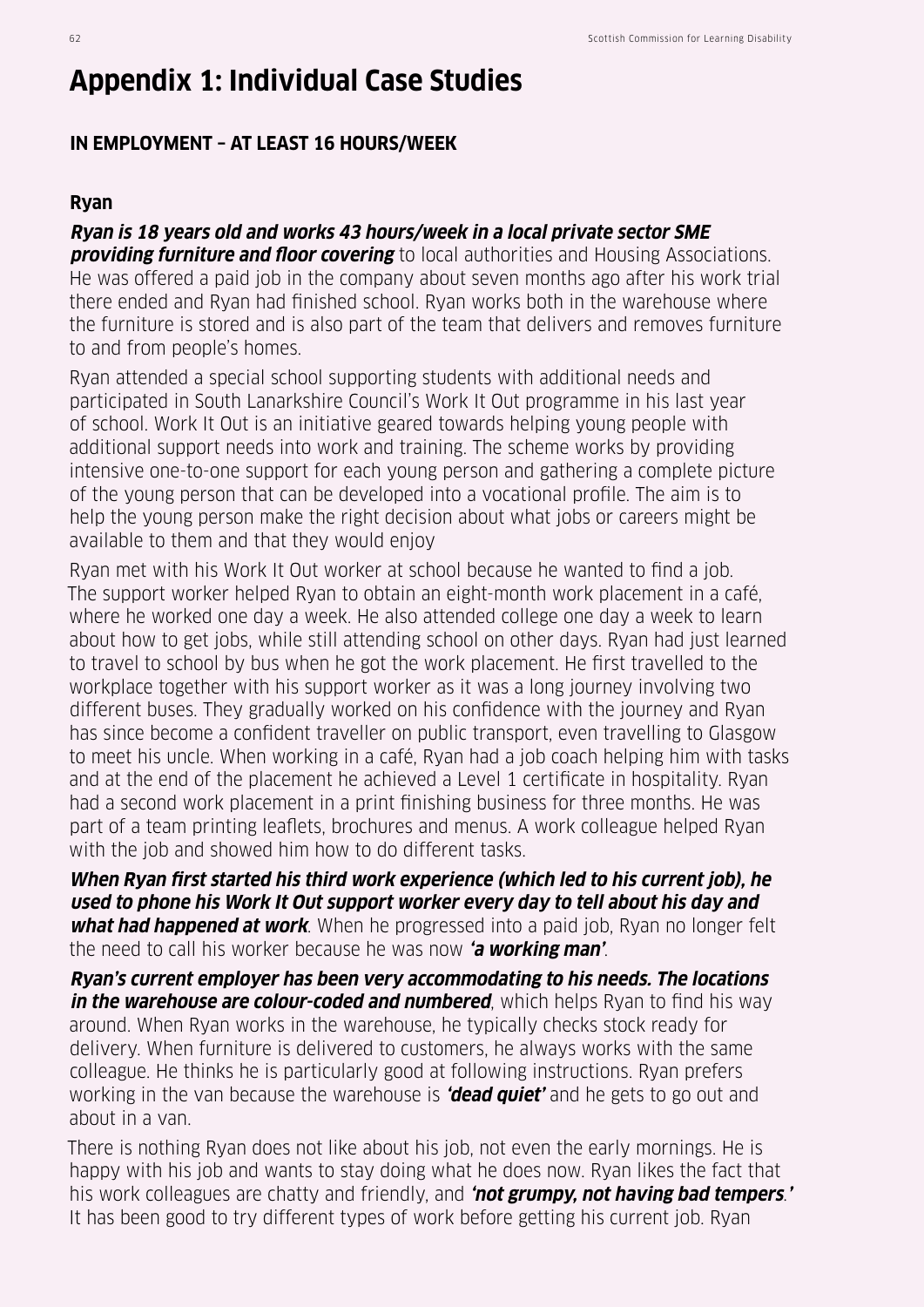would have been happy getting a job in any of the places he did his work experience in. Ryan thinks it was easy for him to get a job, because he did not need to go to an interview.

#### **Zeinab**

**Zeinab is 23 years old and has been working as a retail assistant in a small private sector shop for nearly four years. She typically works four-hour days five days a week – i.e. 20 hours/week**. She was still in college when she was told about the possible job opportunity in a clothes store in a shopping centre by her council's employability support worker in 2010.

The support worker accompanied her to the job interview. She was not nervous in the interview. They had a chat and the manager asked her what she would like to do. She responded with **'what can you offer me'**, which impressed the manager and made him laugh. Zeinab thinks she got the job because of her bubbly personality. She had a two week trial and has been working in the store ever since. She tried working full-time from 9am to 6pm but prefers working shorter days. "**I am happy with my (shorter) hours. I have got so used to my life as it was. Nine to six was too much."**

She was promoted to be a key-holder about six months ago. This means she now has a key to the store and is responsible for opening the store in the mornings, although she did not get a wage increase. Her family are pleased that she is working and **'earning her own money'**.

Zeinab is currently looking for another job to progress in her retail career. She recently applied for a job in a cosmetic store, but was told she did not get a job because she had not included her photo in the application. Zeinab would like to work in a more up-market retail outlet in the future.

#### **Jordan**

**Jordan is 17 years old and has worked as a customer care assistant in a major fast food restaurant for six months. He works about 35 hours a week over 4 or 5 days, usually working in the evenings and weekends**. He is responsible for looking after customers in the dining areas, making sure that they are dining in a clean and welcoming environment. He tried working on the till, but that did not work out. Jordan also attends an Entry to Employment course at his local college once a week, which is a readiness for work scheme that he started attending when at school. His South Lanarkshire Council Work It Out support worker negotiated with Jordan's line manager to continue with the course, which he had attended while still at school but had stopped going once he got a job.

Jordan attended a special school supporting students with additional needs but wanted to leave school and was searching jobs online. His uncle called him and told him that there are job opportunities at the fast food restaurant. Together with his uncle Jordan filled the online application form. He was invited for an interview and got permission from school to attend. There were another two stages of group interviews and Jordan secured a job at the end of it. It was a very quick process, he applied for a job and two weeks later started working.

Jordan lives half the time with his dad and half the time with his brother. His dad gives him a lift to get to work, which is about 20 minutes drive away. **His work place is much closer than school. He used to get up at 5am and get two buses to get to school,**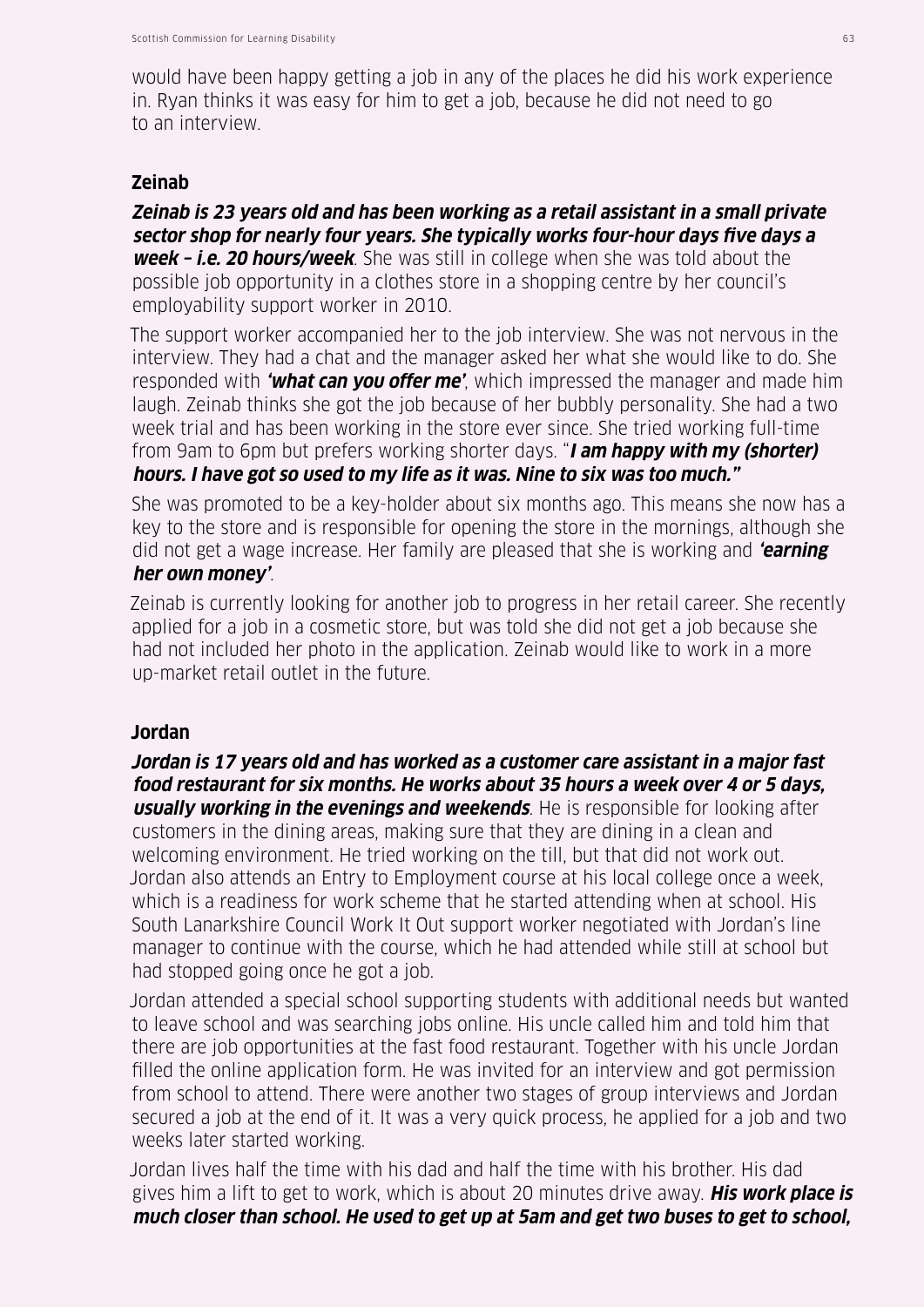which was very tiring and made it difficult to concentrate. There were a lot of people telling Jordan that he should finish school first, but he felt it was time for him to move on. Jordan feels that working is definitely a different experience from school, where Jordan feels he had more freedom. He does not love his job and dealing with rude customers can be hard, but he likes to earn money.

After working a few months, Jordan contacted his Work It Out employability support worker and told them that he misses college and his college friends, and would like to get back into education. Jordan would like to study music at college and is currently working on an application for NC in Music together with his employability support worker. He had recently also applied for a job in a local clothes store. He likes working with the public and aspires to work in a high-end retail store in the future.

**"The job I'm doing is good for me now, but it is not good for me in ten years time if I have a family of my own, when I need to pay bills and all that… I would love to get an office job, I always wanted to wear a suit… I'd like to get a job that financially keeps me going and that I know I've got security in. I don't know what that job would be yet. I don't know, I've been honest with you. I'm 17, I don't know the future. Let's see what happens."**

#### **Tony**

Tony is in his 50s and has always had a job. Having previously worked for a telephone company and in a kitchen, he has now been **working in a hospital laundry for 10 years. His hours are 10am to 2pm Monday to Friday** (i.e. 20 hours per week) and he enjoys his work. He has a very good relationship with his manager who has been there for longer than he has (over 30 years), while the laundry team is small and tight-knit with five other members of staff. As well as his supportive manager and colleagues, Tony receives support from his Job Coach with visits from her every month. He is happy to continue working in his current job as it is easy to get to (only one bus journey) and it meets his needs.

## **Callum**

**Callum is 24 years old and has been working in a local garden nursery for one month. He works 16 hours a week** on various gardening jobs like potting and re-potting plants. He likes his job as he likes gardening and being busy. Callum would like to work more hours but together with his support worker and the employer they need to check whether he would be financially better or worse off for taking on more hours. Callum is having an interview for a part-time retail job next week. He hopes that the two jobs will support him financially.

Callum finished school when he was sixteen. He accessed additional learning support at school. He then started college to study mechanics for two years. Callum achieved a Level 1 qualification and tried to study the next level but struggled with his maths. He then did a one year college course in computing. Callum wanted to continue computing studies but then decided it was more important to get a job to get money. After leaving college, Callum moved away from his family home and got a job in a local low-cost retail store. He worked full-time for a few months, but then lost his job as the store had to reduce staff. Callum moved back to live with his parents and started to attend a local project where he has done voluntary work and work trials in the kitchen and gardening for about one year.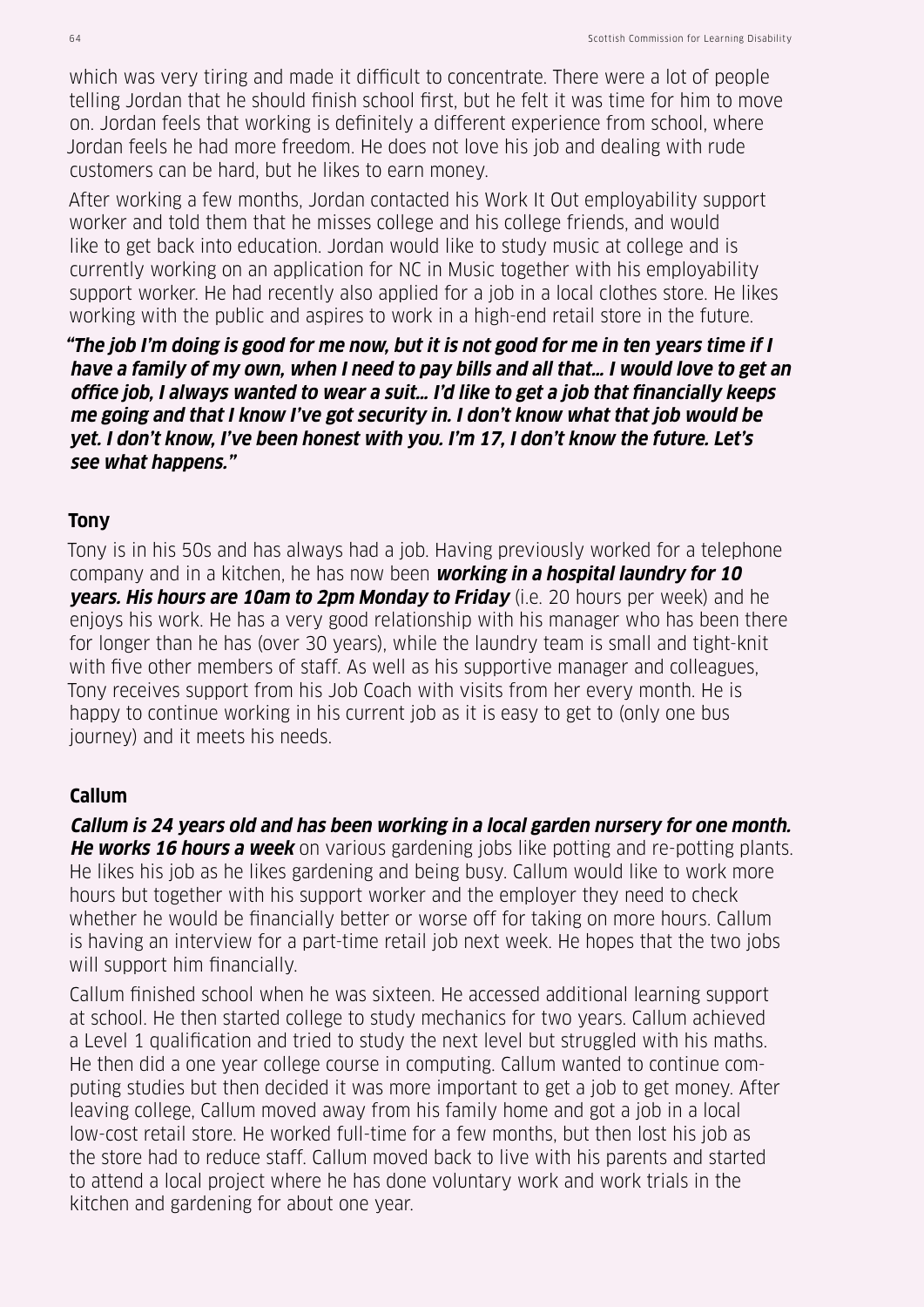Callum has enjoyed his time with the project. He has learnt to deal with customers, talking to different people. Callum got his job through the project, when the project worker told him about the job. He did not need to apply for the job, only to go to see them to **'have a chat and see if I can do this and that'**. He typically works alongside his work colleague although some jobs, such as filling in pots with compost or weeding, Callum can do alone. It has been difficult to find out whether he will be better or worse off for working because of changes in the benefit system that have taken place recently, and changes that will be taking place in the near future. Callum has been living in a temporary homeless centre for the past six months, which makes it more complicated with benefits.

Callum likes the job and would like to stay, but it is not a permanent job. The employer would offer more hours if Callum learns to drive but Callum thinks it costs too much money to take driving lessons. In the future Callum would like to learn to drive and open up his own '**wee**' gardening business, '**just a couple of lawnmowers, that sort of thing'**.

#### **Margaret**

Margaret, who is in her 50s, **has a paid job under permitted work rules at a home for elderly people.** Her duties include cleaning, washing dishes, making tea and helping with residents' activities. She works 20 hours a week over 3 days and has worked at the home for 4 years. Margaret tries to do a good job and has high standards so she is frequently complimented about the quality of her work.

**Margaret has a long and varied employment history**, including working in a children's nursery, in a café and latterly as a cleaner in a pub where she worked for 14 years prior to her current job. Her previous employer referred her to supported employment when he was retiring and closing his business, which would mean Margaret would lose her job. Margaret said her previous employer wanted to **'see her settled in something good'** (when he retired]).

The supported employment service helped her to identify a suitable post and apply for the job. They also helped her to prepare for her interview as it was some time since she had had an interview.

Margaret **moved into work very soon after joining the service and needed little support after the initial few weeks.** However, her job coach has visited more frequently in the past few weeks as Margaret recently lost her brother and needed a little more support. The flexible nature of the support provided through the supported employment service has been helpful to ensure Margaret has had no problems at work during this time. She also thinks it is very important that she has the support of her job coach. Although he does not offer intensive support, she feels it is useful that she can call on him if she ever needs more help: '**I don't feel I could do this job without supported employment'.**

**Margaret feels that she has been lucky to have some kind of paid work since she left school.** The majority of her jobs have been fairly long-term contracts. She feels she has been treated well at work by all of her employers and colleagues. She enjoys work as she gets on well with people and if she is not working she feels she would be '**in the house, bored.**' Margaret would like to continue working in the care home and she hopes they will keep her on.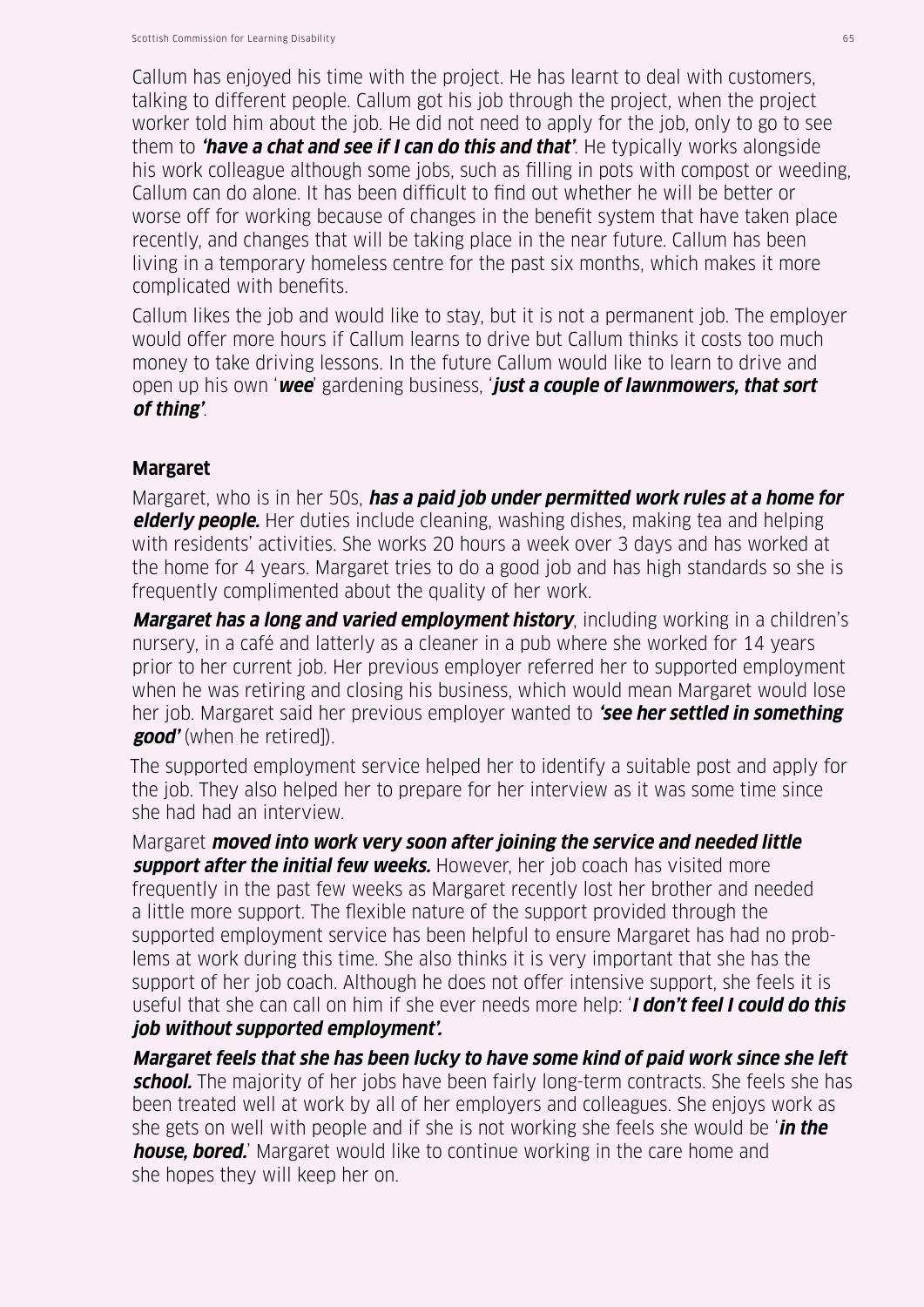# **Vicky**

## **Vicky, who is in her late 20s is working as a domestic in a care home for older people.**

She works 16 hours a week in a shift pattern including some weekends. The job involves cleaning all areas of the home, including the bedrooms, halls and sitting rooms. Vicky enjoys her job. She gets on well with the other staff and finds them easy to work with. She also gets on well with the residents and enjoys meeting them. She feels she performs her job to a high standard and has good customer care skills.

In 2011 Vicky lost her job as a housekeeper in a hotel. She wanted to do something different and began to look for a new job. She went to the jobcentre but found it very '**intimidating'.** She did not feel the job centre staff understood the barriers to work she faces because she has a learning disability. **'I had very poor support, I was sometimes in tears.**'

Vicky was even sanctioned a couple of times as she did not understand how to do a job search. However, one adviser referred her to supported employment and Vicky joined the service's job club. Soon after Vicky joined the job club she identified a vacancy she felt would suit her because of her previous experience in housekeeping. Her job coach helped her to complete the application and prepare for the interview. The job coach also accompanied her to the interview because Vicky felt this would make her feel more confident. She was offered the job. Her job coach helped her settle into the job over the first few weeks. After this time Vicky felt settled and was able to work with very little support.

At the start of 2016 it was announced that the care home was closing and staff were being transferred to another home. Vicky's job coach helped her with this move. This provided useful support to Vicky as she felt: '…**this was a bit scary as it was new staff and set up'.**

The move also meant that Vicky had a new journey to work. Vicky felt it was good to have the support of the job coach to help with her new transport arrangements and help her get into a new routine. The job coach also came to work with her for a few days until she was settled.

Vicky is now doing well at the new home. She is happy in the job and feels she would like to continue working there. If she faces any further issues she knows that she can return to the supported employment service for help. In general Vicky also feels she is a lot happier when she is working. When she was not working she said she never went out and now she has friends and a social life.**IN EMPLOYMENT – LESS THAN 16 HOURS/WEEK**

# **James**

James, who is in his late 20s, **has a paid job in a supermarket which falls within the supported permitted work rules. He has been in the job for 5 years.** He works 8 hours a week over two days. His job mainly involves stacking shelves and bringing the goods from the warehouse to the shop floor. James says he really loves his job because it '**gets him out of the house'** and because he gets to meet new people which he enjoys. He feels that he is less shy since he has been working. He gets on well with his colleagues and has had no problems in this job and has always been able to get the stock out on time. He thinks that his company '**is a great place to work'** and so he would like to continue to work in the same job.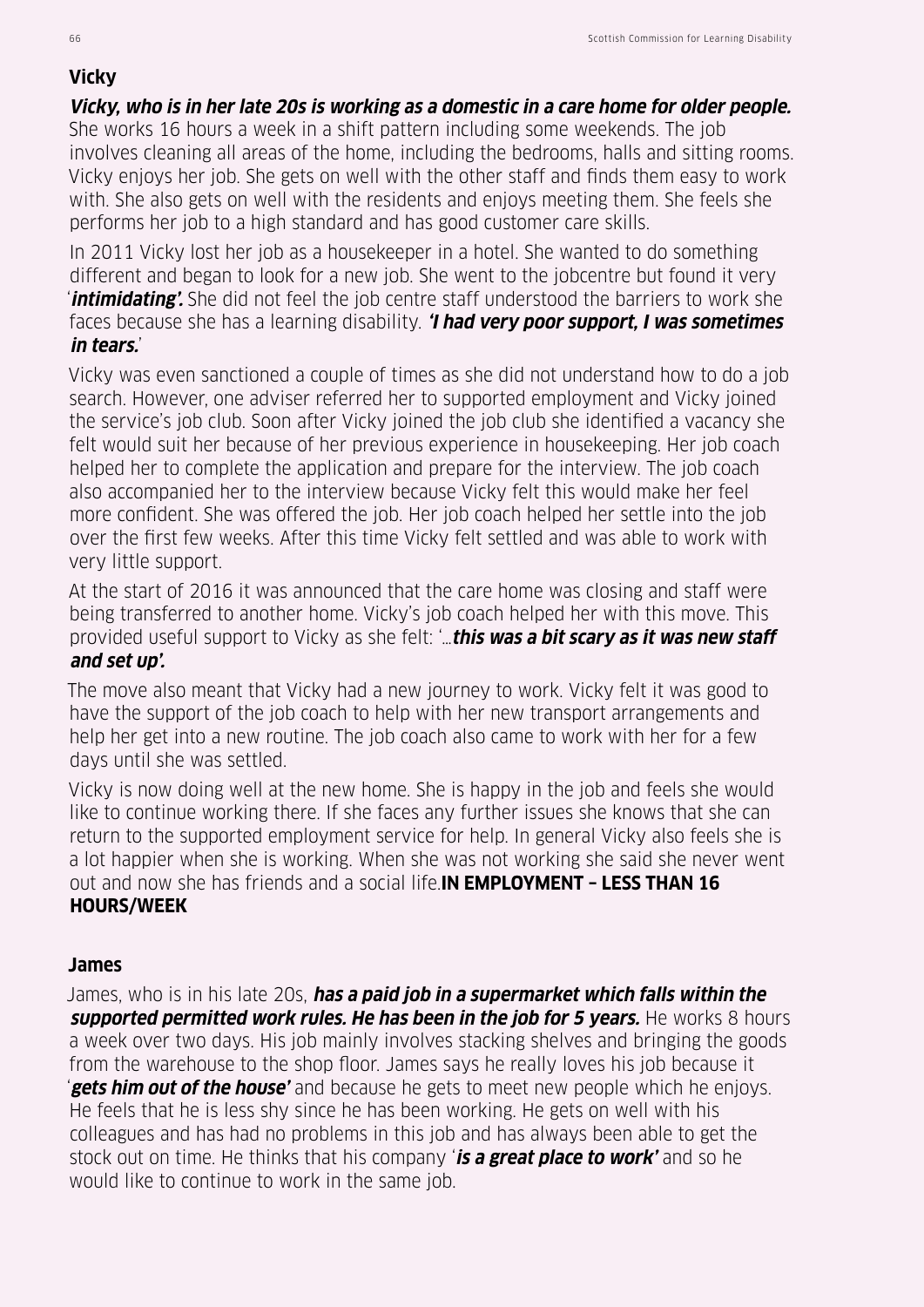James left school in 2007 and started college. During his time at college he had some work placements including in a supermarket and bus station where he sold tickets. However, none of these jobs led to any paid work. James was referred to the supported employment service in 2010 as the service had also provided some support to his mother in the past.

Soon after James was referred to supported employment he applied for a job stacking shelves in a large supermarket. The supported employment service helped James with job search, to apply for the job and prepare for the interview. Although he had a successful interview the employer did not want James to work in the supermarket's warehouse as forklift vehicles were used there and they were concerned about health and safety issues. Instead, a position was found for him in smaller city centre premises where the stock could be moved by hand and it would be safe for James to move around.

James' job coach is still in touch with him and contacts James' manager from time to time to check that things are going well. This is very light touch support as there have been no problems.

## **Sally**

**Sally, who is in her 50s, has a paid job in a shop and works for 4 hours on a Saturday under permitted work rules.** Her duties include putting stock out on the shop floor and sorting it and keeping it tidy and occasionally helping customers find the right size. She has responsibility for underwear. She also helps pick up other stock, which may have been discarded by customers.

Sally has had a range of jobs since she left school but also periods of unemployment. She previously worked as a cleaner, and also cleared tables in a staff canteen which she really enjoyed. Some of these were full time jobs. Sally would like to work more hours, however, this may affect her benefits. She has also had some difficulties in a previous job because it was full time and she found it hard to cope with full time hours. This left her feeling stressed. Sally likes getting paid for working and is glad to have a job because **'they are hard to come by'.** She likes getting out and meeting other people. She would like to continue to work in retail, and perhaps increase her hours if she could get her **benefits issues sorted out.'**

Sally has been a client of the supported employment service for over 10 years. They helped her get her current job by helping her apply for the job, prepare for interview and get used to her duties in the first few weeks she was working. Over the years she has had some problems at work and the supported employment service helped her resolve these. For example there was an incident in her current job recently, which could have led to her dismissal. The supported service was able to explain to her manager that she was having some health problems and she was kept on. Sally feels it is good that she has support from the service as she sometimes finds it difficult to cope with work.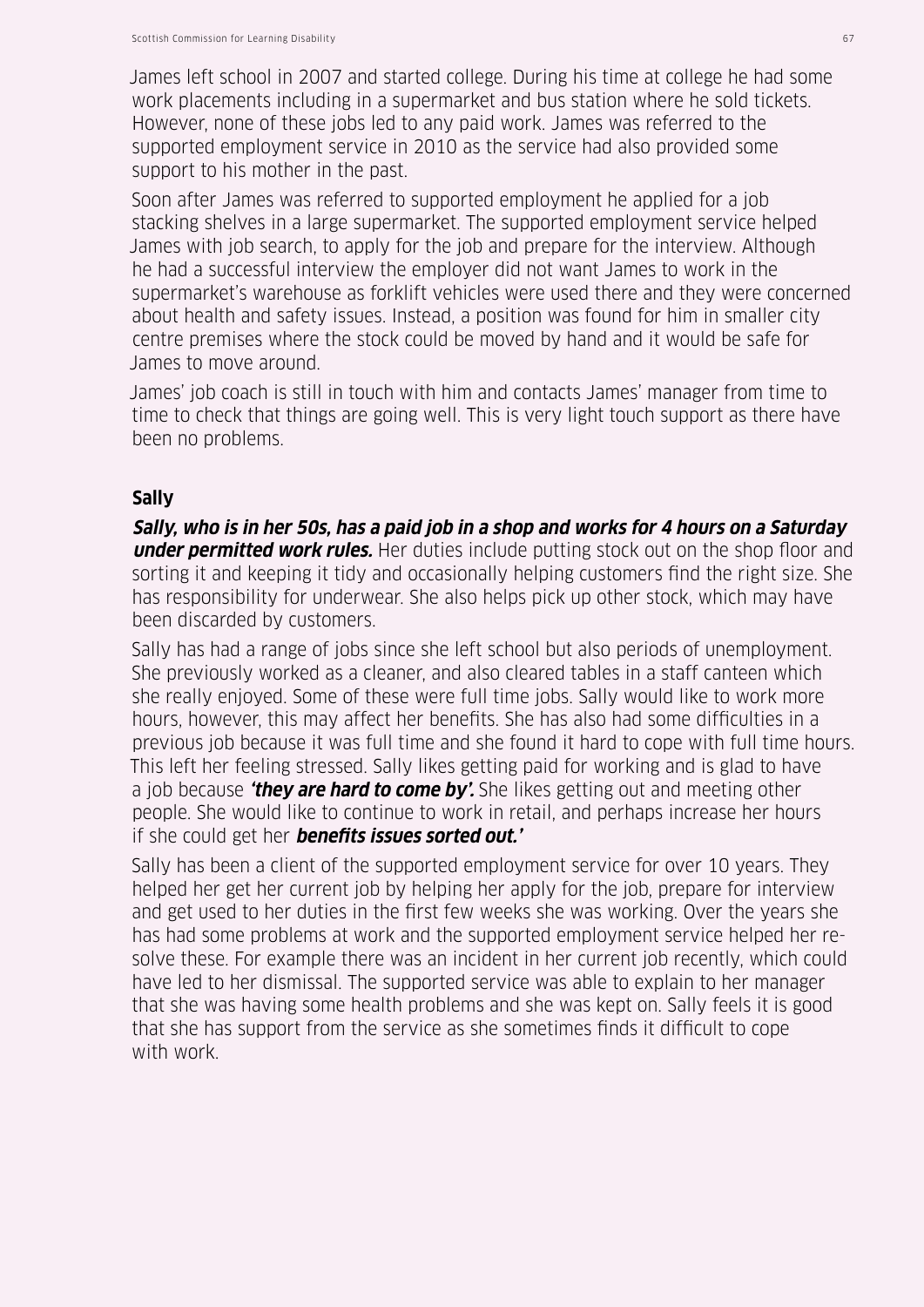#### **Andrea**

**Andrea, who is in her 30s, has a paid position for half a day a week under supported permitted work rules in an office in a local authority**. Her duties include photocopying and stamping envelopes. She has been in the job for 10 years and prior to this worked in the same department as a volunteer. Andrea has mainly worked in the past as a volunteer, including in offices and charity shops. In addition to having a learning disability she has some problems with hearing, sight and speech. Andrea enjoys working in the office. She enjoys the work and meeting the other staff. Andrea would like to continue working in her job in the council. This fits well with her other voluntary work in a charity shop.

Andrea was assisted by a supported employment service which helped identify this job and develop the skills she needed to perform the job. In addition to the support Andrea receives from the supported employment service Andrea is supported well by her line manager **'If I have any problems I can speak to my line manager'.**

## **Rick**

Rick is in his 50s and is partially sighted as well as having a learning disability. His **current 3 hours/week job, which he has worked in for 25 years, is as a stockroom assistant for a high street retailer**. His work is only in the stockroom and involves pricing stock, stocktaking and unloading deliveries on to the stockroom shelves. Rick is broadly happy with the job but would ideally like to:

Work a small number of additional hours but he says the government will not let him due to benefits entitlement.

Work in a different job but he understands that the reason he has been unsuccessful with previous job applications he has made is due to health and safety issues connected to his sight. Nonetheless and undeterred, he has recently applied for a job in a local music shop as he has a real passion for music.

In his current job, Rick has monthly visits from his Job Coach and also keeps in close contact with the manager of his supported employment provider. He finds both people to be excellent as '**they understand me, they're always helpful and they're easy to discuss things with**'.

## **Alan**

**Alan, who is in his 40s, works in a local authority recycling centre for 11 hours a week over 2 days under supported permitted work rules.** He has been in the job for 5 years. **Prior to being paid he worked in the same role full time for 2 years as a v olunteer** so he has worked in the recycling centre for 7 years in total. During this time he has never been absent. His job involves helping people to identify the correct skips to sort recycling and keeping the centre clean and tidy.

Alan has had a variety of jobs over his working life including work in a social enterprise which is a garden centre and a farm. Although he has had jobs he has also **faced barriers to work, one of the most common of which has been discrimination because he has a learning disability**. Alan enjoys working very much. He works with one other colleague and says that they work well together. Alan feels he is more self confident and self-assured since he has been working and is a bit less shy. He has increased his self esteem and '**feels useful'.**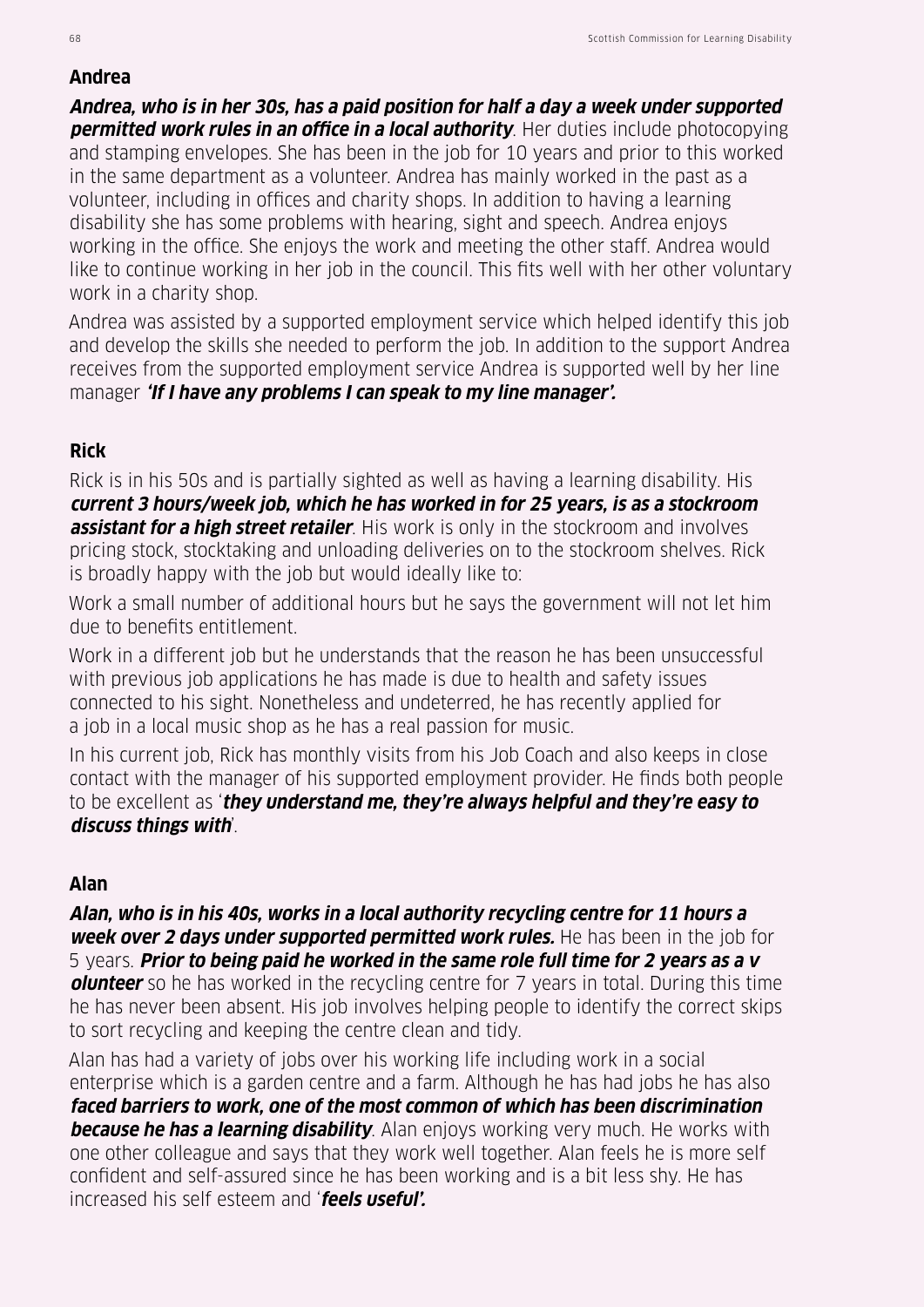Alan secured the voluntary position in the recycling centre through a supported employment service. He was interested in working in recycling. The supported employment service helped him with his application and offered him mock interviews to prepare him for an interview. Once he secured the job they helped him settle in to the job. However, this support was light touch as the recycling centre has very low staff turnover and the existing staff offered Alan support as well. Although he knows the supported employment service is '**in the background'** now, he feels this support is important and he knows that he could go back to them if he needed to find another job.

**After he had been working for 2 years, the supported employment service tried to negotiate a full time job for Alan, arguing that he had been doing this on an unpaid basis for 2 years already**. However, the council argued that all recycling employees had to have a driving license, despite the fact that there was no requirement to drive for Alan's post. Alan is not able to pass his driving test. The supported employment service asked the recycling centre to make a reasonable adjustment for Alan but they were not willing to do this and offered him only supported permitted work.

Alan wants to continue to work in the recycling centre as he is very happy there although he would like to work more hours. However, as he is also a carer to his partner who has health and disability issues it is very difficult for him to increase his hours and be better off financially than he would be staying in permitted work and claiming benefits. The supported employment service organises a better off in work calculation each year for Alan to check this. They also continue to advocate on his behalf for full time hours.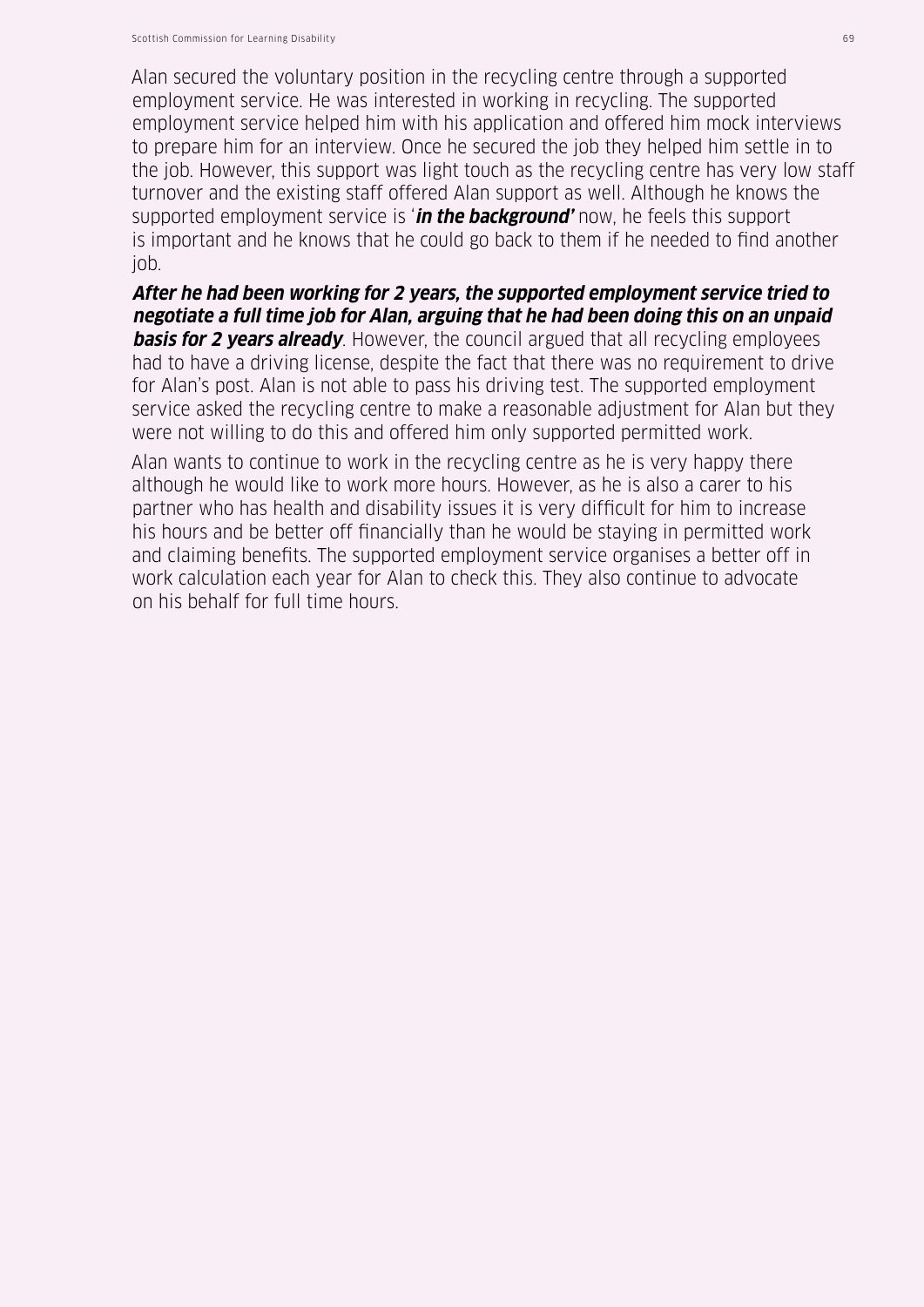#### **IN TRAINING OR EDUCATION**

#### **Jade**

**Jade is 17 years old and attends a special school supporting students with additional needs two days a week. She also has a work placement in a café where she goes two days a week and helps with cooking**. At school Jade is finishing her English, Music and Education for Work. She also attends Entry to Employment course at college one day a week.

Jade enjoys her work placement, although finds it hard at times as the work is quite tiring. When Jade first started her placement, she had a mentor but her mentor then left for another job to teach cookery. **Jade's mentor was also the person who interviewed her when she was applying for the placement, and Jade worked with her quite closely. It was difficult time for her when the mentor left**. Jade used to do both bakery and cooking but since her mentor left, she is just cooking.

Working in a café has been a positive experience for Jade, although at times stressful, and made her think about the world of work and life in general. Her life is a lot busier now than before she started her work placement, which is good. She has been given more responsibility over time. At first Jade was scared about being expected to do more; she was worried about how she was going to cope without her mentor and what will happen if the new chef will not like her. It was useful to talk to her South Lanarkshire Council Work It Out employability support worker about the changes at work and her worries.

School has been very supportive, helping Jade to cope with the transition. She goes to some classes in the mainstream school, located next door to her school and meets different people there. The class sizes are a lot bigger in the mainstream school and Jade feels a bit frightened when meeting new people. Doing some lessons in the mainstream school 'next door' has given Jade a lot more confidence. Jade's parents are both working; one as a caterer and one in the warehouse. They are keen for her to get a job. "**My parents keep forcing me to get a job now; [they say] get paid, give us money. Leave school, you don't need it. I've been told that so many times now."**

**After finishing school, Jade is hoping to get into Glasgow City College to** 

**study bakery and design**. Otherwise she will probably be looking for full-time employment. Jade has not looked for work yet as she hopes to go to college. She feels the hardest part about getting a job would be talking to people in interviews; she finds it stressful to talk to people and prefers to be in the kitchen. Jade's long-term plan is to train as a pastry chef. She has already acquired quite a lot of technical knowledge in her work placement and her Work It Out support worker has helped Jade to document her work (e.g. taking photos of cakes she had made and decorated).

#### **Matthew**

**Matthew is 24 years old and started Project SEARCH about six months ago. He is currently on his second work placement, working in storage logistics**. The first placement was working in the Council administration department. On his typical day, Matthew goes around the shop floor to fill out orders on a pallet. He also accompanies a colleague to deliver food to local schools. Matthew likes the fact that his work is quite active and feels that he is pretty good at finding things. When he was working in the office, Matthew feels he was quite good with computers, particularly using the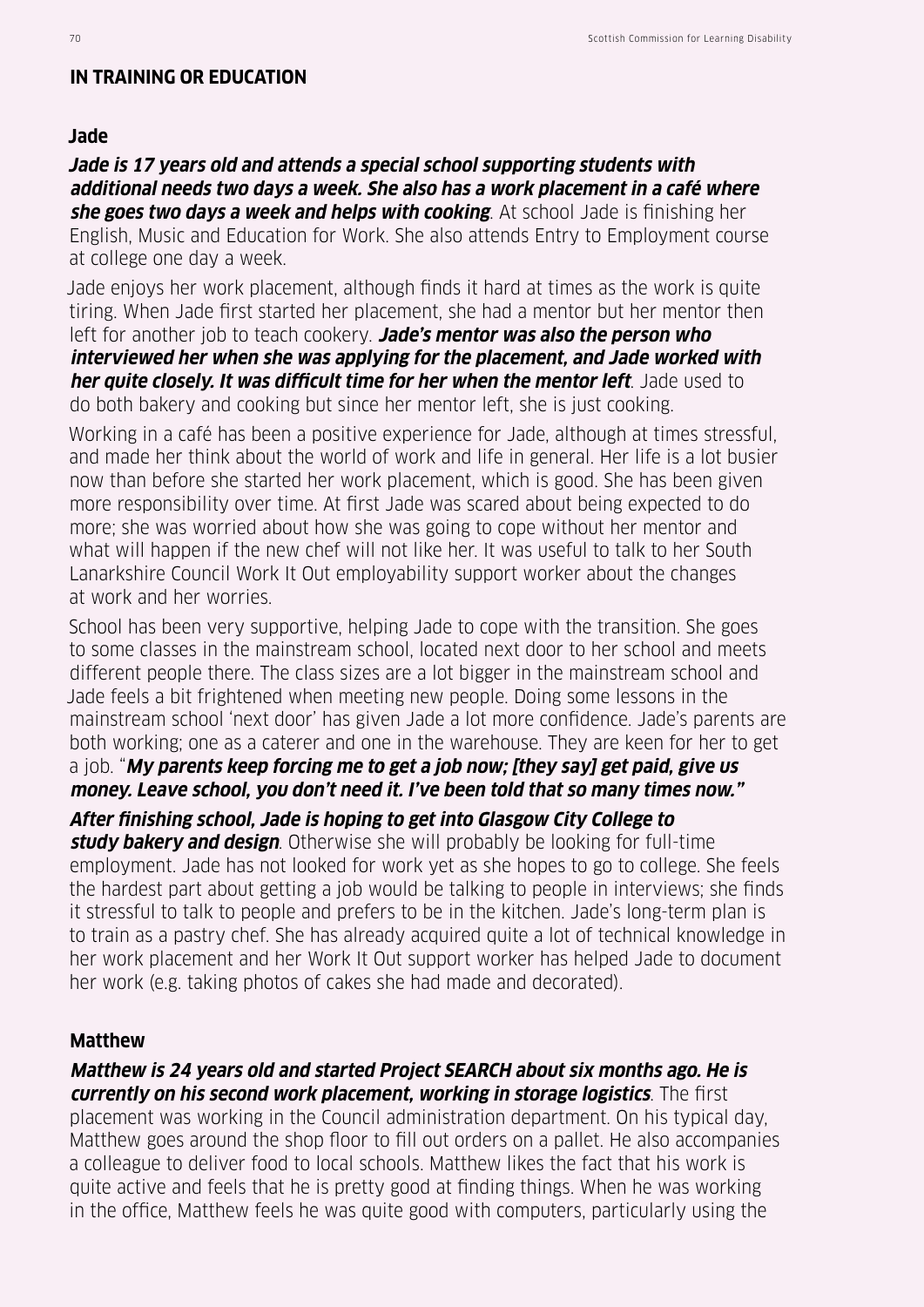system to print invoices. He travels to work by bus as he cannot drive.

After finishing school with eight GCSEs, **Matthew started a one-year computing course at college but then developed irritable bowel syndrome so had to drop out. He then started an introduction to creative media course, which he completed and was moved on the next level. Matthew did not finish that course because of health issues.** When Matthew turned 18, he started claiming Job Seekers Allowance (JSA).

**Before Project SEARCH, Matthew had been on JSA for more than three years**. When he was signing on, he applied for jobs (mostly online) but he never heard anything back from them. Matthew also did some voluntary work in a charity job. Matthew attended the Work Programme for two years, but feels that that really did not help him at all.

"**I barely saw my adviser that I had. I wasn't getting the help I needed. It was overall a terrible experience. It was inconsistent. It only got to a point where like they were like 'okay, now it is time we really need to, you know, get you out there, into work'. And by that time my time [there] was over."**

Matthew was told about Project SEARCH by his adviser at the Jobcentre and his life has changed a lot after he started Project SEARCH. Matthew is now going to work on week days and relaxing weekends. Before, he was mostly staying at home, not going out. Matthew feels his life is better now because he is getting the help he needs, for example understanding how the CV should be laid out properly and what to put into a CV. His work colleagues and other people in the course are 'fun to be with'.

After finishing Project SEARCH, Matthew hopes to get a full-time job in administration as he has heard those jobs **'pay up pretty good'**. He has been told of a job that is currently advertised within the Council but he is not sure if he is able to apply for that job. Matthew thinks it will be easier to get a job now because he has gained experience and has **'more stuff to put on your CV'**. He has learnt to be more confident in the work environment.

**"The only problem I have had basically, when applying for jobs, [is that] it doesn't feel like I've been given a chance. When I have been applying for all those retail jobs and I don't get a reply back. So that makes me feel bad in a way because it just feels like, 'we don't have time for this person, just move on'. So it really doesn't feel like I've been given a chance. What Project SEARCH is doing so far, it is giving me a chance to see what working life is like. I'm very much enjoying it, I don't want to be this couch potato that just stays in all the time, I want to be out there and work."**

#### **Thomas**

**Thomas is 18 years old and has participated in Project SEARCH for about six months. He is currently working in the council's car wash service and also at the reception as an administration assistant**, when the car wash is not busy. Thomas likes filing vehicle documents in assorted piles at the reception because it gives him mental challenges. He gets along well with people he works with and has recently been practicing phonetic alphabets because it helps when calling the number plates in the car wash.

**After finishing school, Thomas spent most of his time in his room playing Playstation**. After about one year, he started an employability course at a local college. He also volunteered in a charity shop. Thomas found out about Project SEARCH though the Jobcentre or college, he cannot remember which because he was working with both at the same time. Project SEARCH makes him get out and he is not playing computer games as much because he has work to focus on.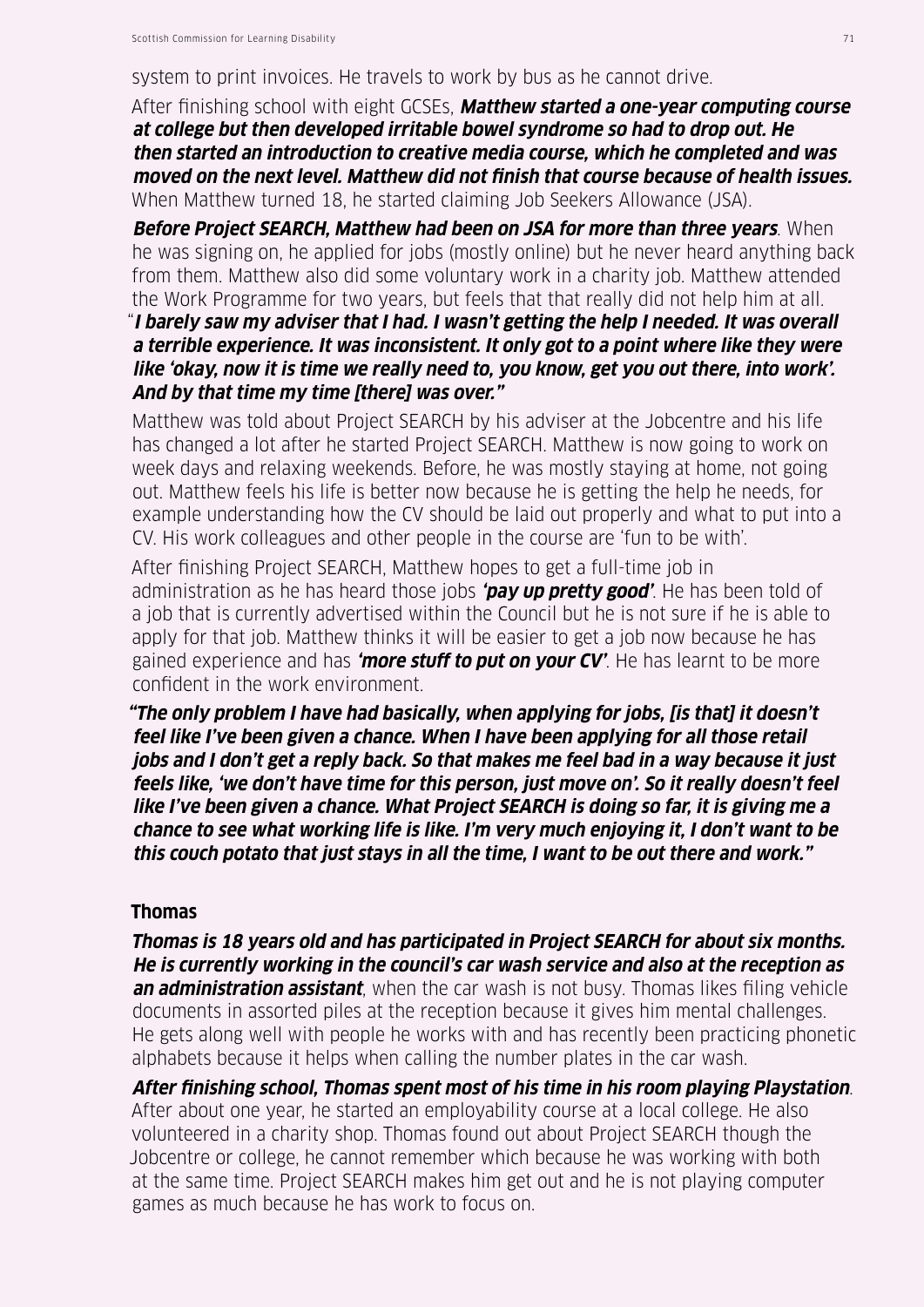When working in the car wash, Thomas has a buddy who helps him and tells him how to do the job. **"Basically what my buddy does is that they come and help me if they see I am on my own. Mainly they just tell me where the stuff is, what it does, how it can be used. I am kind of like an apprentice to them."** Thomas had previous

experience working in another car wash, when he had a weekend job there for one month last summer. He likes cars and enjoys spotting different makes and types of cars.

Thomas has some social anxiety issues and is a bit worried about going to new places. Project SEARCH has helped with his confidence and Thomas feels he is not as nervous as what he used to be. Interacting with his work colleagues and other people on the course has helped him with his confidence. "**I like Project SEARCH because it helps young people like me, people with additional needs, to blend in the society so that you can't really see the difference in people. Say, if someone's got Down's Syndrome but they do such a good job in their work that people don't notice [that they have a Down's Syndrome]. But you still treat them fairly as you know they have additional needs so you try to adhere to that... I want to appear as a working individual. I don't want to appear as lazy."**

Thomas has been told by his line manager that he has been doing an outstanding job and that his placement might lead to a paid job there if he passes his driving test. He is taking the test for the third time shortly.

## **Dan**

**Dan is 22 years old and as part of Project SEARCH is currently on a work placement as a janitor at the local school**. The previous placement was in gardening.

**Dan finished school at 16 without any qualifications. He then volunteered in a local charity shop at times and at 18 signed on with the Jobcentre**. Dan started the Work Programme and was supported to write his CV and practiced writing application forms. The Work Programme recommended Dan to take the 12 week Prince's Trust course and after that he started the Skills Start course at college. Dan first learnt about Project SEARCH when his Skills Start tutor mentioned the project.

When working as a janitor, Dan is paired with his buddy who shows and explains the tasks that need doing. Dan thinks his life is now better because he is gaining work experience and is meeting new people. He enjoys his job, for example setting up the chairs in the hall.

Dan would like to get a job in removals in the future. He had done some removal work when he was a volunteer.

# **Julie**

**Julie is 17 years old and is currently on a placement at the library four days a week as part of Project SEARCH**. This is her second placement. Julie's first placement was working as an administration assistant in the Council office.

Julie found out about Project SEARCH from her learning support assistant at school and they filled in the application form together with her learning support assistant. She started the project straight after finishing high school. Julie had volunteered in the past in a local charity shop for a few months. She had also done one week's work experience at the school library.

Julie likes her placement in the library because she likes books and working in the archives section, with history a real interest for her. Her role is to scan old photographs,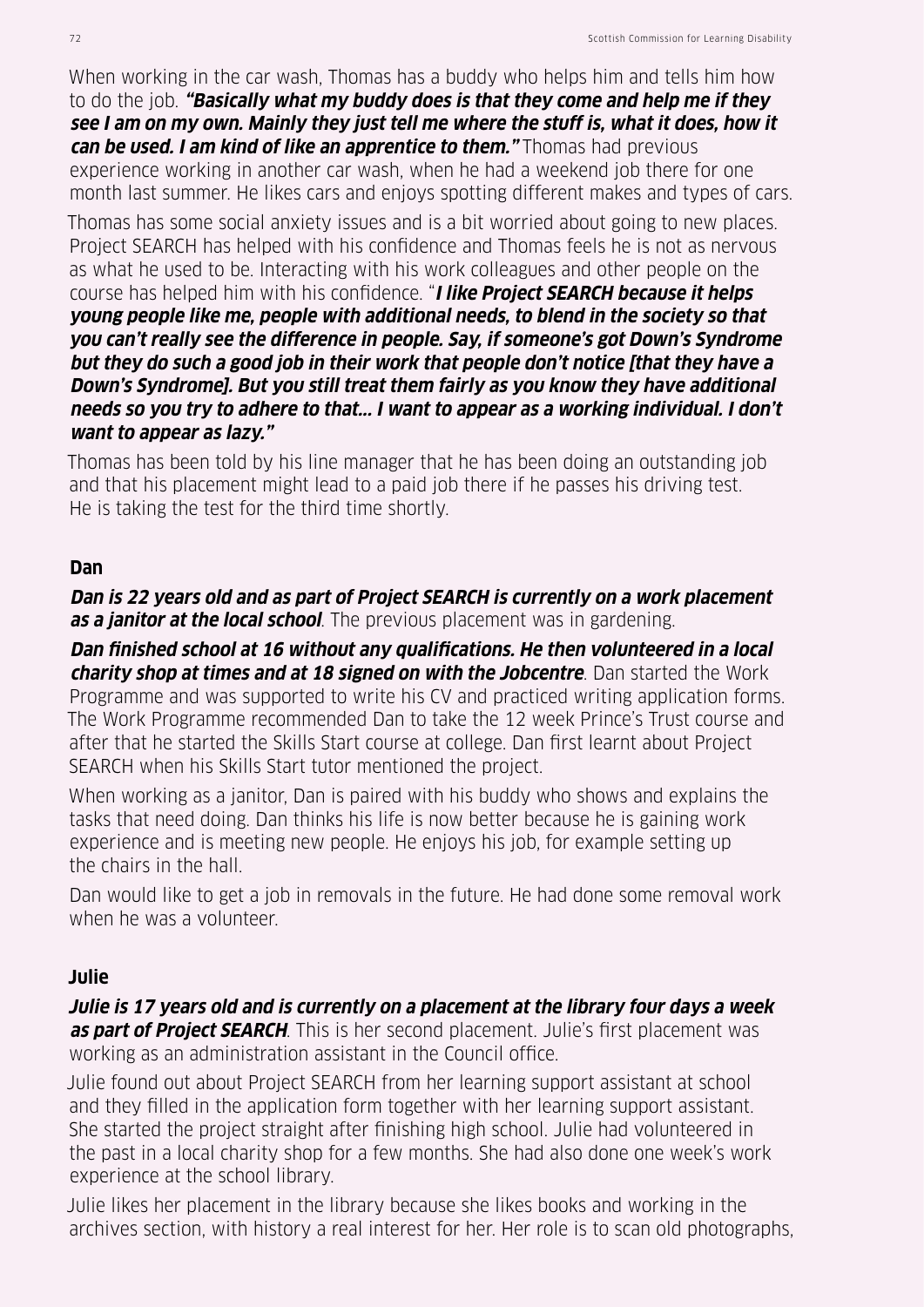which she really enjoys but the library has almost run out of photographs as she has scanned so many. She also likes her work colleagues and her mentors in Project SEARCH. She does not like the early mornings as it takes her one hour to get to work. Her dad is driving her to work at the moment because travel connections are limited. Julie thinks Project SEARCH has worked out well; people are very friendly and helpful. She sometimes needs help with travel and with some written work. She thinks that her life is now a bit better than before Project SEARCH '**because there is no more school work and people in the project are better than school people**'.

Julie does not yet know what she wants to do after the project. Her long-term goal is to become an author. She is always writing lists and novels and has **'lots of plans and lists and drafts'**. Julie won a poetry competition at school. She thinks that it will be easy to apply for jobs but then hard waiting to find out whether you got a job or not. If she had not started Project SEARCH, Julie would have stayed at school, even if she feels there was nothing for her to do there, **'just waiting to hear when the bell rings'**.

#### **Ewan**

**Ewan is 17 years old and has participated in Project SEARCH for six months. He is currently experiencing working as an administrator full-time**. This is his second work placement. His first placement was in logistics, which he really enjoyed. Ewan likes how he is getting better with the tasks he has been given, such as franking post and handing out visitor badges.

He learnt about Project SEARCH from his teacher when still at school. Ewan felt that he would qualify as he was doing less well at school compared to his peers.

Ewan thinks it is good to know that if he needs to, he can go to the project staff if he has any problems of questions. Ewan thinks his life is now better, because he will have qualifications and work experience when he goes looking for jobs. Through the project, Ewan has been able to access forklift training, which he thinks is great.

Ewan wants to get a job or an apprenticeship in logistics.

# **Mike**

# **Mike is 24 years old and currently training as a janitor as part of the Project SEARCH**.

His job roles include cleaning toilets and emptying bins at the local high school. He has been in his placement for about six months and enjoys it.

## **After Mike finished school, he went to an agricultural college to study gardening. After that he went to a college to train in construction and then took a Prince's**

**Trust course.** He has never had a job but done some volunteering work in a local charity shop and in gardening. Mike's support worker suggested him to apply for Project SEARCH.

People at Project SEARCH have been very supportive. Project staff are very helpful and his buddy shows Mike what to do and tells how to do the tasks or deal with any incidents. He thinks his life is now better because he no longer needs to work on his own and has support which enables him to do things. He has learnt to use a walkie talkie so that he can communicate with his buddy when needed, for example if Mike needs to ask a question or when his buddy has a job for Mike.

Mike would like to get a job as a janitor after Project SEARCH.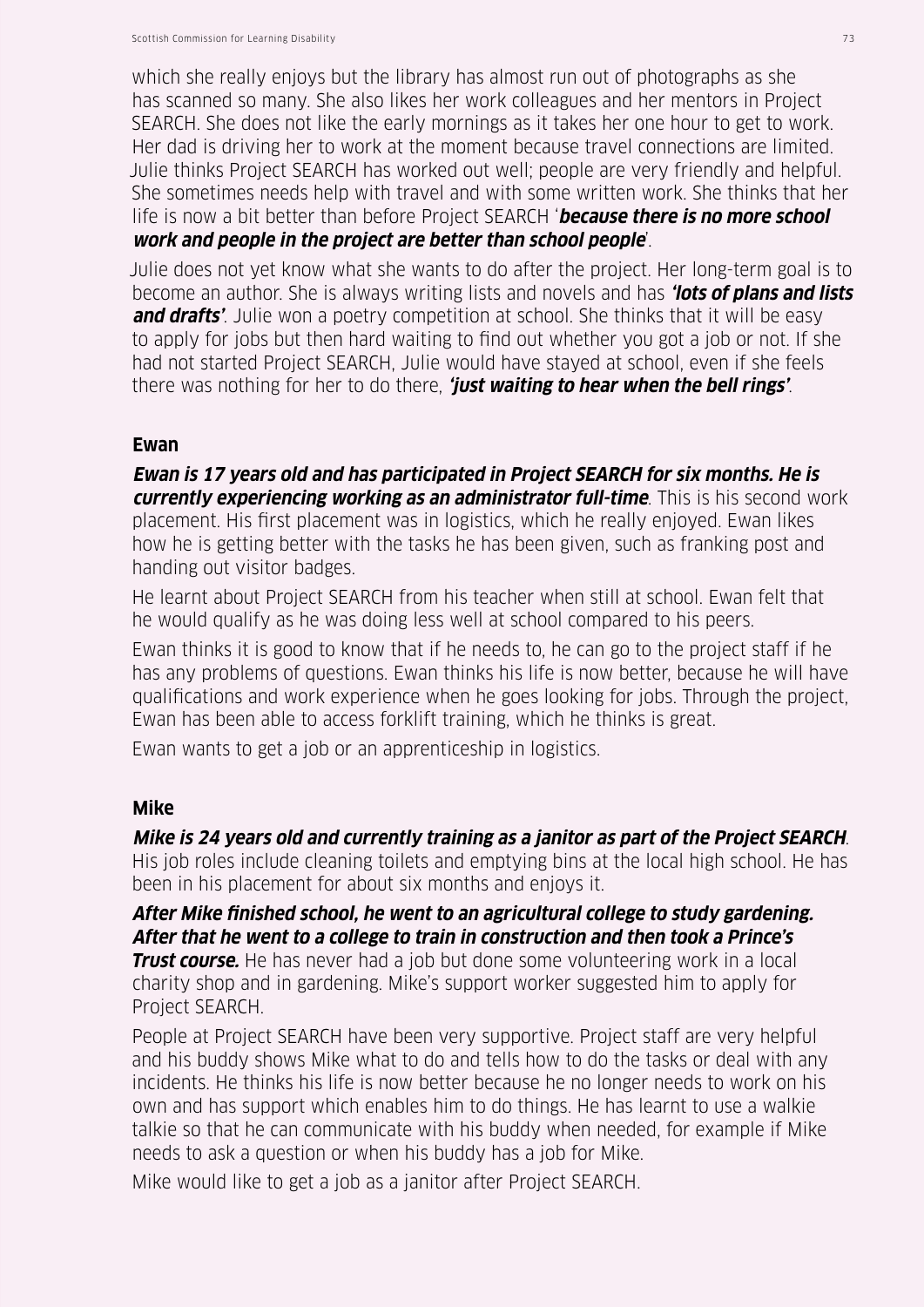#### **Dean**

**Dean is 20 years old and trains in a kitchen in a local social enterprise café. He trains 36 hours a week over four days**. Dean has been training for about two months. Before starting his training, Dean volunteered in the café.

Dean left school at 15 without any qualifications and cannot read or write. Dean wanted to get a job in construction. He did a one year Skills Start college course because he was too young to go on the construction site. Dean did a further one year course on construction then a one-year course in joiner carpentry. He never got an apprenticeship placement, so could not continue with the training. After three years in college, Dean signed on and has been on JSA for two years. He had never had a paid job. Dean applied for a lot of jobs, mainly in retail because he wanted to work on a till. He was once promised a work placement, but that did not work out. Dealing with the Jobcentre every few weeks and not getting any jobs shattered Dean's confidence.

He feels the project at the social enterprise has had a very positive effect on him: "**When I came here, I got my confidence built up"**. Dean thinks it is really good that everyone is equal in the workplace and that you can work at your own pace. The project helped Dean with the application forms for a traineeship in the café. Dean has a mentor who shows him how to do different tasks and helps Dean to collect evidence on what he had learnt. The project works together with the local college and Dean is working towards a Level 1 certification for catering.

Dean is planning to study catering at the college after he has finished his Level 1 qualification. Dean feels that it will be a lot easier to get a job in the future once he has gained qualifications. He would like to work as a chef.

# **Angus**

**Angus, 19, is currently doing a 10 week employability course** run by a voluntary organisation that works with people with learning disabilities and additional support needs. Before this, Angus went to college on leaving school and in Year 2 did a retail course and **achieved an SVQ Level 1 in Retail. This helped him to get a full-time retail job but he was dismissed in autumn 2016** when some personal issues led him to get involved in an incident at work. He is very aware that what he did was wrong and is keen to make a new start.

His current course is 3 days/week and aims to help develop employability skills (particularly communication, problem solving and team working skills) and provide work experience that meets their needs. Angus' work experience was in the café in the building in which the training took place. Of note, the course also works in partnership with a large local employer whose staff help the participants develop a CV and conduct mock interviews.

Angus was referred to the employability course by his Disability Employment Adviser at Jobcentre Plus, who felt he could benefit from developing his employability skills. On the course, Angus feels he has developed a range of employability skills including time management, communication and customer service skills – as well as increased self confidence. However, one of the most useful aspects for Angus is that it has **helped him realise that he really enjoys working in a catering environment**, as opposed to retail. Because of this, he is now going to look for a course in hospitality so that he can get the qualifications he needs to work in that area.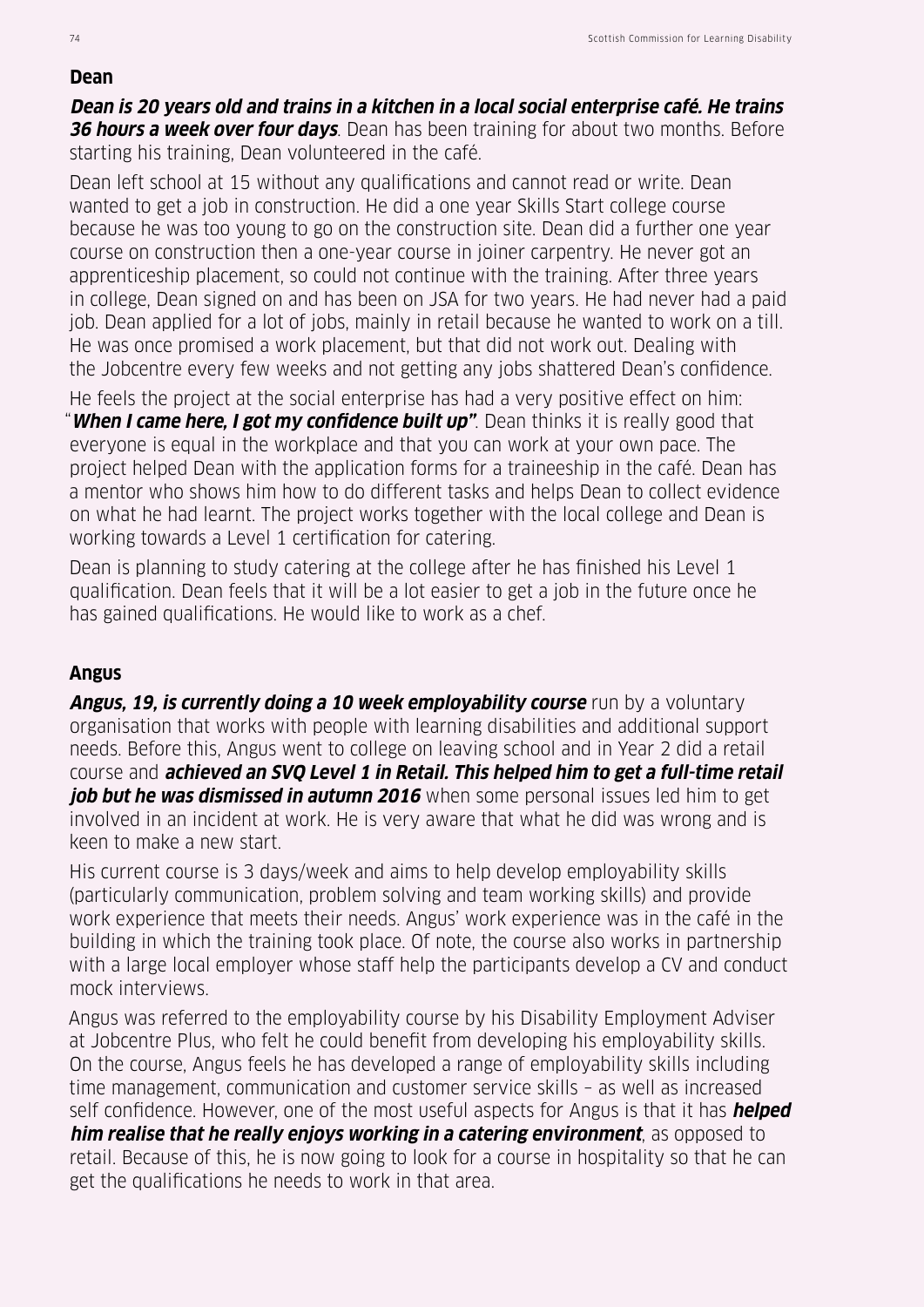Looking forward, Angus is feeling a lot more positive about his future and is currently discussing how to progress towards his goal of working in hospitality with the employability course tutor. The tutor feels he could benefit from more work experience before he starts college and they are currently looking for an opportunity that would match Angus' needs.

# **Claire**

**Claire**, **in her 40s, is a trainee in a day care service, which helps people to develop employment skills.** She attends three days a week between 10am and 4pm. The service is based in a visitor centre and service users can develop a range of skills including in catering, retail and gardening. Claire has just completed a 12 week (1 afternoon a week) employability training course run by the local authority's employability service which took place at the centre. This included time management, thinking about what kinds of jobs people would like to do, team working, how to speak to employers, developing a CV and writing application letters. Claire had never undertaken any formal employability training before and so the course was a way of developing the skills and confidence she needs to secure a work placement or a job outside the centre. Claire felt it was very interesting to learn about what is involved in applying for jobs. It helped that it was a group activity involving others she already knew from the centre and that she was able to do the course while still attending the centre and was delivered by staff she already knew. The employability course increased Claire's interest in getting a job and she hopes the employment service will be able to find a suitable opportunity soon, hopefully involving working in a café. This is likely to be supported permitted work as she would be able to work only a small number of hours without losing benefits. As Claire lives in a rural area opportunities are limited because of the smaller employer base and limitations in public transport that can sometimes make it difficult to get to work

**Claire has been a client of the employment service which supports people with disabilities with employment issues for 15 years**. During this time she has had work experience placements and supported permitted work. Some of these were successful placements but Claire left others because some problems emerged. For example, when the manager changed in a café where she was working her duties were reduced to peeling potatoes, whereas prior to this she had been performing a range of tasks. Claire left because her skills were being under utilised. In another placement, a charity shop, Claire was given a lot of responsibilities, including becoming a key holder. She felt this was too much responsibility and became stressed. **Claire would like a job where there is a good match with her abilities and skills.**

During her previous work experience placements and spells of permitted work Claire continued to volunteer at the visitor centre. She has always enjoyed coming to the centre, is very familiar with all of the people who work there and has developed a range of skills which she has used in placements or in permitted work. Nevertheless, she is keen to **'move on'** from the centre to do something different outside of it. Claire feels being involved in the centre and learning work skills make her quality of life much better. She likes mixing with other people and helping new service users develop their skills when they come to the centre.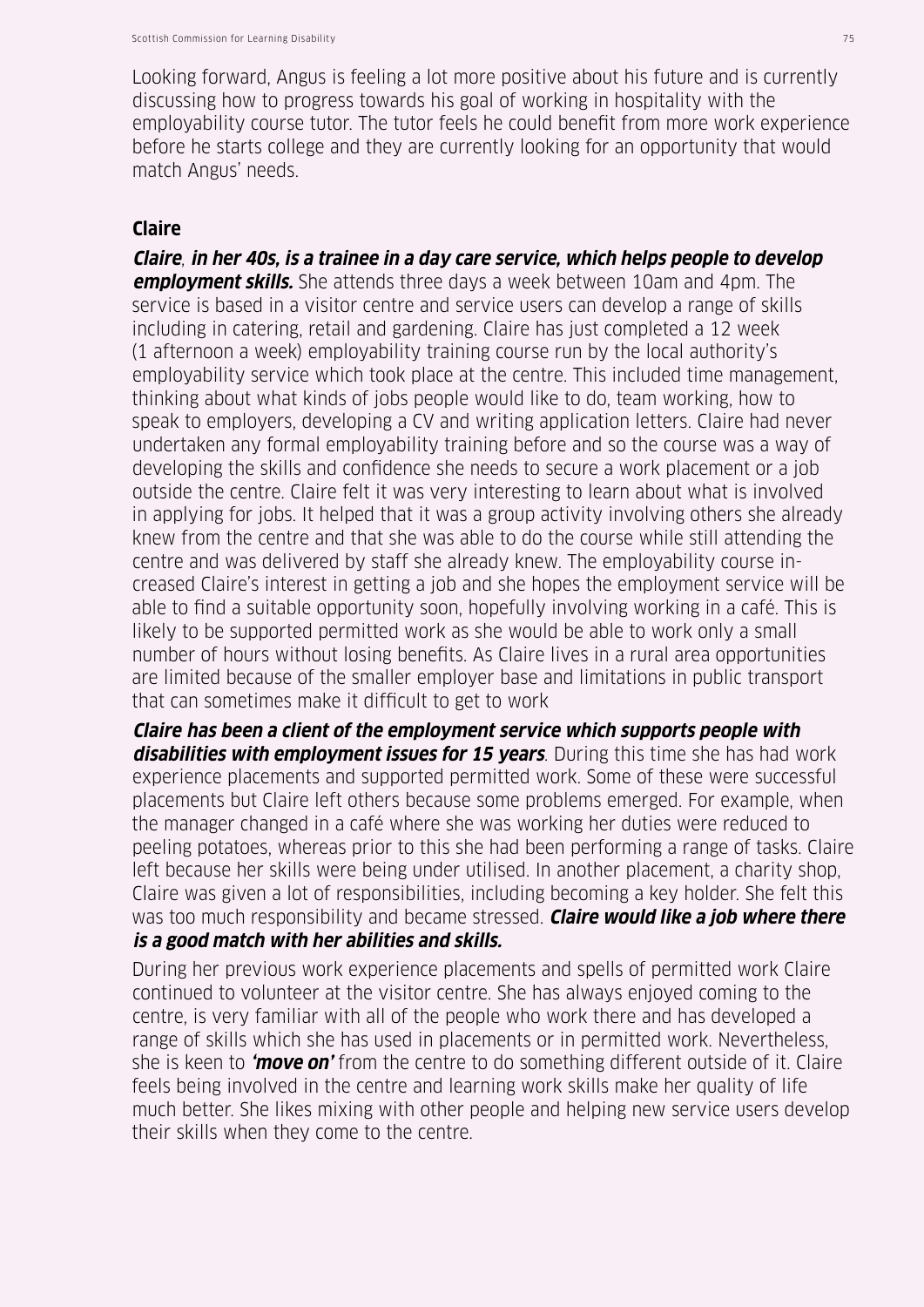# **Jack**

**Jack, in his early 20s is a trainee in a day care service which helps people to develop employment skills.** The service is based in a visitor centre and service users can develop a range of skills in catering, retail and gardening. He joined this service when he left school three years ago. He attends four days a week between 10am and 4pm. On two days he works in the centre's kitchen and café and on the other two days in its garden centre.

Jack has developed a range of skills at the centre and has a particular talent for cooking, especially baking, and he would be keen to do this kind of work. Given his progress his care manager referred him to employability support service for disabled people run by the council and they offered him a place on a 12 week (1 afternoon a week) employability training course. Jack liked the fact that the course was run at the centre and delivered by people he knew. The course covered time management, thinking about what kinds of jobs people would like to do, team working, how to speak to employers, developing a CV and writing application letters. Jack had never taken part in any employability training before and he found it useful to learn about what is involved in applying for a job.

During the course Jack decided he would like to go to college, to get some qualifications in catering so that in the longer term he could get a job as a cook. At the moment he is working with his employability support worker to prepare to make an application for college. **Jack is not sure that he feels quite ready for this at the moment. He enjoys coming to the centre and feels he will need to build his confidence before he leaves for college.** He can find meeting new people difficult and so this is an area that he is going to work on with his employability support worker. He is also going to look at what courses are available at local colleges and what might fit best with his needs and longer-term goal. He will continue to attend the centre because he gets on well with his fellow trainees and the staff and enjoys the work

he does there.

# **UNEMPLOYED**

# **Robert**

**Robert, 23, is currently unemployed and looking for work having had a number of temporary/under 6 month jobs in the three years he has been engaged in a supported employment service**. He has just had an interview for a clerical post in the NHS and is waiting to hear whether he has been successful. While he is looking for a job he is volunteering with the Citizen's Advice Bureau.

The clerical NHS role would be a good fit as Robert has an administration background. On leaving school he wanted to work in an office and went to college to gain an NQ in Administration. When he completed this qualification he proceeded to another college to gain an NC in Administration and also completed the first year of an HNC. At that point, and with Robert unsuccessful in the many job applications he had made, he heard about the supported employment service through a friend.

In terms of the support he has received from the supported employment service over the last three years, Robert has been helped to identify his skills and how he could apply them in the working environment. For example, he feels he is good at dealing with people and has great attention to detail and so the supported employment service helped to show Robert how he could demonstrate this to potential employers.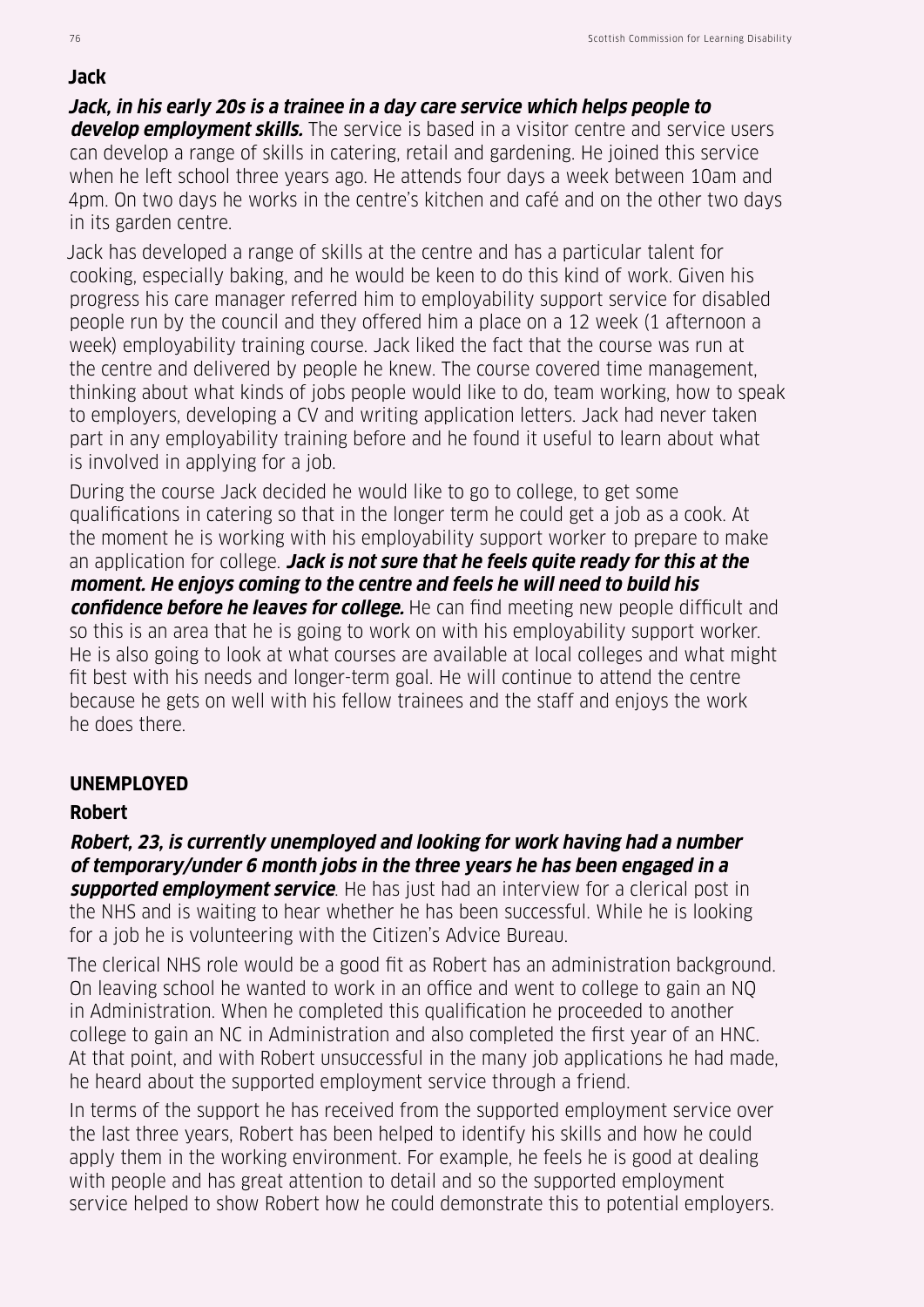The service has also helped him develop the skills he needed for specific jobs. For example one of his jobs required him to speak on the phone and type at the same time so he was prepared for this before the interview and then when he started his job coach accompanied him for the initial few weeks until he was settled. Supported employment then applied to Access to Work to secure a longer term job coach for Robert. Other support has included how to structure his CV, make applications and also attend interviews with him.

Robert thinks the help he has had from the supported employment service has been very helpful as he would not have known what to do to get a job without the service's support. He also thinks it is helpful to have a job coach as this helps him to pay the attention to detail that is required when he is at work.

Looking forward, Robert hopes to get another job soon as he enjoys working and feels working has a positive impact on his life: '**when you're employed you are just busy.'**

# **Michael**

**Michael, 30, has not worked since 2014 and has been looking for a job since**. He is currently engaged with a supported employment service, as well as volunteering as a youth worker in a youth service where he previously had a placement when he left school.

Michael has had quite a varied work and education history. On leaving school, Michael joined a youth employability programme run by a local employability service. This lasted for a year and included a placement as a volunteer in a local youth project, which led to a part-time youth worker job. Since then, he has had other jobs (including a cabin management assistant) but these were mostly temporary and he left one because his manager was not supportive. Michael also undertook a Modern Apprenticeship in Culture and Heritage Venues Operations which was funded by Skills for the Future.

Michael was **referred to the supported employment service by Jobcentre Plus** in 2010. The service has helped him apply for jobs, to prepare for interviews and has also accompanied him to interviews. Michael felt this was particularly helpful as he was not performing very well in interviews before because he asked all of the questions instead of answering them. The supported employment service also helped him to apply for the jobs that he wanted to do rather than forcing him to apply for any job which had been the case with some of the other employability services he had used. They also helped him access training for example in First Aid, Health and Safety, Food Hygiene and Pool Lifeguard.

**Looking forward**, Michael would like a job in retail as he feels he has good customer service skills or in administration and is applying for jobs in these areas at the moment. More generally, Michael likes being in work and when he has a job he likes he **'can't wait to go to work'**. However, he has had difficulties getting interviews and partly puts this down to the intense competition for available jobs. He also finds that more and more jobs require people to have a range of skills and be able to multi-task, limiting the jobs he can apply for as he can perform one task very well but finds it difficult to multi-task.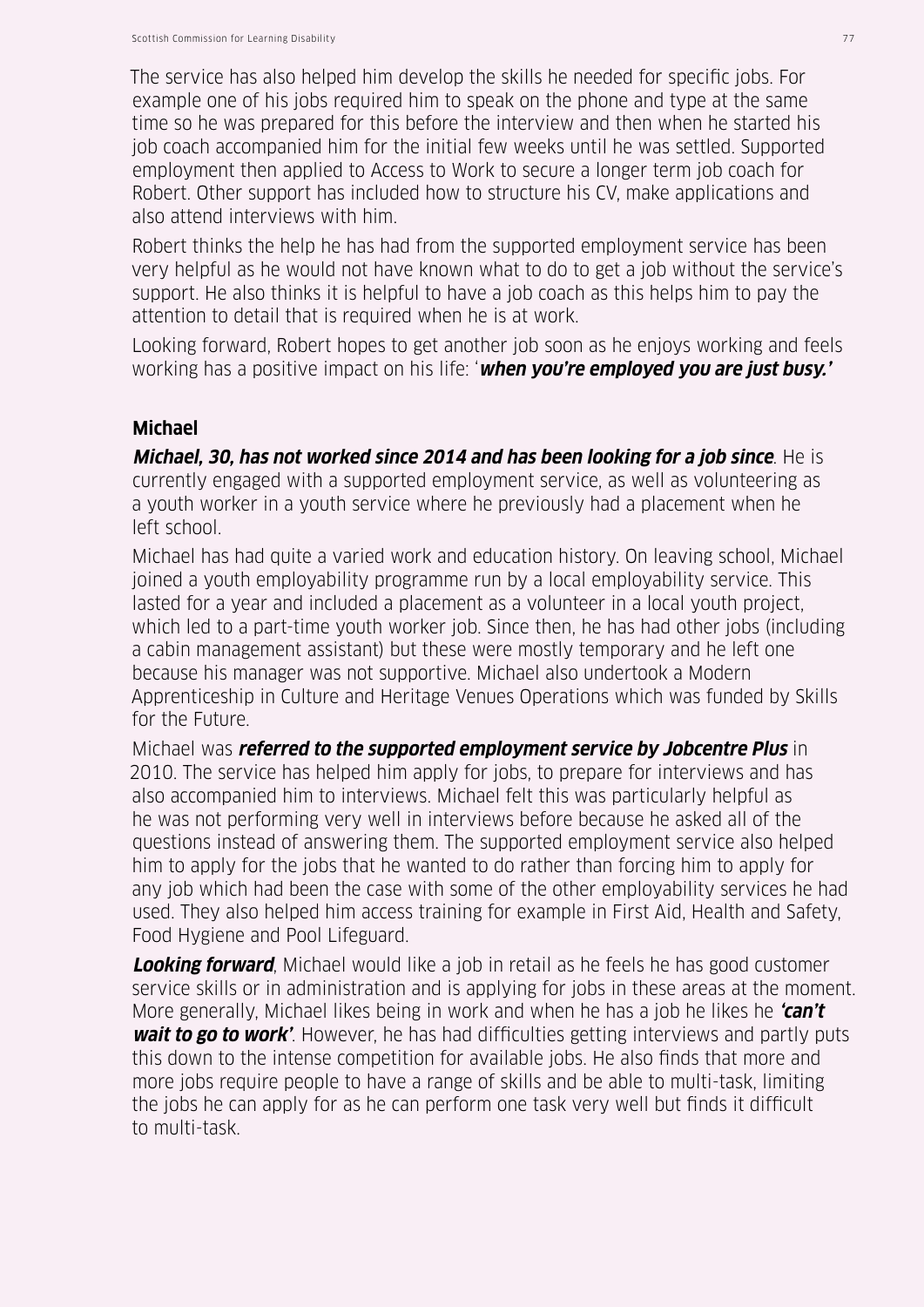#### **Elaine**

Elaine is in her 30s. **Elaine volunteers in a day-care centre for elderly people who have dementia.** Her duties involve cleaning in the morning and in the afternoon she works with the service users, helping them with social activities which can involve baking, games, organising entertainment. She volunteers for 8 hours over two days a week. Elaine has been working as a volunteer for 3 years in the day-care centre. Elaine had wanted to do this kind of work as she had experience of helping to look after her Dad who had dementia. Elaine likes many things about volunteering. She increased her knowledge and understanding of how to treat people with dementia and this helped her care for her Dad when he was alive. She felt that she had too much time on her hands before she started volunteering and was spending a lot of time at home and not meeting other people. Now she gets to meet different people each week. Elaine is also very good at her job and she says she is often praised for the good job that she does by the staff and the elderly people who attend the centre. **'It's good to get praise.'**

Elaine has had a range of work placements since she left college, working in supermarkets, shops, catering and caring for older people. When her brother died in 2006 she felt she had to do something to fill her time and was referred to the supported employment service in 2011. The service helped her get the volunteer position. Prior to this placement she had a placement in another day-care service but left because she was not well treated by other staff. She feels the employees in the service where she volunteers now are more helpful and polite. Elaine feels the manager in the centre is good to work for as she can ask when she needs something explained and the manager also tells her when she has done a good job.

**Elaine would like to have a paid job eventually, but feels that she faces barriers to work because she has a learning disability and epilepsy.** There can be stigma attached to these and some employers are less likely to take a person with these difficulties on: '**I have faced** [this stigma] **all my life'**. Nevertheless, she is proud of what she has achieved through volunteering and thinks other people should: '**try it. If you don't try you're not getting anywhere'.**

# **Alistair**

**Alistair is in his 20s and currently volunteering in the kitchen at a golf course for 3 hours on 2 days of the week.** He has been doing this for 5 months. His duties include dishwashing and preparing vegetables. Alistair enjoys working and if he did not have work to go to then he would be bored. He is hopeful that he will be offered a paid job at the golf course eventually. Much of the business is seasonal and as it is coming into the summer season there may be more opportunities.

Alistair has been a client of supported employment for seven years. He found out about the service through college where he was doing life skills and then catering courses after he left school. Alistair has always enjoyed catering work and the supported employment service has helped him get training in catering and also work in the social enterprise attached to the service. When Alistair's placement with the social enterprise came to an end, the supported employment service helped him get his current placement and helped him find the best way to travel to the golf course. The supported employment service also helped him develop the specific skills he needs in the kitchen through their own training and working in the social enterprise.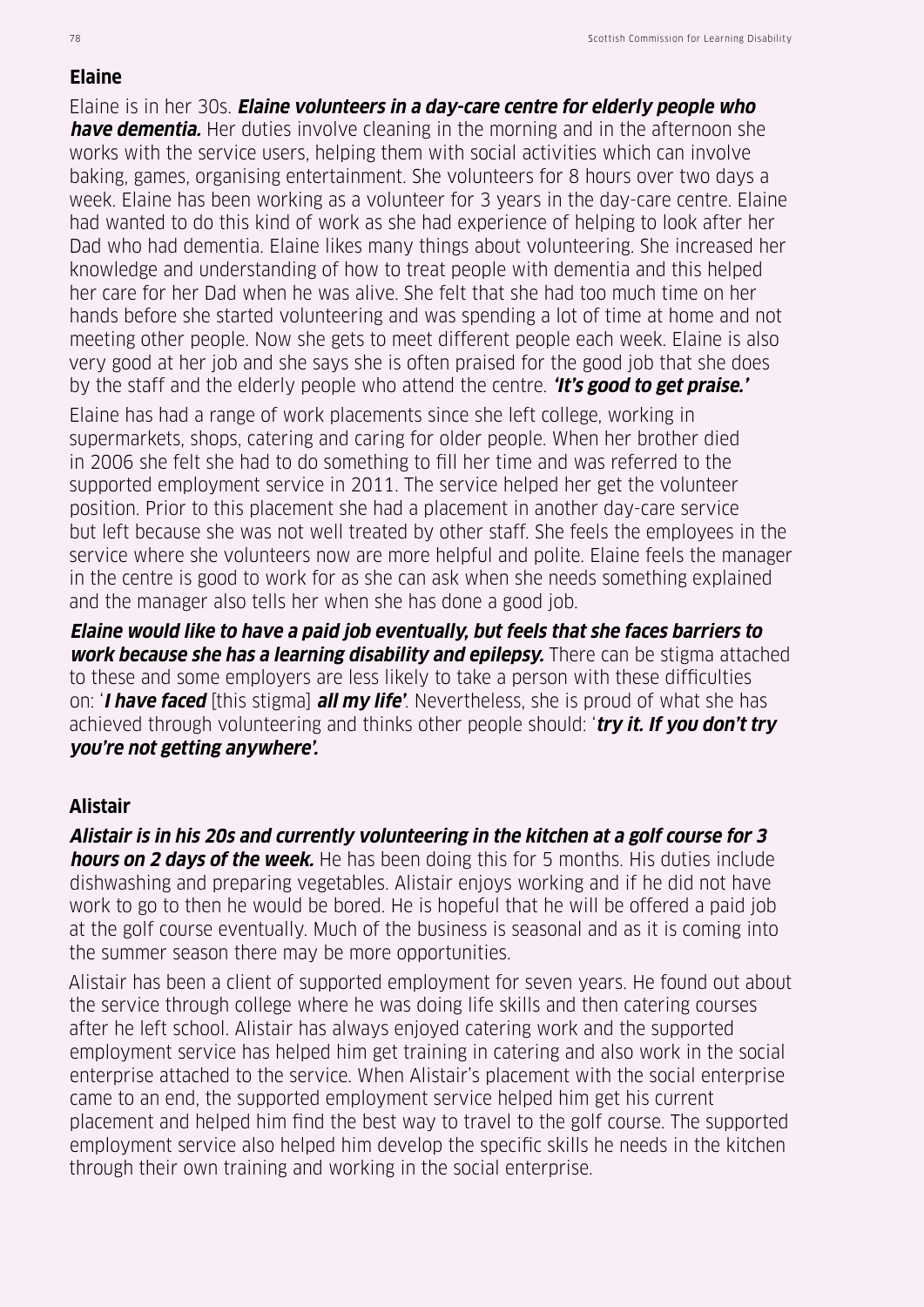His job coach offers light touch support as he is doing well in the placement. Nevertheless, Alistair feels the support he gets from his job coach is valuable and if he did not have this he '**would struggle.'** He feels he sometimes has problems with his speech and '**can pick things up wrong if people speak too fast'** and these things can act as barriers to work.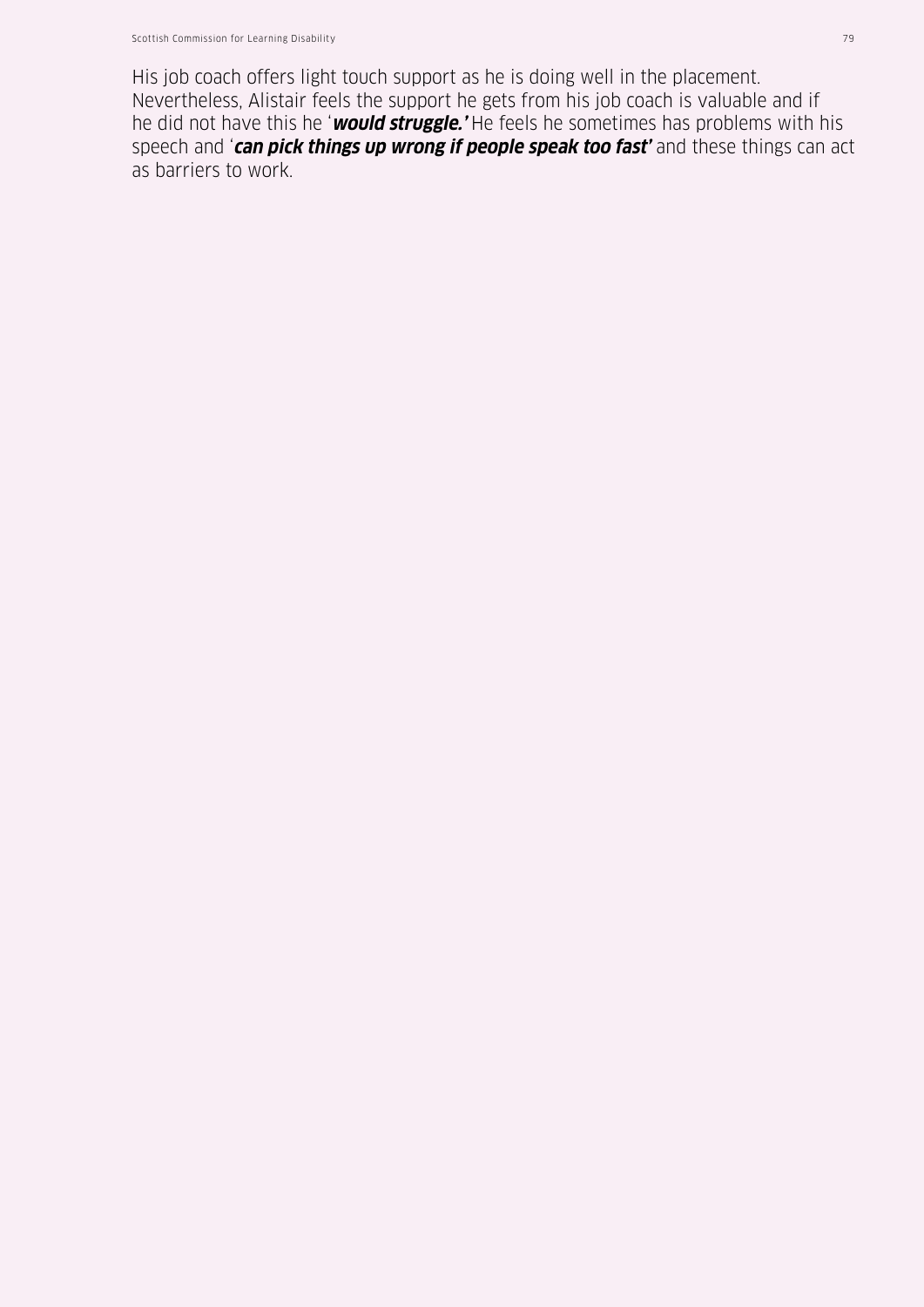# **Appendix 2: Employer Case Studies**

# **Large Multinational Company: IKEA Edinburgh**

IKEA Edinburgh began exploring their ability to support and employ people with a disability in 2005 on the initiation of the store manager. In taking this forward, there was initially real fear of the Disability Discrimination Act because the manager responsible had no experience of working with people with a disability. Unknowns included '**How do I talk to them?**', '**Am I using the right terminology and jargon?'**, **'What if I say the wrong thing?**', and '**How can I guarantee their health and safety when working here?**' Legal advice was sought and this put her at ease as the main message coming from the lawyers was that **'if you put the person's best interests and their needs first, then you are doing the right thing**'.

In developing IKEA Edinburgh's '**Ready for Retail**' approach, external disability organisations were consulted but overall the decision was to keep a low profile so that the approach could be trialled and refined. However, it quickly gained momentum and from an initial aim of 4 people with a disability being supported, the number rose to (and continues to be) 42 people over a period of 4 days each week.

The aim of the Ready for Retail approach is to provide work experience and training in a real life working environment for people with a disability. Individuals can gain experience in all departments, including the shop floor, restaurant, warehouse, communication, display and office. Where they work is for the individual to choose because IKEA recognise that there will be some tasks that individuals are not comfortable doing and may make them anxious. Once in placement, participants are encouraged to '**train us (the manager and colleagues) about your disability'**, '**explain what you can do'**, '**speak up when something is troubling you'**, and '**be safe and have fun in the workplace**'. To support them, a dedicated co-worker overseas Ready for Retail, participants can be 'buddied up', assistive technology is used where possible, and external job coaches are welcomed.

During their time on Ready for Retail, participants begin have a 4-day taster session (which may be done over four consecutive weeks) and can be as little as 2 hours each day. If wanting to progress onto Ready for Retail, they are enrolled on an Entry Level 1 retail course that is delivered by Borders College. The course is specifically designed for this group and can be completed at the participants' own pace. External support is also provided by Services in Training for Employment in Midlothian (STEM), Midlothian Adult Literacy & Numeracy Initiative (Malani) and IntoWork. Once completed, they receive aSVQA qualification and their achievements are recognised at an awards ceremony. Participants will then move on or, where possible, be kept on at IKEA Edinburgh.

At the current time, 57 people have gained employment at IKEA Edinburgh through this scheme and currently they have 430 employees. Their contracts range from 2 hours per week up to full-time contracts depending on their disability and what they can manage. For IKEA Edinburgh, these workers are seen as a real asset for the company. '**They are never late, they are happy all the time, and you often have to stop them working beyond their hours and also force them to take their holidays**'. The whole

store now buys into having colleagues with a disability and everyone is now comfortable working alongside them.

The drive now is to replicate the model in other stores having now fully tested the approach so that IKEA can say with confidence that it works. IKEA Newcastle are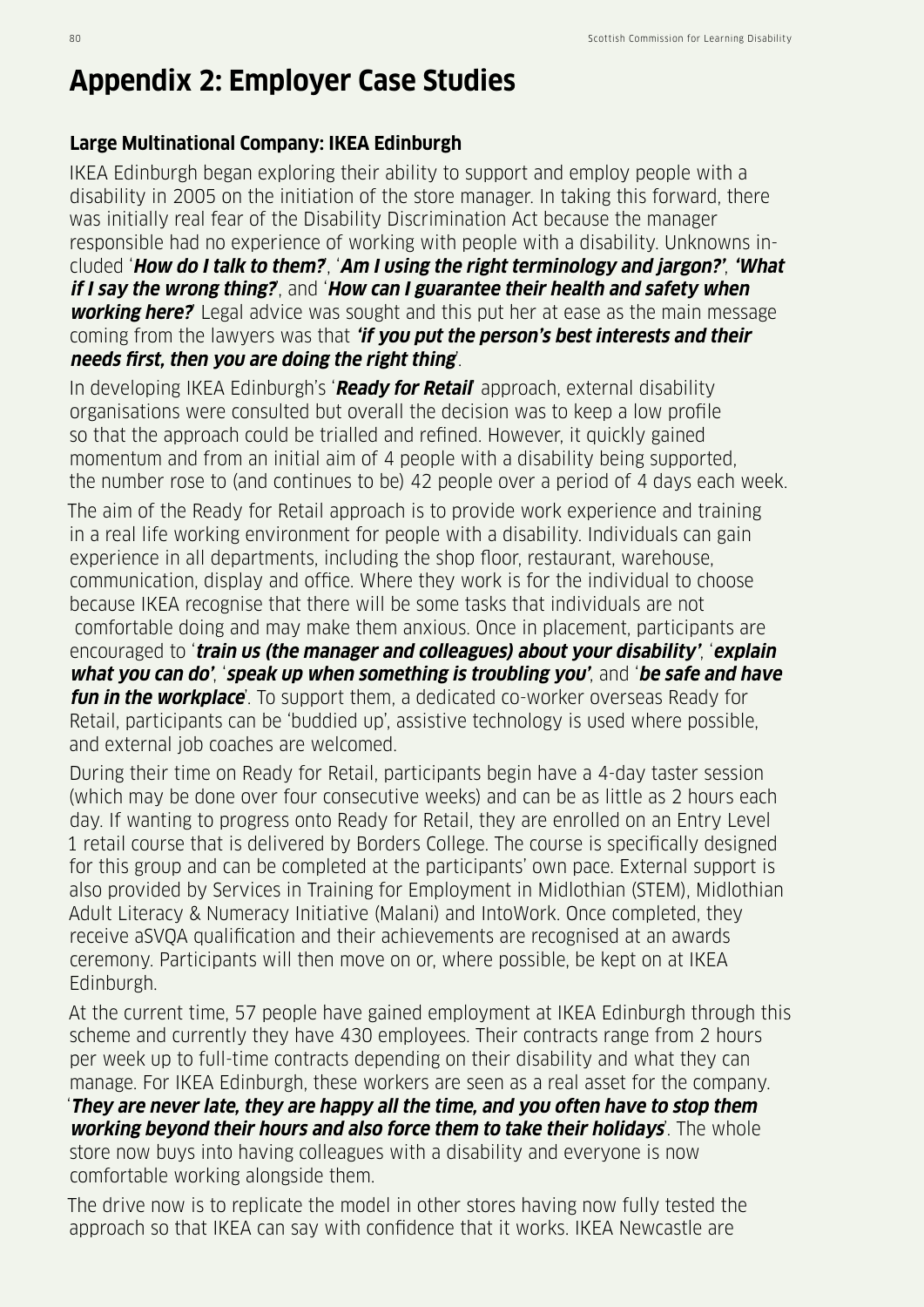currently adopting the approach and IKEA Glasgow are soon to do so.

#### **Medium to Large Employer: Albert Bartlett**

Albert Bartlett is a family firm and produces over 20% of the UK's fresh potatoes. Based in North Lanarkshire, the company has 460 employees in Scotland. Over the past years, the company has recruited two individuals with learning disabilities, one of which is still in full-time employment as a production operator. The employee has been working in the organisation for more than ten years.

The company feels their partnership with the North Lanarkshire supported employment service provided has been very successful. The supported employment team help to match applicants to the right job and provide on-site support for employees as well as job coaching. They like the fact that the service is flexible, which makes it very easy to contact the team if additional support is required. **"The support we get [from supported employment service] is brilliant. Our experience has been very good, we have a good relationship."**

As a company they treat all their employees the same. The line manager and employee with a learning disability have a meeting about once every couple of months. Sometimes there is a need for additional one-to-one meetings with employees with learning disabilities to explain tasks a bit more. This typically happens when the employee says they do not understand some of the task or if work colleagues note there is a need for additional support in any particular task.

Albert Bartlett is not currently recruiting but is open to take on another employee with additional needs. They would definitely recommend employing people with learning disabilities when there is an additional support network behind them. However, it was recognised that ten employees with learning disabilities would be too many to manage for their organisation. It would help to have a wage subsidy to incentivise employers to take on people with learning disabilities. As an organisation, they prefer to pay people a wage rather than commit to unpaid work placements.

### **Small Employer: Gavin Shanks Allied Timber**

Gavin Shanks Allied Timber is a family owned timber manufacturing company based in Coatbridge, North Lanarkshire that supplies sheds, playhouses, summerhouses, decking material and a wide range of other supplies. The company employs 40 people in various manufacturing roles.

North Lanarkshire Supported Employment Service approached Allied Timber around four years ago to see if the company would be able to offer work trial placements. The company Director had some awareness of people with learning disabilities, because his wife is a teacher in a school for people with learning disabilities. After consulting the workforce, the company decided to provide a one-week, 16 hours/week work trial for one individual for a general assistant role. The role was designed to match the individual's skills and abilities and involved working outdoors in the display area, painting and varnishing displayed goods (e.g. garden sheds) and tasks inside the production area. The work trial was successful and the individual was offered a full-time job and has been working in the company 20 hours a week for four years.

Because of the positive experience with the first work trial and the partnership developed with the North Lanarkshire Council, the company has regularly offered work trials for people with learning disabilities in different areas of the production line. They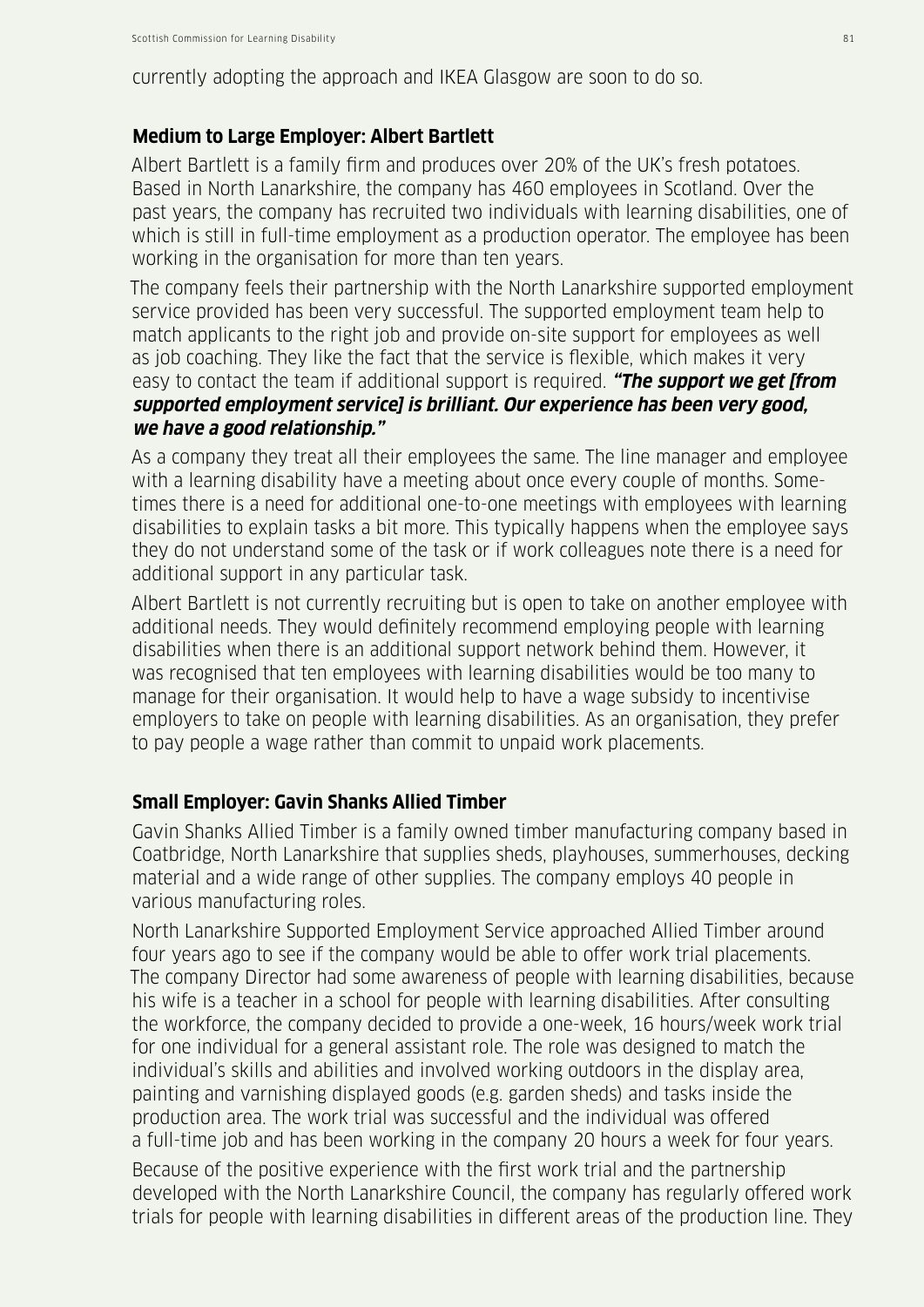currently employ five individuals with learning disabilities, all working 16 or more hours a week. The company feels the work trial approach has been a win-win situation, where both the candidate and the company get a job taster.

Before the first work trial, the company did not think it was appropriate to provide opportunities inside the factory due to health and safety concerns. The factory uses heavy machinery and fork-lift trucks on the production floor, which makes it a busy and noisy environment. Since the initial experience, however, they have been assured that this is not a problem. Four candidates with learning disabilities have been recruited and work on the production line. There has been no need to pair individuals with mentors; work colleagues support each other when needed.

Employing people with learning disabilities has been beneficial to the company. The individuals recruited have all been diligent, hard-working and keen to complete any given task. Including people with learning disabilities in the workforce has generated a more positive atmosphere in the factory. The director has seen existing employees in a different (positive) light, with the workforce all pulling together and supporting each other. The whole workforce seems "**happier and healthier**". The company is confident that with the right candidates, they are able to increase the number of employees with learning disabilities to 10, which would amount to one quarter of their total workforce.

Allied Timber is very pleased by the service provided by the Supported Employment Team job coaches to ensure candidates are work ready. The company director recently spoke in an open forum organised by the North Lanarkshire Supported Employment Team to outline benefits of employing staff with learning disabilities. Employers often fear that employing people with additional needs will be a 'lot of hassle'. He would encourage any employer to offer work trials first of all to find out in practice whether employing people with learning disabilities works for them. The company suggests that government incentives (e.g. reduced National Insurance contributions) would encourage employers to take on more staff with additional needs.